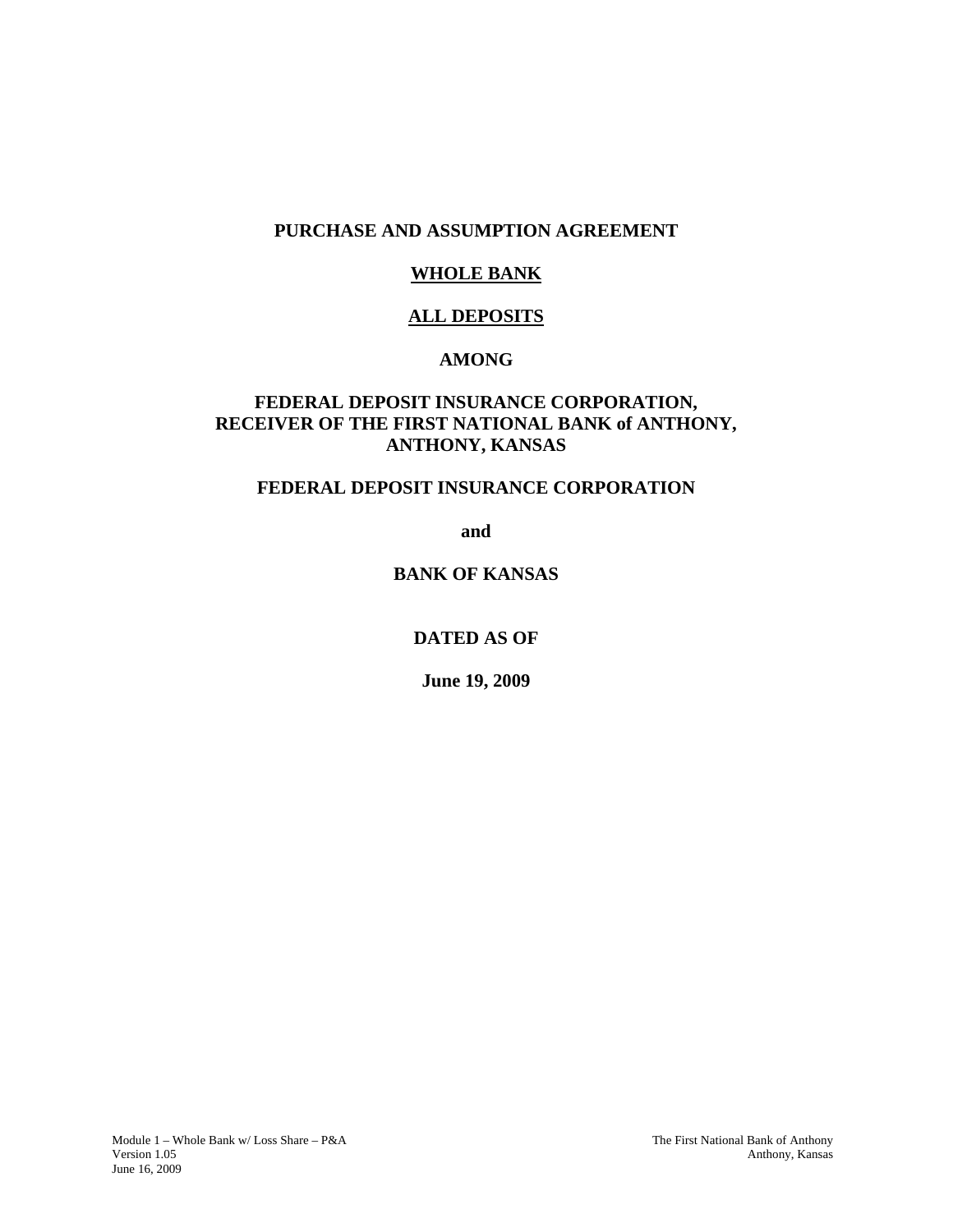# **TABLE OF CONTENTS**

| <b>ARTICLE I</b>   |                                                       |  |
|--------------------|-------------------------------------------------------|--|
| <b>ARTICLE II</b>  |                                                       |  |
| 2.1                |                                                       |  |
| 2.2                |                                                       |  |
| 2.3                |                                                       |  |
| 2.4                |                                                       |  |
| <b>ARTICLE III</b> |                                                       |  |
| 3.1                |                                                       |  |
| 3.2                |                                                       |  |
| 3.3                | Manner of Conveyance; Limited Warranty;               |  |
|                    |                                                       |  |
| 3.4                |                                                       |  |
| 3.5                |                                                       |  |
| 3.6                |                                                       |  |
| <b>ARTICLE IV</b>  | <b>ASSUMPTION OF CERTAIN DUTIES AND OBLIGATIONS15</b> |  |
| 4.1                |                                                       |  |
| 4.2                |                                                       |  |
| 4.3                |                                                       |  |
| 4.4                |                                                       |  |
| 4.5                |                                                       |  |
| 4.6                |                                                       |  |
| 4.7                | Agreement with Respect to Leased Data                 |  |
|                    |                                                       |  |
| 4.8                | Agreement with Respect to Certain                     |  |
|                    |                                                       |  |
| 4.9                |                                                       |  |
| 4.10               |                                                       |  |
| 4.11               |                                                       |  |
| 4.12               | Agreement with Respect to Continuation of Group       |  |
|                    |                                                       |  |
| 4.13               | Agreement with Respect to Interim Asset Servicing 23  |  |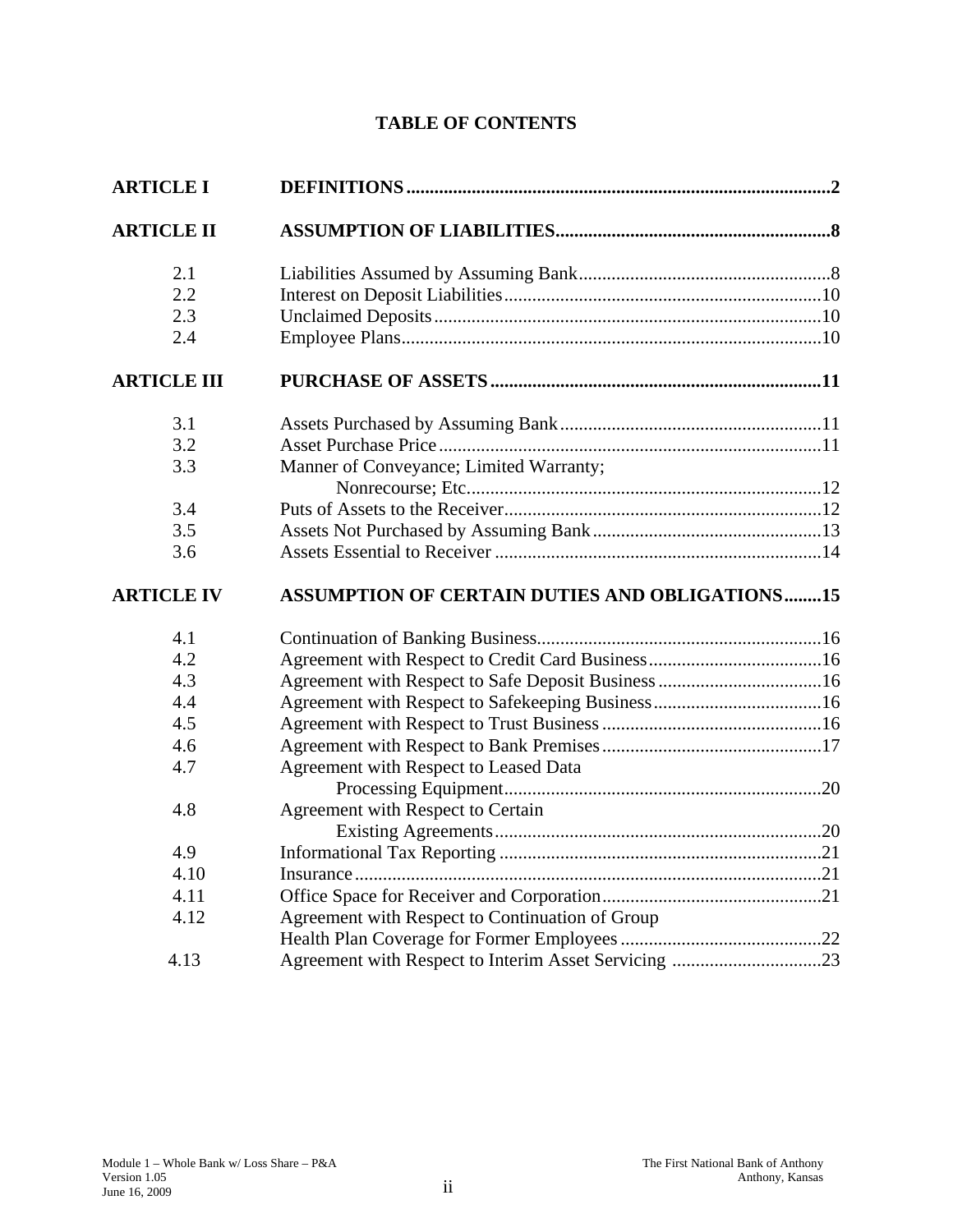| <b>ARTICLE V</b>    | <b>DUTIES WITH RESPECT TO DEPOSITORS</b>              |  |
|---------------------|-------------------------------------------------------|--|
|                     |                                                       |  |
| 5.1                 |                                                       |  |
| 5.2                 |                                                       |  |
| 5.3                 |                                                       |  |
| <b>ARTICLE VI</b>   |                                                       |  |
| 6.1                 |                                                       |  |
| 6.2                 |                                                       |  |
| 6.3                 |                                                       |  |
| 6.4                 |                                                       |  |
| <b>ARTICLE VII</b>  |                                                       |  |
| <b>ARTICLE VIII</b> |                                                       |  |
| 8.1                 |                                                       |  |
| 8.2                 | Correction of Errors and Omissions; Other Liabilities |  |
| 8.3                 |                                                       |  |
| 8.4                 |                                                       |  |
| 8.5                 |                                                       |  |
| <b>ARTICLE IX</b>   |                                                       |  |
| 9.1                 |                                                       |  |
| 9.2                 |                                                       |  |
| 9.3                 |                                                       |  |
| 9.4                 |                                                       |  |
| 9.5                 |                                                       |  |
| 9.6                 | Proceedings with Respect to Certain Assets            |  |
|                     |                                                       |  |
| 9.7                 |                                                       |  |
| <b>ARTICLE X</b>    |                                                       |  |
| <b>ARTICLE XI</b>   | <b>REPRESENTATIONS AND WARRANTIES OF THE</b>          |  |
| <b>ARTICLE XII</b>  |                                                       |  |
| 12.1                |                                                       |  |
| 12.2                |                                                       |  |
| 12.3                |                                                       |  |
| 12.4                |                                                       |  |
| 12.5                |                                                       |  |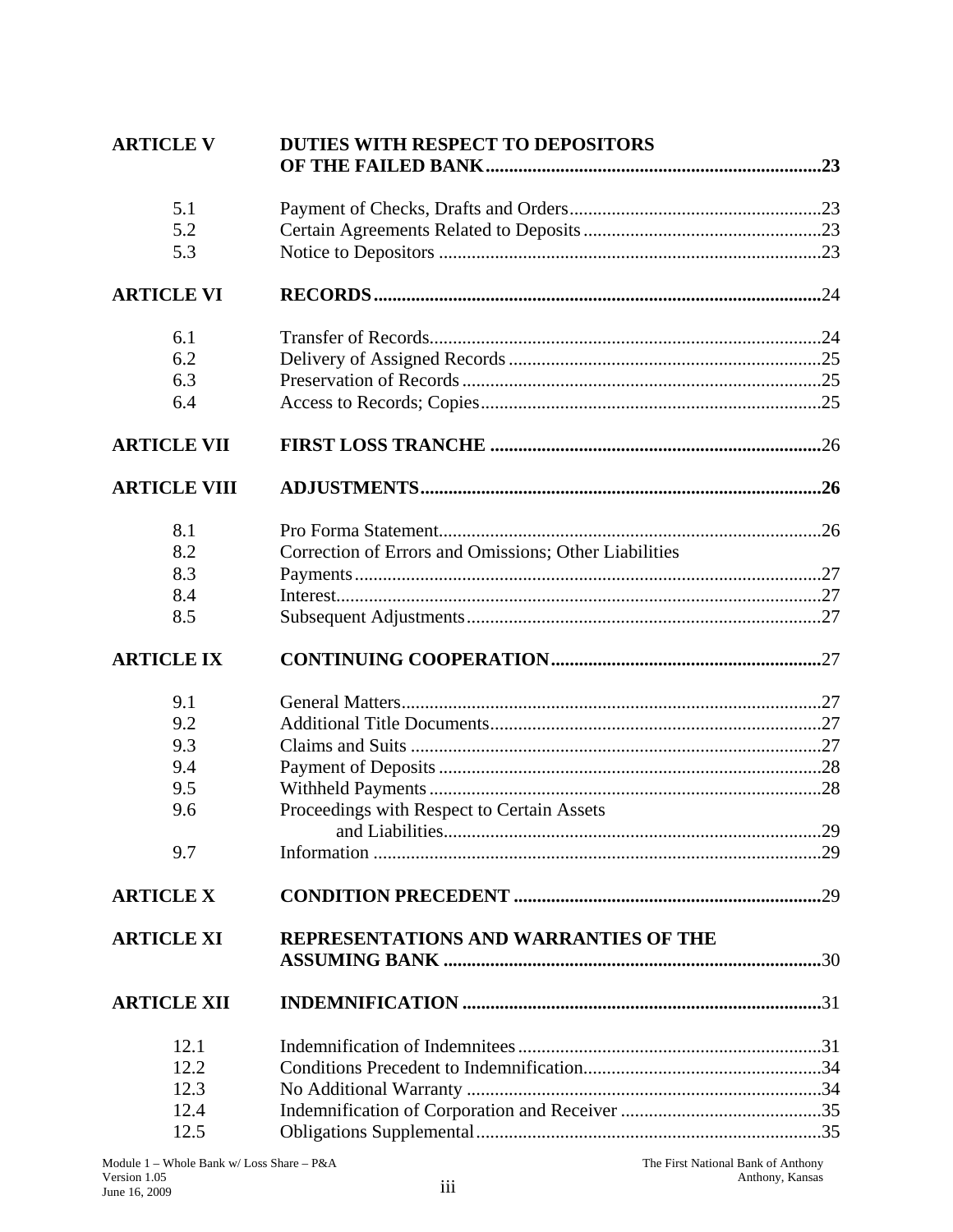| 12.6                |  |
|---------------------|--|
| 12.7                |  |
| 12.8                |  |
| <b>ARTICLE XIII</b> |  |
| 13.1                |  |
| 13.2                |  |
| 13.3                |  |
| 13.4                |  |
| 13.5                |  |
| 13.6                |  |
| 13.7                |  |
| 13.8                |  |
| 13.9                |  |
| 13.10               |  |
| 13.11               |  |
| 13.12               |  |
| 13.13               |  |
|                     |  |

## **SCHEDULES**

# **EXHIBITS**

| 4.13  |  |
|-------|--|
| 4.15A |  |
| 4.15B |  |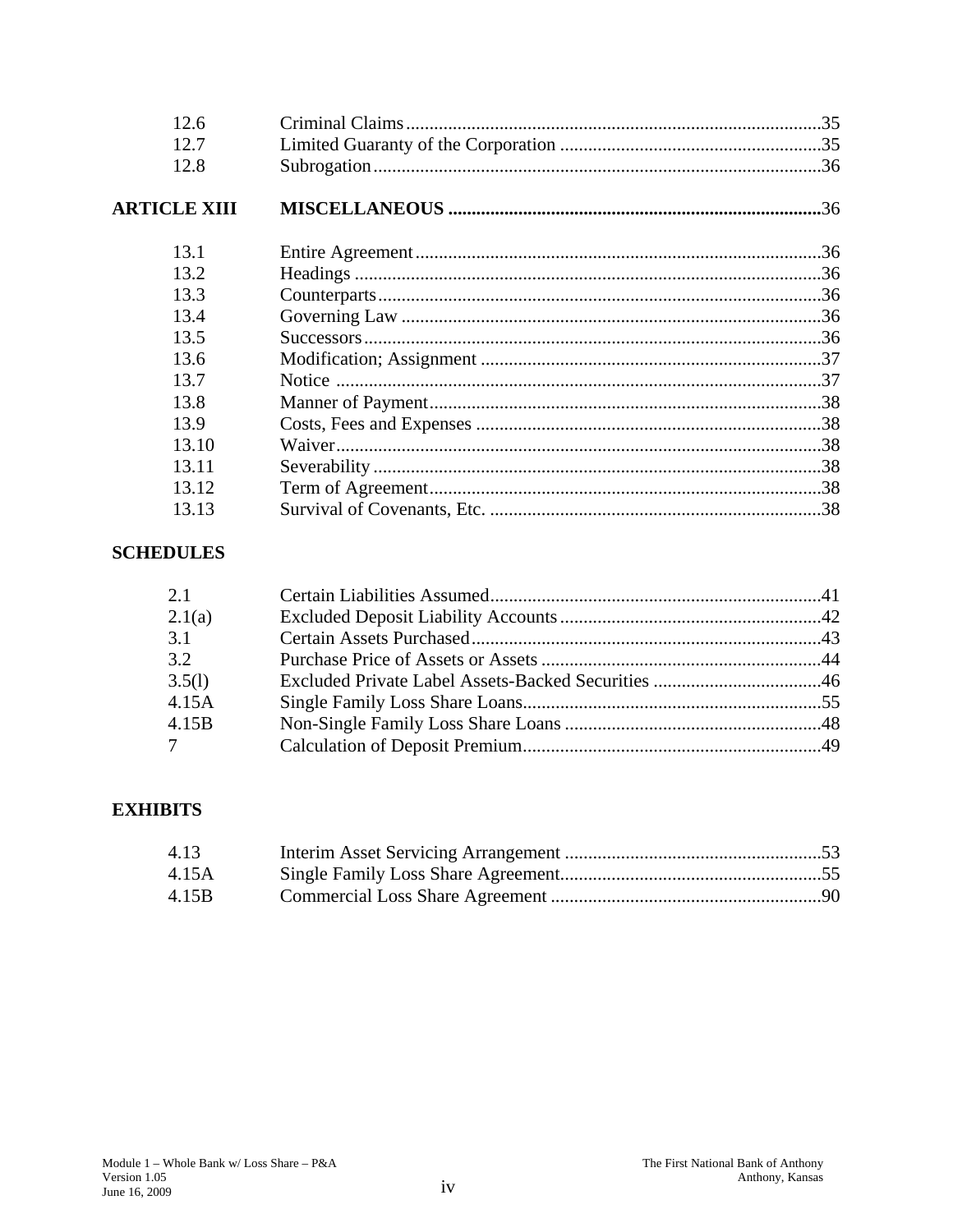#### **PURCHASE AND ASSUMPTION AGREEMENT**

## **WHOLE BANK**

## **ALL DEPOSITS**

**THIS AGREEMENT**, made and entered into as of the 19<sup>th</sup> day of June, 2009, by and among the **FEDERAL DEPOSIT INSURANCE CORPORATION, RECEIVER of The First National Bank of Anthony, Anthony, Kansas** (the "Receiver"), **BANK OF KANSAS**, organized under the laws of the State of Kansas, and having its principal place of business in South Hutchinson, Kansas (the "Assuming Bank"), and the **FEDERAL DEPOSIT INSURANCE CORPORATION**, organized under the laws of the United States of America and having its principal office in Washington, D.C., acting in its corporate capacity (the "Corporation").

#### **WITNESSETH**:

**WHEREAS**, on Bank Closing, the Chartering Authority closed **The First National Bank of Anthony** (the "Failed Bank") pursuant to applicable law and the Corporation was appointed Receiver thereof; and

**WHEREAS**, the Assuming Bank desires to purchase certain assets and assume certain deposit and other liabilities of the Failed Bank on the terms and conditions set forth in this Agreement; and

**WHEREAS**, pursuant to 12 U.S.C. Section 1823(c)(2)(A), the Corporation may provide assistance to the Assuming Bank to facilitate the transactions contemplated by this Agreement, which assistance may include indemnification pursuant to Article XII; and

**WHEREAS**, the Board of Directors of the Corporation (the "Board") has determined to provide assistance to the Assuming Bank on the terms and subject to the conditions set forth in this Agreement; and

**WHEREAS**, the Board has determined pursuant to 12 U.S.C. Section  $1823(c)(4)(A)$  that such assistance is necessary to meet the obligation of the Corporation to provide insurance coverage for the insured deposits in the Failed Bank.

 **NOW THEREFORE**, in consideration of the mutual promises herein set forth and other valuable consideration, the parties hereto agree as follows: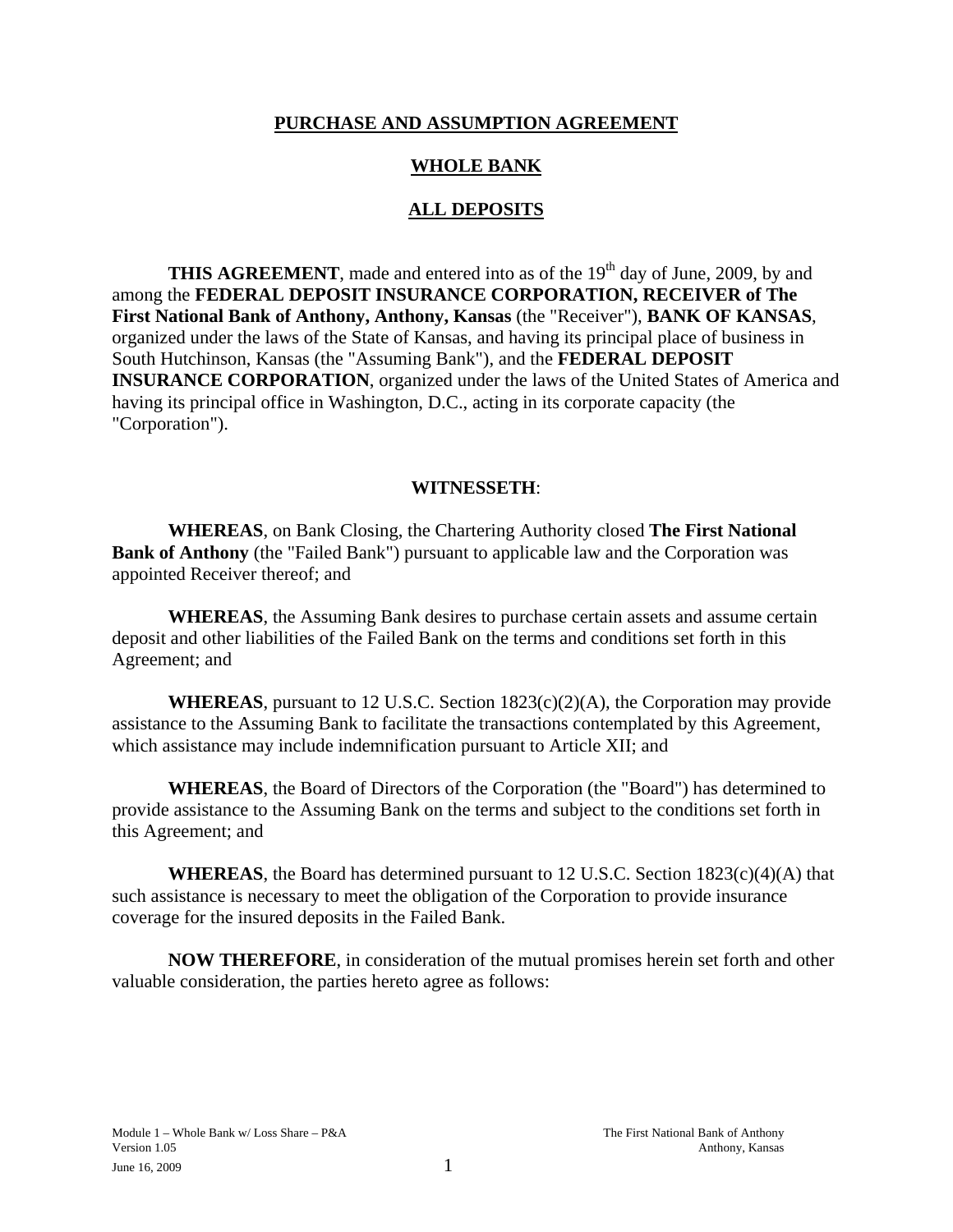#### **ARTICLE I DEFINITIONS**

<span id="page-5-1"></span><span id="page-5-0"></span>Capitalized terms used in this Agreement shall have the meanings set forth in this Article I, or elsewhere in this Agreement. As used herein, words imparting the singular include the plural and vice versa.

**"Accounting Records"** means the general ledger and subsidiary ledgers and supporting schedules which support the general ledger balances.

**"Acquired Subsidiaries"** means Subsidiaries of the Failed Bank acquired pursuant to Section 3.1.

**"Adversely Classified"** means, with respect to any Loan or security, a Loan or security which, as of the date of the most recent pertinent data made available to the Assuming Bank as part of the Information Package, has been designated in the most recent report of examination as "Substandard," "Doubtful" or "Loss" by the Failed Bank's appropriate Federal or State Chartering Authority or regulator.

**"Affiliate"** of any Person means any director, officer, or employee of that Person and any other Person (i) who is directly or indirectly controlling, or controlled by, or under direct or indirect common control with, such Person, or (ii) who is an affiliate of such Person as the term "affiliate" is defined in Section 2 of the Bank Holding Company Act of 1956, as amended, 12 U.S.C. Section 1841.

**"Agreement"** means this Purchase and Assumption Agreement by and among the Assuming Bank, the Corporation and the Receiver, as amended or otherwise modified from time to time.

**"Assets"** means all assets of the Failed Bank purchased pursuant to Section 3.1. Assets owned by Subsidiaries of the Failed Bank are not "Assets" within the meaning of this definition.

**"Assumed Deposits"** means Deposits.

**"Bank Closing"** means the close of business of the Failed Bank on the date on which the Chartering Authority closed such institution.

**"Bank Premises"** means the banking houses, drive-in banking facilities, and teller facilities (staffed or automated) together with appurtenant parking, storage and service facilities and structures connecting remote facilities to banking houses, and land on which the foregoing are located, that are owned or leased by the Failed Bank and that are occupied by the Failed Bank as of Bank Closing.

**"Book Value"** means, with respect to any Asset and any Liability Assumed, the dollar amount thereof stated on the Accounting Records of the Failed Bank. The Book Value of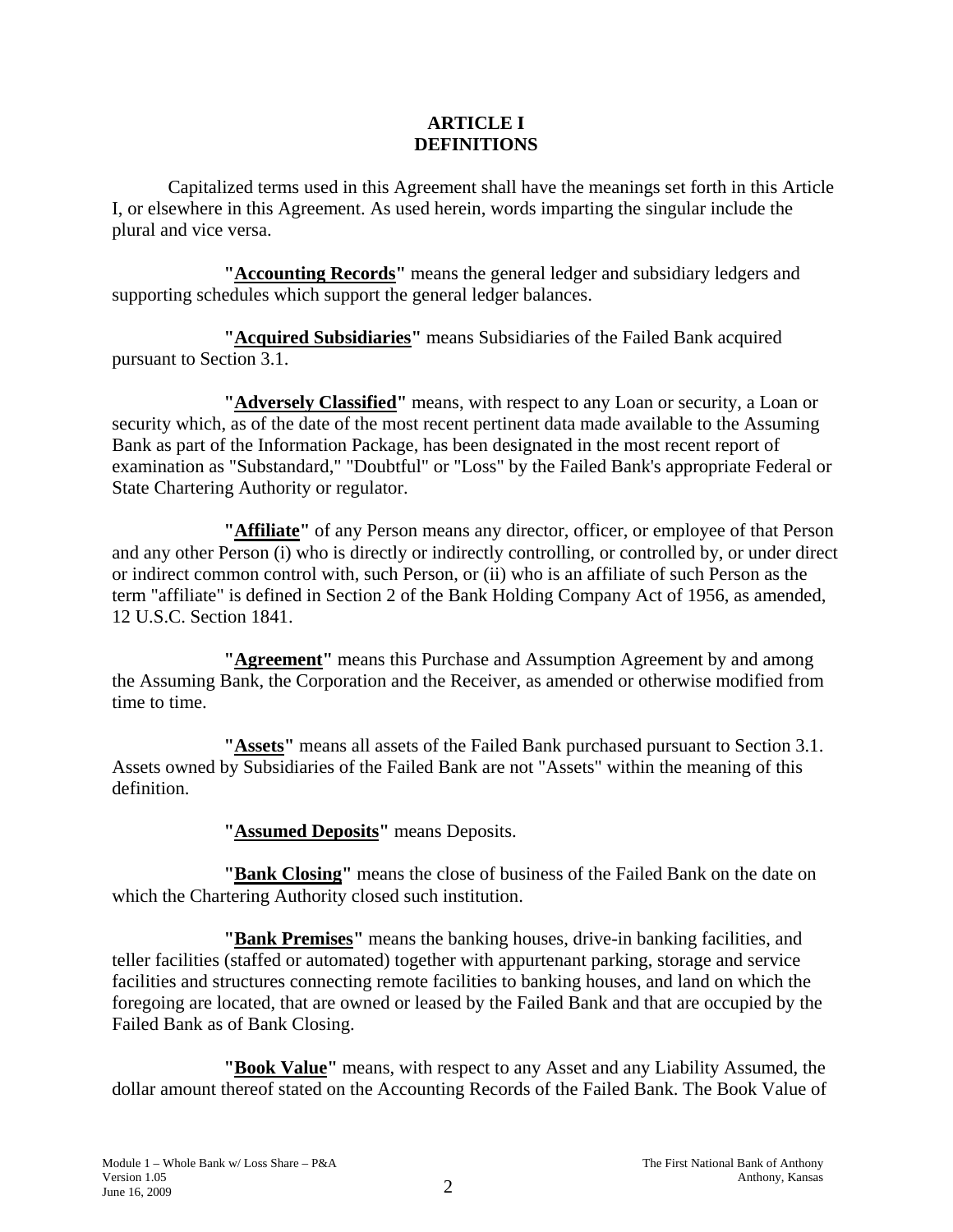<span id="page-6-0"></span>any item shall be determined as of Bank Closing after adjustments made by the Receiver for differences in accounts, suspense items, unposted debits and credits, and other similar adjustments or corrections and for setoffs, whether voluntary or involuntary. The Book Value of a Subsidiary of the Failed Bank acquired by the Assuming Bank shall be determined from the investment in subsidiary and related accounts on the "bank only" (unconsolidated) balance sheet of the Failed Bank based on the equity method of accounting. Without limiting the generality of the foregoing, (i) the Book Value of a Liability Assumed shall include all accrued and unpaid interest thereon as of Bank Closing, and (ii) the Book Value of a Loan shall reflect adjustments for earned interest, or unearned interest (as it relates to the "rule of 78s" or add-on-interest loans, as applicable), if any, as of Bank Closing, adjustments for the portion of earned or unearned loan-related credit life and/or disability insurance premiums, if any, attributable to the Failed Bank as of Bank Closing, and adjustments for Failed Bank Advances, if any, in each case as determined for financial reporting purposes. The Book Value of an Asset shall not include any adjustment for loan premiums, discounts or any related deferred income or fees, or general or specific reserves on the Accounting Records of the Failed Bank.

**"Business Day"** means a day other than a Saturday, Sunday, Federal legal holiday or legal holiday under the laws of the State where the Failed Bank is located, or a day on which the principal office of the Corporation is closed.

**"Chartering Authority"** means (i) with respect to a national bank, the Office of the Comptroller of the Currency, (ii) with respect to a Federal savings association or savings bank, the Office of Thrift Supervision, (iii) with respect to a bank or savings institution chartered by a State, the agency of such State charged with primary responsibility for regulating and/or closing banks or savings institutions, as the case may be, (iv) the Corporation in accordance with 12 U.S.C. Section 1821(c), with regard to self appointment, or (v) the appropriate Federal banking agency in accordance with 12 U.S.C. 1821(c)(9).

**"Commitment"** means the unfunded portion of a line of credit or other commitment reflected on the books and records of the Failed Bank to make an extension of credit (or additional advances with respect to a Loan) that was legally binding on the Failed Bank as of Bank Closing, other than extensions of credit pursuant to the credit card business and overdraft protection plans of the Failed Bank, if any.

**"Credit Documents"** mean the agreements, instruments, certificates or other documents at any time evidencing or otherwise relating to, governing or executed in connection with or as security for, a Loan, including without limitation notes, bonds, loan agreements, letter of credit applications, lease financing contracts, banker's acceptances, drafts, interest protection agreements, currency exchange agreements, repurchase agreements, reverse repurchase agreements, guarantees, deeds of trust, mortgages, assignments, security agreements, pledges, subordination or priority agreements, lien priority agreements, undertakings, security instruments, certificates, documents, legal opinions, participation agreements and intercreditor agreements, and all amendments, modifications, renewals, extensions, rearrangements, and substitutions with respect to any of the foregoing.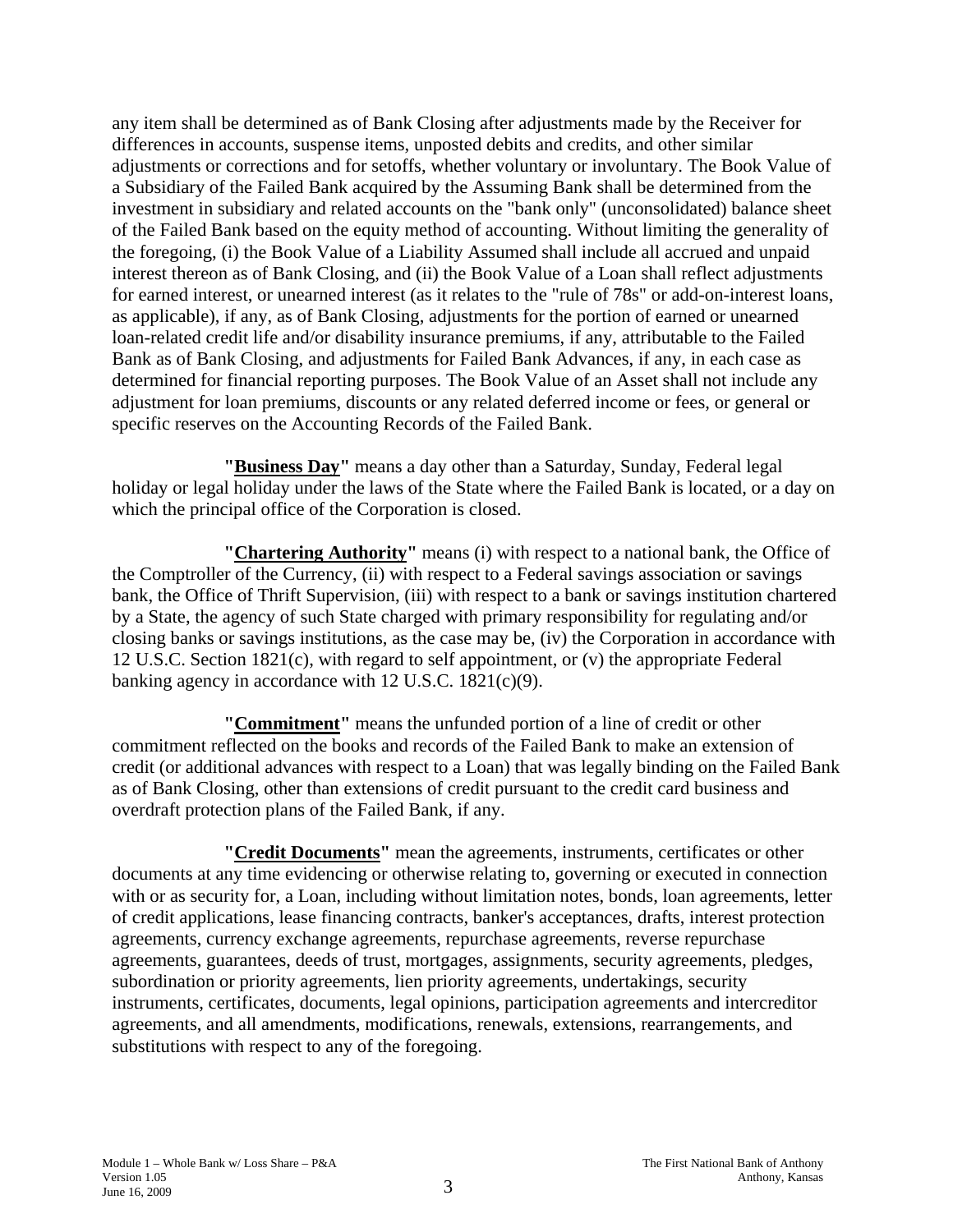**"Credit File"** means all Credit Documents and all other credit, collateral, or insurance documents in the possession or custody of the Assuming Bank, or any of its Subsidiaries or Affiliates, relating to an Asset or a Loan included in a Put Notice, or copies of any thereof.

**"Data Processing Lease"** means any lease or licensing agreement, binding on the Failed Bank as of Bank Closing, the subject of which is data processing equipment or computer hardware or software used in connection with data processing activities. A lease or licensing agreement for computer software used in connection with data processing activities shall constitute a Data Processing Lease regardless of whether such lease or licensing agreement also covers data processing equipment.

**"Deposit"** means a deposit as defined in 12 U.S.C. Section 1813(l), including without limitation, outstanding cashier's checks and other official checks and all uncollected items included in the depositors' balances and credited on the books and records of the Failed Bank; provided, that the term "Deposit" shall not include all or any portion of those deposit balances which, in the discretion of the Receiver or the Corporation, (i) may be required to satisfy it for any liquidated or contingent liability of any depositor arising from an unauthorized or unlawful transaction, or (ii) may be needed to provide payment of any liability of any depositor to the Failed Bank or the Receiver, including the liability of any depositor as a director or officer of the Failed Bank, whether or not the amount of the liability is or can be determined as of Bank Closing.

**"Equity Adjustment"** means the dollar amount resulting by subtracting the Book Value, as of Bank Closing, of all Liabilities Assumed under this Agreement by the Assuming Bank from the Book Value, as of Bank Closing, of all Assets acquired under this Agreement by the Assuming Bank, which may be a positive or a negative number.

**"Failed Bank Advances"** means the total sums paid by the Failed Bank to (i) protect its lien position, (ii) pay ad valorem taxes and hazard insurance, and (iii) pay credit life insurance, accident and health insurance, and vendor's single interest insurance.

**"Fair Market Value"** means (i)(a) "Market Value" as defined in the regulation prescribing the standards for real estate appraisals used in federally related transactions, 12 C.F.R. § 323.2(g), and accordingly shall mean the most probable price which a property should bring in a competitive and open market under all conditions requisite to a fair sale, the buyer and seller each acting prudently and knowledgeably, and assuming the price is not affected by undue stimulus. Implicit in this definition is the consummation of a sale as of a specified date and the passing of title from seller to buyer under conditions whereby:

(1) Buyer and seller are typically motivated;

(2) Both parties are well informed or well advised, and acting in what they consider their own best interests;

(3) A reasonable time is allowed for exposure in the open market;

(4) Payment is made in terms of cash in U.S. dollars or in terms of financial arrangements comparable thereto; and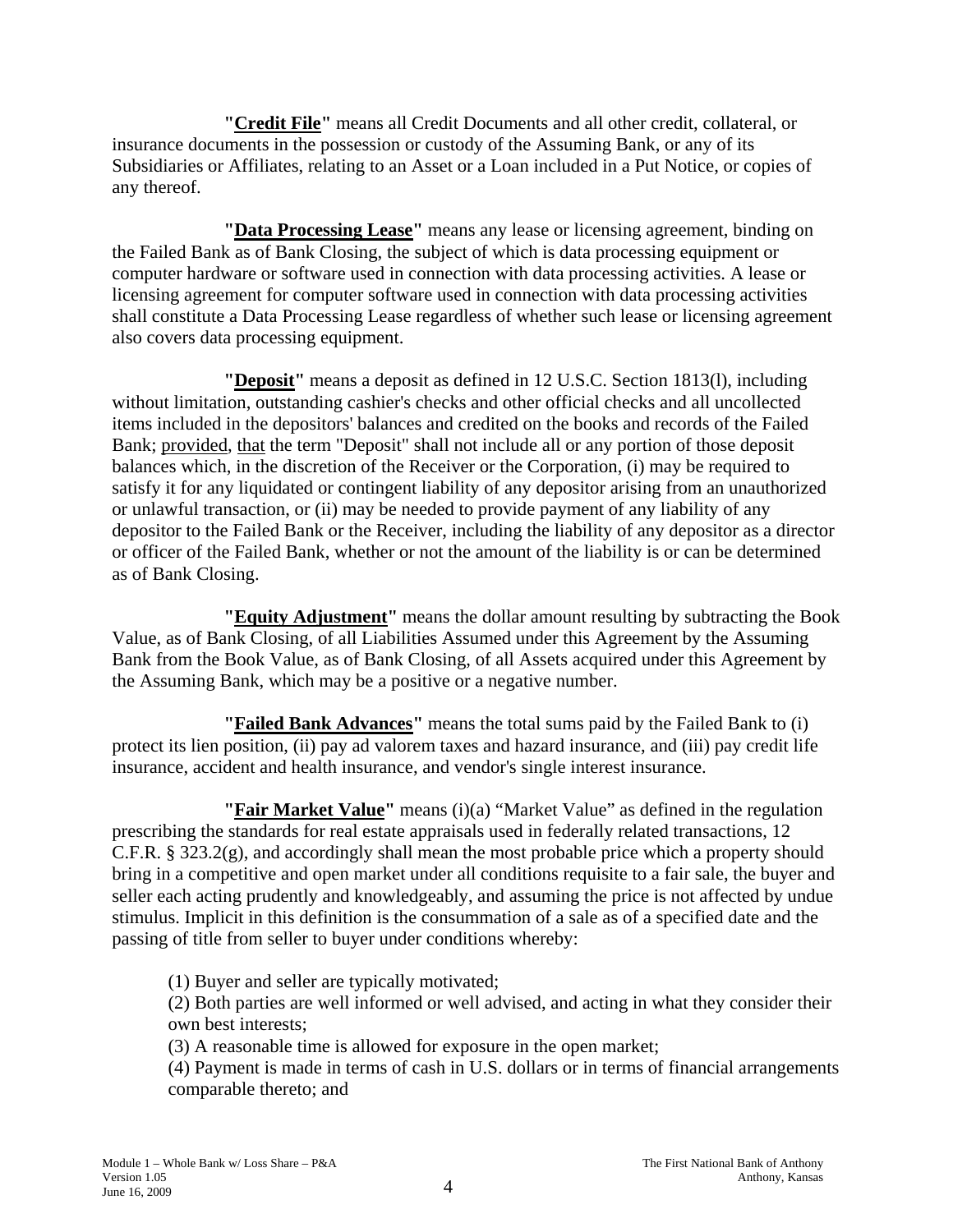(5) The price represents the normal consideration for the property sold unaffected by special or creative financing or sales concessions granted by anyone associated with the sale;

as determined as of Bank Closing by an appraiser chosen by the Assuming Bank from a list of acceptable appraisers provided by the Receiver; any costs and fees associated with such determination shall be shared equally by the Receiver and the Assuming Bank, and (b) which, with respect to Bank Premises (to the extent, if any, that Bank Premises are purchased utilizing this valuation method), shall be determined not later than sixty (60) days after Bank Closing by an appraiser selected by the Receiver and the Assuming Bank within seven (7) days after Bank Closing; or (ii) with respect to property other than Bank Premises purchased utilizing this valuation method, the price therefore as established by the Receiver and agreed to by the Assuming Bank, or in the absence of such agreement, as determined in accordance with clause  $(i)(a)$  above.

"**First Loss Tranche**" means the dollar amount of liability that the Assuming Bank will incur prior to the commencement of loss sharing, which is the sum of (i) the Assuming Bank's asset premium (discount) bid, as reflected on the Assuming Bank's bid form, plus (ii) the Assuming Bank's Deposit premium bid, as reflected on the Assuming Bank's bid form, plus (iii) the Equity Adjustment. The First Loss Tranche may be a positive or negative number.

"**Fixtures**" means those leasehold improvements, additions, alterations and installations constituting all or a part of Bank Premises and which were acquired, added, built, installed or purchased at the expense of the Failed Bank, regardless of the holder of legal title thereto as of Bank Closing.

**"Furniture and Equipment"** means the furniture and equipment, other than motor vehicles, leased or owned by the Failed Bank and reflected on the books of the Failed Bank as of Bank Closing, including without limitation automated teller machines, carpeting, furniture, office machinery (including personal computers), shelving, office supplies, telephone, surveillance and security systems. Motor vehicles shall be considered other assets and pass at Book Value.

**"Indemnitees"** means, except as provided in paragraph (k) of Section 12.1, (i) the Assuming Bank, (ii) the Subsidiaries and Affiliates of the Assuming Bank other than any Subsidiaries or Affiliates of the Failed Bank that are or become Subsidiaries or Affiliates of the Assuming Bank, and (iii) the directors, officers, employees and agents of the Assuming Bank and its Subsidiaries and Affiliates who are not also present or former directors, officers, employees or agents of the Failed Bank or of any Subsidiary or Affiliate of the Failed Bank.

**"Information Package"** means the most recent compilation of financial and other data with respect to the Failed Bank, including any amendments or supplements thereto, provided to the Assuming Bank by the Corporation on the web site used by the Corporation to market the Failed Bank to potential acquirers.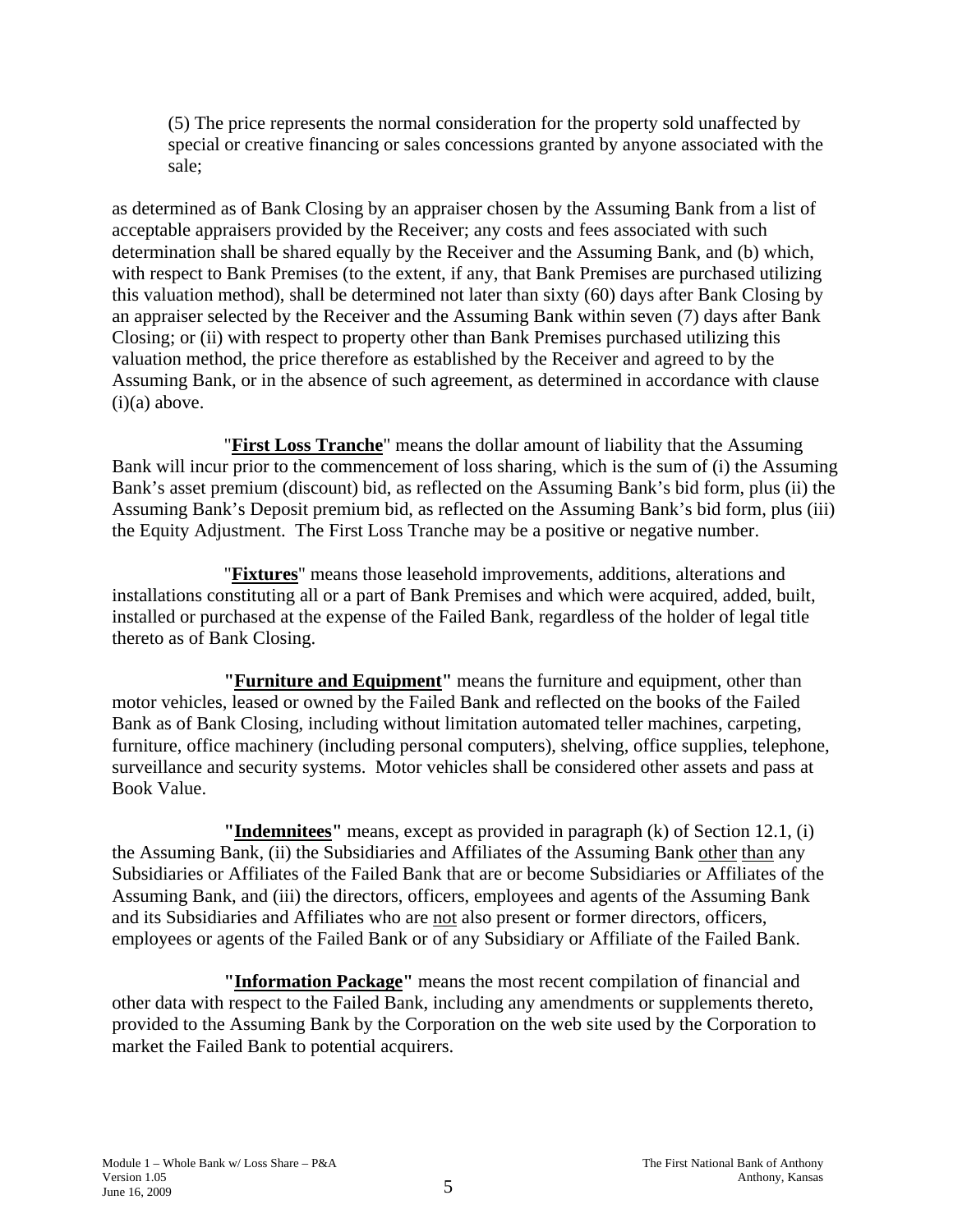**"Legal Balance"** means the amount of indebtedness legally owed by an Obligor with respect to a Loan, including principal and accrued and unpaid interest, late fees, attorneys' fees and expenses, taxes, insurance premiums, and similar charges, if any.

**"Liabilities Assumed"** has the meaning provided in Section 2.1.

**"Lien"** means any mortgage, lien, pledge, charge, assignment for security purposes, security interest, or encumbrance of any kind with respect to an Asset, including any conditional sale agreement or capital lease or other title retention agreement relating to such Asset.

**"Loans"** means all of the following owed to or held by the Failed Bank as of Bank Closing:

(i) loans (including loans which have been charged off the Accounting Records of the Failed Bank in whole or in part prior to the date of the most recent pertinent data made available to the Assuming Bank as part of the Information Package), participation agreements, interests in participations, overdrafts of customers (including but not limited to overdrafts made pursuant to an overdraft protection plan or similar extensions of credit in connection with a deposit account), revolving commercial lines of credit, home equity lines of credit, Commitments, United States and/or State-guaranteed student loans, and lease financing contracts;

(ii) all Liens, rights (including rights of set-off), remedies, powers, privileges, demands, claims, priorities, equities and benefits owned or held by, or accruing or to accrue to or for the benefit of, the holder of the obligations or instruments referred to in clause (i) above, including but not limited to those arising under or based upon Credit Documents, casualty insurance policies and binders, standby letters of credit, mortgagee title insurance policies and binders, payment bonds and performance bonds at any time and from time to time existing with respect to any of the obligations or instruments referred to in clause (i) above; and

(iii) all amendments, modifications, renewals, extensions, refinancings, and refundings of or for any of the foregoing.

**"Obligor"** means each Person liable for the full or partial payment or performance of any Loan, whether such Person is obligated directly, indirectly, primarily, secondarily, jointly, or severally.

**"Other Real Estate"** means all interests in real estate (other than Bank Premises and Fixtures) and loans on "in substance foreclosure" status as of Bank Closing as recorded on the Accounting Records of the Failed Bank, including but not limited to mineral rights, leasehold rights, condominium and cooperative interests, air rights and development rights that are owned by the Failed Bank.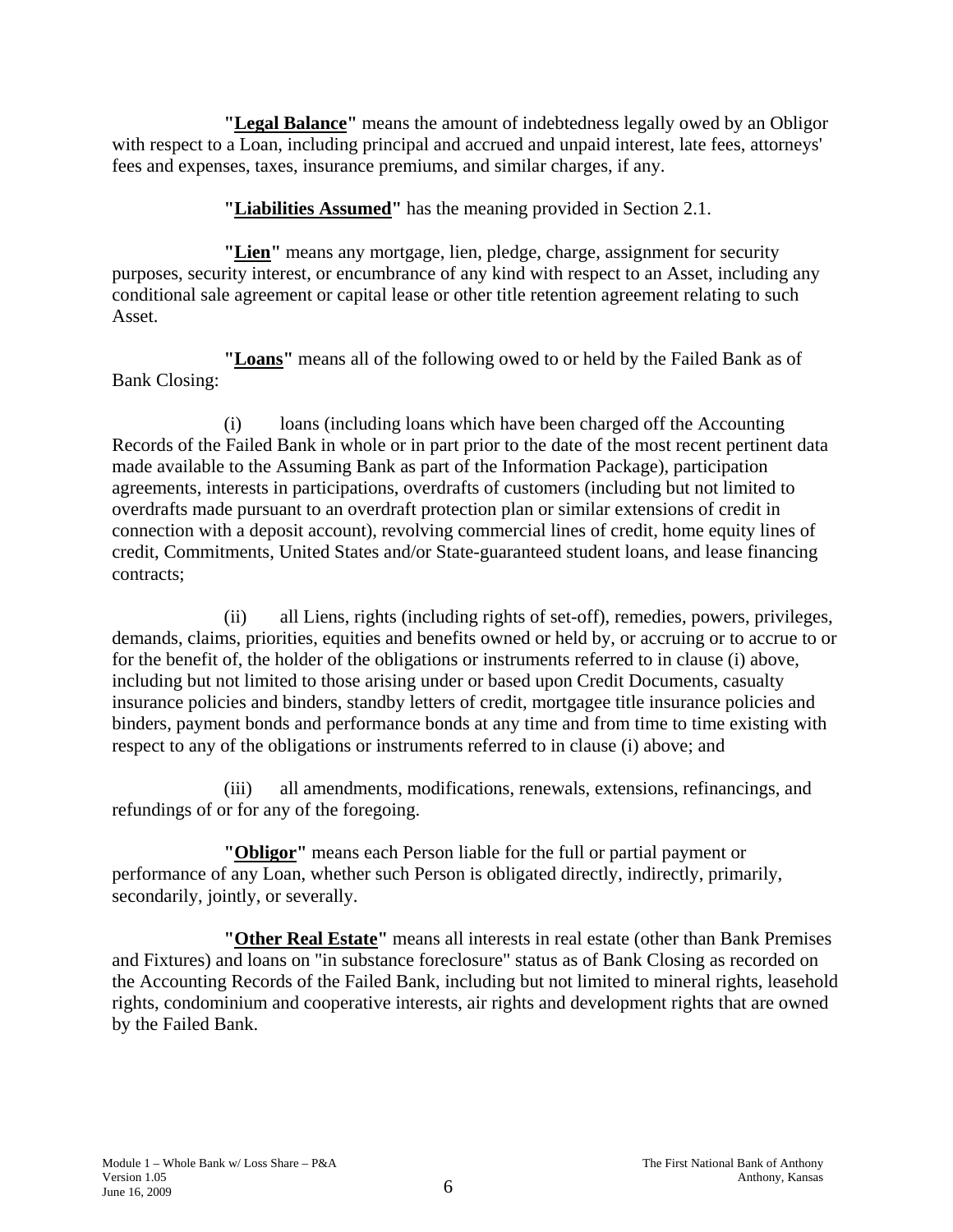**"Person"** means any individual, corporation, partnership, joint venture, association, joint-stock company, trust, unincorporated organization, or government or any agency or political subdivision thereof, excluding the Corporation.

**"Primary Indemnitor"** means any Person (other than the Assuming Bank or any of its Affiliates) who is obligated to indemnify or insure, or otherwise make payments (including payments on account of claims made against) to or on behalf of any Person in connection with the claims covered under Article XII, including without limitation any insurer issuing any directors and officers liability policy or any Person issuing a financial institution bond or banker's blanket bond.

**"Proforma"** means producing a balance sheet that reflects a reasonably accurate financial statement of the Failed bank through the date of closing. The Proforma financial statements serve as a basis for the opening entries of both the Assuming Bank and the Receiver.

**"Put Date"** has the meaning provided in Section 3.4.

**"Put Notice"** has the meaning provided in Section 3.4.

**"Qualified Financial Contract"** means a qualified financial contract as defined in 12 U.S.C. Section 1821(e)(8)(D).

**"Record"** means any document, microfiche, microfilm and computer records (including but not limited to magnetic tape, disc storage, card forms and printed copy) of the Failed Bank generated or maintained by the Failed Bank that is owned by or in the possession of the Receiver at Bank Closing.

**"Related Liability"** with respect to any Asset means any liability existing and reflected on the Accounting Records of the Failed Bank as of Bank Closing for (i) indebtedness secured by mortgages, deeds of trust, chattel mortgages, security interests or other liens on or affecting such Asset, (ii) ad valorem taxes applicable to such Asset, and (iii) any other obligation determined by the Receiver to be directly related to such Asset.

**"Related Liability Amount"** with respect to any Related Liability on the books of the Assuming Bank, means the amount of such Related Liability as stated on the Accounting Records of the Assuming Bank (as maintained in accordance with generally accepted accounting principles) as of the date as of which the Related Liability Amount is being determined. With respect to a liability that relates to more than one asset, the amount of such Related Liability shall be allocated among such assets for the purpose of determining the Related Liability Amount with respect to any one of such assets. Such allocation shall be made by specific allocation, where determinable, and otherwise shall be pro rata based upon the dollar amount of such assets stated on the Accounting Records of the entity that owns such asset.

 **"Repurchase Price"** means, with respect to any Loan the Book Value, adjusted to reflect changes to Book Value after Bank Closing, plus (ii) any advances and interest on such Loan after Bank Closing, minus (iii) the total of amounts received by the Assuming Bank for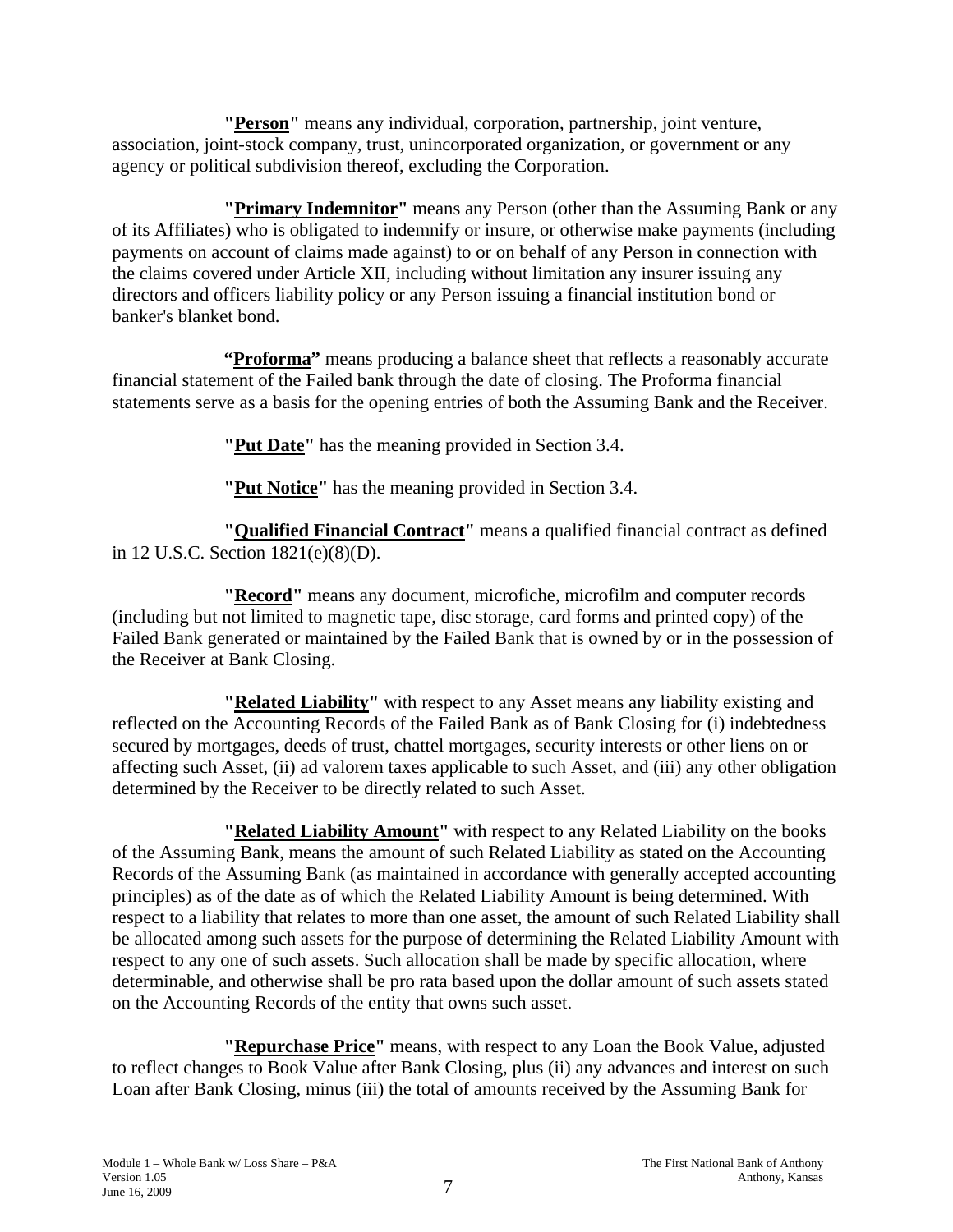such Loan, regardless of how applied, after Bank Closing, plus (iv) advances made by Assuming Bank, plus (v) total disbursements of principal made by Receiver that are not included in the Book Value.

**"Safe Deposit Boxes"** means the safe deposit boxes of the Failed Bank, if any, including the removable safe deposit boxes and safe deposit stacks in the Failed Bank's vault(s), all rights and benefits under rental agreements with respect to such safe deposit boxes, and all keys and combinations thereto.

**"Settlement Date"** means the first Business Day immediately prior to the day which is one hundred eighty (180) days after Bank Closing, or such other date prior thereto as may be agreed upon by the Receiver and the Assuming Bank. The Receiver, in its discretion, may extend the Settlement Date.

**"Settlement Interest Rate"** means, for the first calendar quarter or portion thereof during which interest accrues, the rate determined by the Receiver to be equal to the equivalent coupon issue yield on twenty-six (26)-week United States Treasury Bills in effect as of Bank Closing as published in The Wall Street Journal; provided, that if no such equivalent coupon issue yield is available as of Bank Closing, the equivalent coupon issue yield for such Treasury Bills most recently published in The Wall Street Journal prior to Bank Closing shall be used. Thereafter, the rate shall be adjusted to the rate determined by the Receiver to be equal to the equivalent coupon issue yield on such Treasury Bills in effect as of the first day of each succeeding calendar quarter during which interest accrues as published in The Wall Street Journal.

**"Subsidiary"** has the meaning set forth in Section 3(w)(4) of the Federal Deposit Insurance Act, 12 U.S.C. Section 1813(w)(4), as amended.

### **ARTICLE II ASSUMPTION OF LIABILITIES**

<span id="page-11-1"></span><span id="page-11-0"></span> **2.1 Liabilities Assumed by Assuming Bank.** The Assuming Bank expressly assumes at Book Value (subject to adjustment pursuant to Article VIII) and agrees to pay, perform, and discharge all of the following liabilities of the Failed Bank as of Bank Closing, except as otherwise provided in this Agreement (such liabilities referred to as "Liabilities Assumed"):

> (a) Assumed Deposits, except those Deposits specifically listed on Schedule 2.1(a); provided, that as to any Deposits of public money which are Assumed Deposits, the Assuming Bank agrees to properly secure such Deposits with such of the Assets as appropriate which, prior to Bank Closing, were pledged as security therefor by the Failed Bank, or with assets of the Assuming Bank, if such securing Assets, if any, are insufficient to properly secure such Deposits;

(b) liabilities for indebtedness secured by mortgages, deeds of trust, chattel mortgages, security interests or other liens on or affecting any Assets, if any;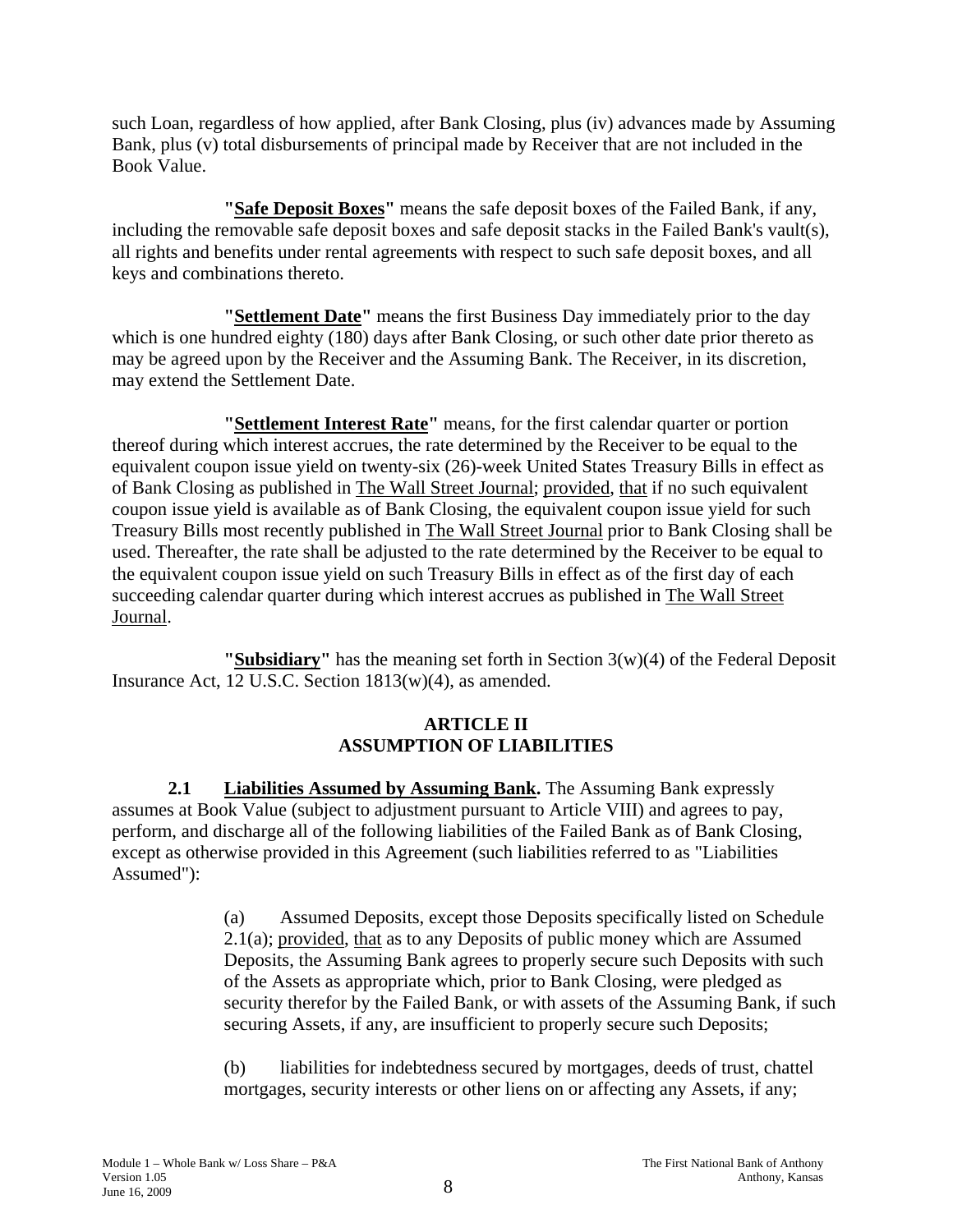provided, that the assumption of any liability pursuant to this paragraph shall be limited to the market value of the Assets securing such liability as determined by the Receiver;

(c) borrowings from Federal Reserve Banks and Federal Home Loan Banks, if any, provided, that the assumption of any liability pursuant to this paragraph shall be limited to the market value of the assets securing such liability as determined by the Receiver; and overdrafts, debit balances, service charges, reclamations, and adjustments to accounts with the Federal Reserve Banks as reflected on the books and records of any such Federal Reserve Bank within ninety (90) days after Bank Closing, if any;

(d) ad valorem taxes applicable to any Asset, if any; provided, that the assumption of any ad valorem taxes pursuant to this paragraph shall be limited to an amount equal to the market value of the Asset to which such taxes apply as determined by the Receiver;

(e) liabilities, if any, for federal funds purchased, repurchase agreements and overdrafts in accounts maintained with other depository institutions (including any accrued and unpaid interest thereon computed to and including Bank Closing); provided, that the assumption of any liability pursuant to this paragraph shall be limited to the market value of the Assets securing such liability as determined by the Receiver;

(f) United States Treasury tax and loan note option accounts, if any;

(g) liabilities for any acceptance or commercial letter of credit (other than "standby letters of credit" as defined in 12 C.F.R. Section 337.2(a)); provided, that the assumption of any liability pursuant to this paragraph shall be limited to the market value of the Assets securing such liability as determined by the Receiver;

(h) duties and obligations assumed pursuant to this Agreement including without limitation those relating to the Failed Bank's credit card business, overdraft protection plans, safe deposit business, safekeeping business or trust business, if any;

(i) liabilities, if any, for Commitments;

(j) liabilities, if any, for amounts owed to any Subsidiary of the Failed Bank acquired under Section 3.1;

(k) liabilities, if any, with respect to Qualified Financial Contracts;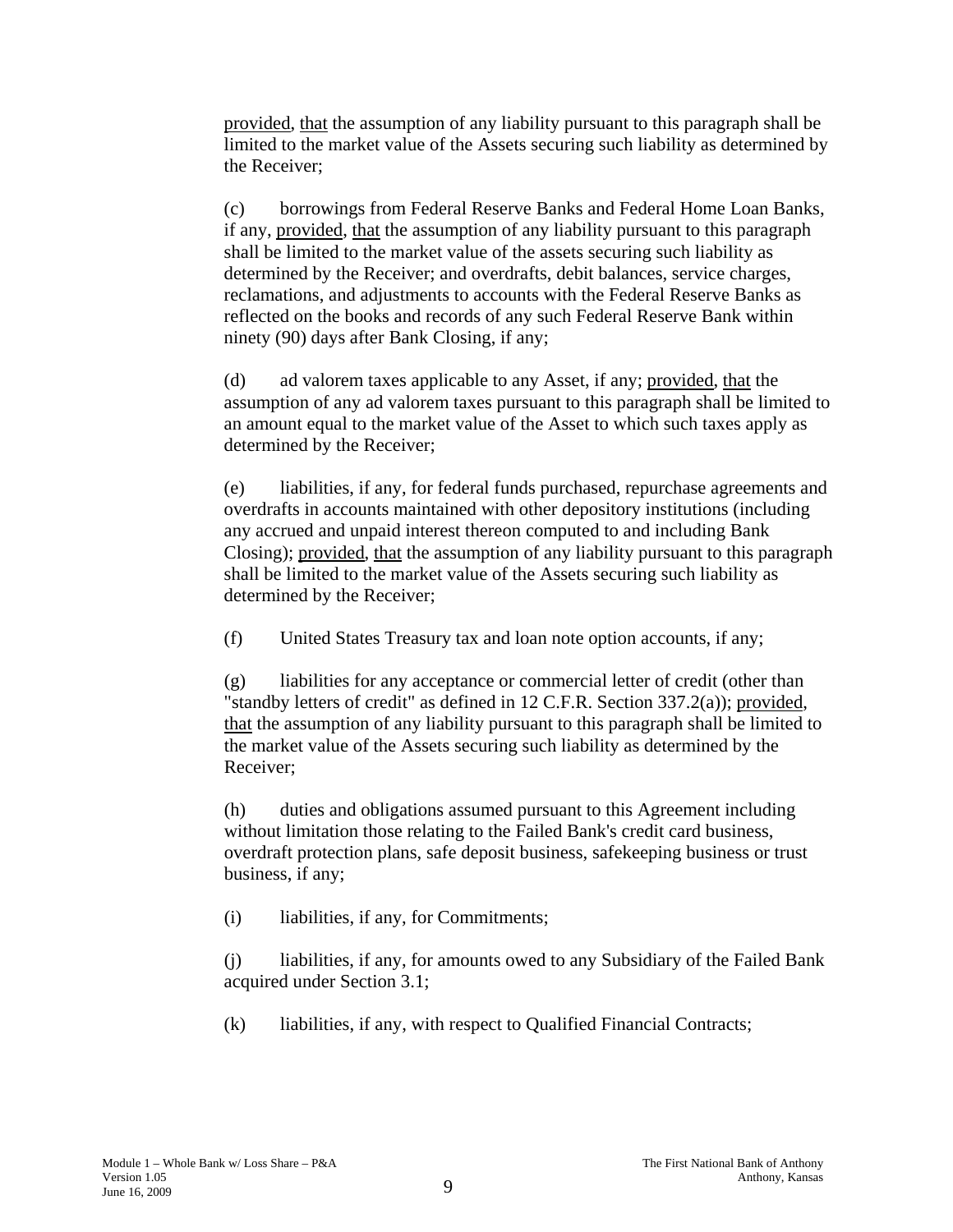(l) duties and obligations under any contract pursuant to which the Failed Bank provides mortgage servicing for others, or mortgage servicing is provided to the Failed Bank by others; and

Receiver. (m) all asset-related offensive litigation liabilities and all asset-related defensive litigation liabilities, but only to the extent such liabilities relate to assets subject to a loss share agreement, and provided that all other defensive litigation and any class actions with respect to credit card business are retained by the

Schedule 2.1 attached hereto and incorporated herein sets forth certain categories of Liabilities Assumed and the aggregate Book Value of the Liabilities Assumed in such categories. Such schedule is based upon the best information available to the Receiver and may be adjusted as provided in Article VIII.

<span id="page-13-0"></span>**2.2 Interest on Deposit Liabilities.** The Assuming Bank agrees that, from and after Bank Closing, it will accrue and pay interest on Deposit liabilities assumed pursuant to Section 2.1 at a rate(s) it shall determine; provided, that for non-transaction Deposit liabilities such rate(s) shall not be less than the lowest rate offered by the Assuming Bank to its depositors for non-transaction deposit accounts. The Assuming Bank shall permit each depositor to withdraw, without penalty for early withdrawal, all or any portion of such depositor's Deposit, whether or not the Assuming Bank elects to pay interest in accordance with any deposit agreement formerly existing between the Failed Bank and such depositor; and further provided, that if such Deposit has been pledged to secure an obligation of the depositor or other party, any withdrawal thereof shall be subject to the terms of the agreement governing such pledge. The Assuming Bank shall give notice to such depositors as provided in Section 5.3 of the rate(s) of interest which it has determined to pay and of such withdrawal rights.

<span id="page-13-1"></span>**2.3 Unclaimed Deposits.** If, within eighteen (18) months after Bank Closing, any depositor of the Failed Bank does not claim or arrange to continue such depositor's Deposit assumed pursuant to Section 2.1 at the Assuming Bank, the Assuming Bank shall, within fifteen (15) Business Days after the end of such eighteen (18)-month period, (i) refund to the Corporation the full amount of each such Deposit (without reduction for service charges), (ii) provide to the Corporation a schedule of all such refunded Deposits in such form as may be prescribed by the Corporation, and (iii) assign, transfer, convey and deliver to the Receiver all right, title and interest of the Assuming Bank in and to Records previously transferred to the Assuming Bank and other records generated or maintained by the Assuming Bank pertaining to such Deposits. During such eighteen (18)-month period, at the request of the Corporation, the Assuming Bank promptly shall provide to the Corporation schedules of unclaimed deposits in such form as may be prescribed by the Corporation.

<span id="page-13-2"></span>2.4 Employee Plans. Except as provided in Section 4.12, the Assuming Bank shall have no liabilities, obligations or responsibilities under the Failed Bank's health care, bonus, vacation, pension, profit sharing, deferred compensation, 401K or stock purchase plans or similar plans, if any, unless the Receiver and the Assuming Bank agree otherwise subsequent to the date of this Agreement.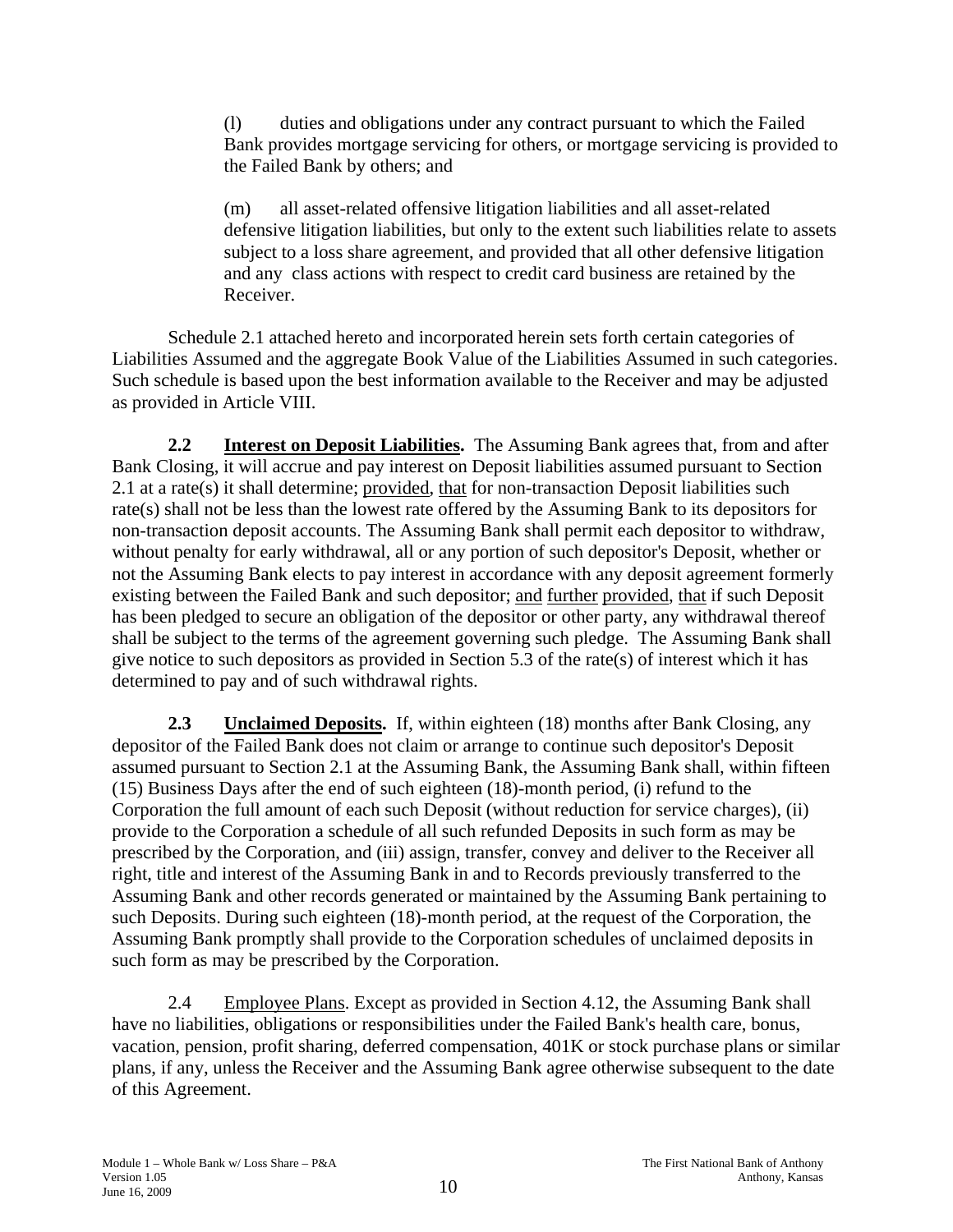### **ARTICLE III PURCHASE OF ASSETS**

<span id="page-14-1"></span><span id="page-14-0"></span>Assuming Bank includes, but is not limited to, the entities listed on Schedule 3.1a.  **3.1 Assets Purchased by Assuming Bank**. With the exception of certain assets expressly excluded in Sections 3.5 and 3.6, the Assuming Bank hereby purchases from the Receiver, and the Receiver hereby sells, assigns, transfers, conveys, and delivers to the Assuming Bank, all right, title, and interest of the Receiver in and to all of the assets (real, personal and mixed, wherever located and however acquired) including all subsidiaries, joint ventures, partnerships, and any and all other business combinations or arrangements, whether active, inactive, dissolved or terminated, of the Failed Bank whether or not reflected on the books of the Failed Bank as of Bank Closing. Schedules 3.1 and 3.1a attached hereto and incorporated herein. sets forth certain categories of Assets purchased hereunder. Such schedule is based upon the best information available to the Receiver and may be adjusted as provided in Article VIII. Assets are purchased hereunder by the Assuming Bank subject to all liabilities for indebtedness collateralized by Liens affecting such Assets to the extent provided in Section 2.1. The subsidiaries, joint ventures, partnerships, and any and all other business combinations or arrangements, whether active, inactive, dissolved or terminated being purchased by the Notwithstanding Section 4.8, the Assuming Bank specifically purchases all mortgage servicing rights and obligations of the Failed Bank.

## **3.2 Asset Purchase Price**.

<span id="page-14-2"></span>(a) All Assets and assets of the Failed Bank subject to an option to purchase by the Assuming Bank shall be purchased for the amount, or the amount resulting from the method specified for determining the amount, as specified on Schedule 3.2, except as otherwise may be provided herein. Any Asset, asset of the Failed Bank subject to an option to purchase or other asset purchased for which no purchase price is specified on Schedule 3.2 or otherwise herein shall be purchased at its Book Value. Loans or other assets charged off the Accounting Records of the Failed Bank prior to the date of the most recent pertinent data made available to the Assuming Bank as part of the Information Package shall be purchased at a price of zero.

(b) The purchase price for securities (other than the capital stock of any Acquired Subsidiary) purchased under Section 3.1 by the Assuming Bank shall be the market value thereof as of Bank Closing, which market value shall be (i) the market price for each such security quoted at the close of the trading day effective on Bank Closing as published electronically by Bloomberg, L.P., or alternatively, at the discretion of the Receiver, IDC/Financial Times (FT) Interactive Data; (ii) provided, that if such market price is not available for any such security, the Assuming Bank will submit a bid for each such security within three days of notification/bid request by the Receiver (unless a different time period is agreed to by the Assuming Bank and the Receiver) and the Receiver, in its sole discretion will accept or reject each such bid; and (iii) further provided in the absence of an acceptable bid from the Assuming Bank, each such security shall not pass to the Assuming Bank and shall be deemed to be an excluded asset hereunder.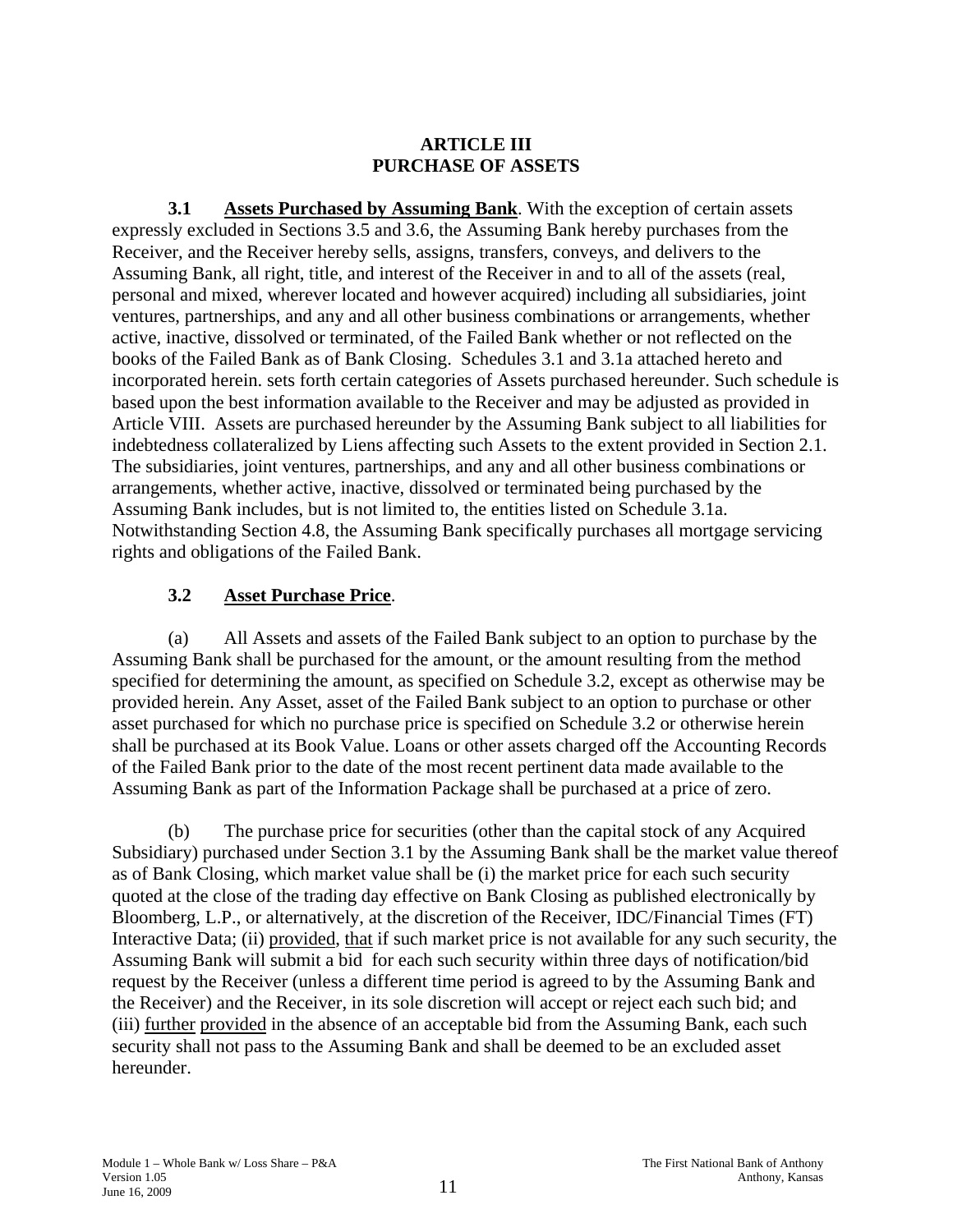(c) Qualified Financial Contracts shall be purchased at market value determined in accordance with the terms of Exhibit 3.2(c). Any costs associated with such valuation shall be shared equally by the Receiver and the Assuming Bank.

<span id="page-15-0"></span>**3.3 Manner of Conveyance; Limited Warranty; Nonrecourse; Etc. THE CONVEYANCE OF ALL ASSETS, INCLUDING REAL AND PERSONAL PROPERTY INTERESTS, PURCHASED BY THE ASSUMING BANK UNDER THIS AGREEMENT SHALL BE MADE, AS NECESSARY, BY RECEIVER'S DEED OR RECEIVER'S BILL OF SALE, "AS IS", "WHERE IS", WITHOUT RECOURSE AND, EXCEPT AS OTHERWISE SPECIFICALLY PROVIDED IN THIS AGREEMENT, WITHOUT ANY WARRANTIES WHATSOEVER WITH RESPECT TO SUCH ASSETS, EXPRESS OR IMPLIED, WITH RESPECT TO TITLE, ENFORCEABILITY, COLLECTIBILITY, DOCUMENTATION OR FREEDOM FROM LIENS OR ENCUMBRANCES (IN WHOLE OR IN PART), OR ANY OTHER MATTERS.** 

## **3.4 Puts of Assets to the Receiver**.

## (a) **Puts Prior to the Settlement Date.**

<span id="page-15-1"></span>(i) During the period from Bank Closing to and including the Business Day immediately preceding the Settlement Date, the Assuming Bank shall be entitled to require the Receiver to purchase any Asset which the Assuming Bank can establish is evidenced by forged or stolen instruments as of Bank Closing; provided, that, the Assuming Bank shall not have the right to require the Receiver to purchase any such Asset with respect to which the Assuming Bank has taken any action referred to in Section 3.4(a)(ii) with respect to such Asset.

(ii) At the end of the thirty (30)-day period following Bank Closing and at that time only, in accordance with this Section 3.4, the Assuming Bank shall be entitled to require the Receiver to purchase any remaining overdraft transferred to the Assuming Bank pursuant to 3.1 which both was made after the "as of" the date of the most recent pertinent data made available to the Assuming Bank as part of the Information Package and was not made pursuant to an overdraft protection plan or similar extension of credit.

The Assuming Bank shall transfer all such Assets to the Receiver without recourse, and shall indemnify the Receiver against any and all claims of any Person claiming by, through or under the Assuming Bank with respect to any such Asset, as provided in Section 12.4.

(b) **Notices to the Receiver**. In the event that the Assuming Bank elects to require the Receiver to purchase one or more Assets, the Assuming Bank shall deliver to the Receiver a notice (a "Put Notice") which shall include:

- (i) a list of all Assets that the Assuming Bank requires the Receiver to purchase;
- (ii) a list of all Related Liabilities with respect to the Assets identified pursuant to (i) above; and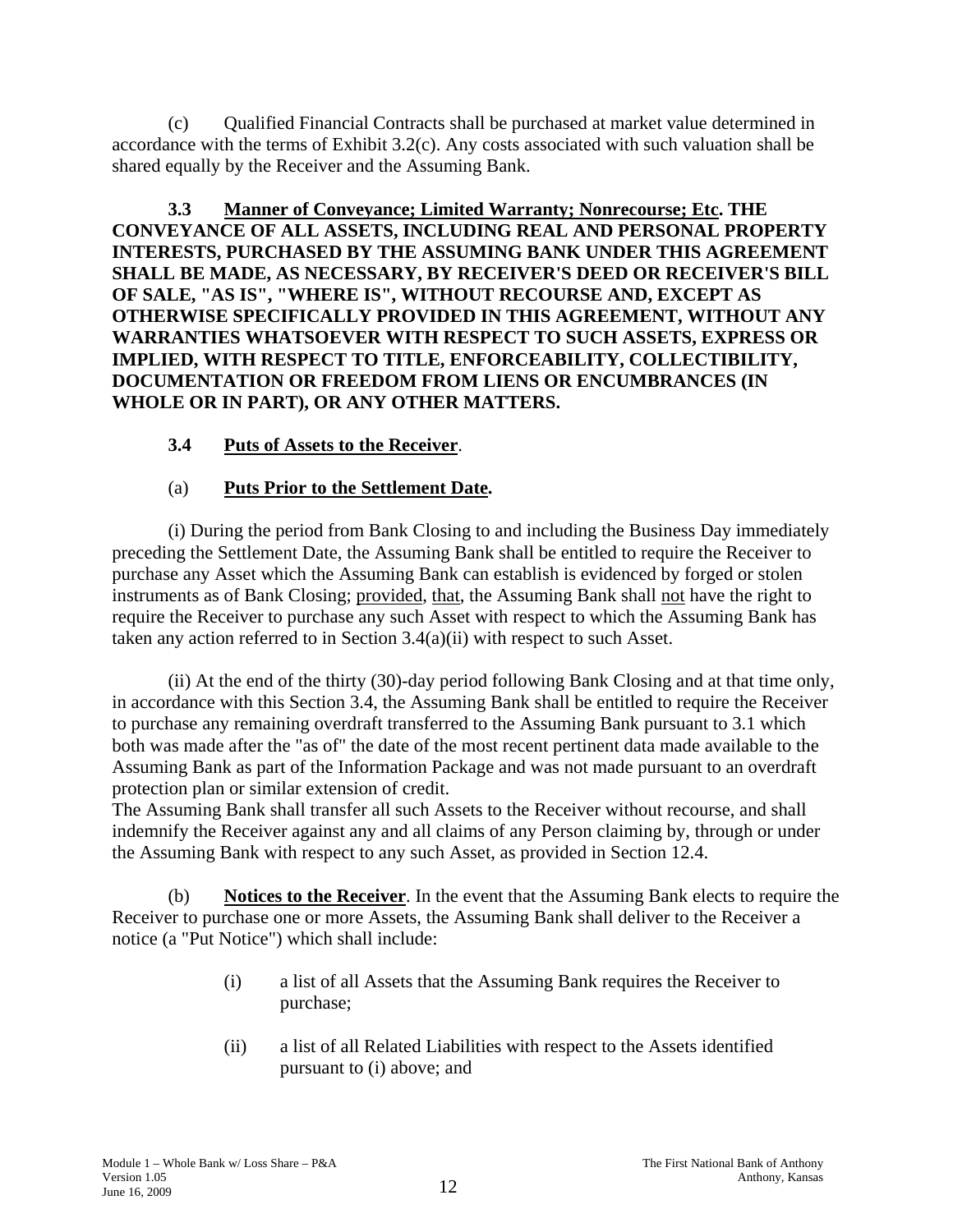(iii) a statement of the estimated Repurchase Price of each Asset identified pursuant to (i) above as of the applicable Put Date.

Such notice shall be in the form prescribed by the Receiver or such other form to which the Receiver shall consent. As provided in Section 9.6, the Assuming Bank shall deliver to the Receiver such documents, Credit Files and such additional information relating to the subject matter of the Put Notice as the Receiver may request and shall provide to the Receiver full access to all other relevant books and records.

(c) **Purchase by Receiver**. The Receiver shall purchase Assets that are specified in the Put Notice and shall assume Related Liabilities with respect to such Assets, and the transfer of such Assets and Related Liabilities shall be effective as of a date determined by the Receiver which date shall not be later than thirty (30) days after receipt by the Receiver of the Put Notice (the "Put Date").

(d) **Purchase Price and Payment Date**. Each Asset purchased by the Receiver pursuant to this Section 3.4 shall be purchased at a price equal to the Repurchase Price of such Asset less the Related Liability Amount applicable to such Asset, in each case determined as of the applicable Put Date. If the difference between such Repurchase Price and such Related Liability Amount is positive, then the Receiver shall pay to the Assuming Bank the amount of such difference; if the difference between such amounts is negative, then the Assuming Bank shall pay to the Receiver the amount of such difference. The Assuming Bank or the Receiver, as the case may be, shall pay the purchase price determined pursuant to this Section 3.4(d) not later than the twentieth (20th) Business Day following the applicable Put Date, together with interest on such amount at the Settlement Interest Rate for the period from and including such Put Date to and including the day preceding the date upon which payment is made.

(e) **Servicing.** The Assuming Bank shall administer and manage any Asset subject to purchase by the Receiver in accordance with usual and prudent banking standards and business practices until such time as such Asset is purchased by the Receiver.

(f) **Reversals**. In the event that the Receiver purchases an Asset (and assumes the Related Liability) that it is not required to purchase pursuant to this Section 3.4, the Assuming Bank shall repurchase such Asset (and assume such Related Liability) from the Receiver at a price computed so as to achieve the same economic result as would apply if the Receiver had never purchased such Asset pursuant to this Section 3.4.

<span id="page-16-0"></span>**3.5 Assets Not Purchased by Assuming Bank**. The Assuming Bank does not purchase, acquire or assume, or (except as otherwise expressly provided in this Agreement) obtain an option to purchase, acquire or assume under this Agreement:

(a) any financial institution bonds, banker's blanket bonds, or public liability, fire, or extended coverage insurance policy or any other insurance policy of the Failed Bank, or premium refund, unearned premium derived from cancellation, or any proceeds payable with respect to any of the foregoing;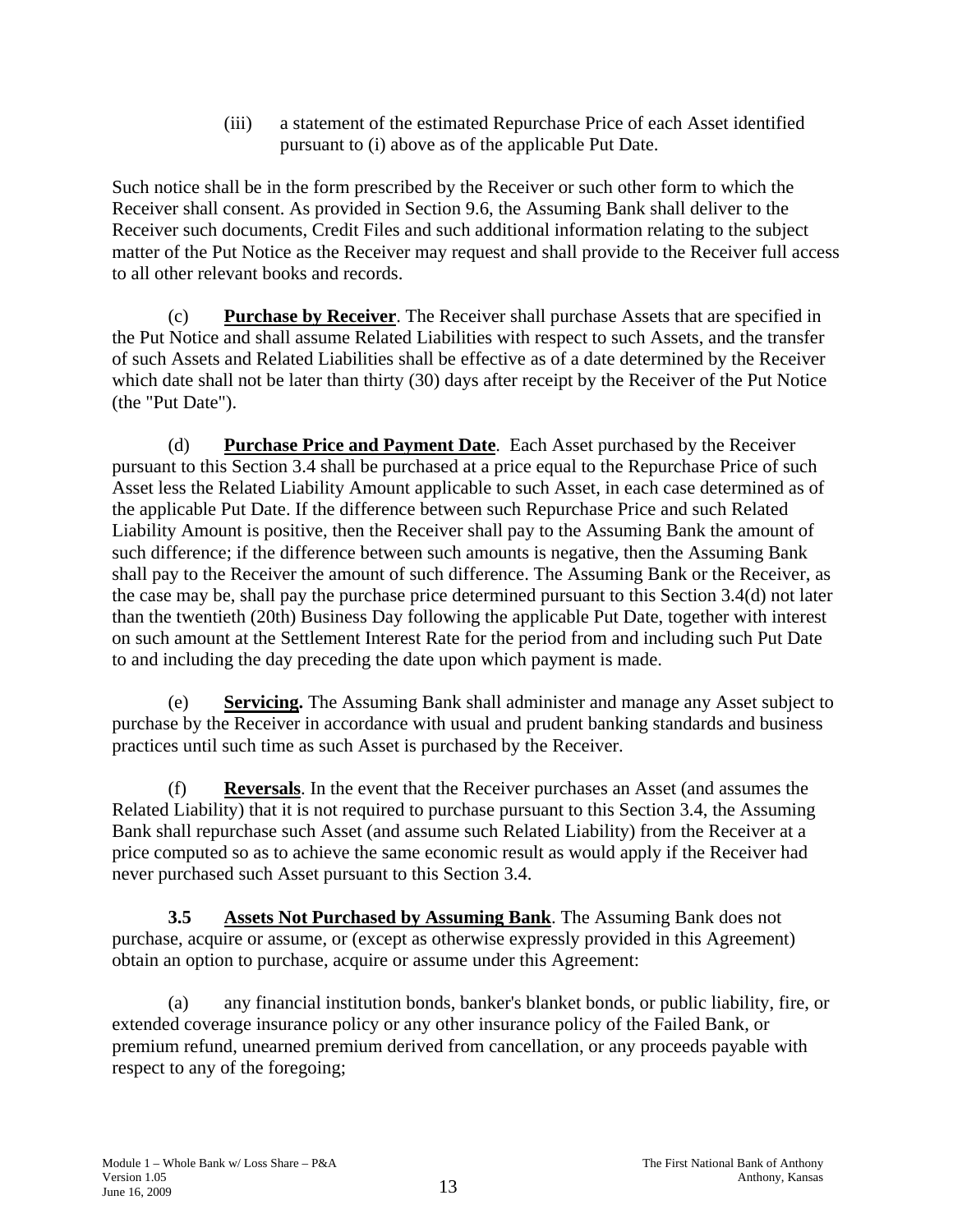(b) any interest, right, action, claim, or judgment against (i) any officer, director, employee, accountant, attorney, or any other Person employed or retained by the Failed Bank or any Subsidiary of the Failed Bank on or prior to Bank Closing arising out of any act or omission of such Person in such capacity, (ii) any underwriter of financial institution bonds, banker's blanket bonds or any other insurance policy of the Failed Bank, (iii) any shareholder or holding company of the Failed Bank, or (iv) any other Person whose action or inaction may be related to any loss (exclusive of any loss resulting from such Person's failure to pay on a Loan made by the Failed Bank) incurred by the Failed Bank; provided, that for the purposes hereof, the acts, omissions or other events giving rise to any such claim shall have occurred on or before Bank Closing, regardless of when any such claim is discovered and regardless of whether any such claim is made with respect to a financial institution bond, banker's blanket bond, or any other insurance policy of the Failed Bank in force as of Bank Closing;

(c) prepaid regulatory assessments of the Failed Bank, if any;

(d) legal or equitable interests in tax receivables of the Failed Bank, if any, including any claims arising as a result of the Failed Bank having entered into any agreement or otherwise being joined with another Person with respect to the filing of tax returns or the payment of taxes;

(e) amounts reflected on the Accounting Records of the Failed Bank as of Bank Closing as a general or specific loss reserve or contingency account, if any;

(f) leased or owned Bank Premises and leased or owned Furniture and Equipment and Fixtures and data processing equipment (including hardware and software) located on leased or owned Bank Premises, if any; provided, that the Assuming Bank does obtain an option under Section 4.6, Section 4.7 or Section 4.8, as the case may be, with respect thereto;

(g) owned Bank Premises which the Receiver, in its discretion, determines may contain environmentally hazardous substances;

(h) any "goodwill," as such term is defined in the instructions to the report of condition prepared by banks examined by the Corporation in accordance with 12 C.F.R. Section 304.4, and other intangibles;

(i) any criminal restitution or forfeiture orders issued in favor of the Failed Bank;

(j) reserved;

(k) assets essential to the Receiver in accordance with Section 3.6; and

<span id="page-17-0"></span>(l) all private label asset-backed securities, including, but not limited to, those listed on the attached Schedule 3.5(l).

## **3.6 Retention or Repurchase of Assets Essential to Receiver**.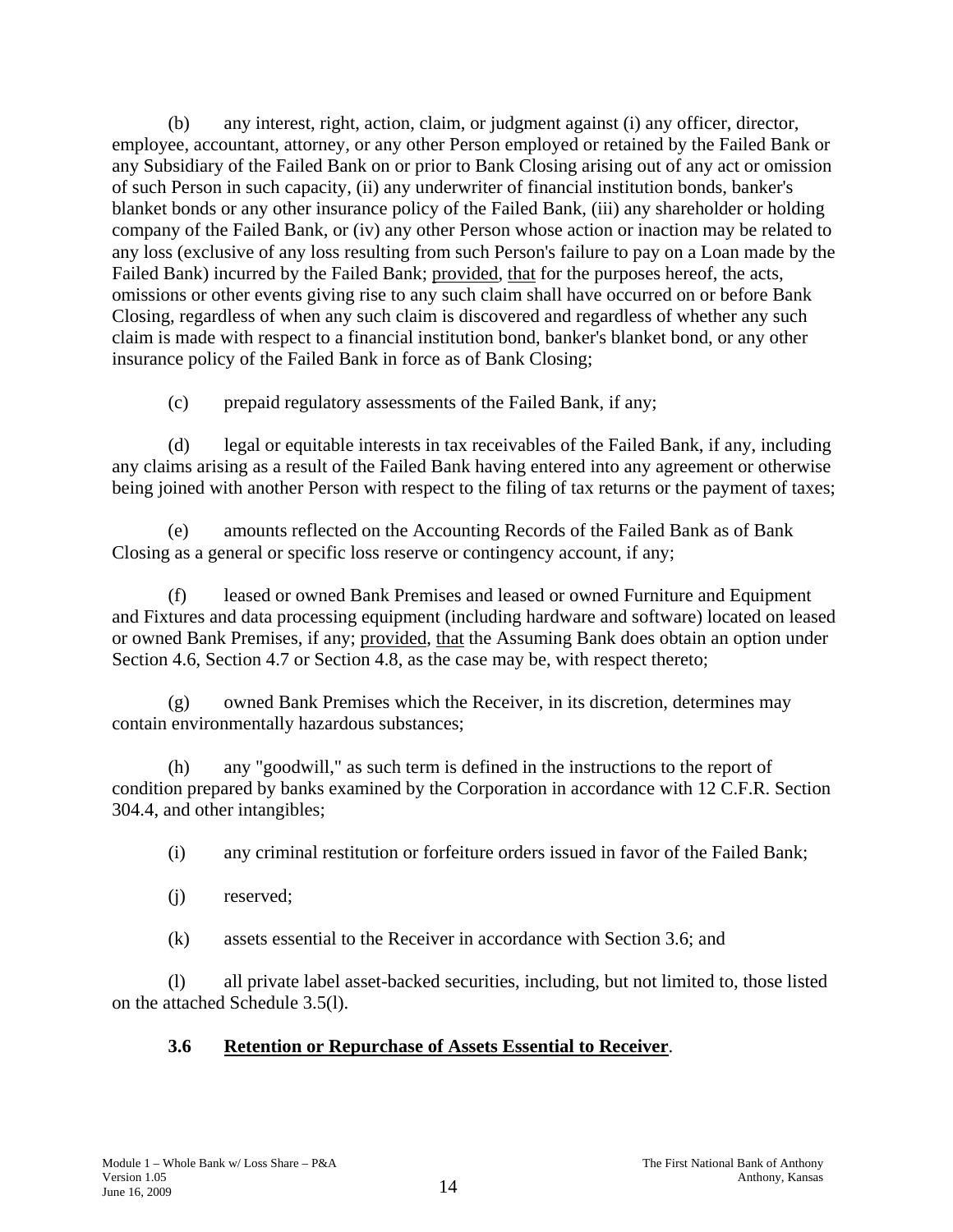(a) The Receiver may refuse to sell to the Assuming Bank, or the Assuming Bank agrees, at the request of the Receiver set forth in a written notice to the Assuming Bank, to assign, transfer, convey, and deliver to the Receiver all of the Assuming Bank's right, title and interest in and to, any Asset or asset essential to the Receiver as determined by the Receiver in its discretion (together with all Credit Documents evidencing or pertaining thereto), which may include any Asset or asset that the Receiver determines to be:

- (i) made to an officer, director, or other Person engaging in the affairs of the Failed Bank, its Subsidiaries or Affiliates or any related entities of any of the foregoing;
- (ii) the subject of any investigation relating to any claim with respect to any item described in Section 3.5(a) or (b), or the subject of, or potentially the subject of, any legal proceedings;
- (iii) made to a Person who is an Obligor on a loan owned by the Receiver or the Corporation in its corporate capacity or its capacity as receiver of any institution;
- (iv) secured by collateral which also secures any asset owned by the Receiver; or
- (v) related to any asset of the Failed Bank not purchased by the Assuming Bank under this Article III or any liability of the Failed Bank not assumed by the Assuming Bank under Article II.

(b) Each such Asset or asset purchased by the Receiver shall be purchased at a price equal to the Repurchase Price thereof less the Related Liability Amount with respect to any Related Liabilities related to such Asset or asset, in each case determined as of the date of the notice provided by the Receiver pursuant to Section 3.6(a). The Receiver shall pay the Assuming Bank not later than the twentieth (20th) Business Day following receipt of related Credit Documents and Credit Files together with interest on such amount at the Settlement Interest Rate for the period from and including the date of receipt of such documents to and including the day preceding the day on which payment is made. The Assuming Bank agrees to administer and manage each such Asset or asset in accordance with usual and prudent banking standards and business practices until each such Asset or asset is purchased by the Receiver. All transfers with respect to Asset or assets under this Section 3.6 shall be made as provided in Section 9.6. The Assuming Bank shall transfer all such Asset or assets and Related Liabilities to the Receiver without recourse, and shall indemnify the Receiver against any and all claims of any Person claiming by, through or under the Assuming Bank with respect to any such Asset or asset, as provided in Section 12.4.

#### **ARTICLE IV ASSUMPTION OF CERTAIN DUTIES AND OBLIGATIONS**

<span id="page-18-0"></span>The Assuming Bank agrees with the Receiver and the Corporation as follows: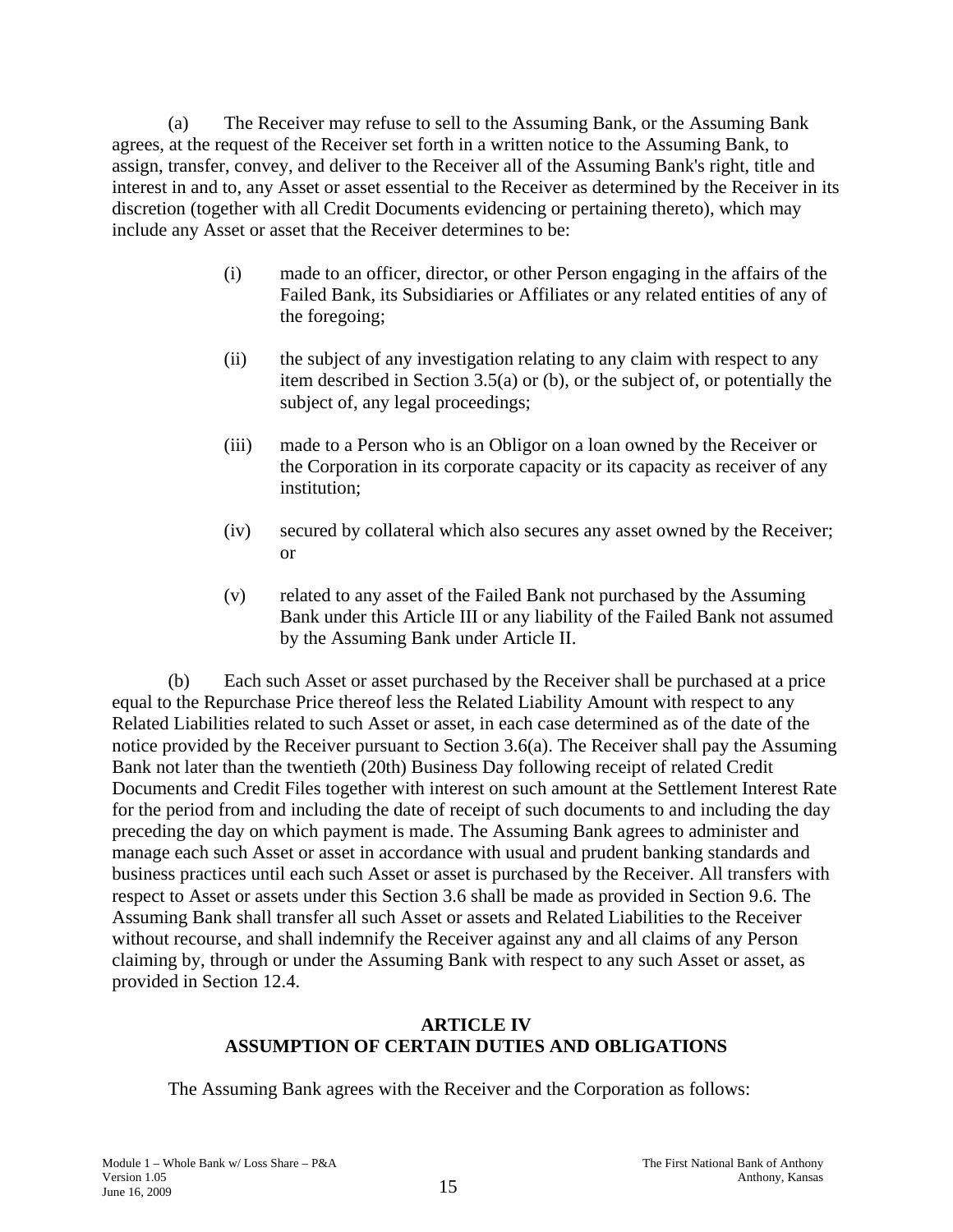<span id="page-19-0"></span>**4.1** Continuation of Banking Business. For the period commencing the first banking business day after Bank Closing and ending no earlier than the first anniversary of Bank Closing, the Assuming Bank agrees to provide full service banking in the trade area of the Failed Bank. Thereafter, the Assuming Bank may cease providing such banking services in the trade area of the Failed Bank, provided the Assuming Bank has received all necessary regulatory approvals. The trade area shall be determined by the Receiver.

<span id="page-19-1"></span>**4.2 Agreement with Respect to Credit Card Business**. The Assuming Bank agrees to honor and perform, from and after Bank Closing, all duties and obligations with respect to the Failed Bank's credit card business, and/or processing related to credit cards, if any, and assumes all outstanding extensions of credit with respect thereto.

**4.3 Agreement with Respect to Safe Deposit Business**. The Assuming Bank assumes and agrees to discharge, from and after Bank Closing, in the usual course of conducting a banking business, the duties and obligations of the Failed Bank with respect to all Safe Deposit Boxes, if any, of the Failed Bank and to maintain all of the necessary facilities for the use of such boxes by the renters thereof during the period for which such boxes have been rented and the rent therefor paid to the Failed Bank, subject to the provisions of the rental agreements between the Failed Bank and the respective renters of such boxes; provided, that the Assuming Bank may relocate the Safe Deposit Boxes of the Failed Bank to any office of the Assuming Bank located in the trade area of the Failed Bank. The Safe Deposit Boxes shall be located and maintained in the trade area of the Failed Bank for a minimum of one year from Bank Closing. Fees related to the safe deposit business earned prior to the Bank Closing Date shall be for the benefit of the Receiver and fees earned after the Bank Closing Date shall be for the benefit of the Assuming Bank.

<span id="page-19-2"></span>**4.4 Agreement with Respect to Safekeeping Business**. The Receiver transfers, conveys and delivers to the Assuming Bank and the Assuming Bank accepts all securities and other items, if any, held by the Failed Bank in safekeeping for its customers as of Bank Closing. The Assuming Bank assumes and agrees to honor and discharge, from and after Bank Closing, the duties and obligations of the Failed Bank with respect to such securities and items held in safekeeping. The Assuming Bank shall be entitled to all rights and benefits heretofore accrued or hereafter accruing with respect thereto. The Assuming Bank shall provide to the Receiver written verification of all assets held by the Failed Bank for safekeeping within sixty (60) days after Bank Closing. The assets held for safekeeping by the Failed Bank shall be held and maintained by the Assuming Bank in the trade area of the Failed Bank for a minimum of one year from Bank Closing. Fees related to the safekeeping business earned prior to the Bank Closing Date shall be for the benefit of the Receiver and fees earned after the Bank Closing Date shall be for the benefit of the Assuming Bank.

# **4.5 Agreement with Respect to Trust Business**.

<span id="page-19-3"></span>(a) The Assuming Bank shall, without further transfer, substitution, act or deed, to the full extent permitted by law, succeed to the rights, obligations, properties, assets, investments, deposits, agreements, and trusts of the Failed Bank under trusts, executorships, administrations, guardianships, and agencies, and other fiduciary or representative capacities, all to the same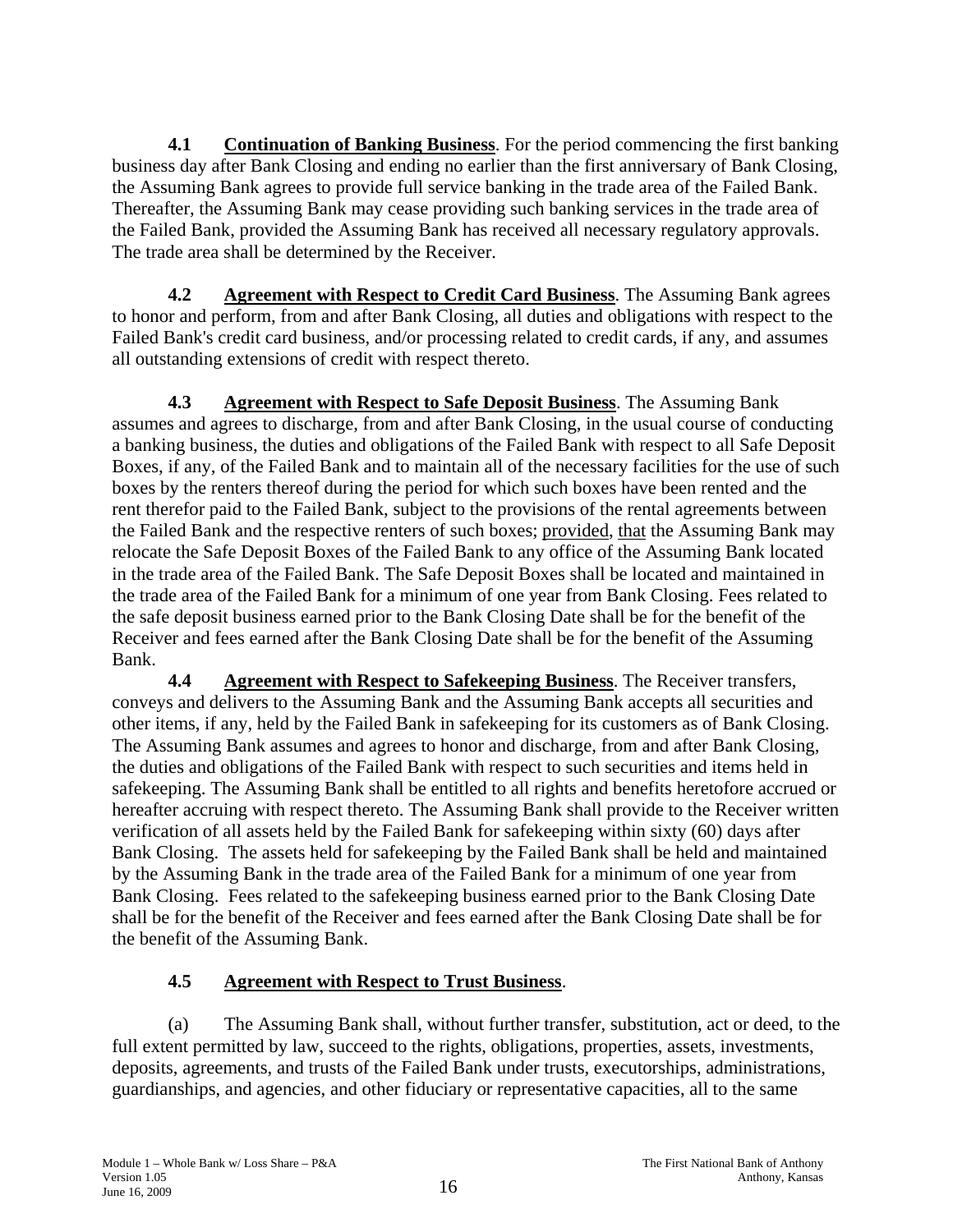extent as though the Assuming Bank had assumed the same from the Failed Bank prior to Bank Closing; provided, that any liability based on the misfeasance, malfeasance or nonfeasance of the Failed Bank, its directors, officers, employees or agents with respect to the trust business is not assumed hereunder.

(b) The Assuming Bank shall, to the full extent permitted by law, succeed to, and be entitled to take and execute, the appointment to all executorships, trusteeships, guardianships and other fiduciary or representative capacities to which the Failed Bank is or may be named in wills, whenever probated, or to which the Failed Bank is or may be named or appointed by any other instrument.

(c) In the event additional proceedings of any kind are necessary to accomplish the transfer of such trust business, the Assuming Bank agrees that, at its own expense, it will take whatever action is necessary to accomplish such transfer. The Receiver agrees to use reasonable efforts to assist the Assuming Bank in accomplishing such transfer.

(d) The Assuming Bank shall provide to the Receiver written verification of the assets held in connection with the Failed Bank's trust business within sixty (60) days after Bank Closing.

## **4.6 Agreement with Respect to Bank Premises**.

<span id="page-20-0"></span>(a) **Option to Purchase.** Subject to Section 3.5, the Receiver hereby grants to the Assuming Bank an exclusive option for the period of ninety (90) days commencing the day after Bank Closing to purchase any or all owned Bank Premises, including all Furniture, Fixtures and Equipment located on the Bank Premises. The Assuming Bank shall give written notice to the Receiver within the option period of its election to purchase or not to purchase any of the owned Bank Premises. Any purchase of such premises shall be effective as of the date of Bank Closing and such purchase shall be consummated as soon as practicable thereafter, and in no event later than the Settlement Date.

(b) **Option to Lease.** The Receiver hereby grants to the Assuming Bank an exclusive option for the period of ninety (90) days commencing the day after Bank Closing to cause the Receiver to assign to the Assuming Bank any or all leases for leased Bank Premises, if any, which have been continuously occupied by the Assuming Bank from Bank Closing to the date it elects to accept an assignment of the leases with respect thereto to the extent such leases can be assigned; provided, that the exercise of this option with respect to any lease must be as to all premises or other property subject to the lease. If an assignment cannot be made of any such leases, the Receiver may, in its discretion, enter into subleases with the Assuming Bank containing the same terms and conditions provided under such existing leases for such leased Bank Premises or other property. The Assuming Bank shall give notice to the Receiver within the option period of its election to accept or not to accept an assignment of any or all leases (or enter into subleases or new leases in lieu thereof). The Assuming Bank agrees to assume all leases assigned (or enter into subleases or new leases in lieu thereof) pursuant to this Section 4.6.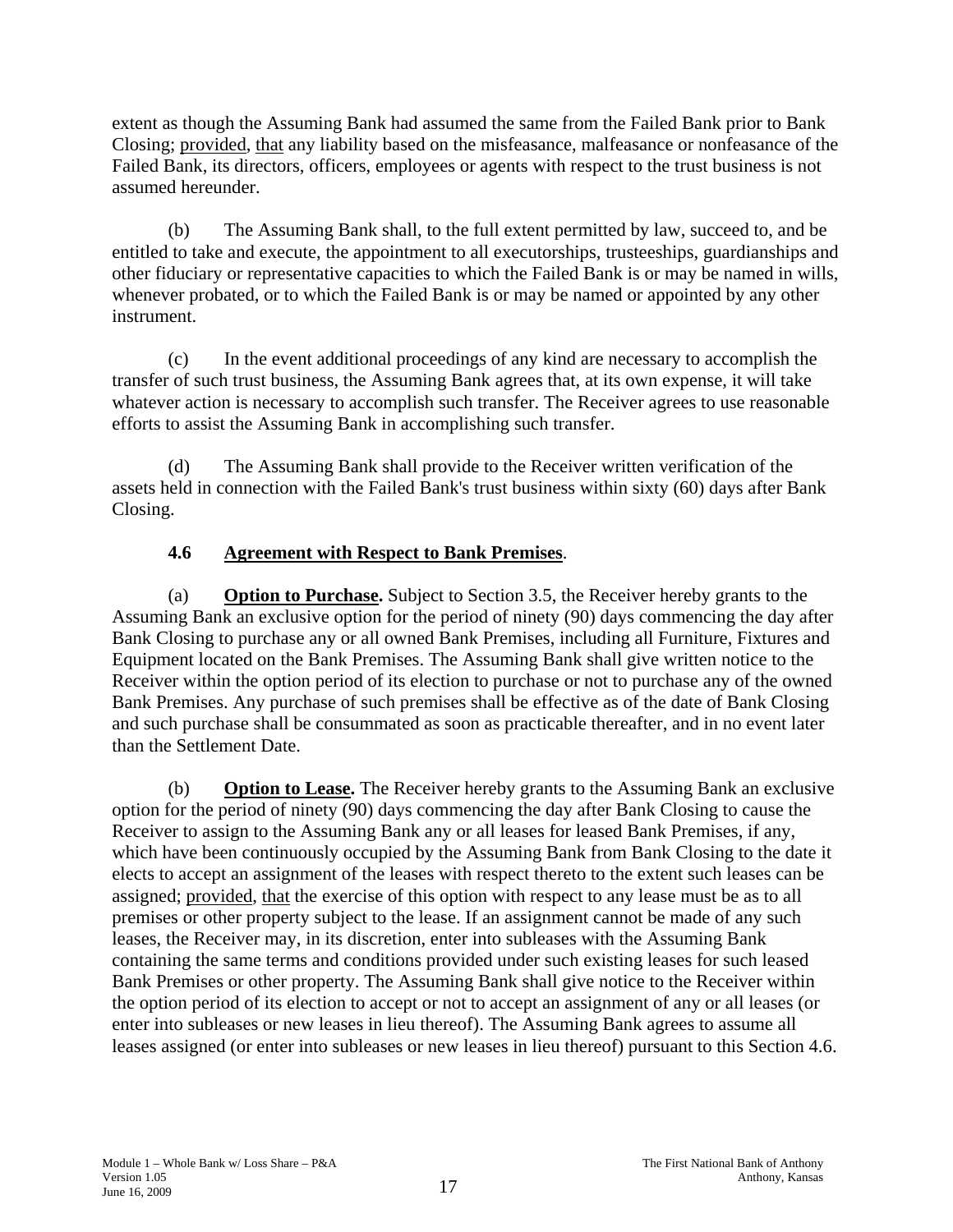(c) **Facilitation.** The Receiver agrees to facilitate the assumption, assignment or sublease of leases or the negotiation of new leases by the Assuming Bank; provided, that neither the Receiver nor the Corporation shall be obligated to engage in litigation, make payments to the Assuming Bank or to any third party in connection with facilitating any such assumption, assignment, sublease or negotiation or commit to any other obligations to third parties.

(d) **Occupancy.** The Assuming Bank shall give the Receiver fifteen (15) days' prior written notice of its intention to vacate prior to vacating any leased Bank Premises with respect to which the Assuming Bank has not exercised the option provided in Section 4.6(b). Any such notice shall be deemed to terminate the Assuming Bank's option with respect to such leased Bank Premises.

# (e) **Occupancy Costs.**

(i) The Assuming Bank agrees to pay to the Receiver, or to appropriate third parties at the direction of the Receiver, during and for the period of any occupancy by it of (x) owned Bank Premises the market rental value, as determined by the appraiser selected in accordance with the definition of Fair Market Value, and all operating costs, and (y) leased Bank Premises, all operating costs with respect thereto and to comply with all relevant terms of applicable leases entered into by the Failed Bank, including without limitation the timely payment of all rent. Operating costs include, without limitation all taxes, fees, charges, utilities, insurance and assessments, to the extent not included in the rental value or rent. If the Assuming Bank elects to purchase any owned Bank Premises in accordance with Section 4.6(a), the amount of any rent paid (and taxes paid to the Receiver which have not been paid to the taxing authority and for which the Assuming Bank assumes liability) by the Assuming Bank with respect thereto shall be applied as an offset against the purchase price thereof.

(ii) The Assuming Bank agrees during the period of occupancy by it of owned or leased Bank Premises, to pay to the Receiver rent for the use of all owned or leased Furniture and Equipment and all owned or leased Fixtures located on such Bank Premises for the period of such occupancy. Rent for such property owned by the Failed Bank shall be the market rental value thereof, as determined by the Receiver within sixty (60) days after Bank Closing. Rent for such leased property shall be an amount equal to any and all rent and other amounts which the Receiver incurs or accrues as an obligation or is obligated to pay for such period of occupancy pursuant to all leases and contracts with respect to such property. If the Assuming Bank purchases any owned Furniture and Equipment or owned Fixtures in accordance with Section 4.6(f) or 4.6(h), the amount of any rents paid by the Assuming Bank with respect thereto shall be applied as an offset against the purchase price thereof.

(f) **Certain Requirements as to Furniture, Equipment and Fixtures.** If the Assuming Bank purchases owned Bank Premises or accepts an assignment of the lease (or enters into a sublease or a new lease in lieu thereof) for leased Bank Premises as provided in Section 4.6(a) or 4.6(b), or if the Assuming Bank does not exercise such option but within twelve (12) months following Bank Closing obtains the right to occupy such premises (whether by assignment, lease, sublease, purchase or otherwise), other than in accordance with Section 4.6(a) or (b), the Assuming Bank shall (i) effective as of the date of Bank Closing, purchase from the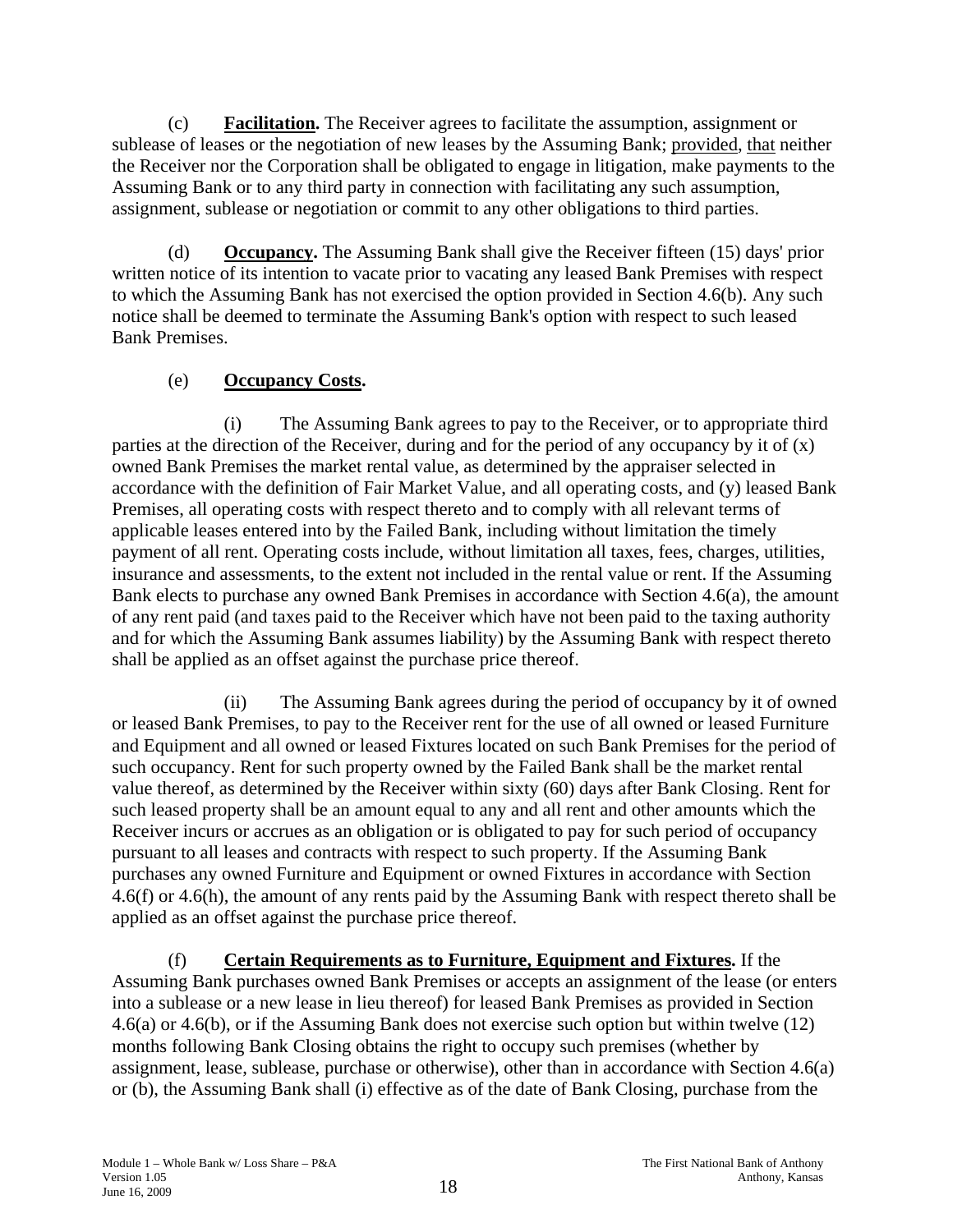Receiver all Furniture and Equipment and Fixtures owned by the Failed Bank at Fair Market Value and located thereon as of Bank Closing, (ii) accept an assignment or a sublease of the leases or negotiate new leases for all Furniture and Equipment and Fixtures leased by the Failed Bank and located thereon, and (iii) if applicable, accept an assignment or a sublease of any ground lease or negotiate a new ground lease with respect to any land on which such Bank Premises are located; provided, that the Receiver shall not have disposed of such Furniture and Equipment and Fixtures or repudiated the leases specified in clause (ii) or (iii).

## (g) **Vacating Premises.**

(i) If the Assuming Bank elects not to purchase any owned Bank Premises, the notice of such election in accordance with Section 4.6(a) shall specify the date upon which the Assuming Bank's occupancy of such premises shall terminate, which date shall not be later than ninety (90) days after the date of the Assuming Bank's notice not to exercise such option. The Assuming Bank promptly shall relinquish and release to the Receiver such premises and the Furniture and Equipment and Fixtures located thereon in the same condition as at Bank Closing, normal wear and tear excepted. By occupying any such premises after the expiration of such ninety (90)-day period, the Assuming Bank shall, at the Receiver's option, (x) be deemed to have agreed to purchase such Bank Premises, and to assume all leases, obligations and liabilities with respect to leased Furniture and Equipment and leased Fixtures located thereon and any ground lease with respect to the land on which such premises are located, and (y) be required to purchase all Furniture and Equipment and Fixtures owned by the Failed Bank and located on such premises as of Bank Closing.

(ii) If the Assuming Bank elects not to accept an assignment of the lease or sublease any leased Bank Premises, the notice of such election in accordance with Section 4.6(b) shall specify the date upon which the Assuming Bank's occupancy of such leased Bank Premises shall terminate, which date shall not be later than the date which is one hundred eighty (180) days after Bank Closing. Upon vacating such premises, the Assuming Bank shall relinquish and release to the Receiver such premises and the Fixtures and the Furniture and Equipment located thereon in the same condition as at Bank Closing, normal wear and tear excepted. By failing to provide notice of its intention to vacate such premises prior to the expiration of the option period specified in Section 4.6(b), or by occupying such premises after the one hundred eighty (180) day period specified above in this paragraph (ii), the Assuming Bank shall, at the Receiver's option, (x) be deemed to have assumed all leases, obligations and liabilities with respect to such premises (including any ground lease with respect to the land on which premises are located), and leased Furniture and Equipment and leased Fixtures located thereon in accordance with this Section 4.6 (unless the Receiver previously repudiated any such lease), and (y) be required to purchase all Furniture and Equipment and Fixtures owned by the Failed Bank at Fair Market Value and located on such premises as of Bank Closing.

(h) **Furniture and Equipment and Certain Other Equipment.** The Receiver hereby grants to the Assuming Bank an option to purchase all Furniture and Equipment or any telecommunications, data processing equipment (including hardware and software) and check processing and similar operating equipment owned by the Failed Bank at Fair Market Value and located at any leased Bank Premises that the Assuming Bank elects to vacate or which it could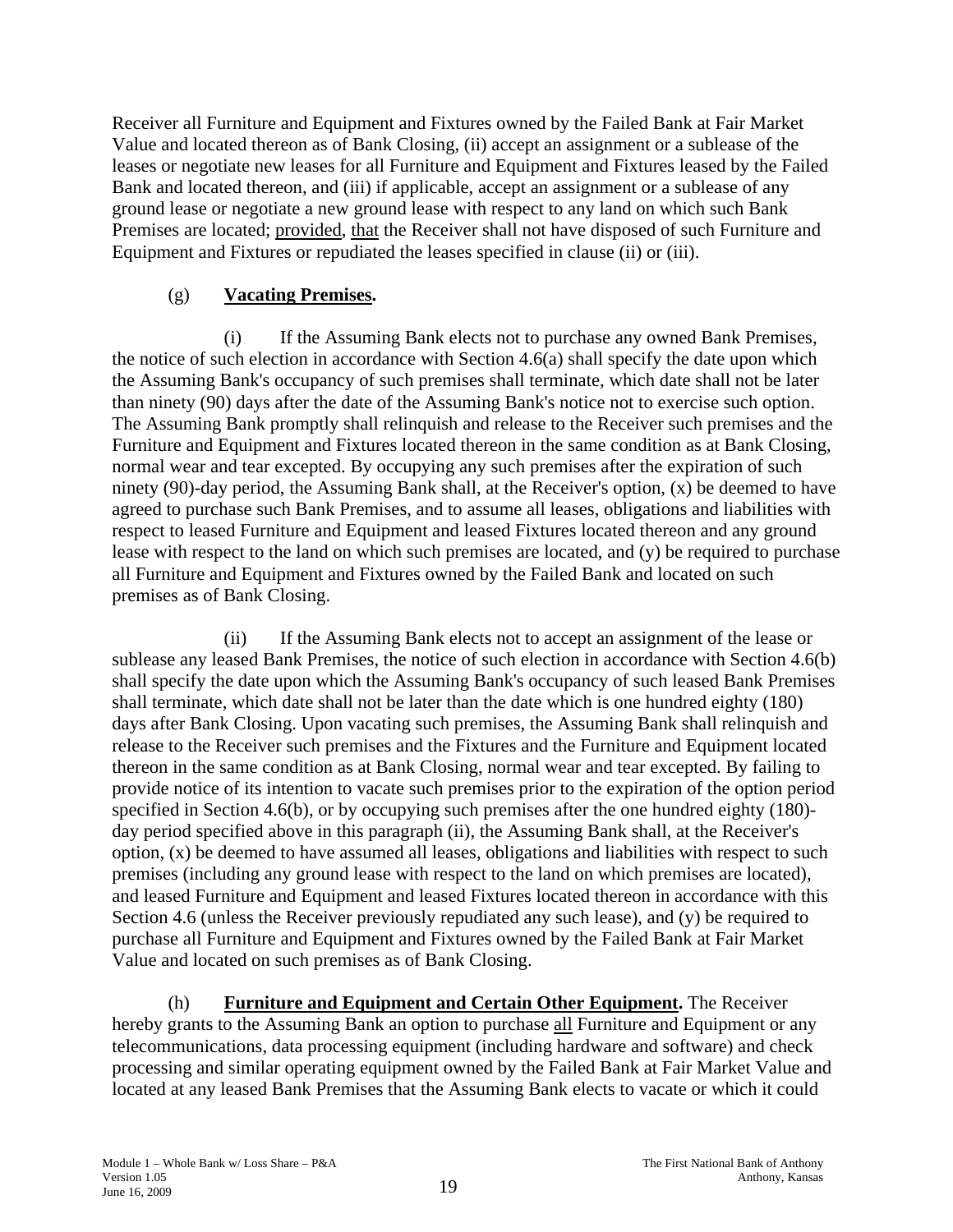have, but did not occupy, pursuant to this Section 4.6; provided, that, the Assuming Bank shall give the Receiver notice of its election to purchase such property at the time it gives notice of its intention to vacate such Bank Premises or within ten (10) days after Bank Closing for Bank Premises it could have, but did not, occupy.

# **4.7 Agreement with Respect to Leased Data Processing Equipment**

<span id="page-23-0"></span>(a) The Receiver hereby grants to the Assuming Bank an exclusive option for the period of ninety (90) days commencing the day after Bank Closing to accept an assignment from the Receiver of any or all Data Processing Leases to the extent that such Data Processing Leases can be assigned.

(b) The Assuming Bank shall (i) give written notice to the Receiver within the option period specified in Section 4.7(a) of its intent to accept or decline an assignment or sublease of any or all Data Processing Leases and promptly accept an assignment or sublease of such Data Processing Leases, and (ii) give written notice to the appropriate lessor(s) that it has accepted an assignment or sublease of any such Data Processing Leases.

(c) The Receiver agrees to facilitate the assignment or sublease of Data Processing Leases or the negotiation of new leases or license agreements by the Assuming Bank; provided, that neither the Receiver nor the Corporation shall be obligated to engage in litigation or make payments to the Assuming Bank or to any third party in connection with facilitating any such assumption, assignment, sublease or negotiation.

(d) The Assuming Bank agrees, during its period of use of any property subject to a Data Processing Lease, to pay to the Receiver or to appropriate third parties at the direction of the Receiver all operating costs with respect thereto and to comply with all relevant terms of the applicable Data Processing Leases entered into by the Failed Bank, including without limitation the timely payment of all rent, taxes, fees, charges, utilities, insurance and assessments.

(e) The Assuming Bank shall, not later than fifty (50) days after giving the notice provided in Section 4.7(b), (i) relinquish and release to the Receiver all property subject to the relevant Data Processing Lease, in the same condition as at Bank Closing, normal wear and tear excepted, or (ii) accept an assignment or a sublease thereof or negotiate a new lease or license agreement under this Section 4.7.

# **4.8 Agreement with Respect to Certain Existing Agreements**.

<span id="page-23-1"></span>(a) Subject to the provisions of Section 4.8(b), with respect to agreements existing as of Bank Closing which provide for the rendering of services by or to the Failed Bank, within ninety (90) days after Bank Closing, the Assuming Bank shall give the Receiver written notice specifying whether it elects to assume or not to assume each such agreement. Except as may be otherwise provided in this Article IV, the Assuming Bank agrees to comply with the terms of each such agreement for a period commencing on the day after Bank Closing and ending on: (i) in the case of an agreement that provides for the rendering of services by the Failed Bank, the date which is ninety (90) days after Bank Closing, and (ii) in the case of an agreement that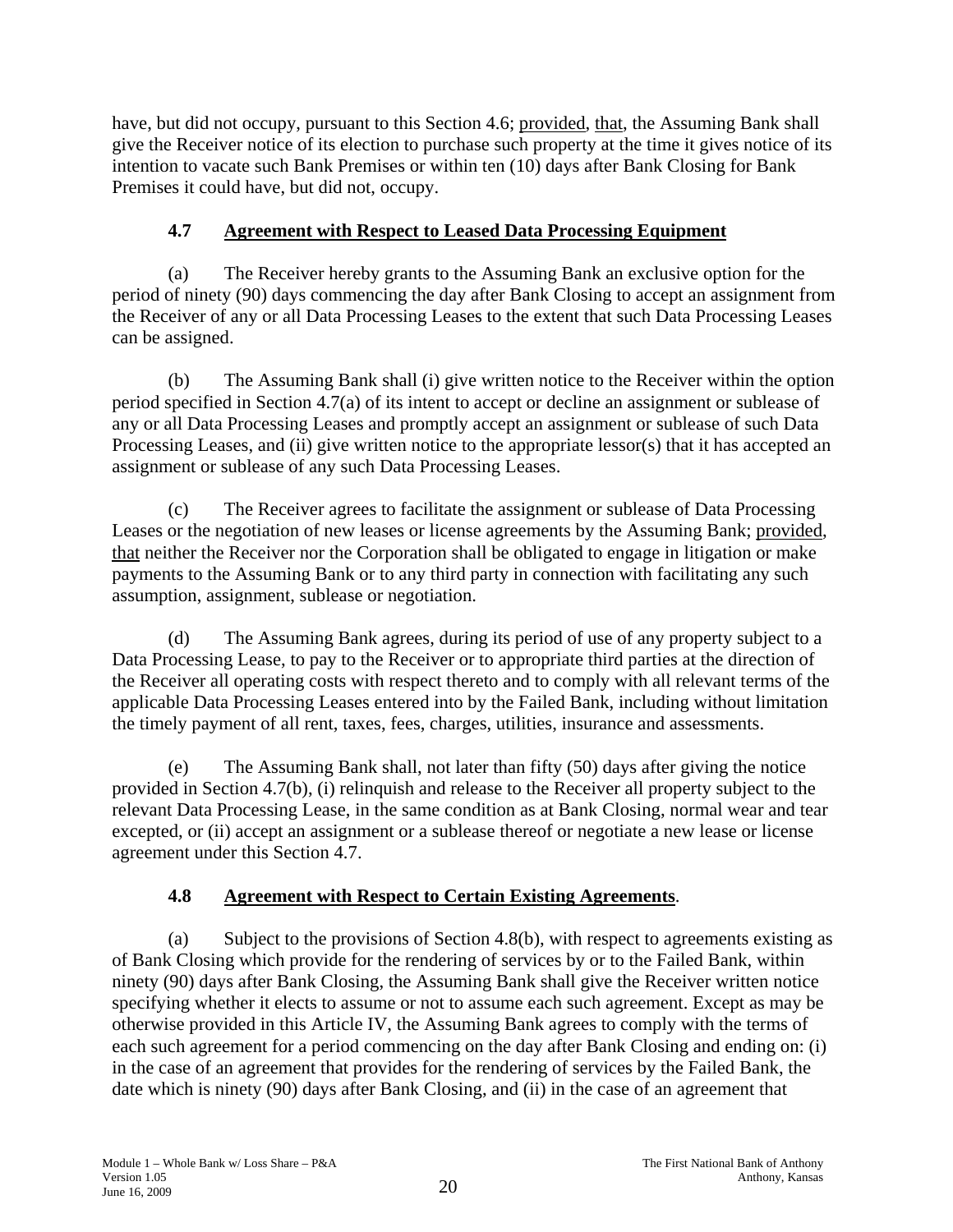provides for the rendering of services to the Failed Bank, the date which is thirty (30) days after the Assuming Bank has given notice to the Receiver of its election not to assume such agreement; provided, that the Receiver can reasonably make such service agreements available to the Assuming Bank. The Assuming Bank shall be deemed by the Receiver to have assumed agreements for which no notification is timely given. The Receiver agrees to assign, transfer, convey, and deliver to the Assuming Bank all right, title and interest of the Receiver, if any, in and to agreements the Assuming Bank assumes hereunder. In the event the Assuming Bank elects not to accept an assignment of any lease (or sublease) or negotiate a new lease for leased Bank Premises under Section 4.6 and does not otherwise occupy such premises, the provisions of this Section 4.8(a) shall not apply to service agreements related to such premises. The Assuming Bank agrees, during the period it has the use or benefit of any such agreement, promptly to pay to the Receiver or to appropriate third parties at the direction of the Receiver all operating costs with respect thereto and to comply with all relevant terms of such agreement.

(b) The provisions of Section 4.8(a) regarding the Assuming Bank's election to assume or not assume certain agreements shall not apply to (i) agreements pursuant to which the Failed Bank provides mortgage servicing for others or mortgage servicing is provided to the Failed Bank by others, (ii) agreements that are subject to Sections 4.1 through 4.7 and any insurance policy or bond referred to in Section 3.5(a) or other agreement specified in Section 3.5, and (iii) consulting, management or employment agreements, if any, between the Failed Bank and its employees or other Persons. Except as otherwise expressly set forth elsewhere in this Agreement, the Assuming Bank does not assume any liabilities or acquire any rights under any of the agreements described in this Section 4.8(b).

<span id="page-24-0"></span>**4.9 Informational Tax Reporting**. The Assuming Bank agrees to perform all obligations of the Failed Bank with respect to Federal and State income tax informational reporting related to (i) the Assets and the Liabilities Assumed, (ii) deposit accounts that were closed and loans that were paid off or collateral obtained with respect thereto prior to Bank Closing, (iii) miscellaneous payments made to vendors of the Failed Bank, and (iv) any other asset or liability of the Failed Bank, including, without limitation, loans not purchased and Deposits not assumed by the Assuming Bank, as may be required by the Receiver.

<span id="page-24-1"></span>**4.10 Insurance**. The Assuming Bank agrees to obtain insurance coverage effective from and after Bank Closing, including public liability, fire and extended coverage insurance acceptable to the Receiver with respect to owned or leased Bank Premises that it occupies, and all owned or leased Furniture and Equipment and Fixtures and leased data processing equipment (including hardware and software) located thereon, in the event such insurance coverage is not already in force and effect with respect to the Assuming Bank as the insured as of Bank Closing. All such insurance shall, where appropriate (as determined by the Receiver), name the Receiver as an additional insured.

<span id="page-24-2"></span>**4.11 Office Space for Receiver and Corporation**. For the period commencing on the day following Bank Closing and ending on the one hundred eightieth (180th) day thereafter, the Assuming Bank agrees to provide to the Receiver and the Corporation, without charge, adequate and suitable office space (including parking facilities and vault space), furniture, equipment (including photocopying and telecopying machines), email accounts, network access and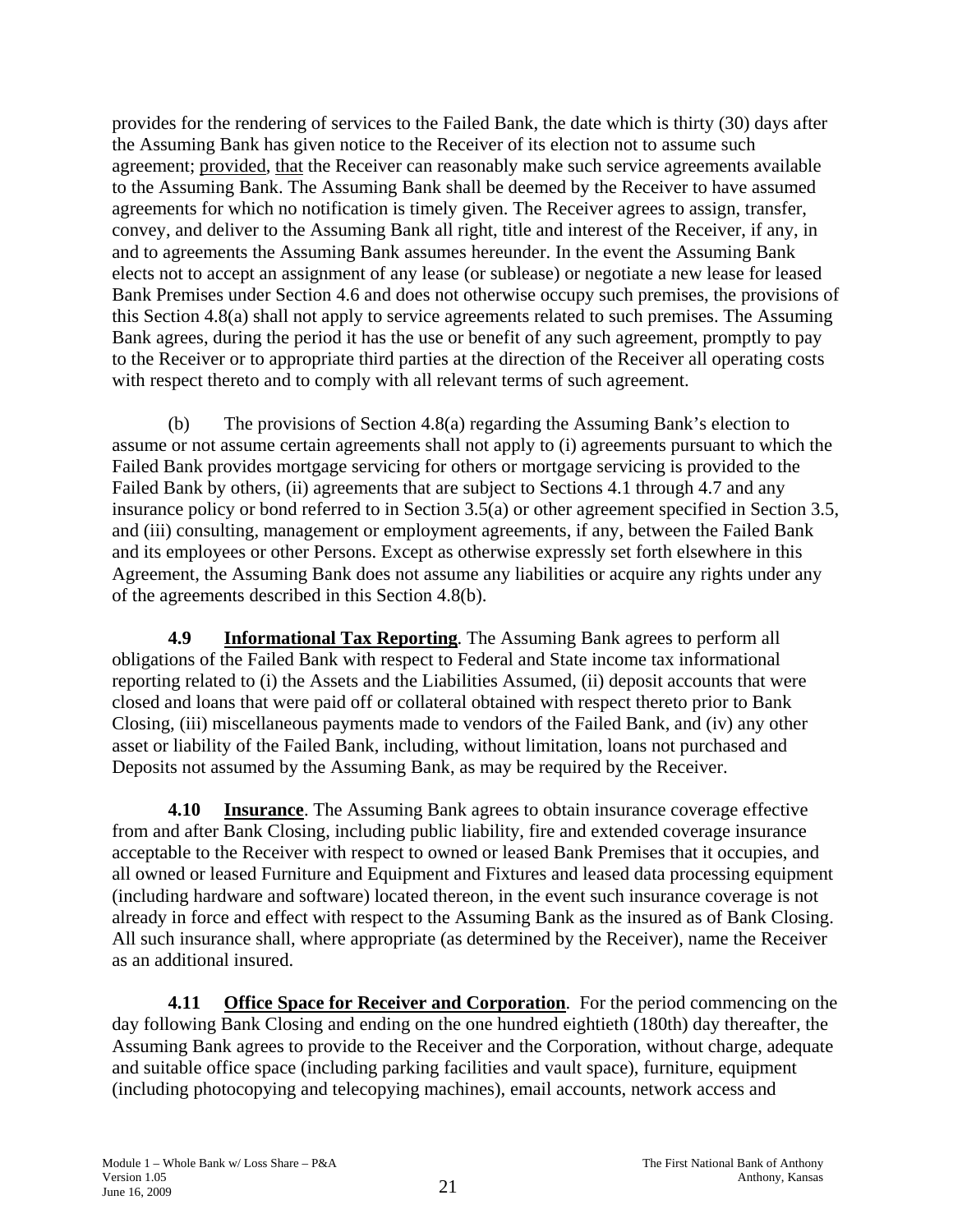technology resources (such as shared drive) and utilities (including local telephone service and fax machines) at the Bank Premises occupied by the Assuming Bank for their use in the discharge of their respective functions with respect to the Failed Bank. In the event the Receiver and the Corporation determine that the space provided is inadequate or unsuitable, the Receiver and the Corporation may relocate to other quarters having adequate and suitable space and the costs of relocation and any rental and utility costs for the balance of the period of occupancy by the Receiver and the Corporation shall be borne by the Assuming Bank. Additionally, the Assuming Bank agrees to pay such bills and invoices on behalf of the Receiver and Corporation as the Receiver or Corporation may direct for the period beginning on the date of Bank Closing and ending on Settlement Date. Assuming Bank shall submit it requests for reimbursement of such expenditures pursuant to Article VIII of this Agreement.

## <span id="page-25-0"></span>**4.12 Agreement with Respect to Continuation of Group Health Plan Coverage for Former Employees of the Failed Bank.**

(a) The Assuming Bank agrees to assist the Receiver, as provided in this Section 4.12, in offering individuals who were employees or former employees of the Failed Bank, or any of its Subsidiaries, and who, immediately prior to Bank Closing, were receiving, or were eligible to receive, health insurance coverage or health insurance continuation coverage from the Failed Bank ("Eligible Individuals"), the opportunity to obtain health insurance coverage in the Corporation's FIA Continuation Coverage Plan which provides for health insurance continuation coverage to such Eligible Individuals who are qualified beneficiaries of the Failed Bank as defined in Section 607 of the Employee Retirement Income Security Act of 1974, as amended (respectively, "qualified beneficiaries" and "ERISA"). The Assuming Bank shall consult with the Receiver and not later than five (5) Business Days after Bank Closing shall provide written notice to the Receiver of the number (if available), identity (if available) and addresses (if available) of the Eligible Individuals who are qualified beneficiaries of the Failed Bank and for whom a "qualifying event" (as defined in Section 603 of ERISA) has occurred and with respect to whom the Failed Bank's obligations under Part 6 of Subtitle B of Title I of ERISA have not been satisfied in full, and such other information as the Receiver may reasonably require. The Receiver shall cooperate with the Assuming Bank in order to permit it to prepare such notice and shall provide to the Assuming Bank such data in its possession as may be reasonably required for purposes of preparing such notice.

(b) The Assuming Bank shall take such further action to assist the Receiver in offering the Eligible Individuals who are qualified beneficiaries of the Failed Bank the opportunity to obtain health insurance coverage in the Corporation's FIA Continuation Coverage Plan as the Receiver may direct. All expenses incurred and paid by the Assuming Bank (i) in connection with the obligations of the Assuming Bank under this Section 4.12, and (ii) in providing health insurance continuation coverage to any Eligible Individuals who are hired by the Assuming Bank and such employees' qualified beneficiaries shall be borne by the Assuming Bank.

(c) This Section 4.12 is for the sole and exclusive benefit of the parties to this Agreement, and for the benefit of no other Person (including any former employee of the Failed Bank or any Subsidiary thereof or qualified beneficiary of such former employee). Nothing in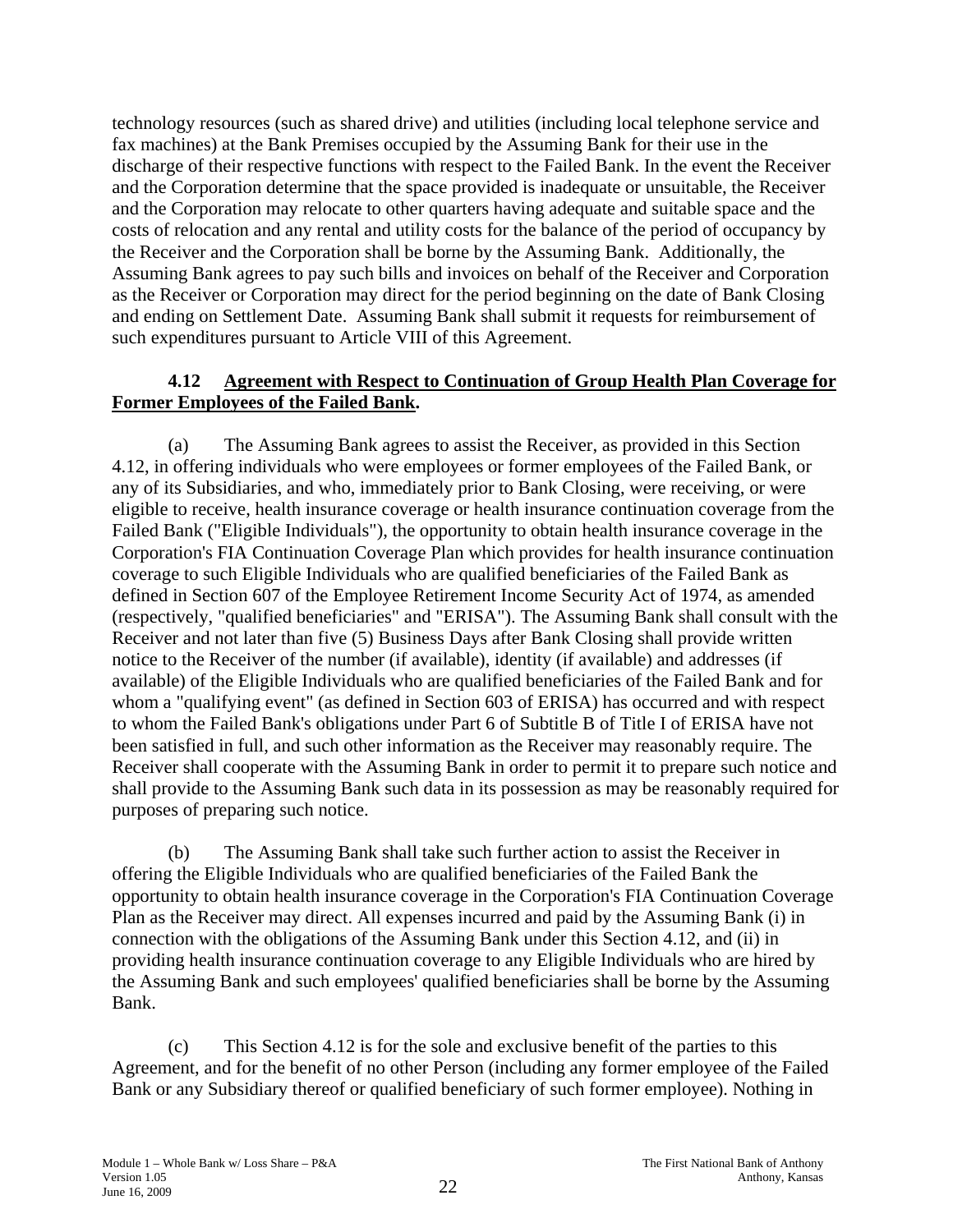this Section 4.12 is intended by the parties, or shall be construed, to give any Person (including any former employee of the Failed Bank or any Subsidiary thereof or qualified beneficiary of such former employee) other than the Corporation, the Receiver and the Assuming Bank any legal or equitable right, remedy or claim under or with respect to the provisions of this Section.

<span id="page-26-0"></span>**4.13** Agreement with Respect to Interim Asset Servicing. At any time after Bank Closing, the Receiver may establish on its books an asset pool(s) and may transfer to such asset pool(s) (by means of accounting entries on the books of the Receiver) all or any assets and liabilities of the Failed Bank which are not acquired by the Assuming Bank, including, without limitation, wholly unfunded Commitments and assets and liabilities which may be acquired, funded or originated by the Receiver subsequent to Bank Closing. The Receiver may remove assets (and liabilities) from or add assets (and liabilities) to such pool(s) at any time in its discretion. At the option of the Receiver, the Assuming Bank agrees to service, administer, and collect such pool assets in accordance with and for the term set forth in Exhibit 4.13 "Interim Asset Servicing Arrangement".

# **4.14** Reserved.

**4.15 Agreement with Respect to Loss Sharing.** The Assuming Bank shall be entitled to require reimbursement from the Receiver for loss sharing on certain loans in accordance with the Single Family Shared-Loss Agreement attached hereto as Exhibit 4.15A and the Commercial and Other Assets Shared-Loss Agreement attached hereto as Exhibit 4.15B, collectively, the "Shared-Loss Agreements." The Loans that shall be subject to the Shared-Loss Agreements are identified on the Schedule of Loans 4.15A and 4.15B attached hereto.

### **ARTICLE V DUTIES WITH RESPECT TO DEPOSITORS OF THE FAILED BANK**

<span id="page-26-2"></span><span id="page-26-1"></span>**5.1 Payment of Checks, Drafts and Orders.** Subject to Section 9.5, the Assuming Bank agrees to pay all properly drawn checks, drafts and withdrawal orders of depositors of the Failed Bank presented for payment, whether drawn on the check or draft forms provided by the Failed Bank or by the Assuming Bank, to the extent that the Deposit balances to the credit of the respective makers or drawers assumed by the Assuming Bank under this Agreement are sufficient to permit the payment thereof, and in all other respects to discharge, in the usual course of conducting a banking business, the duties and obligations of the Failed Bank with respect to the Deposit balances due and owing to the depositors of the Failed Bank assumed by the Assuming Bank under this Agreement.

<span id="page-26-4"></span><span id="page-26-3"></span>**5.2 Certain Agreements Related to Deposits.** Subject to Section 2.2, the Assuming Bank agrees to honor the terms and conditions of any written escrow or mortgage servicing agreement or other similar agreement relating to a Deposit liability assumed by the Assuming Bank pursuant to this Agreement.

## **5.3 Notice to Depositors.**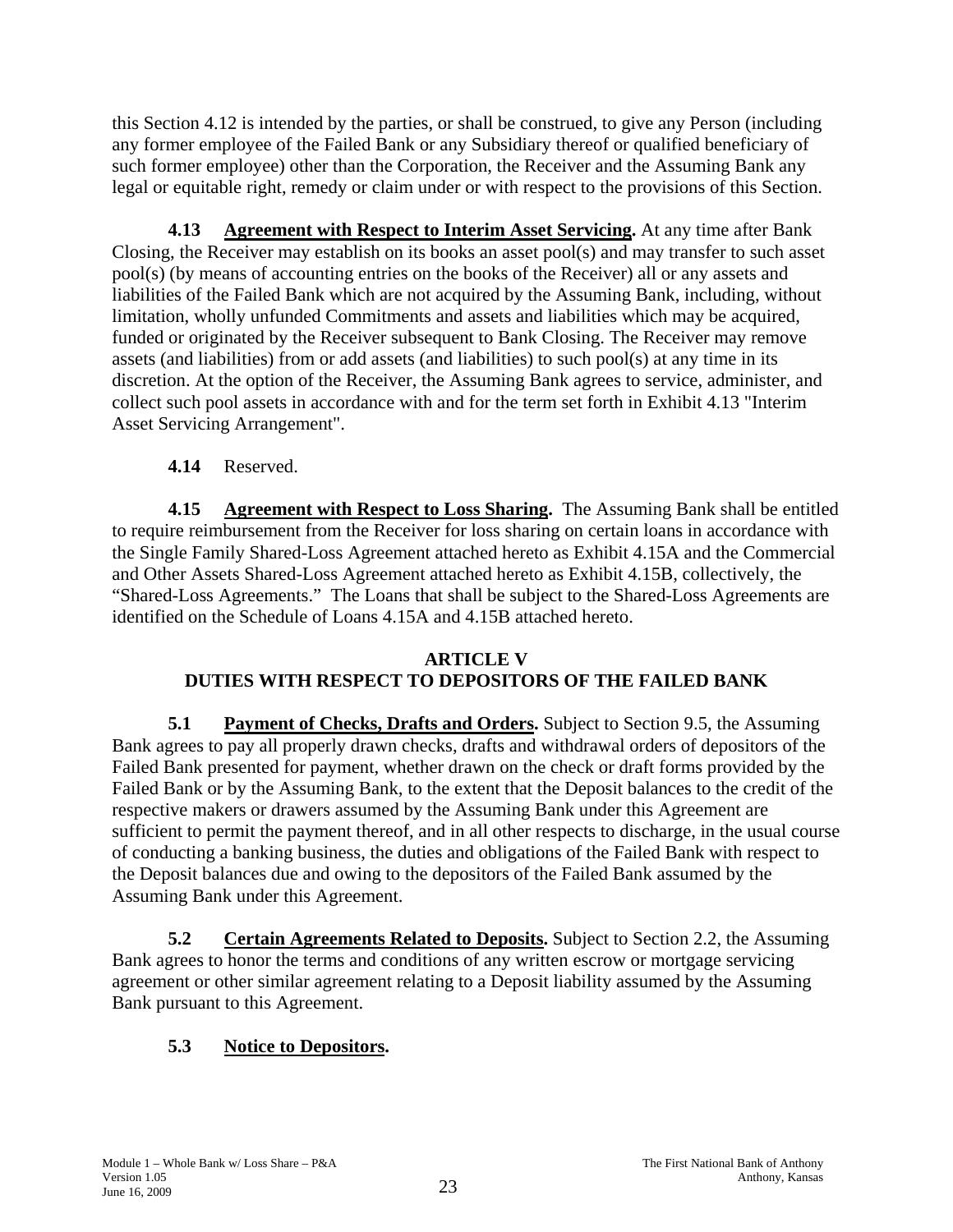(a) Within seven (7) days after Bank Closing, the Assuming Bank shall give (i) notice to depositors of the Failed Bank of its assumption of the Deposit liabilities of the Failed Bank, and (ii) any notice required under Section 2.2, by mailing to each such depositor a notice with respect to such assumption and by advertising in a newspaper of general circulation in the county or counties in which the Failed Bank was located. The Assuming Bank agrees that it will obtain prior approval of all such notices and advertisements from counsel for the Receiver and that such notices and advertisements shall not be mailed or published until such approval is received.

(b) The Assuming Bank shall give notice by mail to depositors of the Failed Bank concerning the procedures to claim their deposits, which notice shall be provided to the Assuming Bank by the Receiver or the Corporation. Such notice shall be included with the notice to depositors to be mailed by the Assuming Bank pursuant to Section 5.3(a).

(c) If the Assuming Bank proposes to charge fees different from those charged by the Failed Bank before it establishes new deposit account relationships with the depositors of the Failed Bank, the Assuming Bank shall give notice by mail of such changed fees to such depositors.

### **ARTICLE VI RECORDS**

## **6.1 Transfer of Records**.

<span id="page-27-1"></span><span id="page-27-0"></span>(a) In accordance with Section 3.1, the Receiver assigns, transfers, conveys and delivers to the Assuming Bank the following Records pertaining to the Deposit liabilities of the Failed Bank assumed by the Assuming Bank under this Agreement, except as provided in Section 6.4:

- (i) signature cards, orders, contracts between the Failed Bank and its depositors and Records of similar character;
- (ii) passbooks of depositors held by the Failed Bank, deposit slips, cancelled checks and withdrawal orders representing charges to accounts of depositors;

and the following Records pertaining to the Assets:

- (iii) records of deposit balances carried with other banks, bankers or trust companies;
- (iv) Loan and collateral records and Credit Files and other documents;
- (v) deeds, mortgages, abstracts, surveys, and other instruments or records of title pertaining to real estate or real estate mortgages;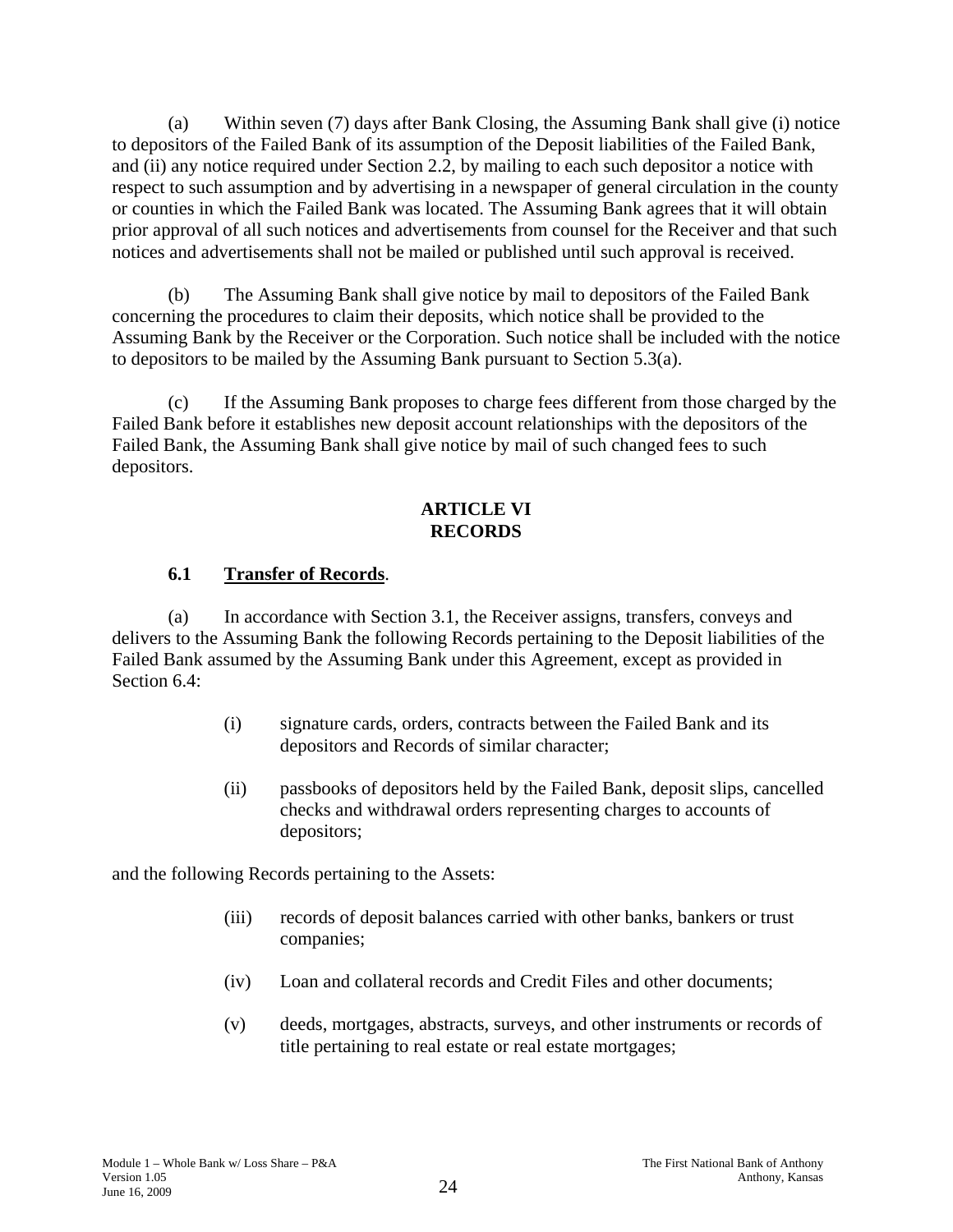- (vi) signature cards, agreements and records pertaining to Safe Deposit Boxes, if any; and
- (vii) records pertaining to the credit card business, trust business or safekeeping business of the Failed Bank, if any.

(b) The Receiver, at its option, may assign and transfer to the Assuming Bank by a single blanket assignment or otherwise, as soon as practicable after Bank Closing, any other Records not assigned and transferred to the Assuming Bank as provided in this Agreement, including but not limited to loan disbursement checks, general ledger tickets, official bank checks, proof transactions (including proof tapes) and paid out loan files.

<span id="page-28-0"></span>**6.2 Delivery of Assigned Records**. The Receiver shall deliver to the Assuming Bank all Records described in (i) Section 6.1(a) as soon as practicable on or after the date of this Agreement, and (ii) Section 6.1(b) as soon as practicable after making any assignment described therein.

<span id="page-28-1"></span>**6.3 Preservation of Records**. The Assuming Bank agrees that it will preserve and maintain for the joint benefit of the Receiver, the Corporation and the Assuming Bank, all Records of which it has custody for such period as either the Receiver or the Corporation in its discretion may require, until directed otherwise, in writing, by the Receiver or Corporation. The Assuming Bank shall have the primary responsibility to respond to subpoenas, discovery requests, and other similar official inquiries with respect to the Records of which it has custody.

**6.4 Access to Records; Copies**. The Assuming Bank agrees to permit the Receiver and the Corporation access to all Records of which the Assuming Bank has custody, and to use, inspect, make extracts from or request copies of any such Records in the manner and to the extent requested, and to duplicate, in the discretion of the Receiver or the Corporation, any Record in the form of microfilm or microfiche pertaining to Deposit account relationships; provided, that in the event that the Failed Bank maintained one or more duplicate copies of such microfilm or microfiche Records, the Assuming Bank hereby assigns, transfers, and conveys to the Corporation one such duplicate copy of each such Record without cost to the Corporation, and agrees to deliver to the Corporation all Records assigned and transferred to the Corporation under this Article VI as soon as practicable on or after the date of this Agreement. The party requesting a copy of any Record shall bear the cost (based on standard accepted industry charges to the extent applicable, as determined by the Receiver) for providing such duplicate Records. A copy of each Record requested shall be provided as soon as practicable by the party having custody thereof.

## **ARTICLE VII FIRST LOSS TRANCHE**

 The Assuming Bank has submitted to the Receiver an asset discount bid of \$(14,950,000.00) and a Deposit premium bid of .50%. The Deposit premium bid will be applied to the total of all Assumed Deposits except for brokered, CDARS, and any market place or similar subscription services Deposits. The First Loss Tranche shall be determined by adding (i)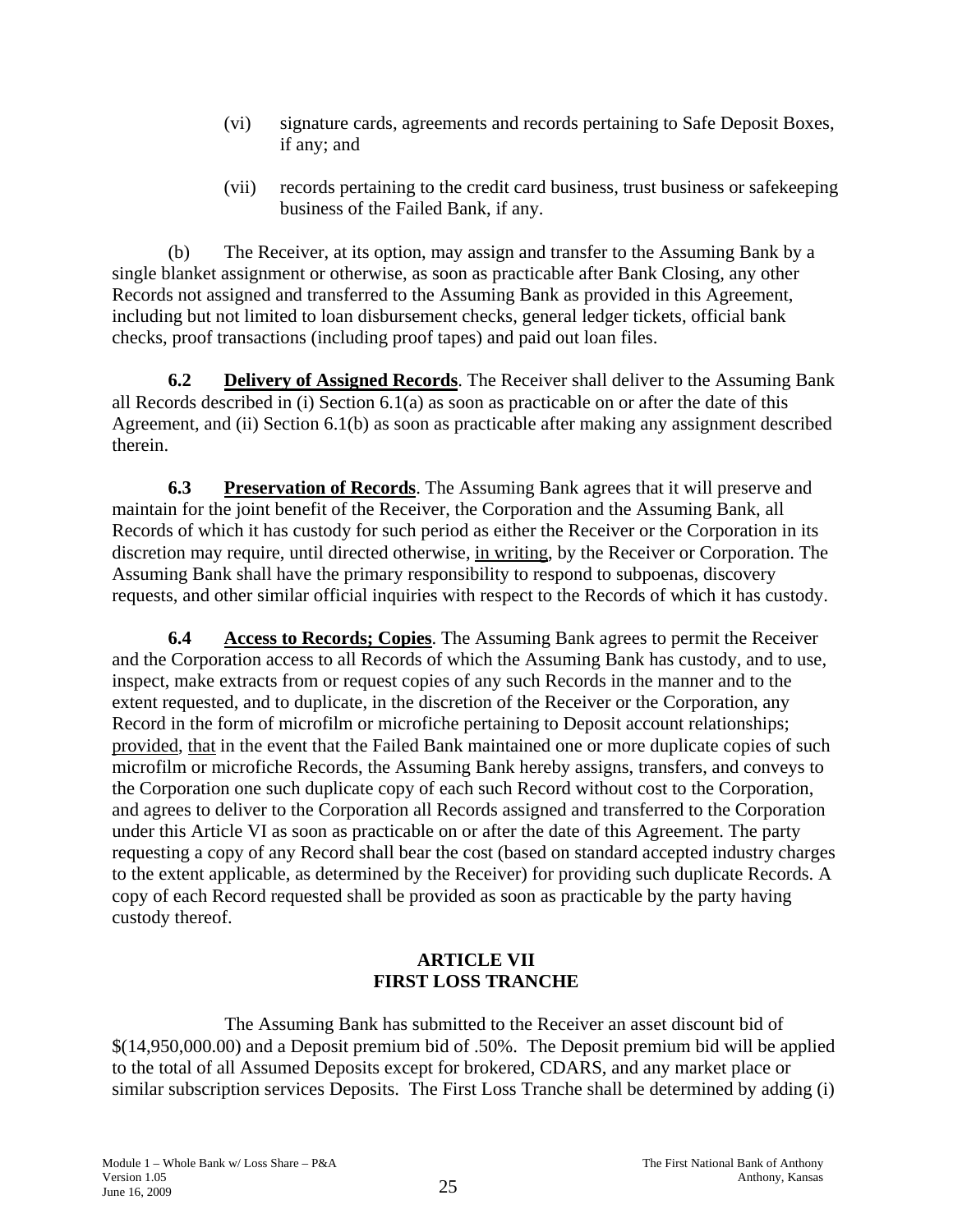the asset discount bid, (ii) the Deposit premium bid, and (iii) the Equity Adjustment. If the First Loss Tranche is a positive number, then this is the Losses on Single Family Shared-Loss Loans and Net Charge-offs on Shared Loss Assets that the Assuming Bank will incur before losssharing commences under Exhibits 4.15A and 4.15B. If the First Loss Tranche is a negative number, the Corporation shall pay such amount by wire transfer to the Assuming Bank by the end of the first business day following Bank Closing and loss sharing shall commence immediately.

### **ARTICLE VIII ADJUSTMENTS**

<span id="page-29-1"></span><span id="page-29-0"></span>**8.1** Pro Forma Statement. The Receiver, as soon as practicable after Bank Closing, in accordance with the best information then available, shall provide to the Assuming Bank a pro forma statement reflecting any adjustments of such liabilities and assets as may be necessary. Such pro forma statement shall take into account, to the extent possible, (i) liabilities and assets of a nature similar to those contemplated by Section 2.1 or Section 3.1, respectively, which at Bank Closing were carried in the Failed Bank's suspense accounts, (ii) accruals as of Bank Closing for all income related to the assets and business of the Failed Bank acquired by the Assuming Bank hereunder, whether or not such accruals were reflected on the Accounting Records of the Failed Bank in the normal course of its operations, and (iii) adjustments to determine the Book Value of any investment in an Acquired Subsidiary and related accounts on the "bank only" (unconsolidated) balance sheet of the Failed Bank based on the equity method of accounting, whether or not the Failed Bank used the equity method of accounting for investments in subsidiaries, except that the resulting amount cannot be less than the Acquired Subsidiary's recorded equity as of Bank Closing as reflected on the Accounting Records of the Acquired Subsidiary. Any Loan purchased by the Assuming Bank pursuant to Section 3.1 which the Failed Bank charged off during the period following the date of the most recent pertinent data made available to the Assuming Bank as part of the Information Package to Bank Closing shall be deemed not to be charged off for the purposes of the pro forma statement, and the purchase price shall be determined pursuant to Section 3.2.

# **8.2 Correction of Errors and Omissions; Other Liabilities**.

(a) In the event any bookkeeping omissions or errors are discovered in preparing any pro forma statement or in completing the transfers and assumptions contemplated hereby, the parties hereto agree to correct such errors and omissions, it being understood that, as far as practicable, all adjustments will be made consistent with the judgments, methods, policies or accounting principles utilized by the Failed Bank in preparing and maintaining Accounting Records, except that adjustments made pursuant to this Section 8.2(a) are not intended to bring the Accounting Records of the Failed Bank into accordance with generally accepted accounting principles.

(b) If the Receiver discovers at any time subsequent to the date of this Agreement that any claim exists against the Failed Bank which is of such a nature that it would have been included in the liabilities assumed under Article II had the existence of such claim or the facts giving rise thereto been known as of Bank Closing, the Receiver may, in its discretion, at any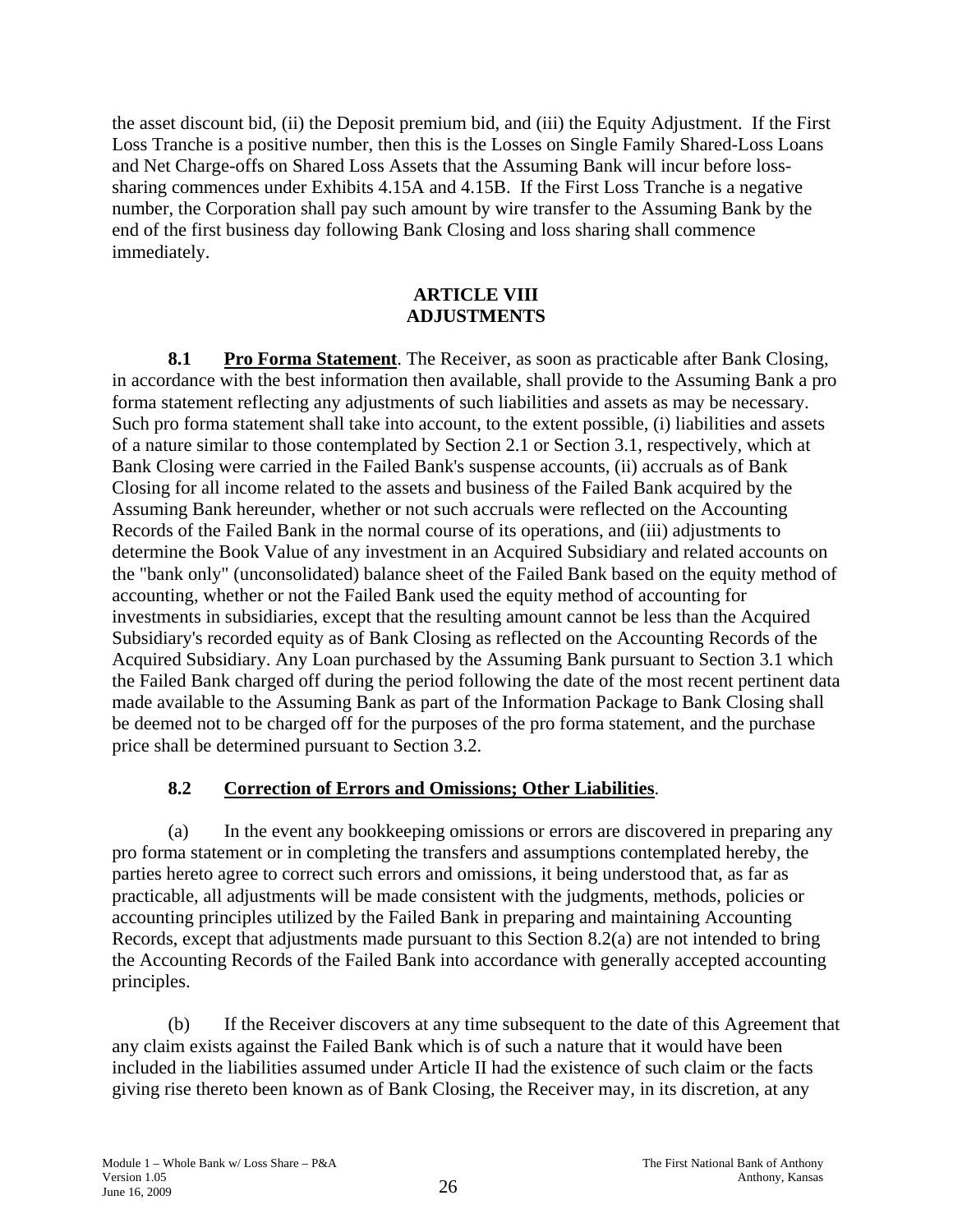time, require that such claim be assumed by the Assuming Bank in a manner consistent with the intent of this Agreement. The Receiver will make appropriate adjustments to the pro forma statement provided by the Receiver to the Assuming Bank pursuant to Section 8.1 as may be necessary.

<span id="page-30-0"></span>**8.3 Payments**. The Receiver agrees to cause to be paid to the Assuming Bank, or the Assuming Bank agrees to pay to the Receiver, as the case may be, on the Settlement Date, a payment in an amount which reflects net adjustments (including any costs, expenses and fees associated with determinations of value as provided in this Agreement) made pursuant to Section 8.1 or Section 8.2, plus interest as provided in Section 8.4. The Receiver and the Assuming Bank agree to effect on the Settlement Date any further transfer of assets to or assumption of liabilities or claims by the Assuming Bank as may be necessary in accordance with Section 8.1 or Section 8.2.

<span id="page-30-1"></span>**8.4 Interest**. Any amounts paid under Section 8.3 or Section 8.5, shall bear interest for the period from and including the day following Bank Closing to and including the day preceding the payment at the Settlement Interest Rate.

<span id="page-30-2"></span>**8.5 Subsequent Adjustments.** In the event that the Assuming Bank or the Receiver discovers any errors or omissions as contemplated by Section 8.2 or any error with respect to the payment made under Section 8.3 after the Settlement Date, the Assuming Bank and the Receiver agree to promptly correct any such errors or omissions, make any payments and effect any transfers or assumptions as may be necessary to reflect any such correction plus interest as provided in Section 8.4.

## **ARTICLE IX CONTINUING COOPERATION**

<span id="page-30-4"></span><span id="page-30-3"></span>**9.1** General Matters. The parties hereto agree that they will, in good faith and with their best efforts, cooperate with each other to carry out the transactions contemplated by this Agreement and to effect the purposes hereof.

<span id="page-30-5"></span>**9.2 Additional Title Documents**. The Receiver, the Corporation and the Assuming Bank each agree, at any time, and from time to time, upon the request of any party hereto, to execute and deliver such additional instruments and documents of conveyance as shall be reasonably necessary to vest in the appropriate party its full legal or equitable title in and to the property transferred pursuant to this Agreement or to be transferred in accordance herewith. The Assuming Bank shall prepare such instruments and documents of conveyance (in form and substance satisfactory to the Receiver) as shall be necessary to vest title to the Assets in the Assuming Bank. The Assuming Bank shall be responsible for recording such instruments and documents of conveyance at its own expense.

# **9.3 Claims and Suits**.

<span id="page-30-6"></span>(a) The Receiver shall have the right, in its discretion, to (i) defend or settle any claim or suit against the Assuming Bank with respect to which the Receiver has indemnified the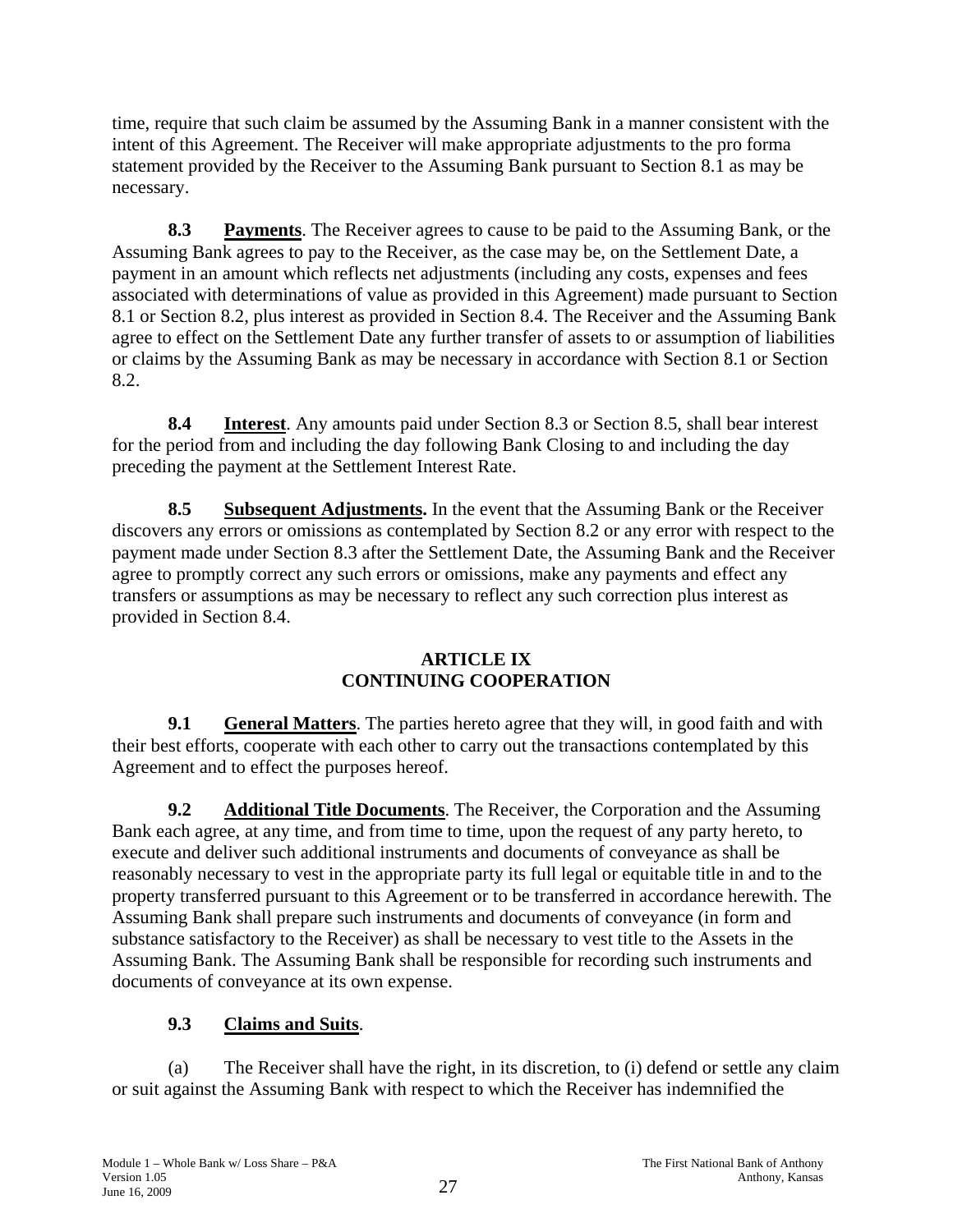Assuming Bank in the same manner and to the same extent as provided in Article XII, and (ii) defend or settle any claim or suit against the Assuming Bank with respect to any Liability Assumed, which claim or suit may result in a loss to the Receiver arising out of or related to this Agreement, or which existed against the Failed Bank on or before Bank Closing. The exercise by the Receiver of any rights under this Section 9.3(a) shall not release the Assuming Bank with respect to any of its obligations under this Agreement.

(b) In the event any action at law or in equity shall be instituted by any Person against the Receiver and the Corporation as codefendants with respect to any asset of the Failed Bank retained or acquired pursuant to this Agreement by the Receiver, the Receiver agrees, at the request of the Corporation, to join with the Corporation in a petition to remove the action to the United States District Court for the proper district. The Receiver agrees to institute, with or without joinder of the Corporation as coplaintiff, any action with respect to any such retained or acquired asset or any matter connected therewith whenever notice requiring such action shall be given by the Corporation to the Receiver.

<span id="page-31-0"></span>**9.4** Payment of Deposits. In the event any depositor does not accept the obligation of the Assuming Bank to pay any Deposit liability of the Failed Bank assumed by the Assuming Bank pursuant to this Agreement and asserts a claim against the Receiver for all or any portion of any such Deposit liability, the Assuming Bank agrees on demand to provide to the Receiver funds sufficient to pay such claim in an amount not in excess of the Deposit liability reflected on the books of the Assuming Bank at the time such claim is made. Upon payment by the Assuming Bank to the Receiver of such amount, the Assuming Bank shall be discharged from any further obligation under this Agreement to pay to any such depositor the amount of such Deposit liability paid to the Receiver.

<span id="page-31-1"></span>**9.5 Withheld Payments**. At any time, the Receiver or the Corporation may, in its discretion, determine that all or any portion of any deposit balance assumed by the Assuming Bank pursuant to this Agreement does not constitute a "Deposit" (or otherwise, in its discretion, determine that it is the best interest of the Receiver or Corporation to withhold all or any portion of any deposit), and may direct the Assuming Bank to withhold payment of all or any portion of any such deposit balance. Upon such direction, the Assuming Bank agrees to hold such deposit and not to make any payment of such deposit balance to or on behalf of the depositor, or to itself, whether by way of transfer, set-off, or otherwise. The Assuming Bank agrees to maintain the "withheld payment" status of any such deposit balance until directed in writing by the Receiver or the Corporation as to its disposition. At the direction of the Receiver or the Corporation, the Assuming Bank shall return all or any portion of such deposit balance to the Receiver or the Corporation, as appropriate, and thereupon the Assuming Bank shall be discharged from any further liability to such depositor with respect to such returned deposit balance. If such deposit balance has been paid to the depositor prior to a demand for return by the Corporation or the Receiver, and payment of such deposit balance had not been previously withheld pursuant to this Section, the Assuming Bank shall not be obligated to return such deposit balance to the Receiver or the Corporation. The Assuming Bank shall be obligated to reimburse the Corporation or the Receiver, as the case may be, for the amount of any deposit balance or portion thereof paid by the Assuming Bank in contravention of any previous direction to withhold payment of such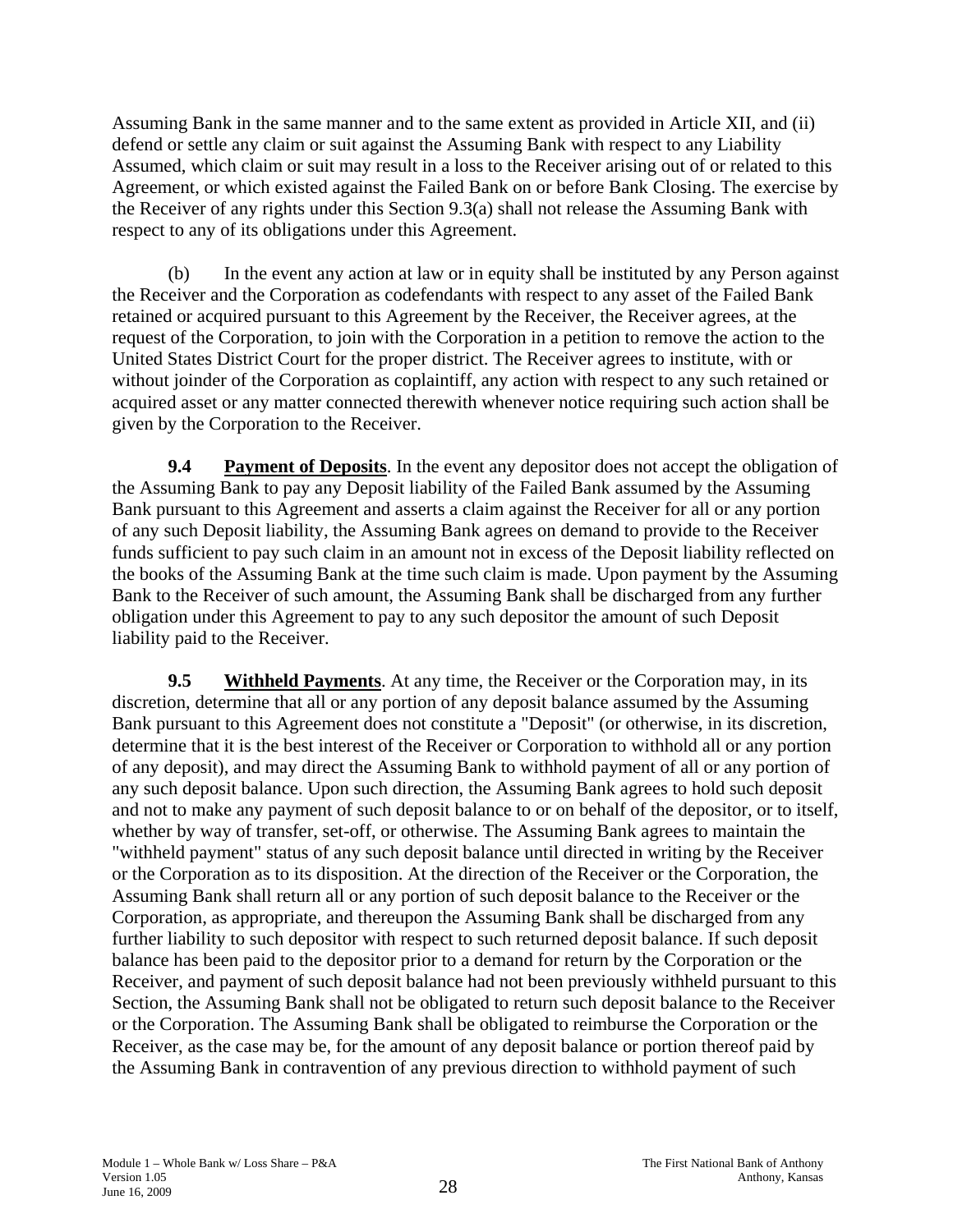deposit balance or return such deposit balance the payment of which was withheld pursuant to this Section.

# **9.6 Proceedings with Respect to Certain Assets and Liabilities**.

<span id="page-32-0"></span>(a) In connection with any investigation, proceeding or other matter with respect to any asset or liability of the Failed Bank retained by the Receiver, or any asset of the Failed Bank acquired by the Receiver pursuant to this Agreement, the Assuming Bank shall cooperate to the extent reasonably required by the Receiver.

(b) In addition to its obligations under Section 6.4, the Assuming Bank shall provide representatives of the Receiver access at reasonable times and locations without other limitation or qualification to (i) its directors, officers, employees and agents and those of the Subsidiaries acquired by the Assuming Bank, and (ii) its books and records, the books and records of such Subsidiaries and all Credit Files, and copies thereof. Copies of books, records and Credit Files shall be provided by the Assuming Bank as requested by the Receiver and the costs of duplication thereof shall be borne by the Receiver.

(c) Not later than ten (10) days after the Put Notice pursuant to Section 3.4 or the date of the notice of transfer of any Loan by the Assuming Bank to the Receiver pursuant to Section 3.6, the Assuming Bank shall deliver to the Receiver such documents with respect to such Loan as the Receiver may request, including without limitation the following: (i) all related Credit Documents (other than certificates, notices and other ancillary documents), (ii) a certificate setting forth the principal amount on the date of the transfer and the amount of interest, fees and other charges then accrued and unpaid thereon, and any restrictions on transfer to which any such Loan is subject, and (iii) all Credit Files, and all documents, microfiche, microfilm and computer records (including but not limited to magnetic tape, disc storage, card forms and printed copy) maintained by, owned by, or in the possession of the Assuming Bank or any Affiliate of the Assuming Bank relating to the transferred Loan.

<span id="page-32-1"></span>**9.7** Information. The Assuming Bank promptly shall provide to the Corporation such other information, including financial statements and computations, relating to the performance of the provisions of this Agreement as the Corporation or the Receiver may request from time to time, and, at the request of the Receiver, make available employees of the Failed Bank employed or retained by the Assuming Bank to assist in preparation of the pro forma statement pursuant to Section 8.1.

## **ARTICLE X CONDITION PRECEDENT**

<span id="page-32-2"></span>The obligations of the parties to this Agreement are subject to the Receiver and the Corporation having received at or before Bank Closing evidence reasonably satisfactory to each of any necessary approval, waiver, or other action by any governmental authority, the board of directors of the Assuming Bank, or other third party, with respect to this Agreement and the transactions contemplated hereby, the closing of the Failed Bank and the appointment of the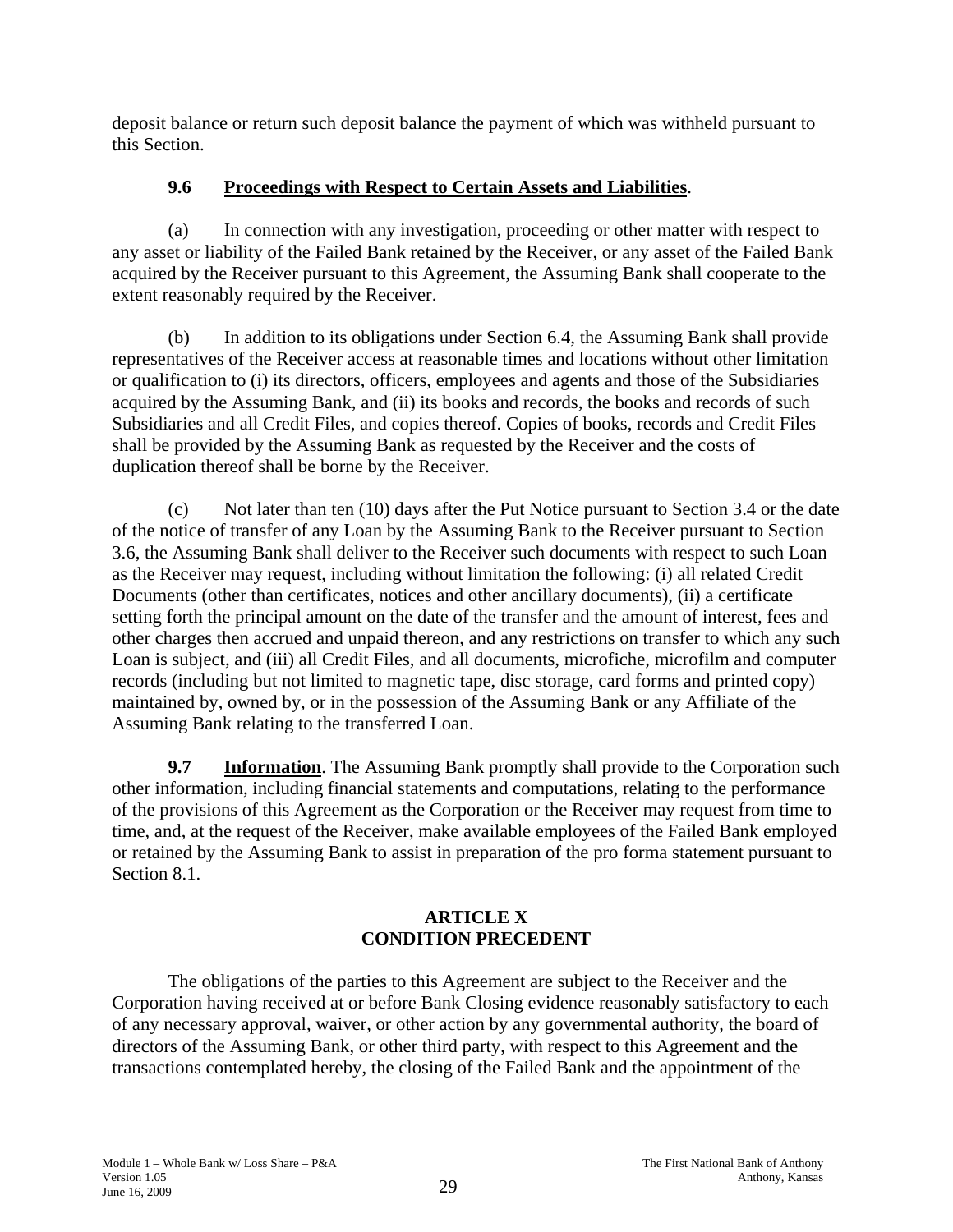Receiver, the chartering of the Assuming Bank, and any agreements, documents, matters or proceedings contemplated hereby or thereby.

#### **ARTICLE XI REPRESENTATIONS AND WARRANTIES OF THE ASSUMING BANK**

<span id="page-33-0"></span>The Assuming Bank represents and warrants to the Corporation and the Receiver as follows:

(a) **Corporate Existence and Authority**. The Assuming Bank (i) is duly organized, validly existing and in good standing under the laws of its Chartering Authority and has full power and authority to own and operate its properties and to conduct its business as now conducted by it, and (ii) has full power and authority to execute and deliver this Agreement and to perform its obligations hereunder. The Assuming Bank has taken all necessary corporate action to authorize the execution, delivery and performance of this Agreement and the performance of the transactions contemplated hereby.

(b) **Third Party Consents**. No governmental authority or other third party consents (including but not limited to approvals, licenses, registrations or declarations) are required in connection with the execution, delivery or performance by the Assuming Bank of this Agreement, other than such consents as have been duly obtained and are in full force and effect.

(c) **Execution and Enforceability**. This Agreement has been duly executed and delivered by the Assuming Bank and when this Agreement has been duly authorized, executed and delivered by the Corporation and the Receiver, this Agreement will constitute the legal, valid and binding obligation of the Assuming Bank, enforceable in accordance with its terms.

## (d) **Compliance with Law**.

(i) Neither the Assuming Bank nor any of its Subsidiaries is in violation of any statute, regulation, order, decision, judgment or decree of, or any restriction imposed by, the United States of America, any State, municipality or other political subdivision or any agency of any of the foregoing, or any court or other tribunal having jurisdiction over the Assuming Bank or any of its Subsidiaries or any assets of any such Person, or any foreign government or agency thereof having such jurisdiction, with respect to the conduct of the business of the Assuming Bank or of any of its Subsidiaries, or the ownership of the properties of the Assuming Bank or any of its Subsidiaries, which, either individually or in the aggregate with all other such violations, would materially and adversely affect the business, operations or condition (financial or otherwise) of the Assuming Bank or the ability of the Assuming Bank to perform, satisfy or observe any obligation or condition under this Agreement.

(ii) Neither the execution and delivery nor the performance by the Assuming Bank of this Agreement will result in any violation by the Assuming Bank of, or be in conflict with, any provision of any applicable law or regulation, or any order, writ or decree of any court or governmental authority.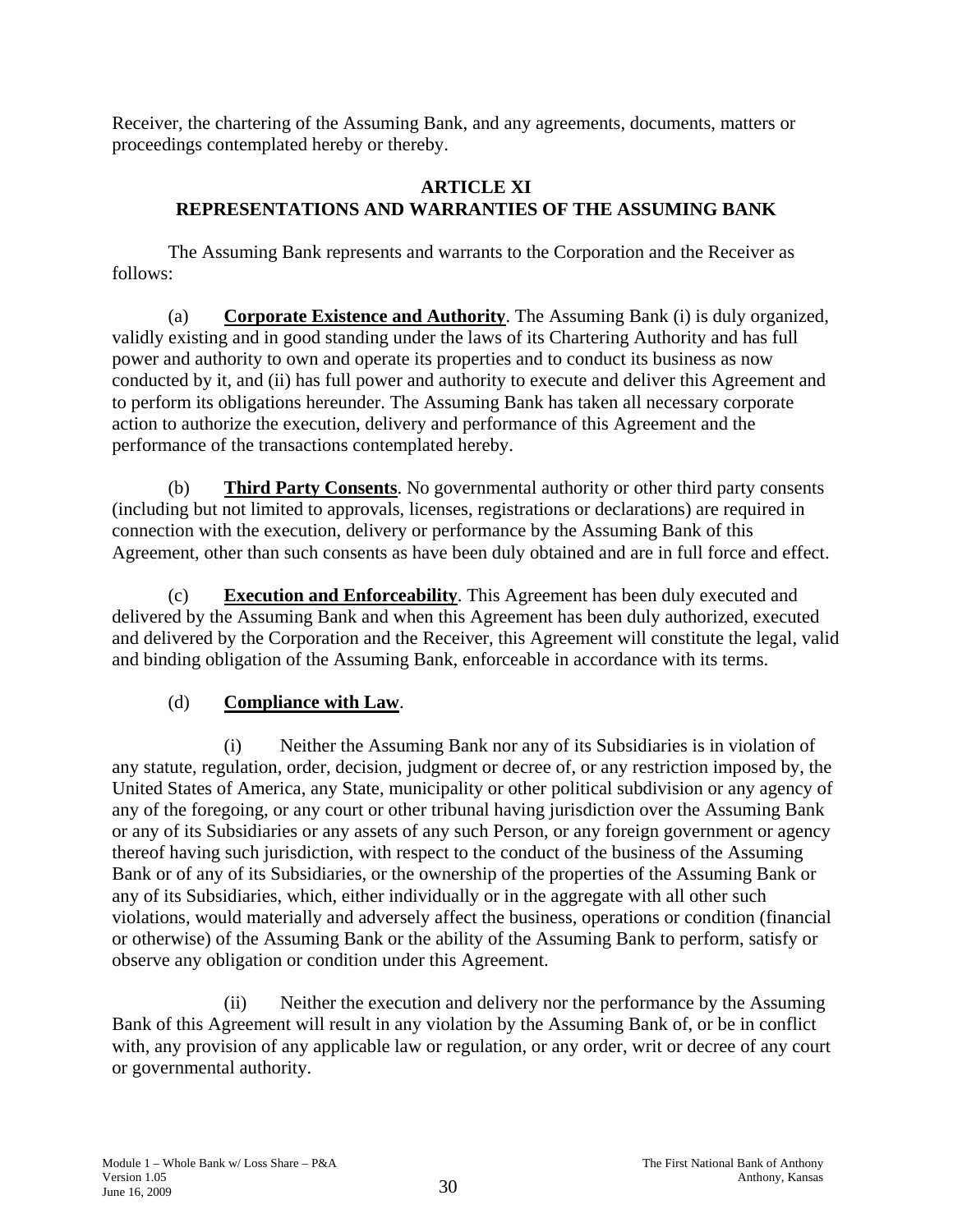e) **Representations Remain True**. The Assuming Bank represents and warrants that it has executed and delivered to the Corporation a Purchaser Eligibility Certification and Confidentiality Agreement and that all information provided and representations made by or on behalf of the Assuming Bank in connection with this Agreement and the transactions contemplated hereby, including, but not limited to, the Purchaser Eligibility Certification and Confidentiality Agreement (which are affirmed and ratified hereby) are and remain true and correct in all material respects and do not fail to state any fact required to make the information contained therein not misleading.

## **ARTICLE XII INDEMNIFICATION**

<span id="page-34-0"></span>**12.1 Indemnification of Indemnitees**. From and after Bank Closing and subject to the limitations set forth in this Section and Section 12.6 and compliance by the Indemnitees with Section 12.2, the Receiver agrees to indemnify and hold harmless the Indemnitees against any and all costs, losses, liabilities, expenses (including attorneys' fees) incurred prior to the assumption of defense by the Receiver pursuant to paragraph (d) of Section 12.2, judgments, fines and amounts paid in settlement actually and reasonably incurred in connection with claims against any Indemnitee based on liabilities of the Failed Bank that are not assumed by the Assuming Bank pursuant to this Agreement or subsequent to the execution hereof by the Assuming Bank or any Subsidiary or Affiliate of the Assuming Bank for which indemnification is provided hereunder in (a) of this Section 12.1, subject to certain exclusions as provided in (b) of this Section 12.1:

(a)

(1) claims based on the rights of any shareholder or former shareholder as such of (x) the Failed Bank, or (y) any Subsidiary or Affiliate of the Failed Bank;

(2) claims based on the rights of any creditor as such of the Failed Bank, or any creditor as such of any director, officer, employee or agent of the Failed Bank, with respect to any indebtedness or other obligation of the Failed Bank arising prior to Bank Closing;

(3) claims based on the rights of any present or former director, officer, employee or agent as such of the Failed Bank or of any Subsidiary or Affiliate of the Failed Bank;

(4) claims based on any action or inaction prior to Bank Closing of the Failed Bank, its directors, officers, employees or agents as such, or any Subsidiary or Affiliate of the Failed Bank, or the directors, officers, employees or agents as such of such Subsidiary or Affiliate;

(5) claims based on any malfeasance, misfeasance or nonfeasance of the Failed Bank, its directors, officers, employees or agents with respect to the trust business of the Failed Bank, if any;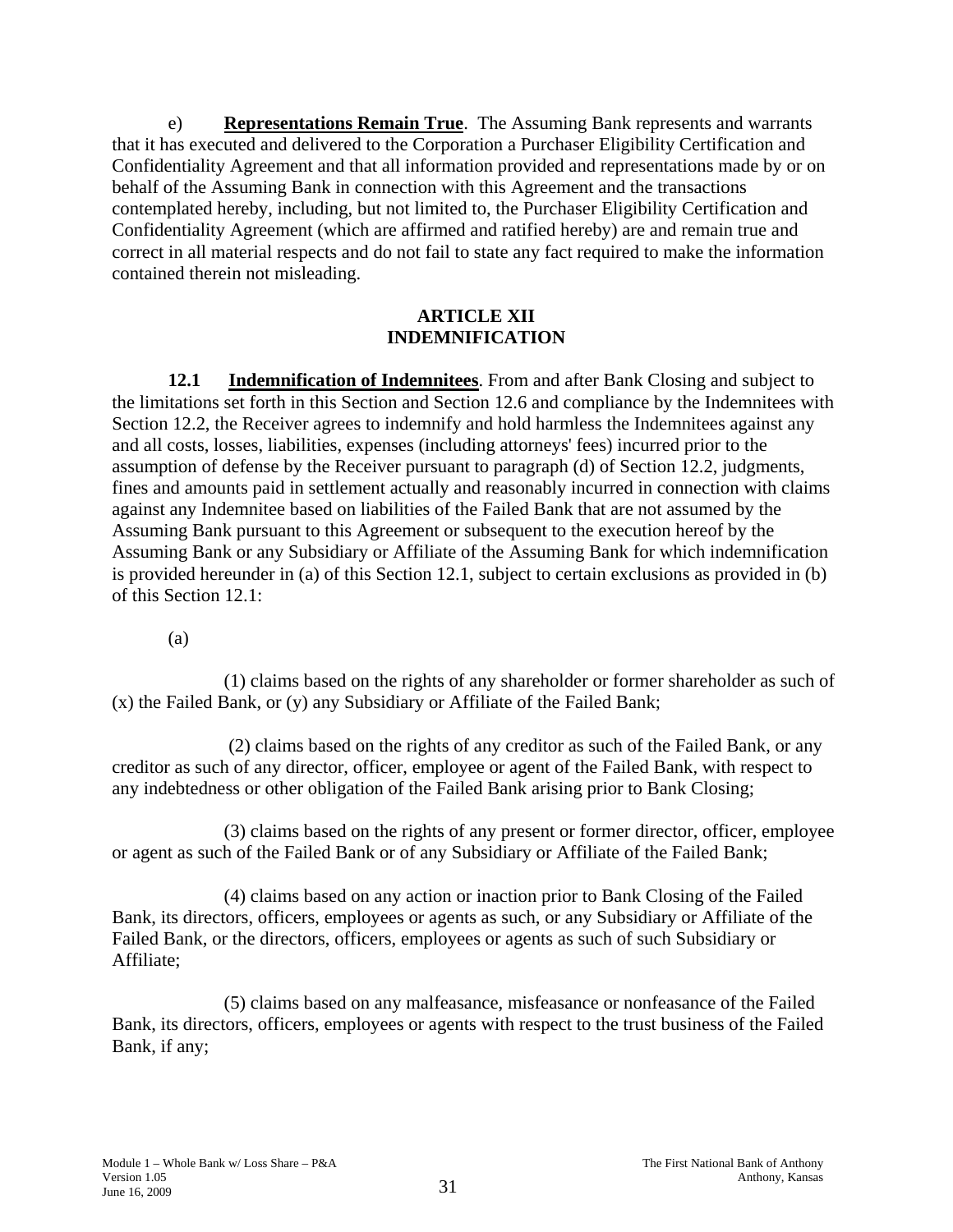(6) claims based on any failure or alleged failure (not in violation of law) by the Assuming Bank to continue to perform any service or activity previously performed by the Failed Bank which the Assuming Bank is not required to perform pursuant to this Agreement or which arise under any contract to which the Failed Bank was a party which the Assuming Bank elected not to assume in accordance with this Agreement and which neither the Assuming Bank nor any Subsidiary or Affiliate of the Assuming Bank has assumed subsequent to the execution hereof;

(7) claims arising from any action or inaction of any Indemnitee, including for purposes of this Section 12.1(a)(7) the former officers or employees of the Failed Bank or of any Subsidiary or Affiliate of the Failed Bank that is taken upon the specific written direction of the Corporation or the Receiver, other than any action or inaction taken in a manner constituting bad faith, gross negligence or willful misconduct; and

(8) claims based on the rights of any depositor of the Failed Bank whose deposit has been accorded "withheld payment" status and/or returned to the Receiver or Corporation in accordance with Section 9.5 and/or has become an "unclaimed deposit" or has been returned to the Corporation or the Receiver in accordance with Section 2.3;

(b) provided, that, with respect to this Agreement, except for paragraphs (7) and (8) of Section 12.1(a), no indemnification will be provided under this Agreement for any:

(1) judgment or fine against, or any amount paid in settlement (without the written approval of the Receiver) by, any Indemnitee in connection with any action that seeks damages against any Indemnitee (a "counterclaim") arising with respect to any Asset and based on any action or inaction of either the Failed Bank, its directors, officers, employees or agents as such prior to Bank Closing, unless any such judgment, fine or amount paid in settlement exceeds the greater of (i) the Repurchase Price of such Asset, or (ii) the monetary recovery sought on such Asset by the Assuming Bank in the cause of action from which the counterclaim arises; and in such event the Receiver will provide indemnification only in the amount of such excess; and no indemnification will be provided for any costs or expenses other than any costs or expenses (including attorneys' fees) which, in the determination of the Receiver, have been actually and reasonably incurred by such Indemnitee in connection with the defense of any such counterclaim; and it is expressly agreed that the Receiver reserves the right to intervene, in its discretion, on its behalf and/or on behalf of the Receiver, in the defense of any such counterclaim;

(2) claims with respect to any liability or obligation of the Failed Bank that is expressly assumed by the Assuming Bank pursuant to this Agreement or subsequent to the execution hereof by the Assuming Bank or any Subsidiary or Affiliate of the Assuming Bank;

(3) claims with respect to any liability of the Failed Bank to any present or former employee as such of the Failed Bank or of any Subsidiary or Affiliate of the Failed Bank, which liability is expressly assumed by the Assuming Bank pursuant to this Agreement or subsequent to the execution hereof by the Assuming Bank or any Subsidiary or Affiliate of the Assuming Bank;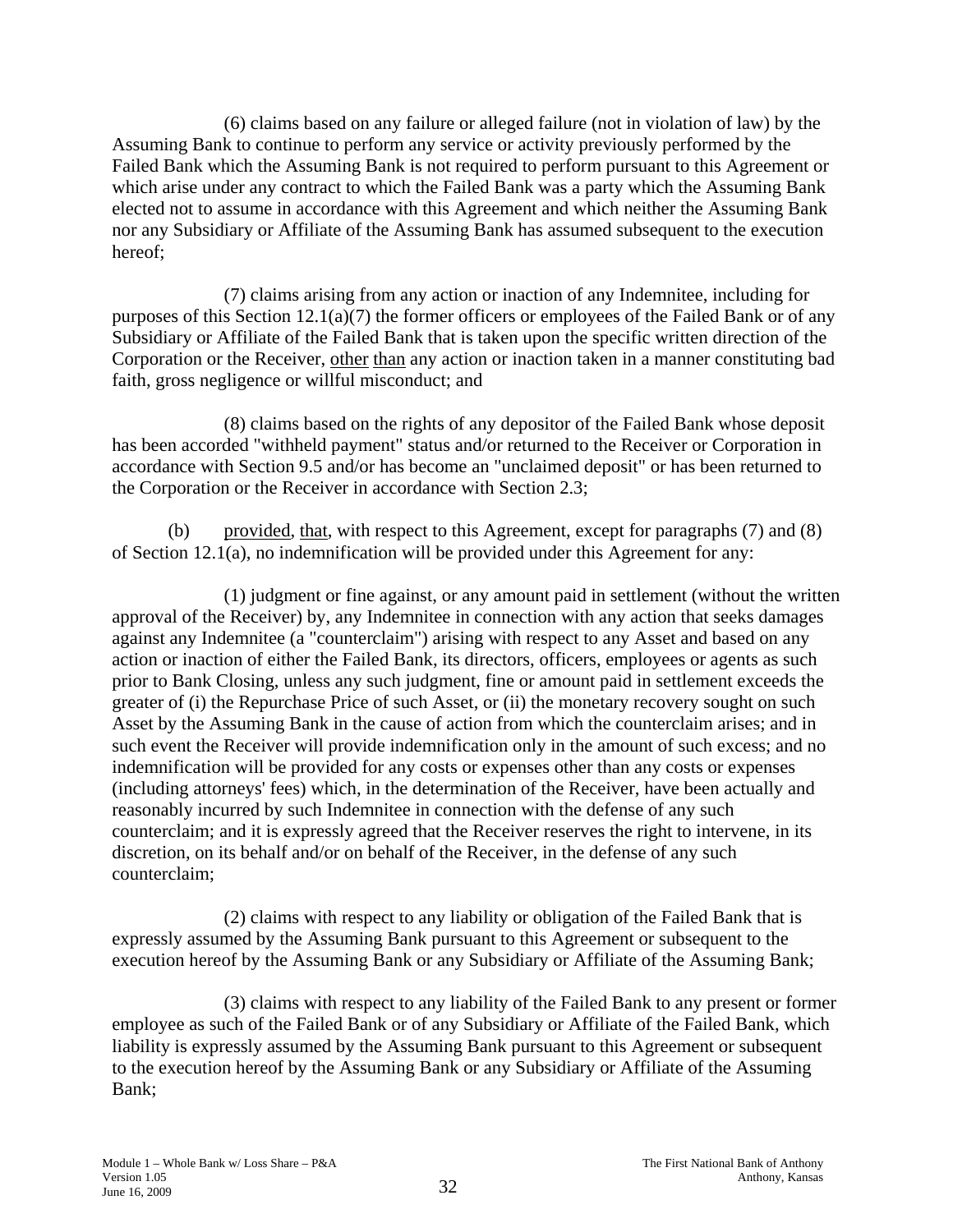(4) claims based on the failure of any Indemnitee to seek recovery of damages from the Receiver for any claims based upon any action or inaction of the Failed Bank, its directors, officers, employees or agents as fiduciary, agent or custodian prior to Bank Closing;

(5) claims based on any violation or alleged violation by any Indemnitee of the antitrust, branching, banking or bank holding company or securities laws of the United States of America or any State thereof;

(6) claims based on the rights of any present or former creditor, customer, or supplier as such of the Assuming Bank or any Subsidiary or Affiliate of the Assuming Bank;

(7) claims based on the rights of any present or former shareholder as such of the Assuming Bank or any Subsidiary or Affiliate of the Assuming Bank regardless of whether any such present or former shareholder is also a present or former shareholder of the Failed Bank;

(8) claims, if the Receiver determines that the effect of providing such indemnification would be to (i) expand or alter the provisions of any warranty or disclaimer thereof provided in Section 3.3 or any other provision of this Agreement, or (ii) create any warranty not expressly provided under this Agreement;

(9) claims which could have been enforced against any Indemnitee had the Assuming Bank not entered into this Agreement;

(10) claims based on any liability for taxes or fees assessed with respect to the consummation of the transactions contemplated by this Agreement, including without limitation any subsequent transfer of any Assets or Liabilities Assumed to any Subsidiary or Affiliate of the Assuming Bank;

(11) except as expressly provided in this Article XII, claims based on any action or inaction of any Indemnitee, and nothing in this Agreement shall be construed to provide indemnification for (i) the Failed Bank, (ii) any Subsidiary or Affiliate of the Failed Bank, or (iii) any present or former director, officer, employee or agent of the Failed Bank or its Subsidiaries or Affiliates; provided, that the Receiver, in its discretion, may provide indemnification hereunder for any present or former director, officer, employee or agent of the Failed Bank or its Subsidiaries or Affiliates who is also or becomes a director, officer, employee or agent of the Assuming Bank or its Subsidiaries or Affiliates;

(12) claims or actions which constitute a breach by the Assuming Bank of the representations and warranties contained in Article XI;

(13) claims arising out of or relating to the condition of or generated by an Asset arising from or relating to the presence, storage or release of any hazardous or toxic substance, or any pollutant or contaminant, or condition of such Asset which violate any applicable Federal, State or local law or regulation concerning environmental protection; and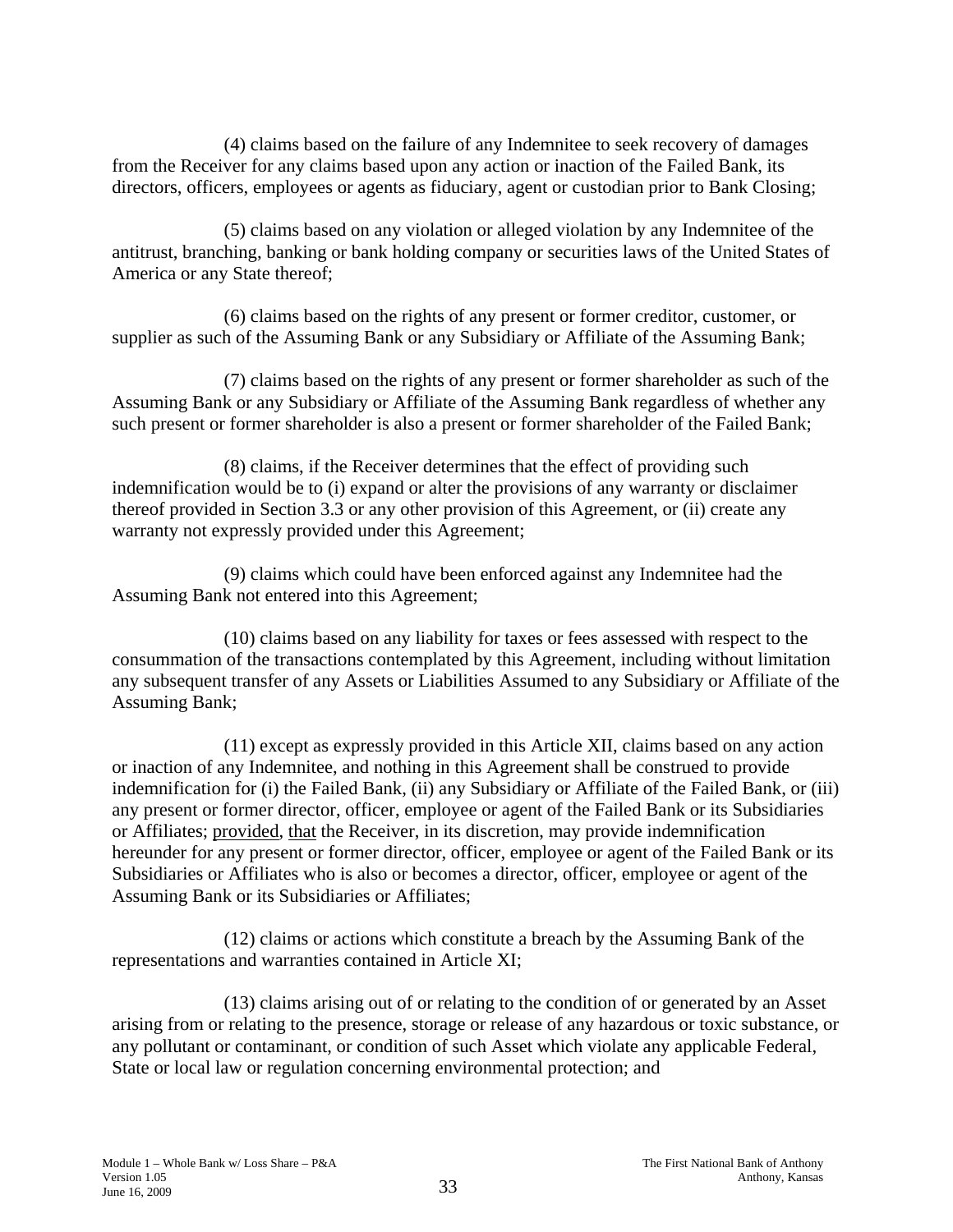(14) claims based on, related to or arising from any asset, including a loan, acquired or liability assumed by the Assuming Bank, other than pursuant to this Agreement.

**12.2 Conditions Precedent to Indemnification**. It shall be a condition precedent to the obligation of the Receiver to indemnify any Person pursuant to this Article XII that such Person shall, with respect to any claim made or threatened against such Person for which such Person is or may be entitled to indemnification hereunder:

(a) give written notice to the Regional Counsel (Litigation Branch) of the Corporation in the manner and at the address provided in Section 13.7 of such claim as soon as practicable after such claim is made or threatened; provided, that notice must be given on or before the date which is six (6) years from the date of this Agreement;

(b) provide to the Receiver such information and cooperation with respect to such claim as the Receiver may reasonably require;

(c) cooperate and take all steps, as the Receiver may reasonably require, to preserve and protect any defense to such claim;

(d) in the event suit is brought with respect to such claim, upon reasonable prior notice, afford to the Receiver the right, which the Receiver may exercise in its sole discretion, to conduct the investigation, control the defense and effect settlement of such claim, including without limitation the right to designate counsel and to control all negotiations, litigation, arbitration, settlements, compromises and appeals of any such claim, all of which shall be at the expense of the Receiver; provided, that the Receiver shall have notified the Person claiming indemnification in writing that such claim is a claim with respect to which the Person claiming indemnification is entitled to indemnification under this Article XII;

(e) not incur any costs or expenses in connection with any response or suit with respect to such claim, unless such costs or expenses were incurred upon the written direction of the Receiver; provided, that the Receiver shall not be obligated to reimburse the amount of any such costs or expenses unless such costs or expenses were incurred upon the written direction of the Receiver;

(f) not release or settle such claim or make any payment or admission with respect thereto, unless the Receiver consents in writing thereto, which consent shall not be unreasonably withheld; provided, that the Receiver shall not be obligated to reimburse the amount of any such settlement or payment unless such settlement or payment was effected upon the written direction of the Receiver; and

(g) take reasonable action as the Receiver may request in writing as necessary to preserve, protect or enforce the rights of the indemnified Person against any Primary Indemnitor.

**12.3 No Additional Warranty**. Nothing in this Article XII shall be construed or deemed to (i) expand or otherwise alter any warranty or disclaimer thereof provided under Section 3.3 or any other provision of this Agreement with respect to, among other matters, the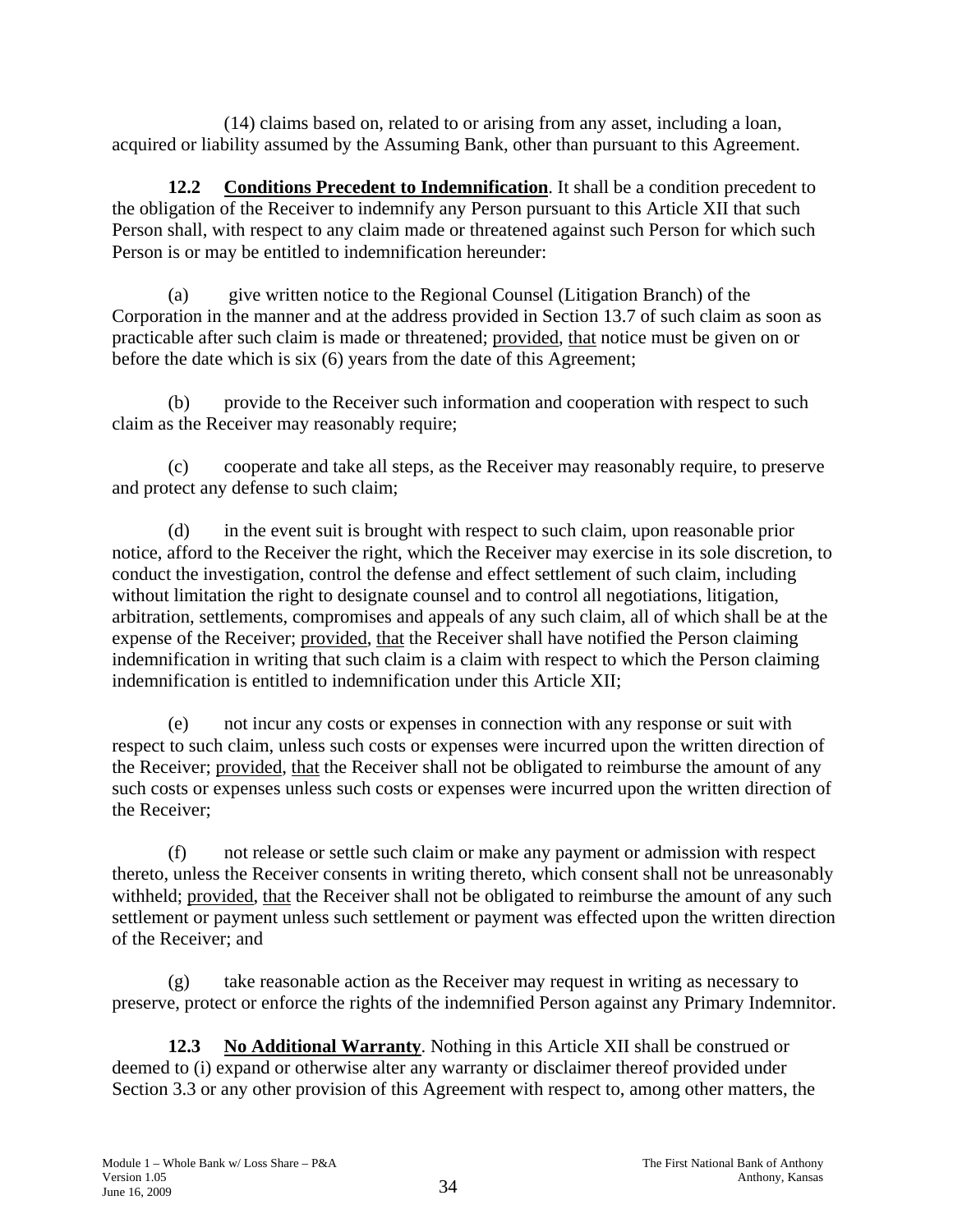title, value, collectibility, genuineness, enforceability or condition of any (x) Asset, or (y) asset of the Failed Bank purchased by the Assuming Bank subsequent to the execution of this Agreement by the Assuming Bank or any Subsidiary or Affiliate of the Assuming Bank, or (ii) create any warranty not expressly provided under this Agreement with respect thereto.

**12.4 Indemnification of Receiver and Corporation**. From and after Bank Closing, the Assuming Bank agrees to indemnify and hold harmless the Corporation and the Receiver and their respective directors, officers, employees and agents from and against any and all costs, losses, liabilities, expenses (including attorneys' fees), judgments, fines and amounts paid in settlement actually and reasonably incurred in connection with any of the following:

(a) claims based on any and all liabilities or obligations of the Failed Bank assumed by the Assuming Bank pursuant to this Agreement or subsequent to the execution hereof by the Assuming Bank or any Subsidiary or Affiliate of the Assuming Bank, whether or not any such liabilities subsequently are sold and/or transferred, other than any claim based upon any action or inaction of any Indemnitee as provided in paragraph (7) or (8) of Section 12.1(a); and

(b) claims based on any act or omission of any Indemnitee (including but not limited to claims of any Person claiming any right or title by or through the Assuming Bank with respect to Assets transferred to the Receiver pursuant to Section 3.4 or 3.6), other than any action or inaction of any Indemnitee as provided in paragraph (7) or (8) of Section 12.1(a).

**12.5 Obligations Supplemental**. The obligations of the Receiver, and the Corporation as guarantor in accordance with Section 12.7, to provide indemnification under this Article XII are to supplement any amount payable by any Primary Indemnitor to the Person indemnified under this Article XII. Consistent with that intent, the Receiver agrees only to make payments pursuant to such indemnification to the extent not payable by a Primary Indemnitor. If the aggregate amount of payments by the Receiver, or the Corporation as guarantor in accordance with Section 12.7, and all Primary Indemnitors with respect to any item of indemnification under this Article XII exceeds the amount payable with respect to such item, such Person being indemnified shall notify the Receiver thereof and, upon the request of the Receiver, shall promptly pay to the Receiver, or the Corporation as appropriate, the amount of the Receiver's (or Corporation's) payments to the extent of such excess.

**12.6 Criminal Claims**. Notwithstanding any provision of this Article XII to the contrary, in the event that any Person being indemnified under this Article XII shall become involved in any criminal action, suit or proceeding, whether judicial, administrative or investigative, the Receiver shall have no obligation hereunder to indemnify such Person for liability with respect to any criminal act or to the extent any costs or expenses are attributable to the defense against the allegation of any criminal act, unless (i) the Person is successful on the merits or otherwise in the defense against any such action, suit or proceeding, or (ii) such action, suit or proceeding is terminated without the imposition of liability on such Person.

**12.7 Limited Guaranty of the Corporation.** The Corporation hereby guarantees performance of the Receiver's obligation to indemnify the Assuming Bank as set forth in this Article XII. It is a condition to the Corporation's obligation hereunder that the Assuming Bank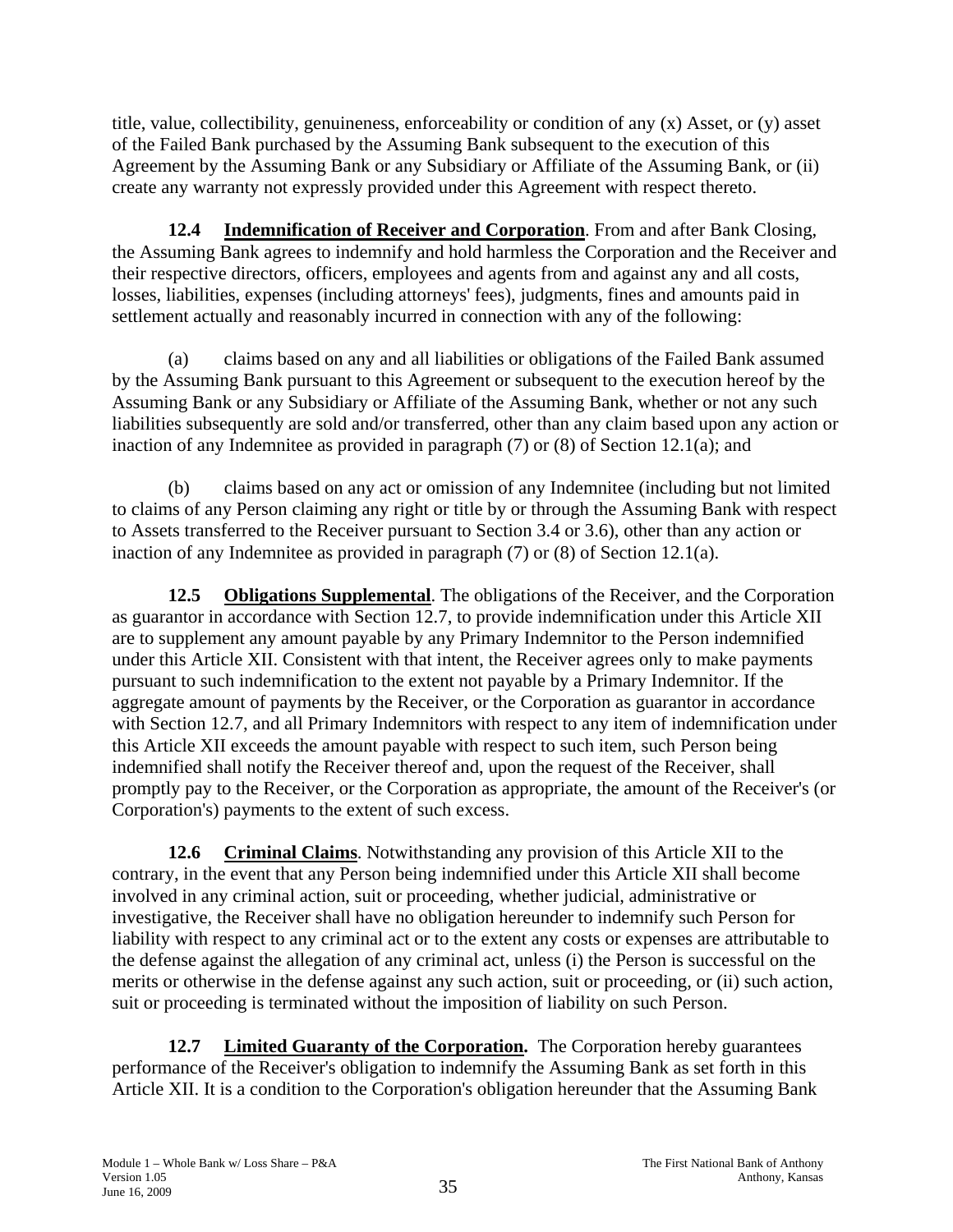shall comply in all respects with the applicable provisions of this Article XII. The Corporation shall be liable hereunder only for such amounts, if any, as the Receiver is obligated to pay under the terms of this Article XII but shall fail to pay. Except as otherwise provided above in this Section 12.7, nothing in this Article XII is intended or shall be construed to create any liability or obligation on the part of the Corporation, the United States of America or any department or agency thereof under or with respect to this Article XII, or any provision hereof, it being the intention of the parties hereto that the obligations undertaken by the Receiver under this Article XII are the sole and exclusive responsibility of the Receiver and no other Person or entity.

**12.8 Subrogation.** Upon payment by the Receiver, or the Corporation as guarantor in accordance with Section 12.7, to any Indemnitee for any claims indemnified by the Receiver under this Article XII, the Receiver, or the Corporation as appropriate, shall become subrogated to all rights of the Indemnitee against any other Person to the extent of such payment.

# **ARTICLE XIII MISCELLANEOUS**

**13.1 Entire Agreement**. This Agreement embodies the entire agreement of the parties hereto in relation to the subject matter herein and supersedes all prior understandings or agreements, oral or written, between the parties.

**13.2 Headings**. The headings and subheadings of the Table of Contents, Articles and Sections contained in this Agreement, except the terms identified for definition in Article I and elsewhere in this Agreement, are inserted for convenience only and shall not affect the meaning or interpretation of this Agreement or any provision hereof.

**13.3 Counterparts**. This Agreement may be executed in any number of counterparts and by the duly authorized representative of a different party hereto on separate counterparts, each of which when so executed shall be deemed to be an original and all of which when taken together shall constitute one and the same Agreement.

**13.4 GOVERNING LAW**. THIS AGREEMENT AND THE RIGHTS AND OBLIGATIONS HEREUNDER SHALL BE GOVERNED BY AND CONSTRUED IN ACCORDANCE WITH THE FEDERAL LAW OF THE UNITED STATES OF AMERICA, AND IN THE ABSENCE OF CONTROLLING FEDERAL LAW, IN ACCORDANCE WITH THE LAWS OF THE STATE IN WHICH THE MAIN OFFICE OF THE FAILED BANK IS LOCATED.

 **13.5 Successors**. All terms and conditions of this Agreement shall be binding on the successors and assigns of the Receiver, the Corporation and the Assuming Bank. Except as otherwise specifically provided in this Agreement, nothing expressed or referred to in this Agreement is intended or shall be construed to give any Person other than the Receiver, the Corporation and the Assuming Bank any legal or equitable right, remedy or claim under or with respect to this Agreement or any provisions contained herein, it being the intention of the parties hereto that this Agreement, the obligations and statements of responsibilities hereunder, and all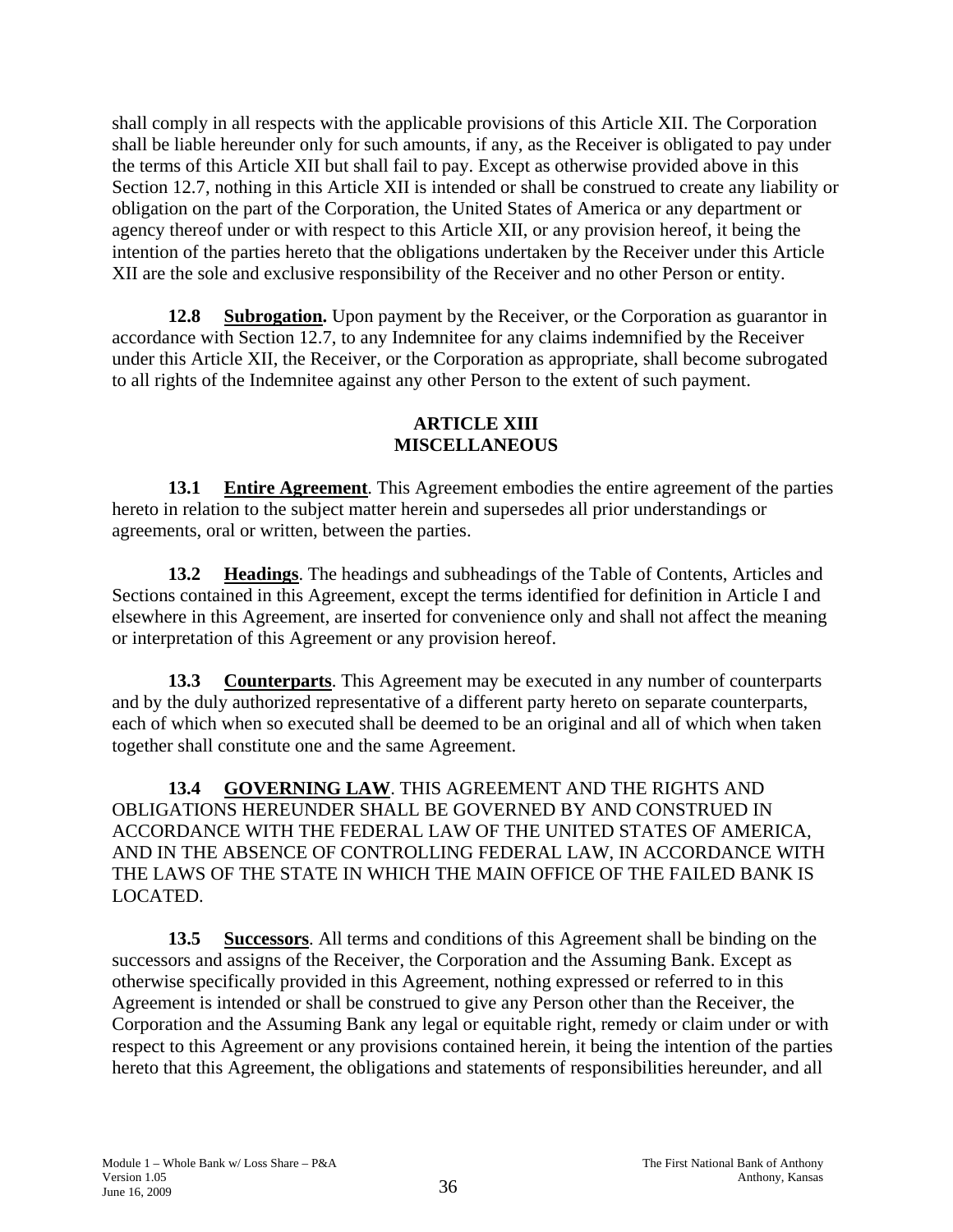other conditions and provisions hereof are for the sole and exclusive benefit of the Receiver, the Corporation and the Assuming Bank and for the benefit of no other Person.

**13.6 Modification; Assignment**. No amendment or other modification, rescission, release, or assignment of any part of this Agreement shall be effective except pursuant to a written agreement subscribed by the duly authorized representatives of the parties hereto.

**13.7** Notice. Any notice, request, demand, consent, approval or other communication to any party hereto shall be effective when received and shall be given in writing, and delivered in person against receipt therefore, or sent by certified mail, postage prepaid, courier service, telex, facsimile transmission or email to such party (with copies as indicated below) at its address set forth below or at such other address as it shall hereafter furnish in writing to the other parties. All such notices and other communications shall be deemed given on the date received by the addressee.

### **Assuming Bank**

Bank of Kansas c/o Southwest Bancorp, Inc. 608 S. Main Street Stillwater, Oklahoma 74074

Attention: Chuck Westerheide

| with a copy to: | James I. Lundy, III          |
|-----------------|------------------------------|
|                 | Suite 300                    |
|                 | 1701 Pennsylvania Avenue, NW |
|                 | Washington, D.C. 20006       |

### **Receiver and Corporation**

 Receiver of **The First National Bank of Anthony** Federal Deposit Insurance Corporation, 1601 Bryan Street, Suite 1700 Dallas, Texas 75201

Attention: Settlement Manager

with copy to: Regional Counsel (Litigation Branch)

### **and with respect to notice under Article XII:**

Federal Deposit Insurance Corporation Receiver of **The First National Bank of Anthony**  1601 Bryan Street, Suite 1700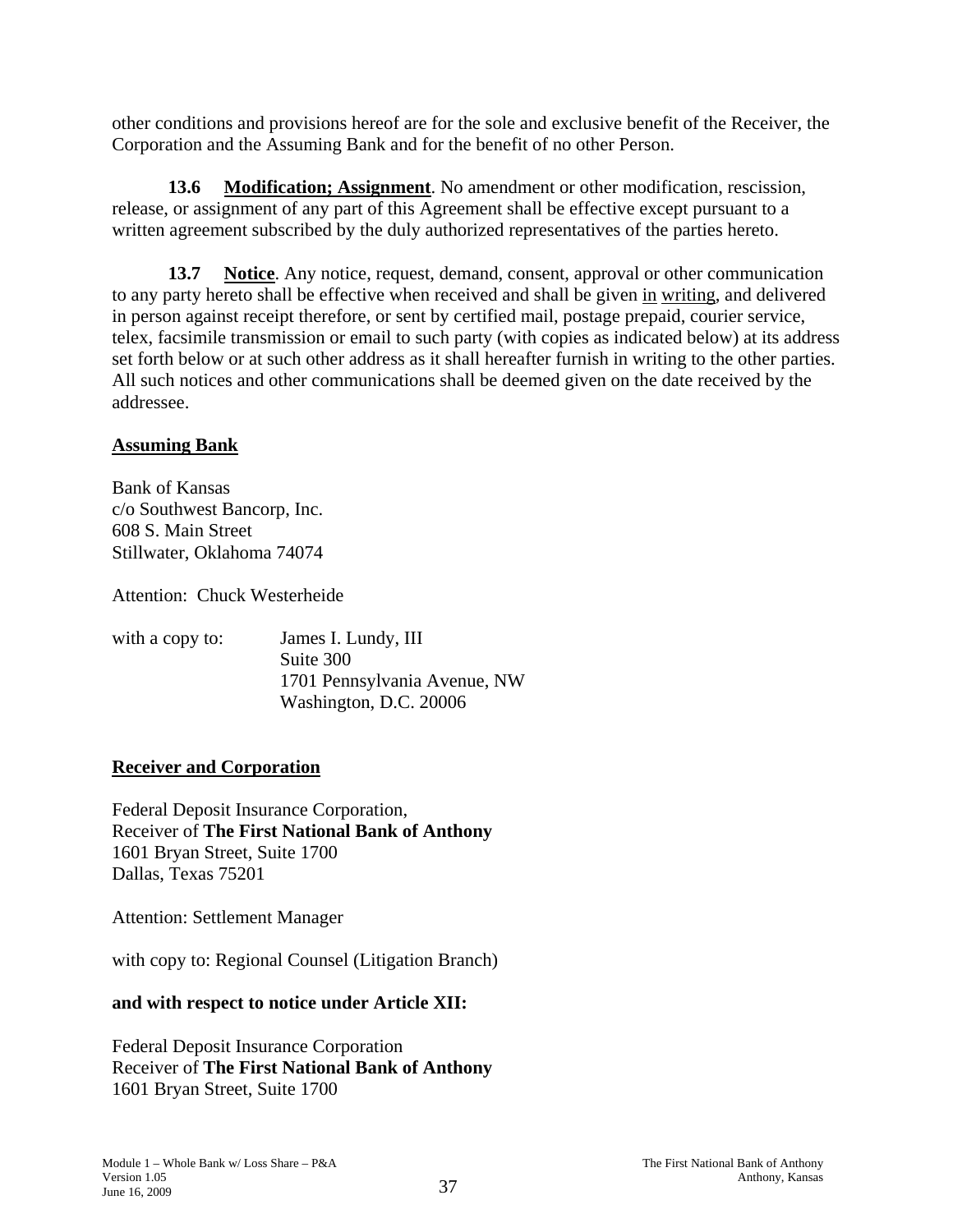Dallas, Texas 75201 Attention: Regional Counsel (Litigation Branch)

**13.8 Manner of Payment.** All payments due under this Agreement shall be in lawful money of the United States of America in immediately available funds as each party hereto may specify to the other parties; provided, that in the event the Receiver or the Corporation is obligated to make any payment hereunder in the amount of \$25,000.00 or less, such payment may be made by check.

**13.9 Costs, Fees and Expenses**. Except as otherwise specifically provided herein, each party hereto agrees to pay all costs, fees and expenses which it has incurred in connection with or incidental to the matters contained in this Agreement, including without limitation any fees and disbursements to its accountants and counsel; provided, that the Assuming Bank shall pay all fees, costs and expenses (other than attorneys' fees incurred by the Receiver) incurred in connection with the transfer to it of any Assets or Liabilities Assumed hereunder or in accordance herewith.

**13.10 Waiver**. Each of the Receiver, the Corporation and the Assuming Bank may waive its respective rights, powers or privileges under this Agreement; provided, that such waiver shall be in writing; and further provided, that no failure or delay on the part of the Receiver, the Corporation or the Assuming Bank to exercise any right, power or privilege under this Agreement shall operate as a waiver thereof, nor will any single or partial exercise of any right, power or privilege under this Agreement preclude any other or further exercise thereof or the exercise of any other right, power or privilege by the Receiver, the Corporation, or the Assuming Bank under this Agreement, nor will any such waiver operate or be construed as a future waiver of such right, power or privilege under this Agreement.

**13.11 Severability**. If any provision of this Agreement is declared invalid or unenforceable, then, to the extent possible, all of the remaining provisions of this Agreement shall remain in full force and effect and shall be binding upon the parties hereto.

**13.12 Term of Agreement**. This Agreement shall continue in full force and effect until the sixth (6th) anniversary of Bank Closing; provided, that the provisions of Section 6.3 and 6.4 shall survive the expiration of the term of this Agreement. Provided, however, the receivership of the Failed Bank may be terminated prior to the expiration of the term of this Agreement; in such event, the guaranty of the Corporation, as provided in and in accordance with the provisions of Section 12.7 shall be in effect for the remainder of the term. Expiration of the term of this Agreement shall not affect any claim or liability of any party with respect to any (i) amount which is owing at the time of such expiration, regardless of when such amount becomes payable, and (ii) breach of this Agreement occurring prior to such expiration, regardless of when such breach is discovered.

**13.13 Survival of Covenants, Etc.** The covenants, representations, and warranties in this Agreement shall survive the execution of this Agreement and the consummation of the transactions contemplated hereunder.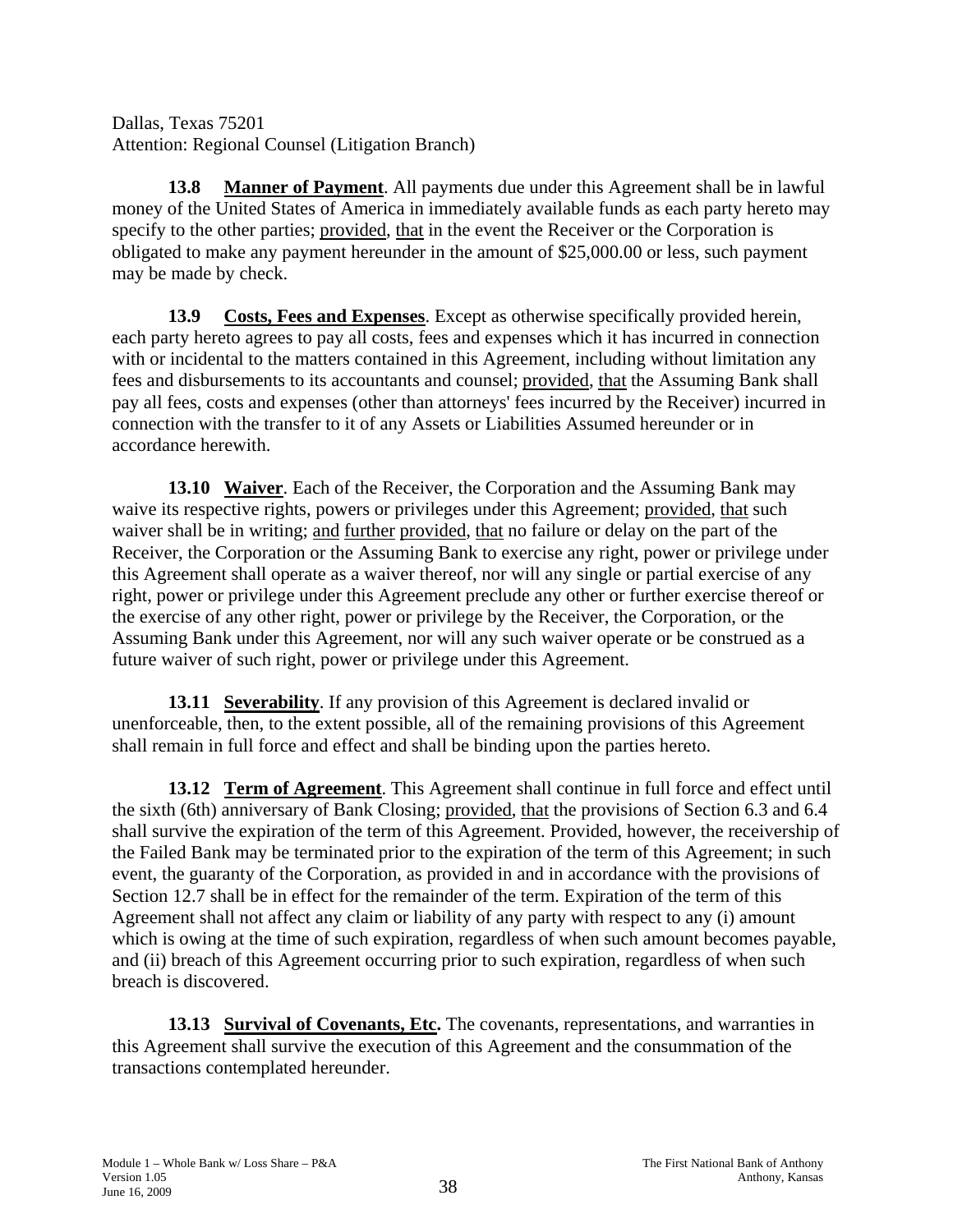**[Signature Page Follows]**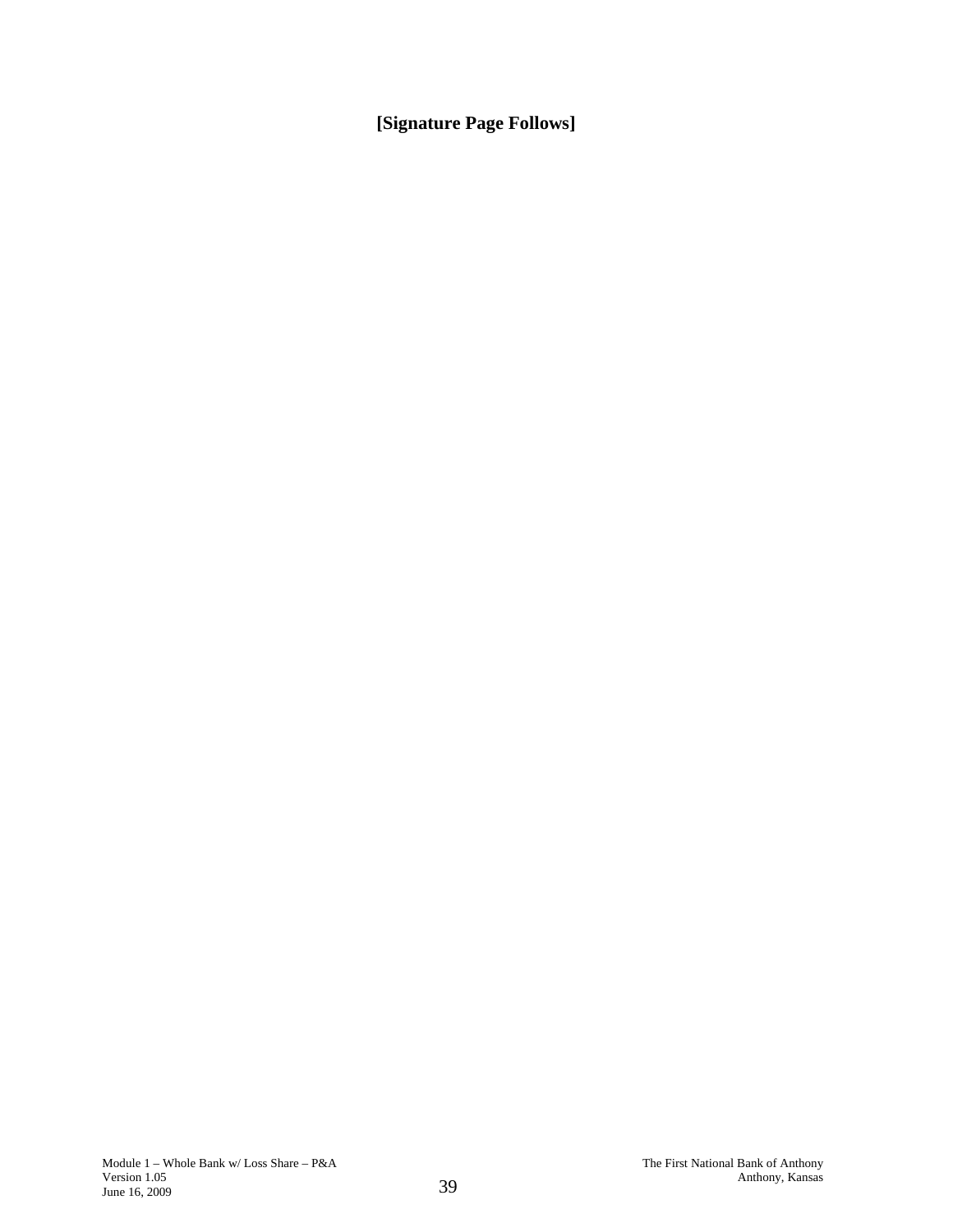**IN WITNESS WHEREOF,** the parties hereto have caused this Agreement to be executed by their duly authorized representatives as of the date first above written.

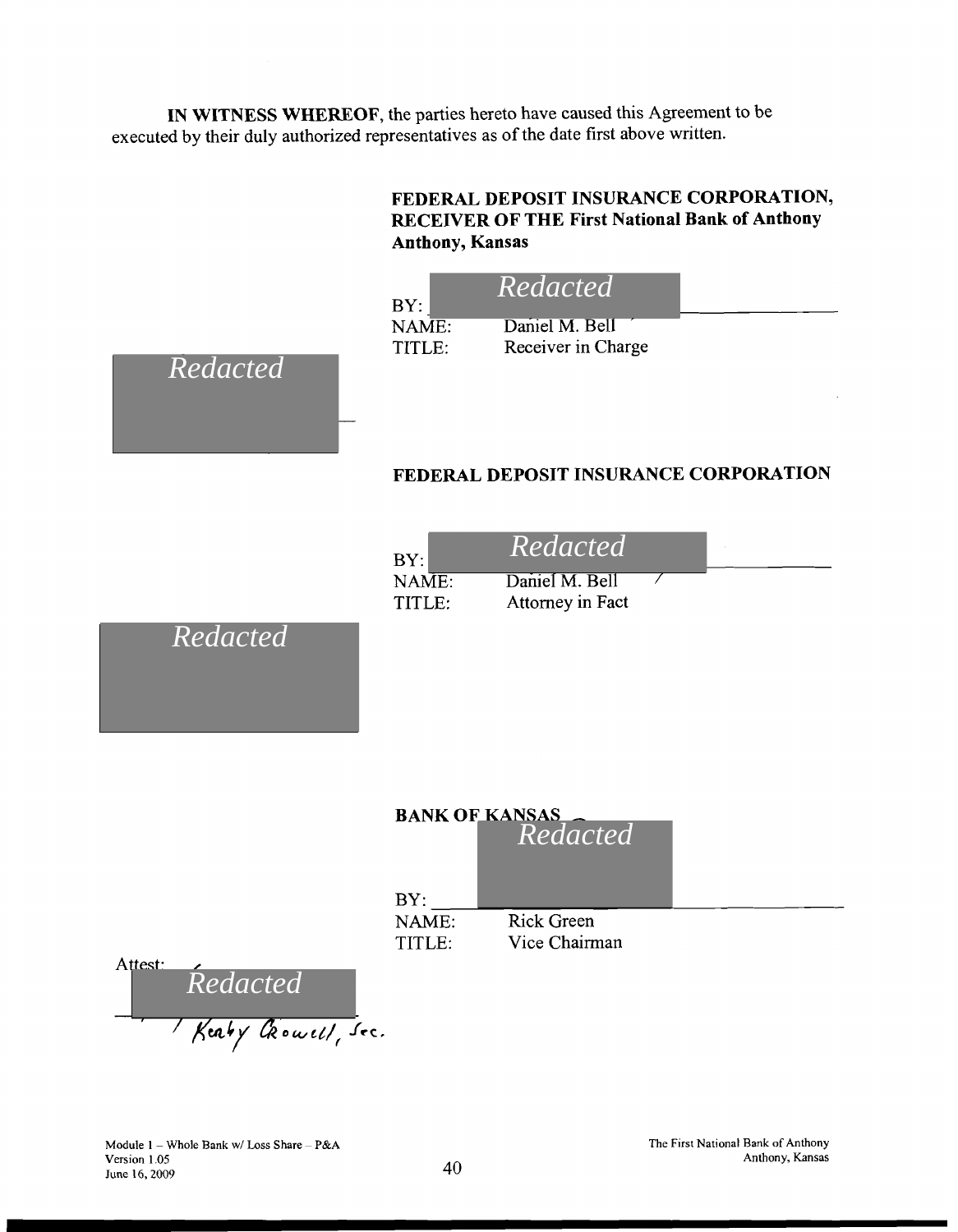# **SCHEDULE 2.1 – Certain Liabilities Assumed by the Assuming Bank**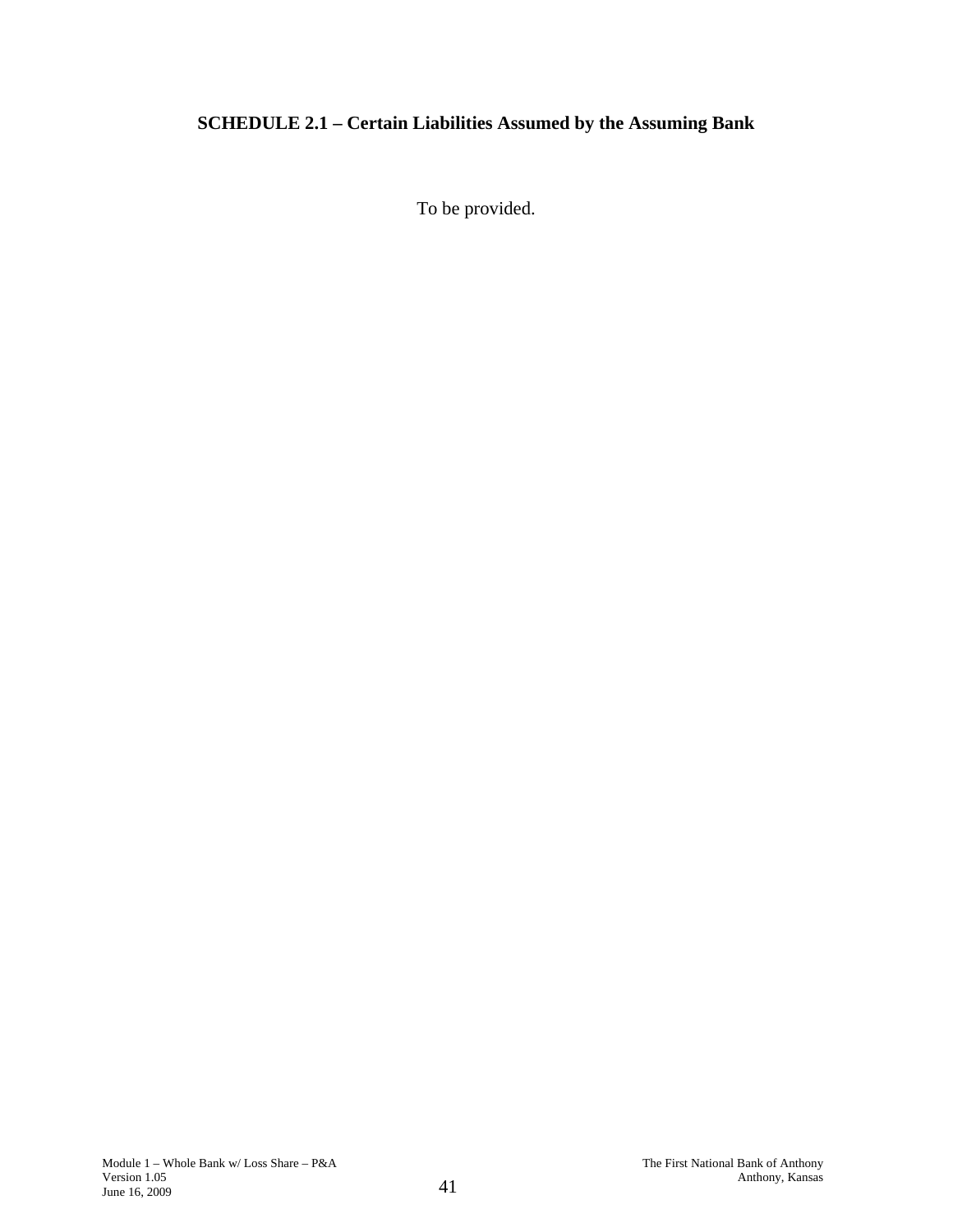### **SCHEDULE 2.1(a) – Excluded Deposit Liability Accounts**

# **The First National Bank of Anthony Anthony, KS**

The First National Bank of Anthony has **NO** deposits associated with the Depository Organization (DO) Cede & Co as Nominee for DTC. The DO accounts do not pass to the Assuming Bank and are excluded from the transaction as described in section 2.1 of the P&A Agreement. This schedule will be updated post closing with data as of Bank Closing date.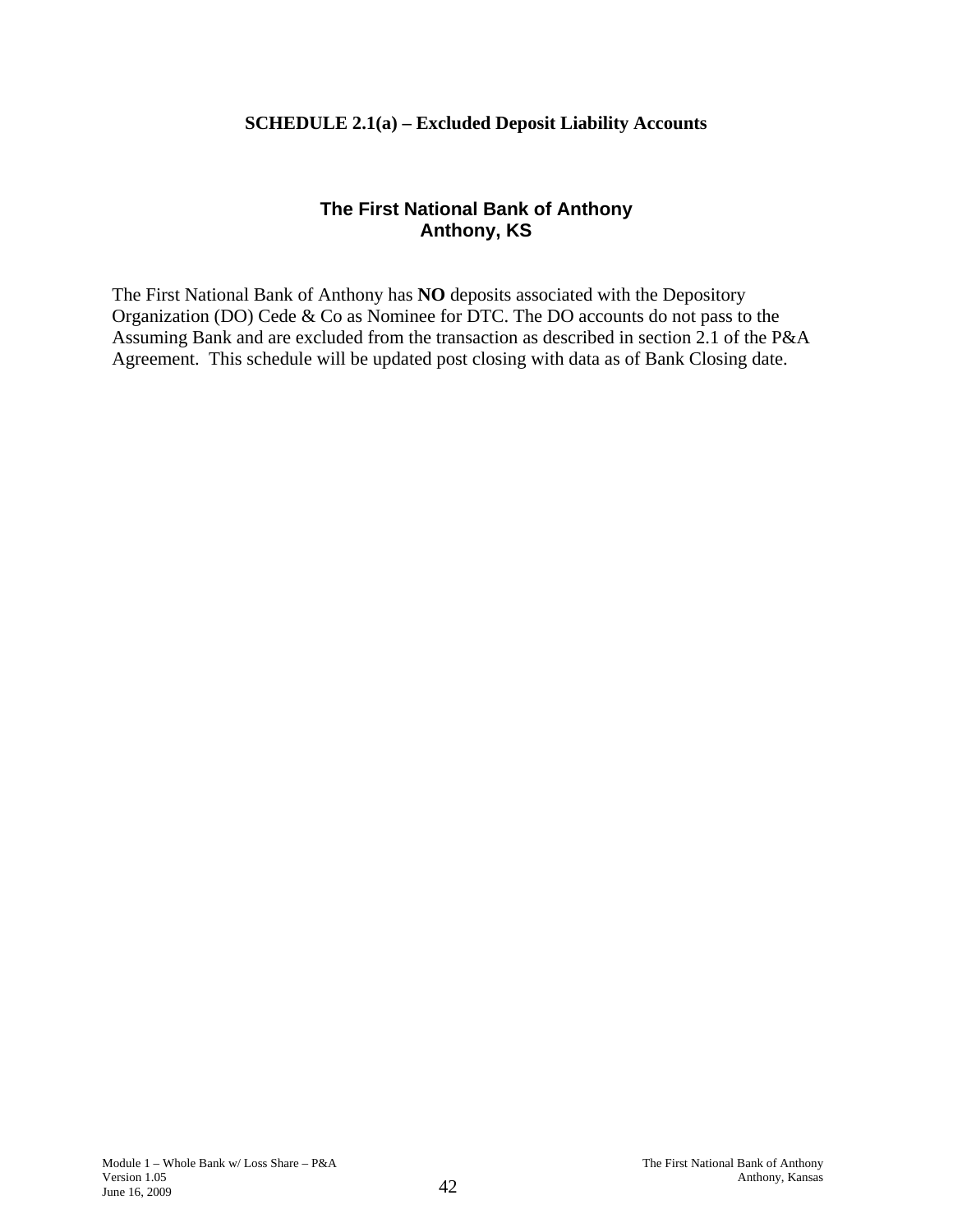#### **SCHEDULE 3.1 - Certain Assets Purchased**

#### **SEE ATTACHED LIST**

THE LIST(S) ATTACHED TO THIS SCHEDULE (OR SUBSCHEDULE(S)) AND THE **INFORMATION THEREIN, IS AS OF THE DATE OF THE MOST RECENT PERTINENT DATA MADE AVAILABLE TO THE ASSUMING BANK AS PART OF THE INFORMATION PACKAGE. IT WILL BE ADJUSTED TO REFLECT THE COMPOSITION AND BOOK VALUE OF THE LOANS AND ASSETS AS OF THE DATE OF BANK CLOSING. THE LIST(S) MAY NOT INCLUDE ALL LOANS AND ASSETS (E.G., CHARGED OFF LOANS). THE LIST(S) MAY BE REPLACED WITH A MORE ACCURATE LIST POST CLOSING.**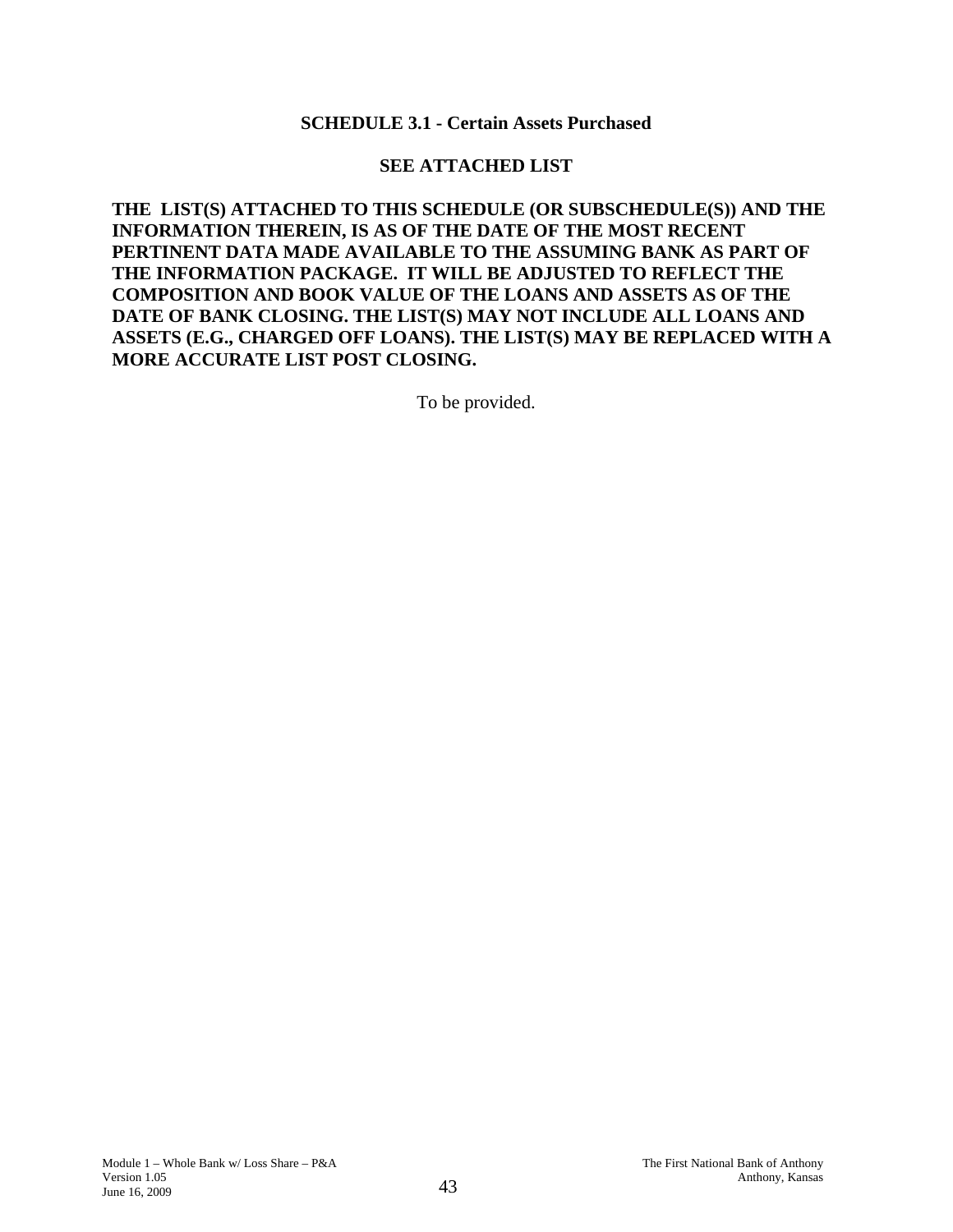# **SCHEDULE 3.2 - Purchase Price of Assets or assets**

| (a) | cash and receivables from depository<br>institutions, including cash items in the<br>process of collection, plus<br>interest thereon:                                                           | <b>Book Value</b>               |
|-----|-------------------------------------------------------------------------------------------------------------------------------------------------------------------------------------------------|---------------------------------|
| (b) | securities (exclusive of the capital stock of<br>Acquired Subsidiaries), plus interest<br>thereon:                                                                                              | As provided in Section $3.2(b)$ |
| (c) | federal funds sold and repurchase<br>agreements, if any, including interest<br>thereon:                                                                                                         | <b>Book Value</b>               |
| (d) | Loans:                                                                                                                                                                                          | <b>Book Value</b>               |
| (e) | credit card business, if any, including all<br>outstanding extensions of credit and<br>offensive litigation, but excluding any class<br>action lawsuits related to the credit card<br>business: | <b>Book Value</b>               |
| (f) | Safe Deposit Boxes and related business,<br>safekeeping business and trust business, if<br>any:                                                                                                 | <b>Book Value</b>               |
| (g) | Records and other documents:                                                                                                                                                                    | <b>Book Value</b>               |
| (h) | capital stock of any Acquired Subsidiaries:                                                                                                                                                     | <b>Book Value</b>               |
| (i) | amounts owed to the Failed Bank by any                                                                                                                                                          | <b>Book Value</b>               |
| (j) | <b>Acquired Subsidiary:</b><br>assets securing Deposits of public money,<br>to the extent not otherwise purchased<br>hereunder:                                                                 | <b>Book Value</b>               |
| (k) | Overdrafts of customers:                                                                                                                                                                        | <b>Book Value</b>               |
| (1) | rights, if any, with respect to Qualified<br>Financial Contracts.                                                                                                                               | As provided in Section $3.2(c)$ |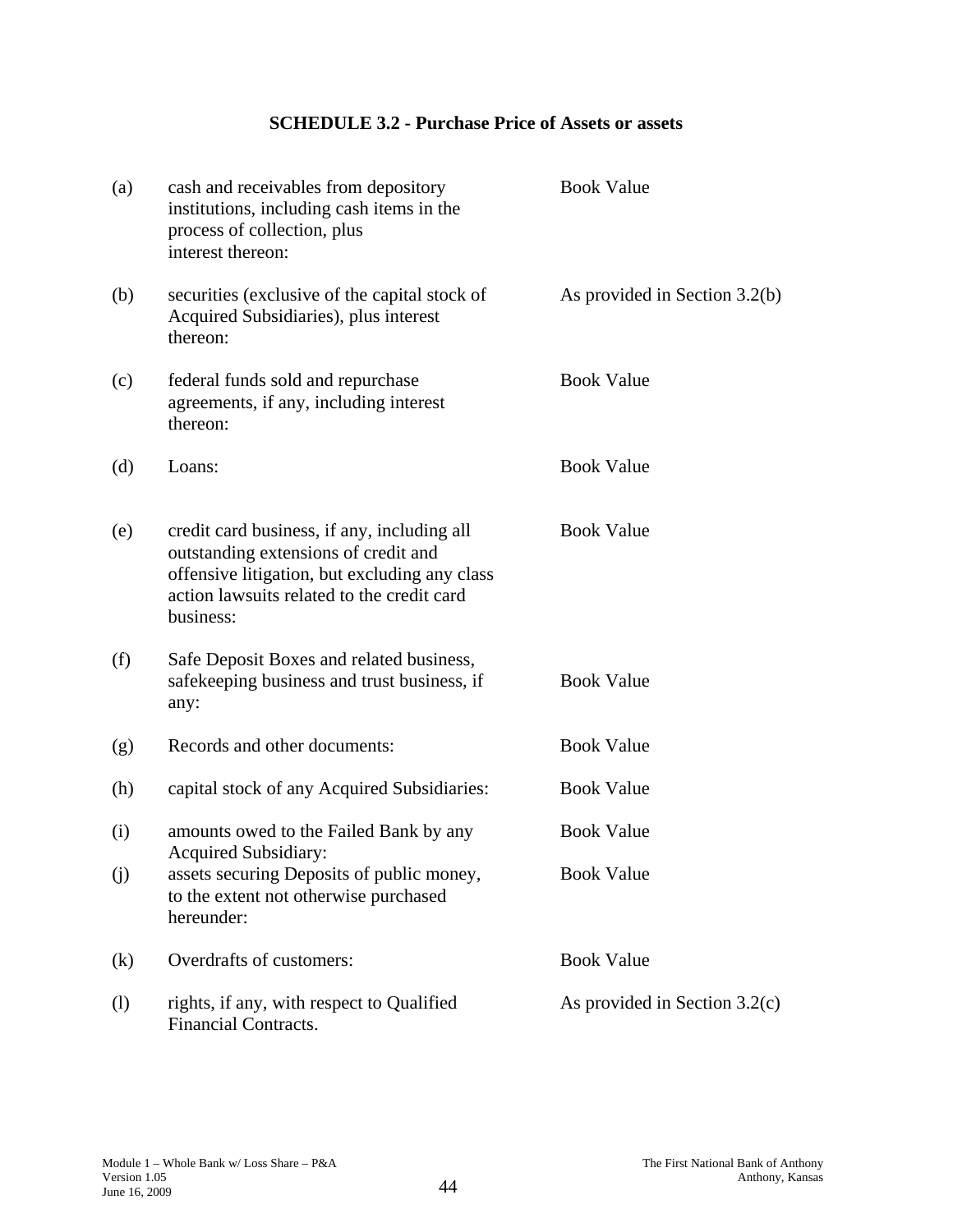(m) rights of the Failed Bank to provide Book Value mortgage servicing for others and to have mortgage servicing provided to the Failed Bank by others and related contracts.

#### **assets subject to an option to purchase:**

| (a) | <b>Bank Premises:</b>    | Fair Market Value        |
|-----|--------------------------|--------------------------|
| (b) | Furniture and Equipment: | <b>Fair Market Value</b> |
| (c) | Fixtures:                | <b>Fair Market Value</b> |
| (d) | Other Equipment:         | Fair Market Value        |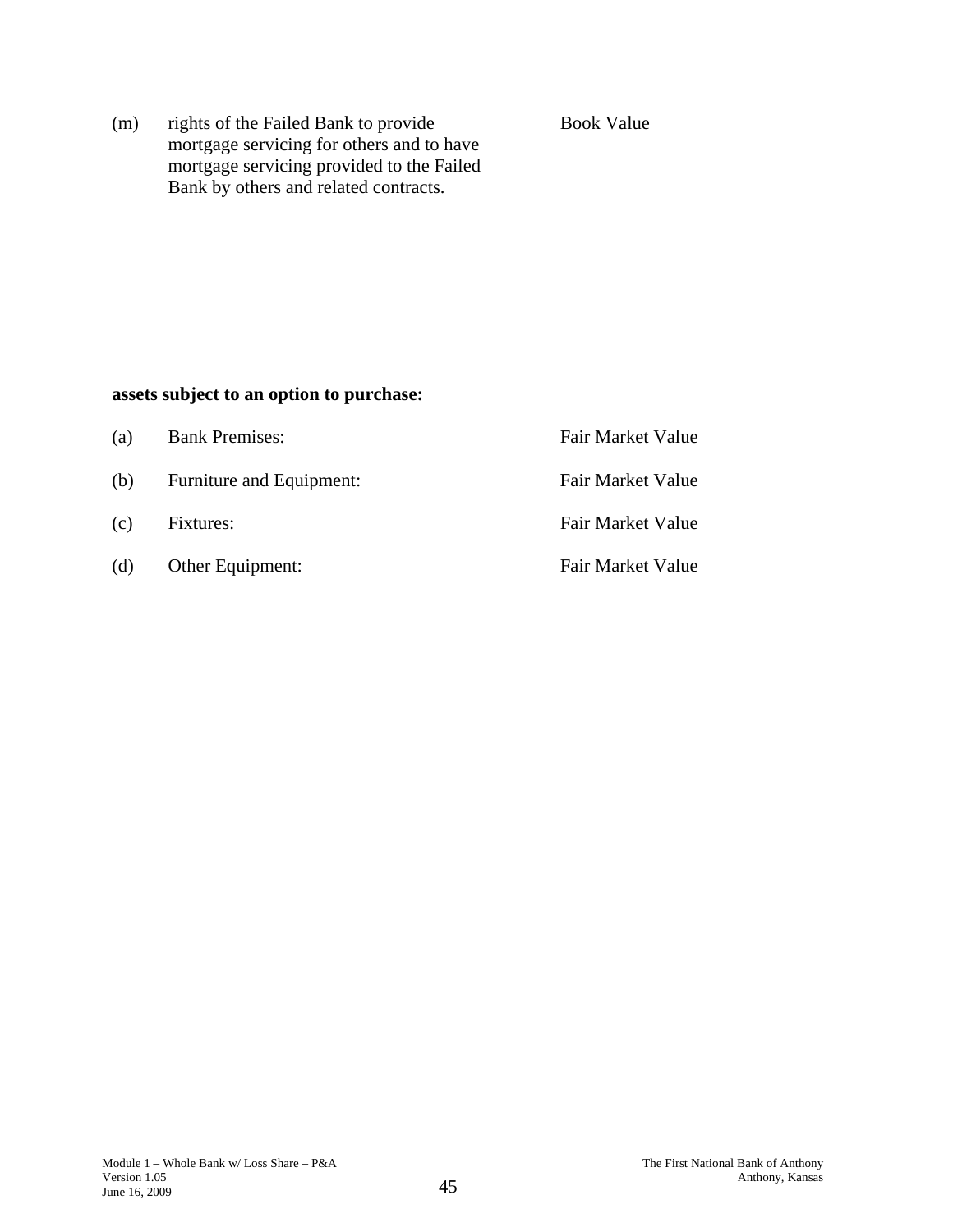# **SCHEDULE 3.5(l) – Excluded Private Label Asset-Backed Securities**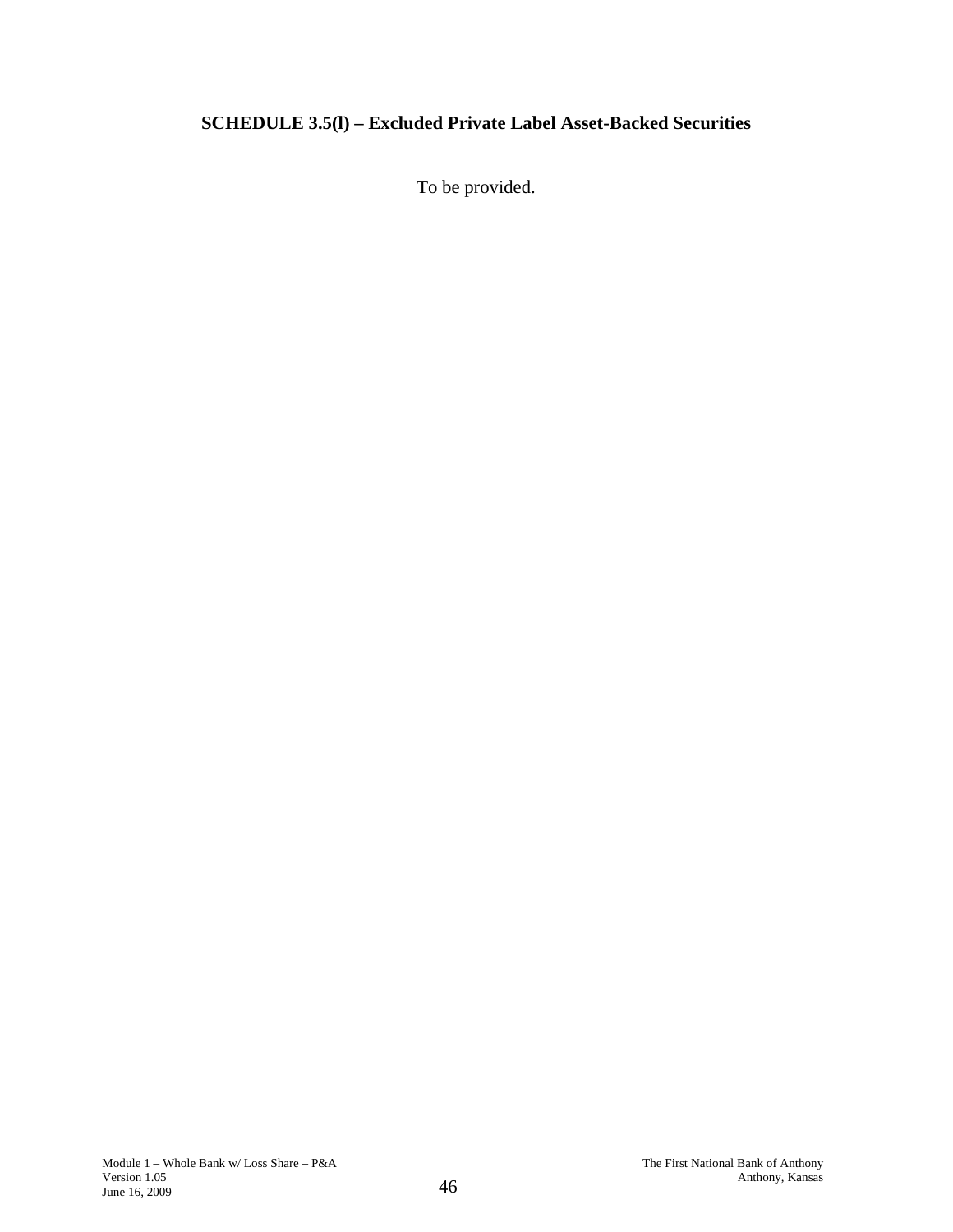# **SCHEDULE 4.15A**

## **LOANS SUBJECT TO LOSS SHARING UNDER THE SINGLE FAMILY SHARED-LOSS AGREEMENT**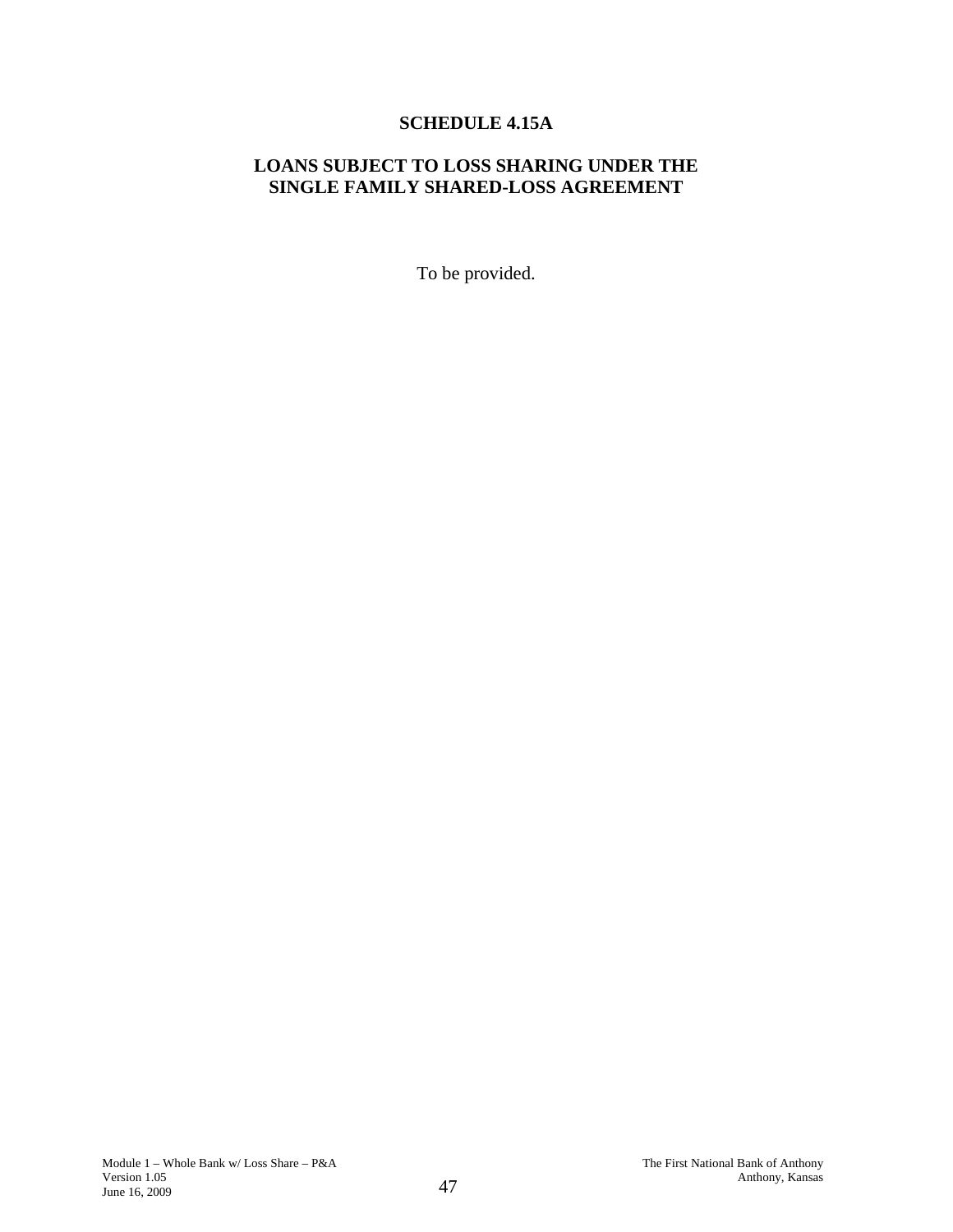# **SCHEDULE 4.15B**

## **LOANS SUBJECT TO LOSS SHARING UNDER THE NON-SINGLE FAMILY SHARED-LOSS AGREEMENT**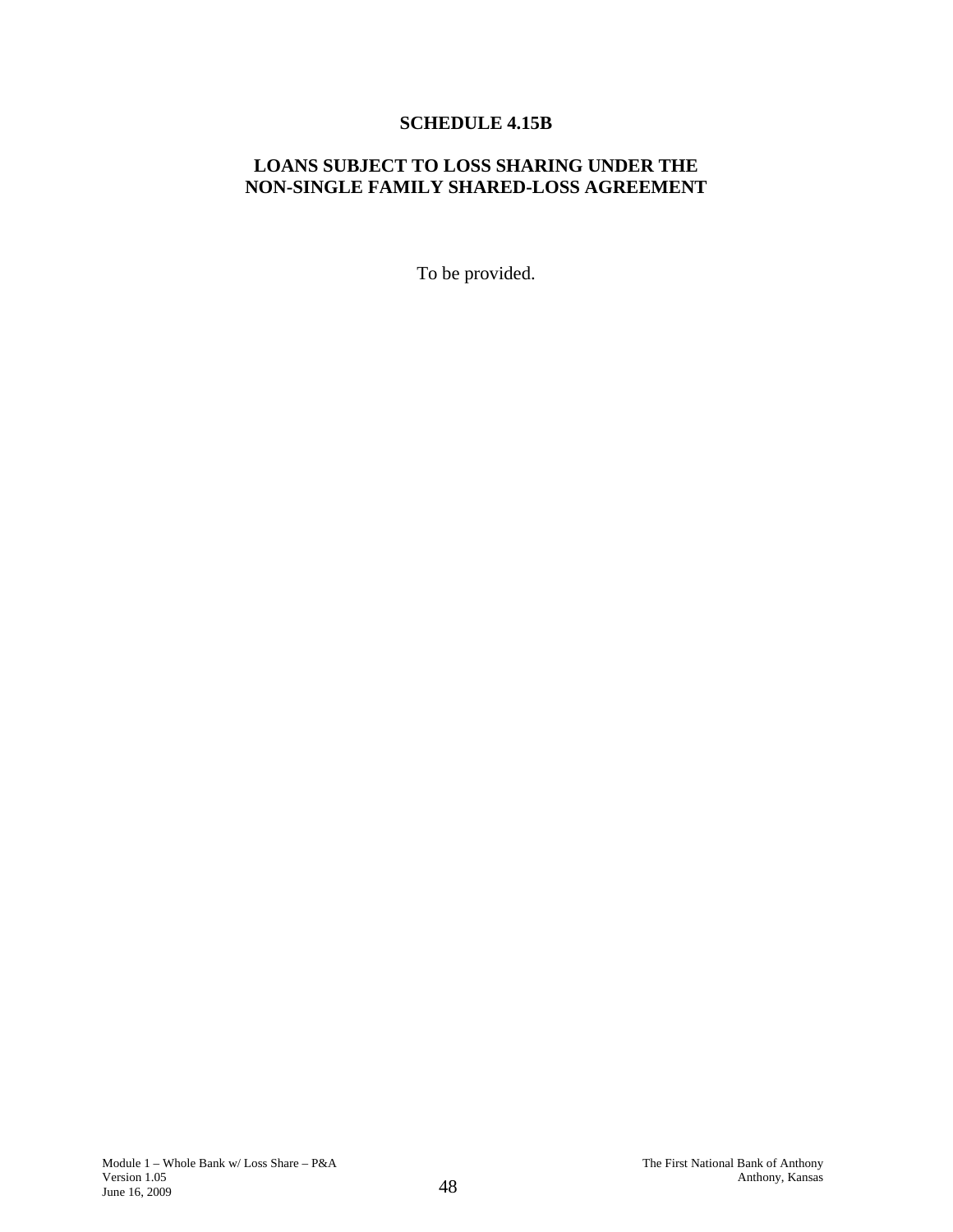## **SCHEDULE 7 -Accounts Excluded from Calculation of Deposit Franchise Bid Premium**

The accounts identified below will pass to the Assuming Bank (unless otherwise noted). When calculating the premium to be paid on Assumed Deposits in a P&A transaction, the FDIC will exclude the following categories of deposit accounts:

| <b>Category</b> | <b>Description</b>                                  | <b>Amount</b> |
|-----------------|-----------------------------------------------------|---------------|
|                 | <b>Non-DO Brokered Deposits</b>                     | 0.00          |
|                 | <b>CDARS</b>                                        | $0.00\,$      |
| Ш               | <b>Market Place Deposits</b>                        | 0.00          |
|                 | Total deposits excluded from Calculation of premium | 0.00          |
|                 |                                                     |               |

#### **Category Description**

#### **I Brokered Deposits**

Brokered deposit accounts are accounts for which the "depositor of record" is an agent, nominee, or custodian who deposits funds for a principal or principals to whom "pass-through" deposit insurance coverage may be extended. The FDIC separates brokered deposit accounts into 2 categories: 1) Depository Organization (DO) Brokered Deposits and 2) Non-Depository Organization (Non-DO) Brokered Deposits. This distinction is made by the FDIC to facilitate our role as Receiver and Insurer. These terms will not appear on other "brokered deposit" reports generated by the institution.

Non-DO Brokered Deposits pass to the Assuming Bank, but are excluded from Assumed Deposits when the deposit premium is calculated. Please see the attached "Schedule 7 Non-DO Broker Deposit Detail Report" for a listing of these accounts. This list will be updated post closing with balances as of Bank Closing date.

If this institution had any DO Brokered Deposits (Cede & Co as Nominee for DTC), they are excluded from Assumed Deposits in the P&A transaction. A list of these accounts is provided on "Schedule 2.1 DO Brokered Deposit Detail Report".

### **II CDARS**

CDARS deposits pass to the Assuming Bank, but are excluded from Assumed Deposits when the deposit premium is calculated.

The First National Bank of Anthony **did not** participate in the CDARS program as of the date of the deposit download. If CDARS deposits are taken between the date of the deposit download and the Bank Closing Date, they will be identified post closing and made part of Schedule 7 to the P&A Agreement.

#### **III Market Place Deposits**

"Market Place Deposits" is a description given to deposits that may have been solicited via a money desk, internet subscription service (for example, Qwickrate), or similar programs.

The First National Bank of Anthony **does not** have Qwickrate deposits as identified above. The Qwickrate deposits are reported as time deposits in the Call Report. This list will be updated post closing with balances as of Bank Closing date.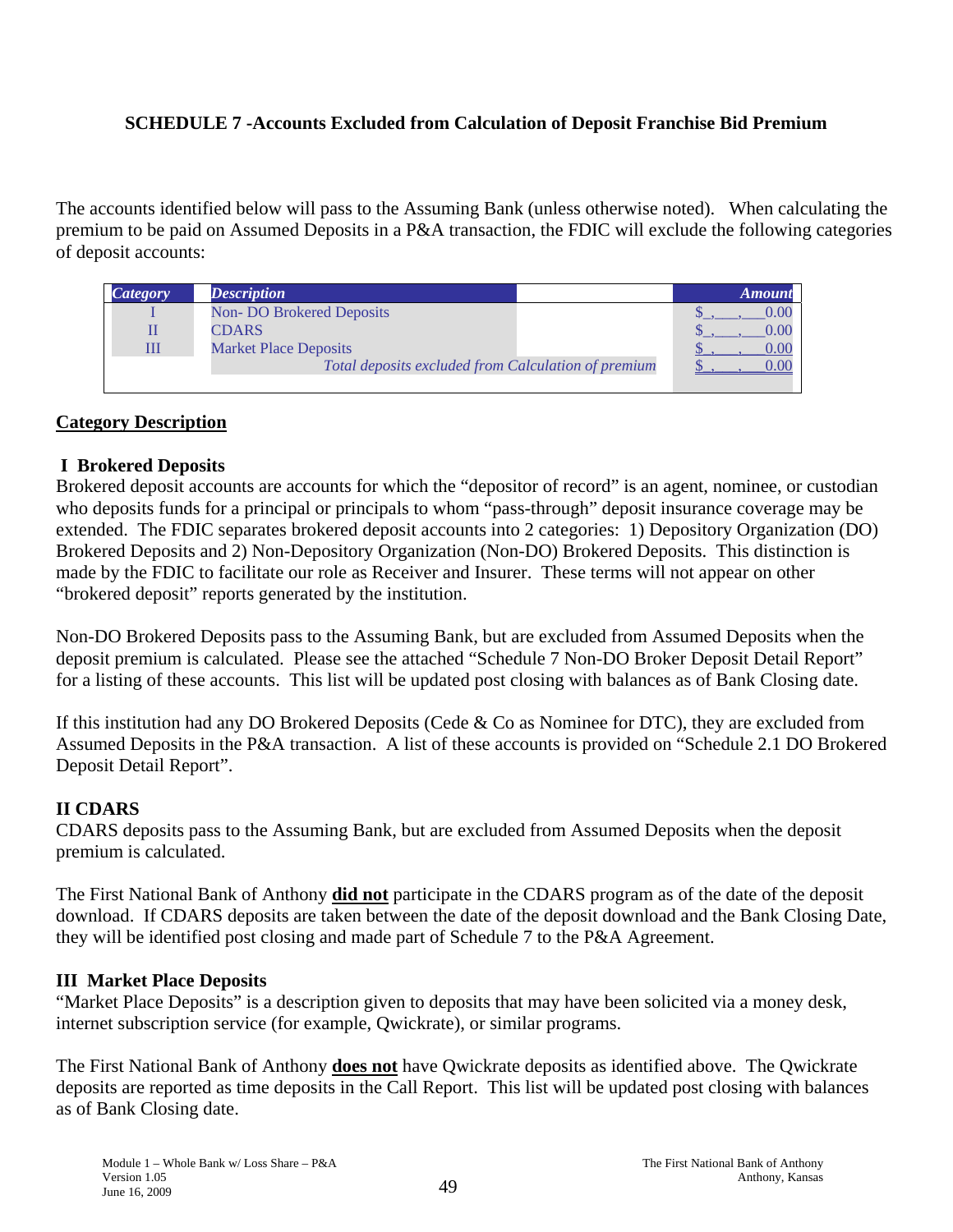This schedule provides account categories and balances as of the date of the deposit download, or as indicated. The deposit franchise bid premium will be calculated using account categories and balances as of Bank Closing Date that are reflected in the general ledger or subsystem as described above. The final numbers for Schedule 7 will be provided post closing.

**NONE**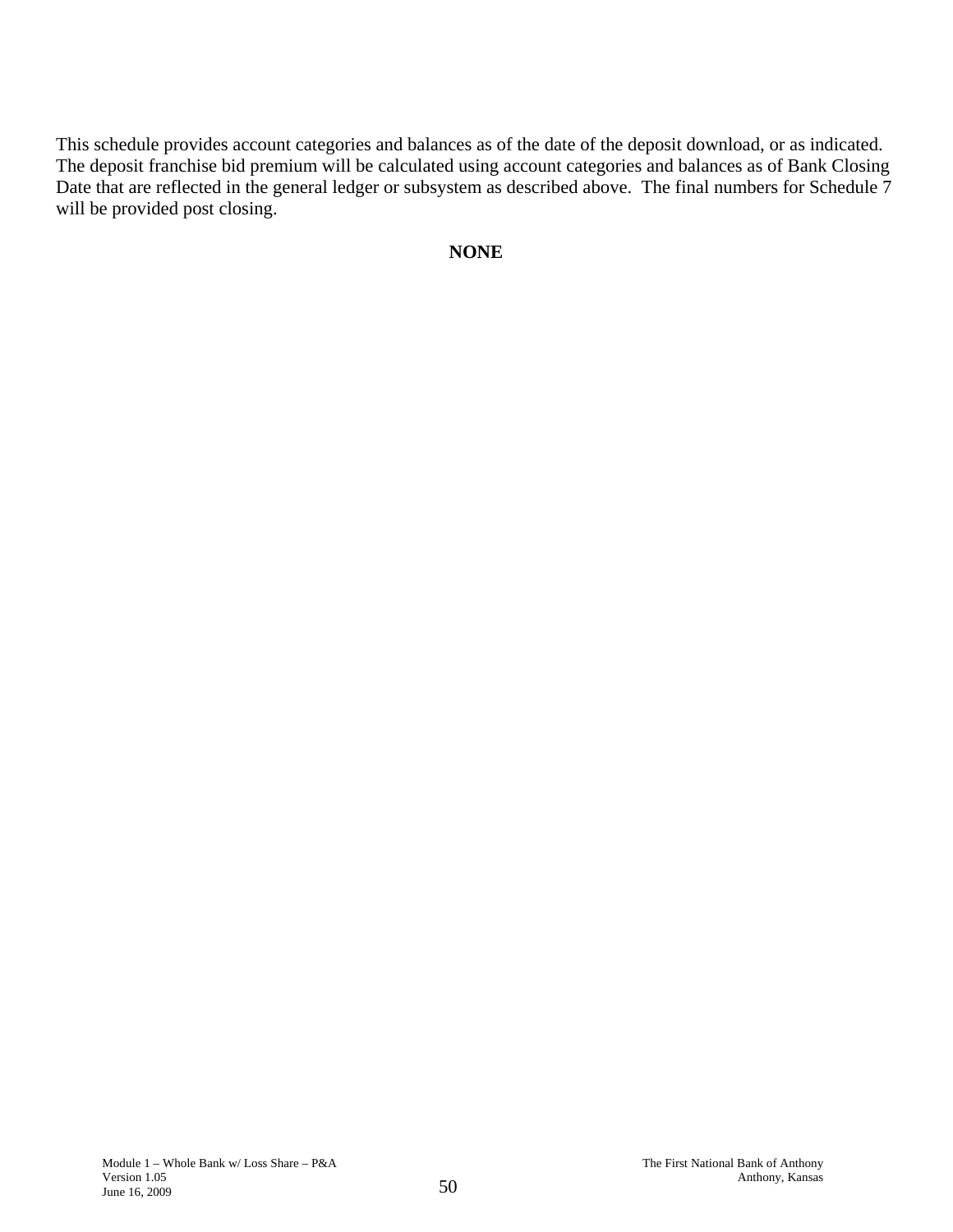### EXHIBIT 3.2(c) -- VALUATION OF CERTAIN QUALIFIED FINANCIAL CONTRACTS

#### A. Scope

Interest Rate Contracts - All interest rate swaps, forward rate agreements, interest rate futures, caps, collars and floors, whether purchased or written.

Option Contracts - All put and call option contracts, whether purchased or written, on marketable securities, financial futures, foreign currencies, foreign exchange or foreign exchange futures contracts.

Foreign Exchange Contracts - All contracts for future purchase or sale of foreign currencies, foreign currency or cross currency swap contracts, or foreign exchange futures contracts.

#### B. Exclusions

All financial contracts used to hedge assets and liabilities that are acquired by the Assuming Bank but are not subject to adjustment from Book Value.

#### C. Adjustment

The difference between the Book Value and market value as of Bank Closing.

### D. Methodology

- 1. The price at which the Assuming Bank sells or disposes of Qualified Financial Contracts will be deemed to be the fair market value of such contracts, if such sale or disposition occurs at prevailing market rates within a predefined timetable as agreed upon by the Assuming Bank and the Receiver.
- 2. In valuing all other Qualified Financial Contracts, the following principles will apply:
	- (i) All known cash flows under swaps or forward exchange contracts shall be present valued to the swap zero coupon interest rate curve.
	- (ii) All valuations shall employ prices and interest rates based on the actual frequency of rate reset or payment.
	- (iii) Each tranche of amortizing contracts shall be separately valued. The total value of such amortizing contract shall be the sum of the values of its component tranches.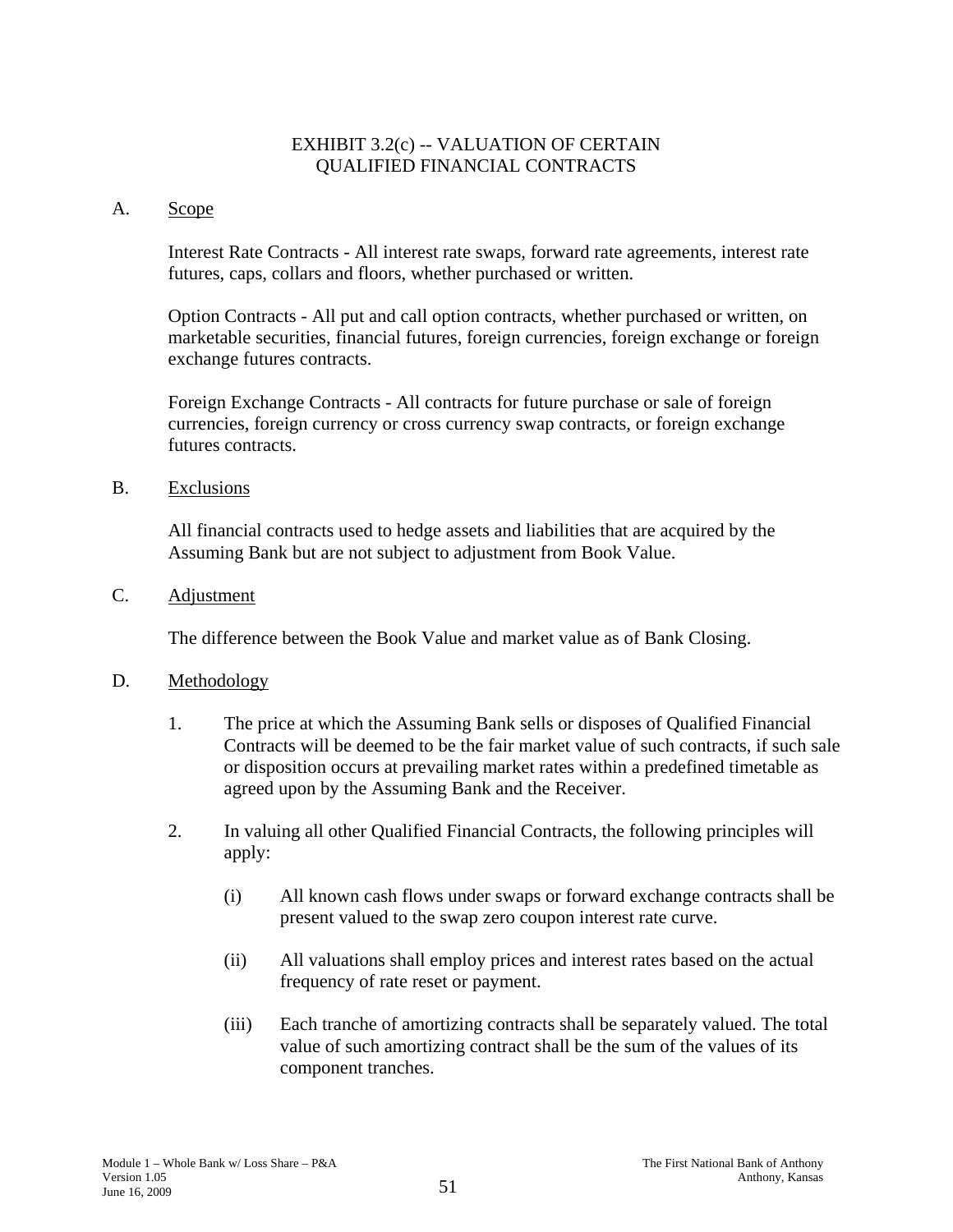- (iv) For regularly traded contracts, valuations shall be at the midpoint of the bid and ask prices quoted by customary sources (e.g., The Wall Street Journal, Telerate, Reuters or other similar source) or regularly traded exchanges.
- (v) For all other Qualified Financial Contracts where published market quotes are unavailable, the adjusted price shall be the average of the bid and ask price quotes from three (3) securities dealers acceptable to the Receiver and Assuming Bank as of Bank Closing. If quotes from securities dealers cannot be obtained, an appraiser acceptable to the Receiver and the Assuming Bank will perform a valuation based on modeling, correlation analysis, interpolation or other techniques, as appropriate.]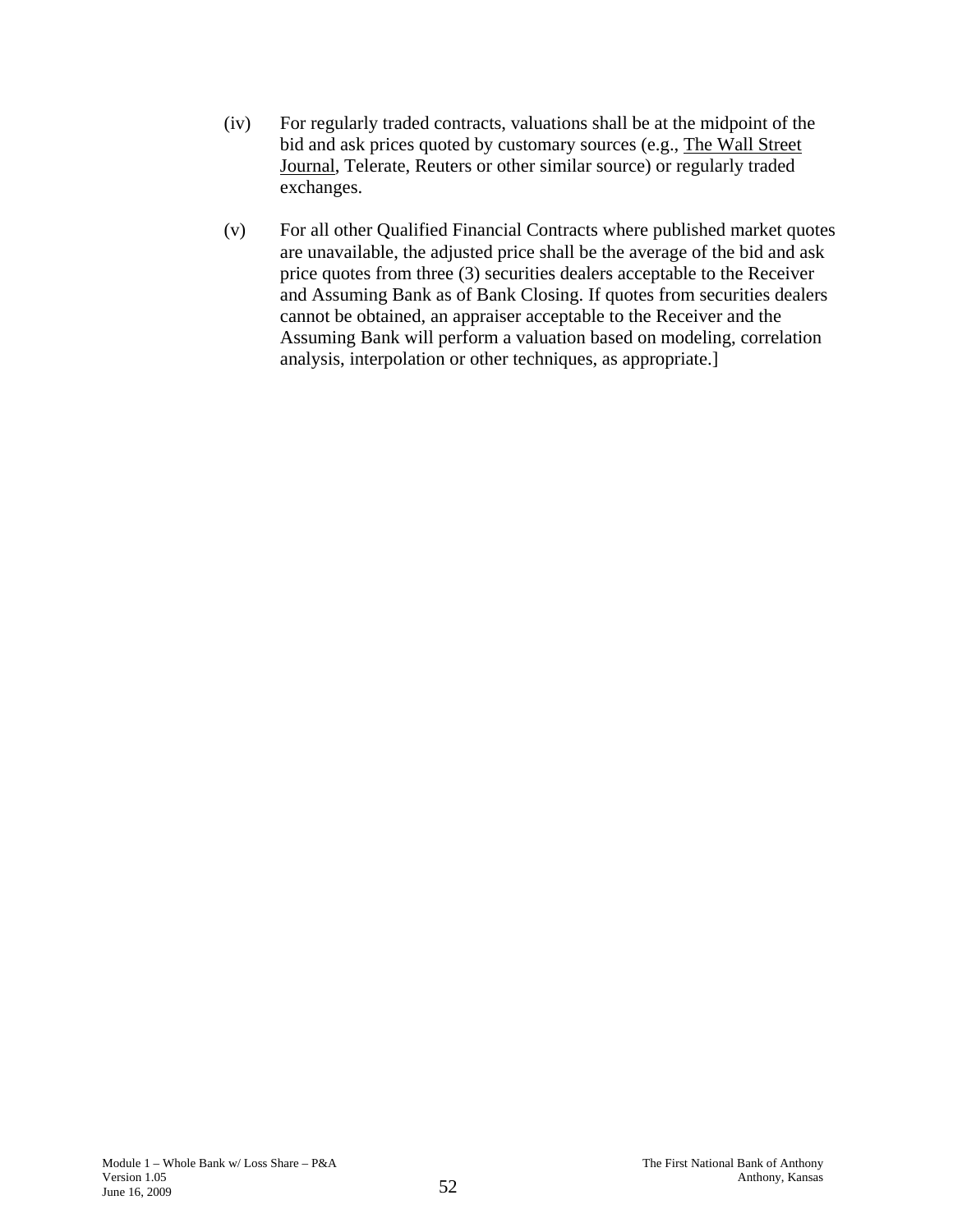#### **EXHIBIT 4.13 INTERIM ASSET SERVICING ARRANGEMENT**

(a) With respect to each asset (or liability) designated from time to time by the Receiver to be serviced by the Assuming Bank pursuant to this Arrangement (such being designated as "Pool Assets"), during the term of this Arrangement, the Assuming Bank shall:

(i) Promptly apply payments received with respect to any Pool Assets;

(ii) Reverse and return insufficient funds checks;

(iii) Pay (A) participation payments to participants in Loans, as and when received; and (B) tax and insurance bills on Pool Assets as they come due, out of escrow funds maintained for purposes;

(iv) Maintain accurate records reflecting (A) the payment history of Pool Assets, with updated information received concerning changes in the address or identity of the obligors and (B) usage of data processing equipment and employee services with respect to servicing duties;

 (v) Send billing statements to obligors on Pool Assets to the extent that such statements were sent by the Failed Bank;

(vi) Send notices to obligors who are in default on Loans (in the same manner as the Failed Bank);

(vii) Send to the Receiver, Attn: Managing Liquidator, at the address provided in Section 13.7 of the Agreement, via overnight delivery: (A) on a weekly basis, weekly reports for the Pool Assets, including, without limitation, reports reflecting collections and the trial balances, transaction journals and loan histories for Pool Assets having activity, together with copies of (1) checks received, (2) insufficient funds checks returned, (3) checks for payment to participants or for taxes and insurance, (4) pay-off requests, (5) notices to defaulted obligors, and (6) data processing and employee logs and (B) any other reports, copies or information as may be periodically or from time to time requested;

(viii) Remit on a weekly basis to the Receiver, Attn: Division of Finance, Cashier Unit, Operations, at the address in (vii), via wire transfer to the account designated by the Receiver, all payments received on Pool Assets managed by the Assuming Bank or at such time and place and in such manner as may be directed by the Receiver;

(ix) prepare and timely file all information reports with appropriate tax authorities, and, if required by the Receiver, prepare and file tax returns and pay taxes due on or before the due date, relating to the Pool Assets; and

(x) provide and furnish such other services, operations or functions as may be required with regard to Pool Assets, including, without limitation, as may be required with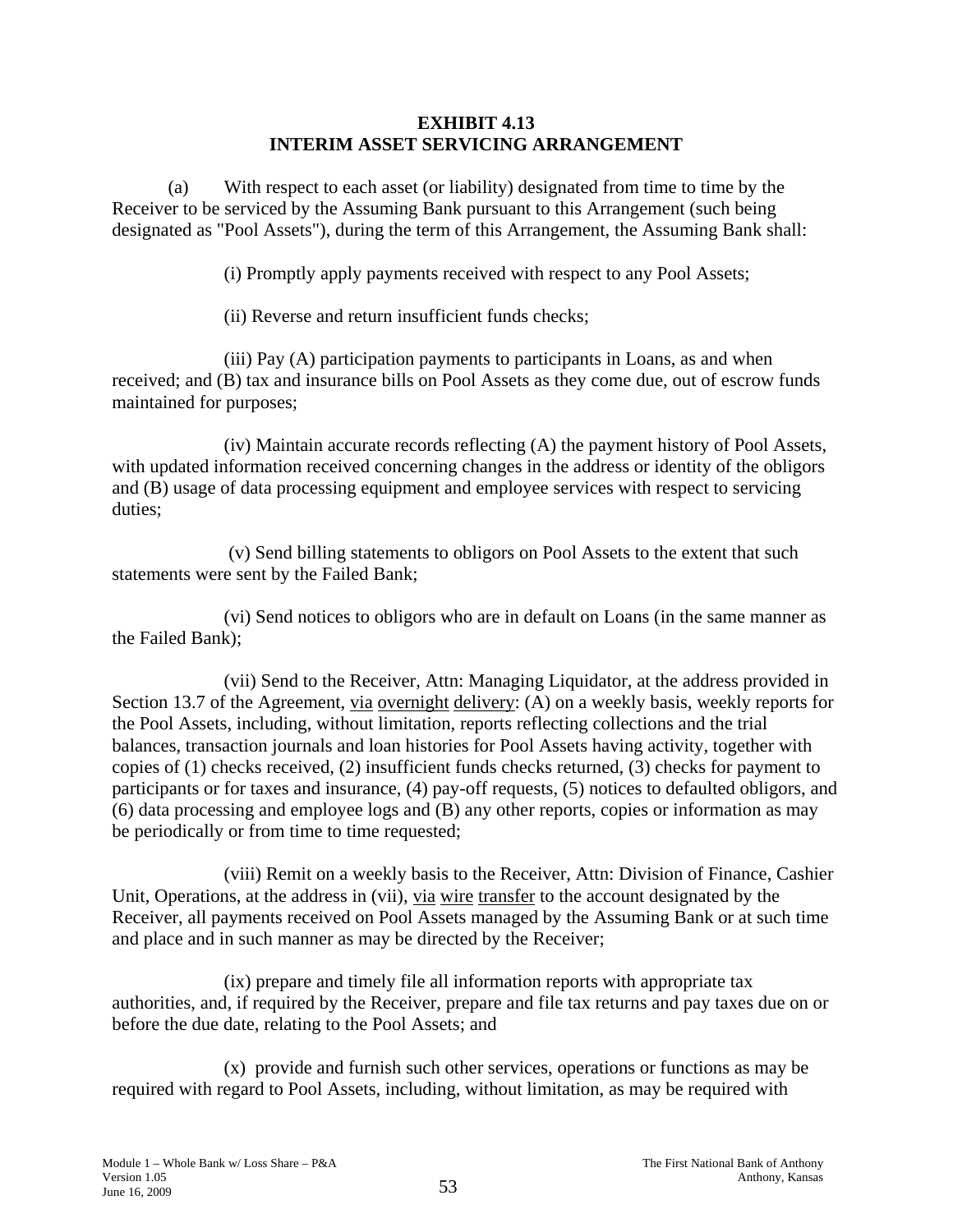regard to any business, enterprise or agreement which is a Pool Asset, all as may be required by the Receiver.

Notwithstanding anything to the contrary in this Section, the Assuming Bank shall not be required to initiate litigation or other collection proceedings against any obligor or any collateral with respect to any defaulted Loan. The Assuming Bank shall promptly notify the Receiver, at the address provided above in subparagraph (a)(vii), of any claims or legal actions regarding any Pool Asset.

(b) The Receiver agrees to reimburse the Assuming Bank for actual, reasonable and necessary expenses incurred in connection with the performance of duties pursuant to this Arrangement, including expenses of photocopying, postage and express mail, and data processing and employee services (based upon the number of hours spent performing servicing duties).

(c) The Assuming Bank shall provide the services described herein for an initial period of ninety (90) days after Bank Closing. At the option of the Receiver, exercisable by notice given not later than ten (10) days prior to the end of such initial period or a renewal period, the Assuming Bank shall continue to provide such services for such renewal period(s) as designated by the Receiver, up to the Settlement Date.

(d) At any time during the term of this Arrangement, the Receiver may, upon written notice to the Assuming Bank, remove one or more Pool Assets from the Pool, at which time the Assuming Bank's responsibility with respect thereto shall terminate.

(e) At the expiration of this Agreement or upon the termination of the Assuming Bank's responsibility with respect to any Pool Asset pursuant to paragraph (d) hereof, the Assuming Bank shall:

(i) deliver to the Receiver (or its designee) all of the Credit Documents and Pool Records relating to the Pool Assets; and

(ii) cooperate with the Receiver to facilitate the orderly transition of managing the Pool Assets to the Receiver (or its designee).

(f) At the request of the Receiver, the Assuming Bank shall perform such transitional services with regard to the Pool Assets as the Receiver may request. Transitional services may include, without limitation, assisting in any due diligence process deemed necessary by the Receiver and providing to the Receiver or its designee(s) (x) information and data regarding the Pool Assets, including, without limitation, system reports and data downloads sufficient to transfer the Pool Assets to another system or systems, and (y) access to employees of the Assuming Bank involved in the management of, or otherwise familiar with, the Pool Assets.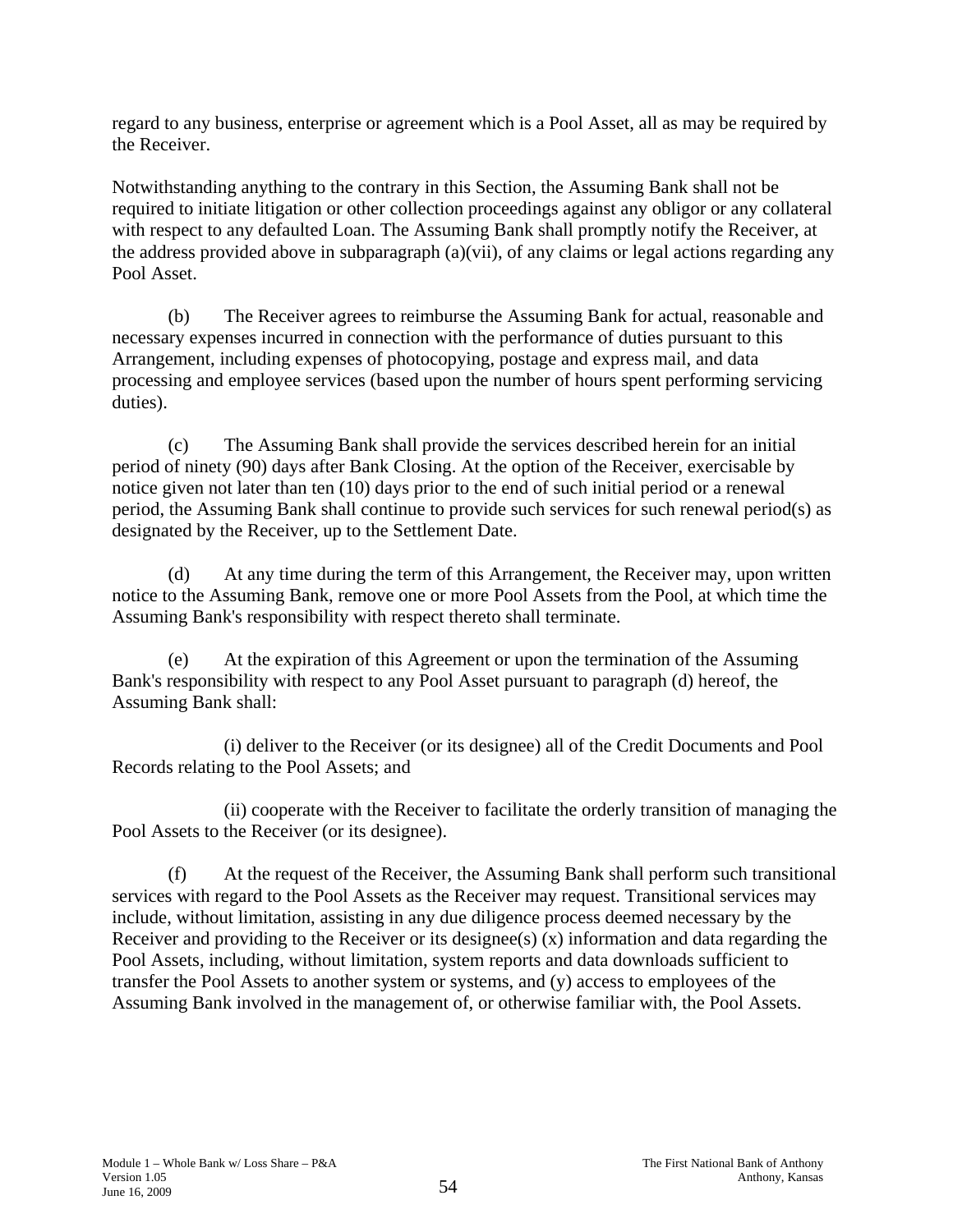#### **EXHIBIT 4.15A**

#### **SINGLE FAMILY SHARED-LOSS AGREEMENT**

This agreement for the reimbursement of loss sharing on certain single family residential mortgage loans (the "Single Family Shared-Loss Agreement") shall apply when the Assuming Bank purchases Single Family Shared-Loss Loans as that term is defined herein. The terms hereof shall modify and supplement, as necessary, the terms of the Purchase and Assumption Agreement to which this Single Family Shared-Loss Agreement is attached as Exhibit 4.15A and incorporated therein. To the extent any inconsistencies may arise between the terms of the Purchase and Assumption Agreement and this Single Family Shared-Loss Agreement with respect to the subject matter of this Single Family Shared-Loss Agreement, the terms of this Single Family Shared-Loss Agreement shall control. References in this Single Family Shared-Loss Agreement to a particular Section shall be deemed to refer to a Section in this Single Family Shared-Loss Agreement, unless the context indicates that it is intended to be a reference to a Section of the Purchase and Assumption Agreement.

#### **ARTICLE I -- DEFINITIONS**

The capitalized terms used in this Single Family Shared-Loss Agreement that are not defined in this Single Family Shared-Loss Agreement are defined in the Purchase and Assumption Agreement. In addition to the terms defined above, defined below are certain additional terms relating to loss-sharing, as used in this Single Family Shared-Loss Agreement.

"**Accounting Records**" means the subsidiary system of record on which the loan history and balance of each Single Family Shared-Loss Loan is maintained; individual loan files containing either an original or copies of documents that are customary and reasonable with respect to loan servicing, including management and disposition of Other Real Estate; the records documenting alternatives considered with respect to loans in default or for which a default is reasonably foreseeable; records of loss calculations and supporting documentation with respect to line items on the loss calculations; and, monthly delinquency reports and other performance reports customarily utilized by the Assuming Bank in management of loan portfolios.

"**Accrued Interest**" means, with respect to Single Family Shared-Loss Loans, the amount of earned and unpaid interest at the note rate specified in the applicable loan documents, limited to 90 days.

**"Affiliate"** shall have the meaning set forth in the Purchase and Assumption Agreement; provided, that, for purposes of this Single Family Shared-Loss Agreement, no Third Party Servicer shall be deemed to be an Affiliate of the Assuming Bank.

"**Commencement Date**" means the first calendar day following the Bank

Closing.

**"Commercial Shared-Loss Agreement**" means the Commercial and Other Assets Shared-Loss Agreement attached to the Purchase and Assumption Agreement as Exhibit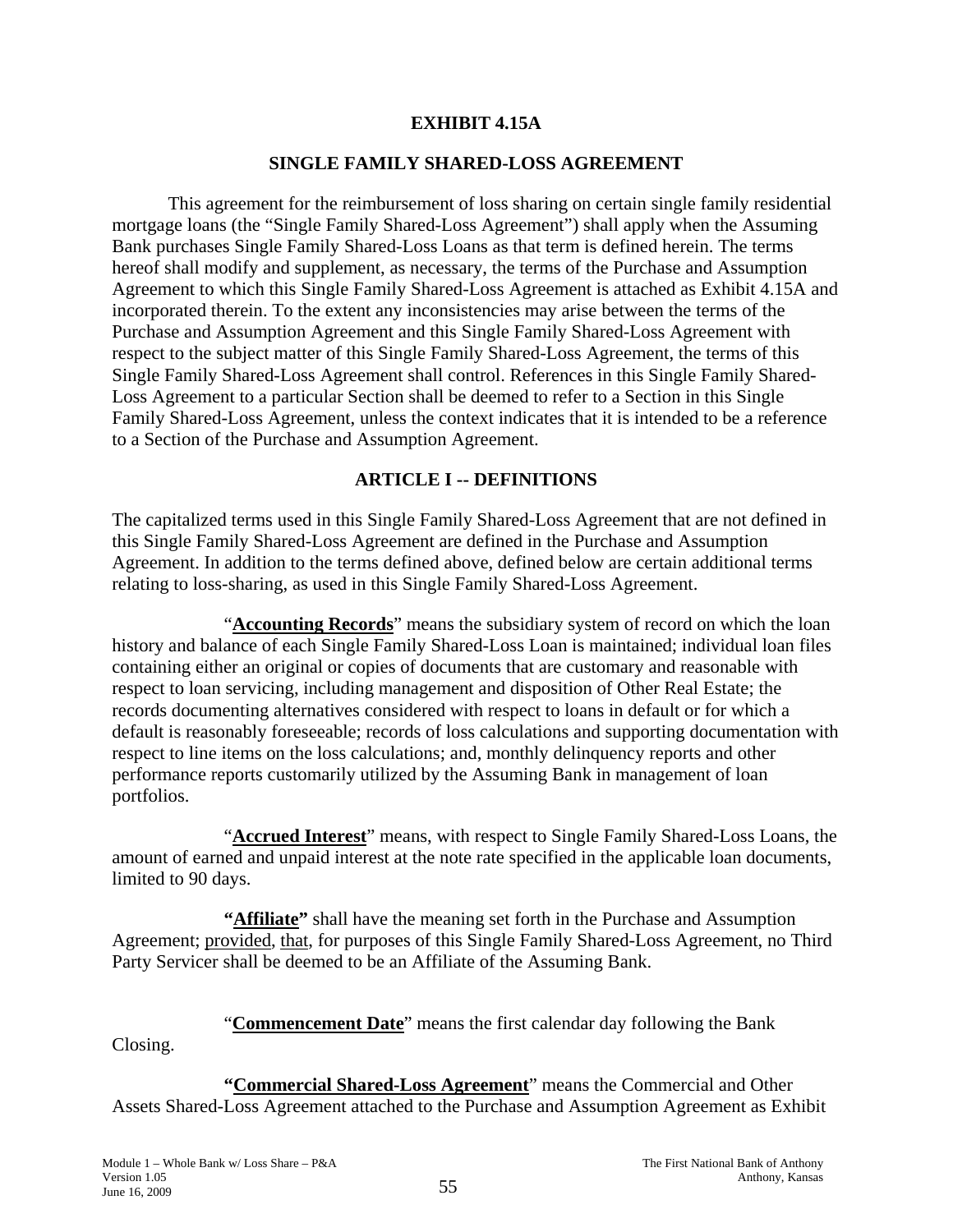4.15B.

"**Cumulative Loss Amount**" means the sum of the Monthly Loss Amounts less the sum of all Recovery Amounts.

"**Cumulative Shared-Loss Amount**" means the excess, if any, of the Cumulative Loss Amount over the First Loss Tranche.

"**Customary Servicing Procedures**" means procedures (including collection procedures) that the Assuming Bank (or, to the extent a Third Party Servicer is engaged, the Third Party Servicer) customarily employs and exercises in servicing and administering mortgage loans for its own accounts and the servicing procedures established by FNMA or FHLMC (as in effect from time to time), which are in accordance with accepted mortgage servicing practices of prudent lending institutions.

"**Deficient Valuation"** means the determination by a court in a bankruptcy proceeding that the value of the collateral is less than the amount of the loan in which case the loss will be the difference between the then unpaid principal balance (or the NPV of a modified loan that defaults) and the value of the collateral so established.

**"Examination Criteria"** means the loan classification criteria employed by, or any applicable regulations of, the Assuming Bank's Chartering Authority at the time such action is taken, as such criteria may be amended from time to time.

"**Home Equity Loans**" means loans or funded portions of lines of credit secured by mortgages on one-to four-family residences or stock of cooperative housing associations, where the Failed Bank did not have a first lien on the same property as collateral.

"**Final Shared-Loss Month**" means the calendar month in which the tenth anniversary of the Commencement Date occurs.

"**Final Shared-Loss Recovery Month**" means the calendar month in which the tenth anniversary of the Commencement Date occurs.

"**Foreclosure Loss**" means the loss realized when the Assuming Bank has completed the foreclosure on a Single Family Shared-Loss Loan and realized final recovery on the collateral through liquidation and recovery of all insurance proceeds. Each Foreclosure Loss shall be calculated in accordance with the form and methodology specified in Exhibit 2a or Exhibit 2a(1).

"**Investor-Owned Residential Loans**" means Loans, excluding advances made pursuant to Home Equity Loans, that are secured by mortgages on one- to four family residences or stock of cooperative housing associations that are not owner-occupied. These loans can be treated as Restructured Loans on a commercially reasonable basis and can be a restructured under terms separate from the Exhibit 5 standards. Please refer to Exhibit 2b for guidance in Calculation of Loss for Restructured Loans.

"**Loss**" means a Foreclosure Loss, Restructuring Loss, Short Sale Loss, Portfolio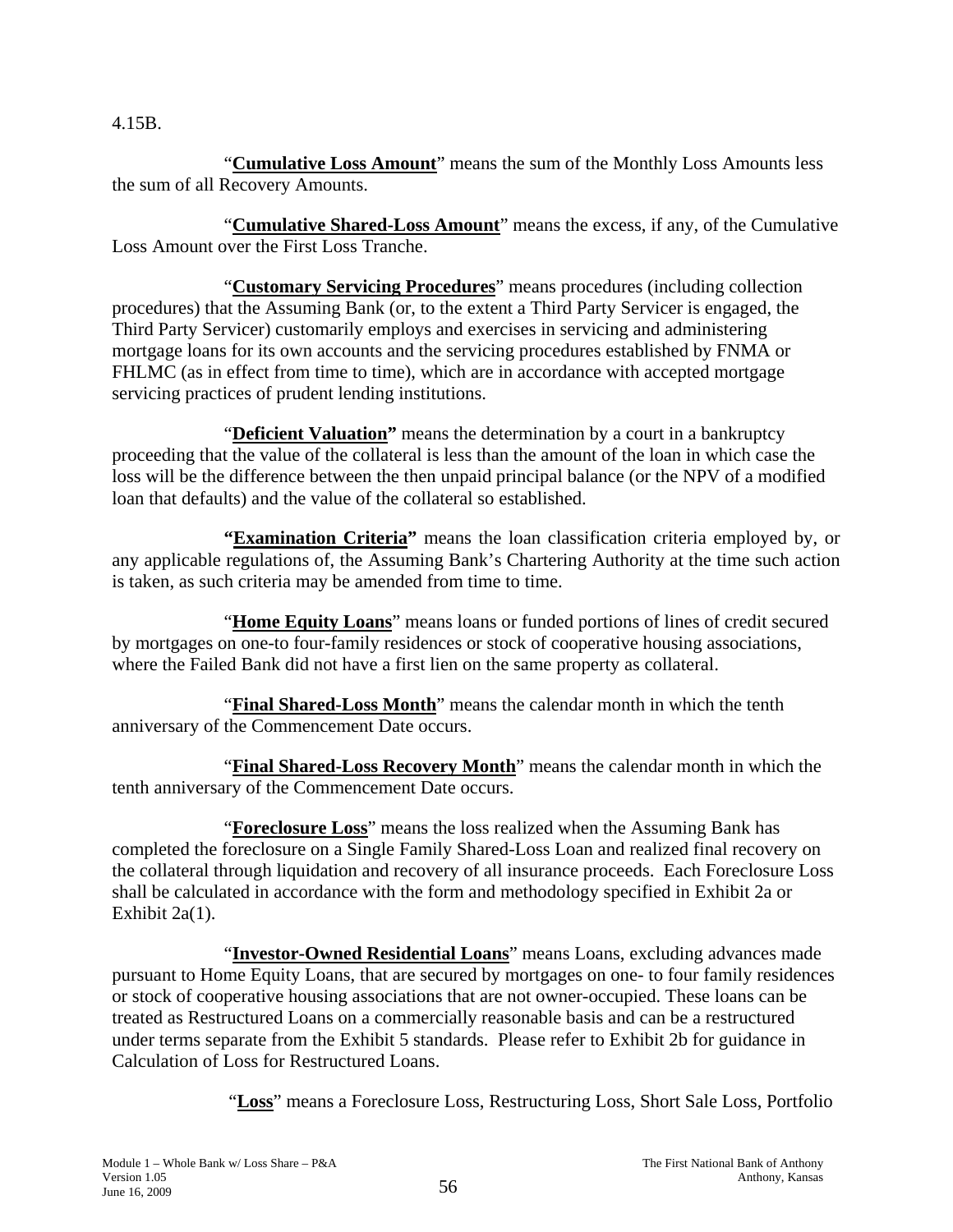Loss, Modification Default Loss or Deficient Valuation.

"**Loss Amount**" means the dollar amount of loss incurred and reported on the Monthly Certificate for a Single Family Shared-Loss Loan.

"**Modification Default Loss**" means the loss calculated in Exhibits 2a(1) and 2c(1) for single family loans modified under this part of the agreement that default and result in a foreclosure or short sale.

"**Modification Guidelines**" has the meaning provided in Section 2.1(a) of this Single Family Shared-Loss Agreement.

"**Monthly Certificate**" has the meaning provided in Section 2.1(b) of this Single Family Shared-Loss Agreement.

"**Monthly Loss Amount**" means the sum of all Foreclosure Losses, Restructuring Losses, Short Sale Losses, Portfolio Losses, Modification Default Losses and losses in connection with Deficient Valuations realized by the Assuming Bank for any Shared Loss Month.

"**Monthly Shared-Loss Amount**" means the change in the Cumulative Shared-Loss Amount from the beginning of each month to the end of each month.

**"Neutral Member**" has the meaning provided in Section 2. 1(f)(ii) of this Single Family Shared-Loss Agreement.

"**Portfolio Loss**" means the loss realized on either (i) a portfolio sale of Single Family Shared-Loss Loans in accordance with the terms of Article IV or (ii) the sale of a loan with the consent of the Receiver as provided in Section 2.7.

"**Recovery Amount**" means, with respect to any period prior to the Termination Date, the amount of collected funds received by the Assuming Bank that (i) are applicable against a Foreclosure Loss which has previously been paid to the Assuming Bank by the Receiver or (ii) gains realized from a Section 4.1 sale of Single Family Shared-Loss Loans for which the Assuming Bank has previously received a Restructuring Loss payment from the Receiver (iii) or any incentive payments from national programs paid to an investor or borrower on loans that have been modified or otherwise treated (short sale or foreclosure) in accordance with Exhibit 5.

"**Restructuring Loss**" means the loss on a modified or restructured loan measured by the difference between (a) the principal, Accrued Interest, tax and insurance advances, third party or other fees due on a loan prior to the modification or restructuring, and (b) the net present value of estimated cash flows on the modified or restructured loan, discounted at the Then-Current Interest Rate. Each Restructuring Loss shall be calculated in accordance with the form and methodology attached as Exhibit 2b, as applicable.

"**Restructured Loan**" means a Single Family Shared-Loss Loan for which the Assuming Bank has received a Restructuring Loss payment from the Receiver. This applies to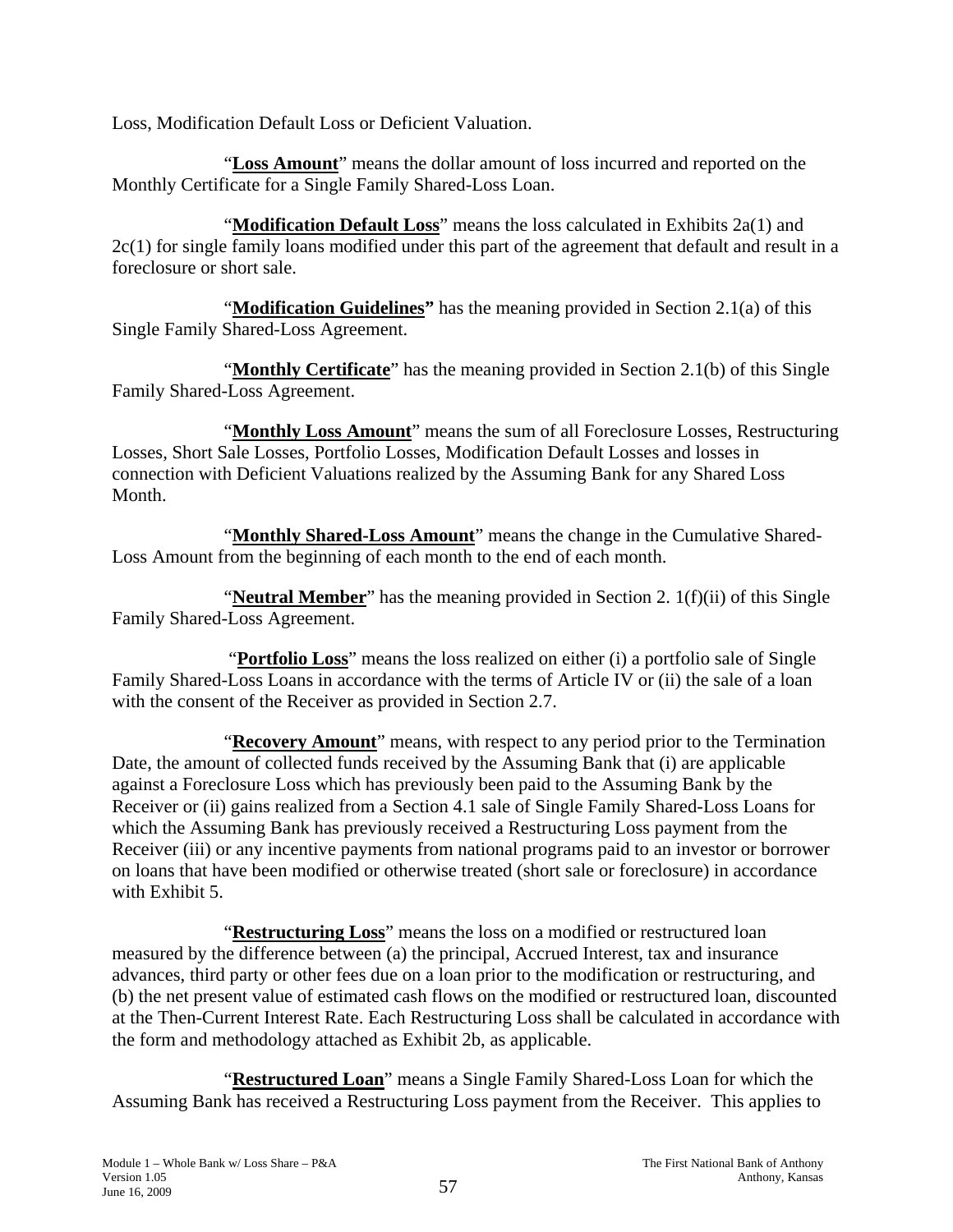owner occupied and investor owned residences.

**Servicing Officer**" has the meaning provided in Section 2.1(b) of this Single Family Shared-Loss Agreement.

"**Shared Loss Payment Trigger**" means when the sum of the Cumulative Loss Amount under this Single Family Shared-Loss Agreement and the Shared-Loss Amount under the Commercial and Other Assets Shared-Loss Agreement, exceeds the First Loss Tranche. If the First Loss Tranche is zero or a negative number, the Shared Loss Payment Trigger shall be deemed to have been reached upon Bank Closing.

"**Shared-Loss Month**" means each calendar month between the Commencement Date and the last day of the month in which the tenth anniversary of the Commencement Date occurs, provided that, the first Shared-Loss Month shall begin on the Commencement Date and end on the last day of that month.

"**Short-Sale Loss**" means the loss resulting from the Assuming Bank's agreement with the mortgagor to accept a payoff in an amount less than the balance due on the loan (including the costs of any cash incentives to borrower to agree to such sale or to maintain the property pending such sale), further provided, that each Short-Sale Loss shall be calculated in accordance with the form and methodology specified in Exhibit 2c or Exhibit  $2c(1)$ .

"**Single Family Shared-Loss Loans**" means the single family one-to-four residential mortgage loans (whether owned by the Assuming Bank or any Subsidiary) identified on Schedule 4.15A of the Purchase and Assumption Agreement.

"**Stated Threshold**" means total losses under the shared loss agreements in the amount of Thirty Five Million Dollars (\$35,000,000.00).

"**Termination Date**" means the last day of the Final Shared-Loss Recovery Month.

"**Then-Current Interest Rate**" means the most recently published Freddie Mac survey rate for 30-year fixed-rate loans.

"**Third Party Servicer**" means any servicer appointed from time to time by the Assuming Bank or any Affiliate of the Assuming Bank to service the Shared-Loss Loans on behalf of the Assuming Bank, the identity of which shall be given to the Receiver prior to or concurrent with the appointment thereof.

# **ARTICLE II -- SHARED-LOSS ARRANGEMENT**

# **2.1 Shared-Loss Arrangement.**

(a) **Loss Mitigation and Consideration of Alternatives**. For each Single Family Shared-Loss Loan in default or for which a default is reasonably foreseeable, the Assuming Bank shall undertake reasonable and customary loss mitigation efforts, in accordance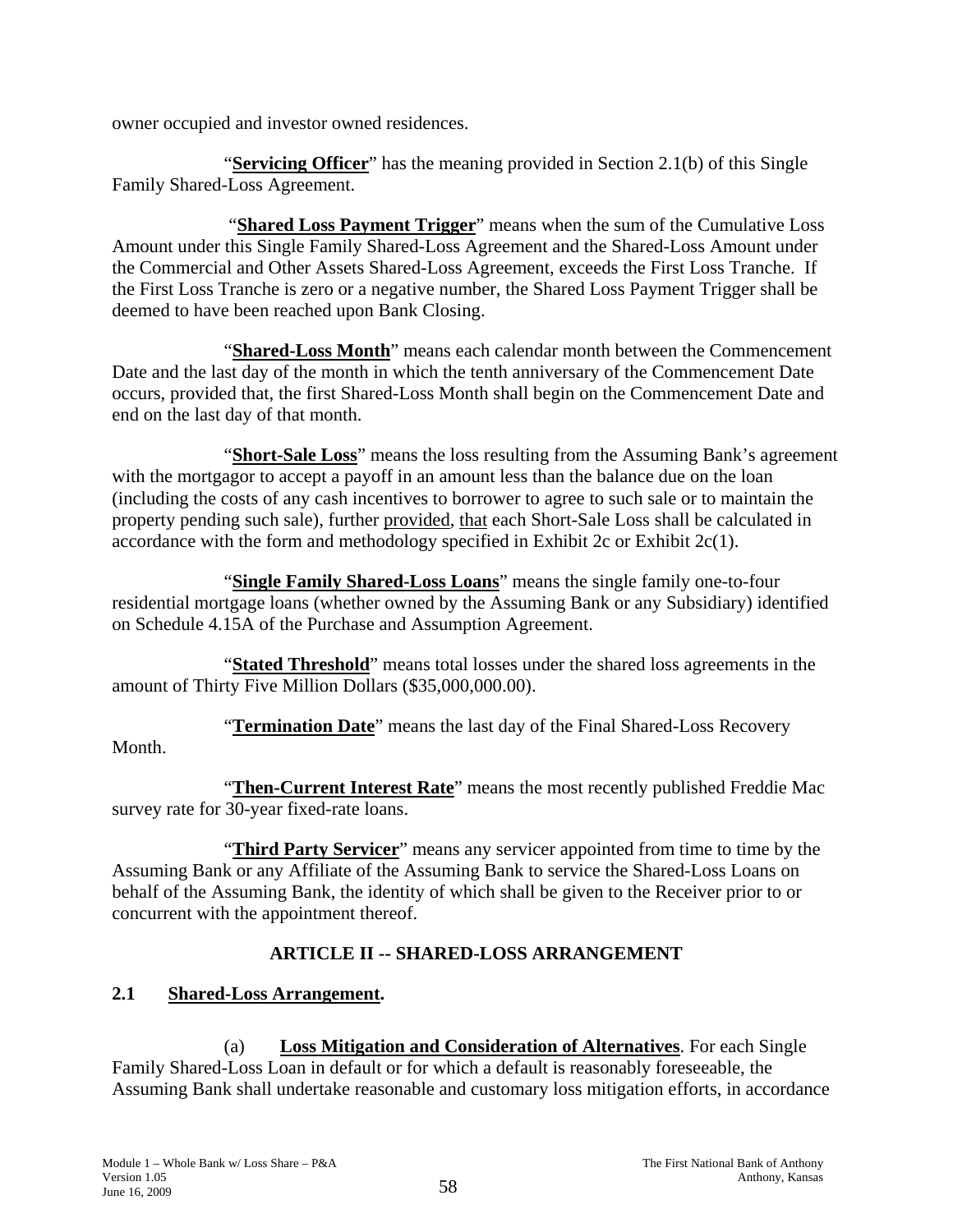with any of the following programs selected by Assuming Bank in its sole discretion, Exhibit 5 (FDIC Mortgage Loan Modification Program), the United States Treasury's Home Affordable Modification Program Guidelines or any other modification program approved by the United States Treasury Department, the Corporation, the Board of Governors of the Federal Reserve System or any other governmental agency (it being understood that the Assuming Bank can select different programs for the various Single Family Shared-Loss Loans) (such program chosen, the "Modification Guidelines"). After selecting the applicable Modification Guideline for any such Single Family Shared-Loss Loan, the Assuming Bank shall document its consideration of foreclosure, loan restructuring under such Modification Guideline chosen, and short-sale (if short-sale is a viable option) alternatives and shall select the alternative the Assuming Bank believes, based on its estimated calculations, will result in the least Loss. Losses on Home Equity Loans shall be shared under the charge-off policies of the Assuming Bank's Examination Criteria as if they were Single Family Shared-Loss Loans with respect to the calculation of the Stated Threshold. Assuming Bank shall retain its calculations of the estimated loss under each alternative, such calculations to be provided to the Receiver upon request. For the avoidance of doubt and notwithstanding anything herein to the contrary, (i) the Assuming Bank is not required to modify or restructure any Single Family Shared-Loss Loan on more than one occasion and (ii) the Assuming Bank is not required to consider any alternatives with respect to any Shared-Loss Loan in the process of foreclosure as of the Bank Closing and shall be entitled to continue such foreclosure measures and recover the Foreclosure Loss as provided herein, and (iii) the Assuming Bank shall have a transition period of up to 90 days after Bank Closing to implement the Modification Guidelines, during which time, the Assuming Bank may submit claims under such guidelines as may be in place at the Failed Bank.

### (b) **Monthly Certificates**.

Not later than fifteen (15) days after the end of each Shared-Loss Month, beginning with the month in which the Commencement Date occurs and ending in the month in which the tenth anniversary of the Commencement Date occurs, the Assuming Bank shall deliver to the Receiver a certificate, signed by an officer of the Assuming Bank involved in, or responsible for, the administration and servicing of the Single Family Shared-Loss Loans whose name appears on a list of servicing officers furnished by the Assuming Bank to the Receiver, (a "Servicing Officer") setting forth in such form and detail as the Receiver may reasonably specify (a "Monthly Certificate"):

 $(i)$  (A) a schedule substantially in the form of Exhibit 1 listing:

(i) each Single Family Shared-Loss Loan for which a Loss Amount (calculated in accordance with the applicable Exhibit) is being claimed, the related Loss Amount for each Single Family Shared-Loss Loan, and the total Monthly Loss Amount for all Single Family Shared-Loss Loans;

(ii) each Single Family Shared-Loss Loan for which a Recovery Amount was received, the Recovery Amount for each Single Family Shared-Loss Loan, and the total Recovery Amount for all Single Family Shared-Loss Loans;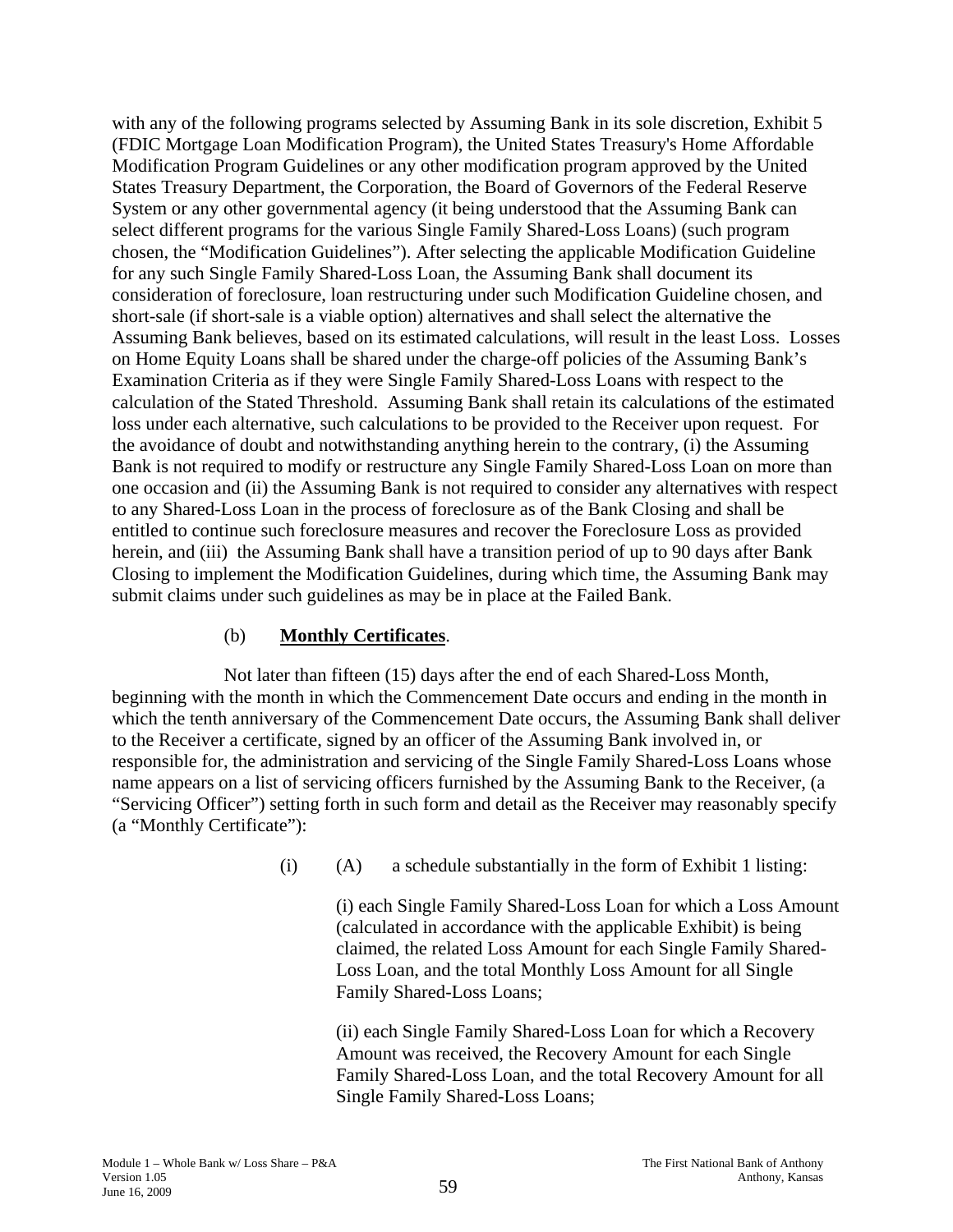(iii) the total Monthly Loss Amount for all Single Family Shared-Loss Loans minus the total monthly Recovery Amount for all Single Family Shared-Loss Loans;

(iv) the Cumulative Shared-Loss Amount as of the beginning and end of the month;

(v) the Monthly Shared Loss Amount;

(vi) the result obtained in (v) times 80%, or times 95% if the Stated Threshold has been reached, which in either case is the amount to be paid under Section 2.1(d) of this Single Family Shared-Loss Agreement by the Receiver to the Assuming Bank if the amount is a positive number, or by the Assuming Bank to the Receiver if the amount is a negative number;

- (ii) (B) for each of the Single Family Shared-Loss Loans for which a Loss is claimed for that Shared-Loss Month, a schedule showing the calculation of the Loss Amount using the form and methodology shown in Exhibit 2a, Exhibit 2b, or Exhibit 2c, as applicable.
- (iii) (C) For each of the Restructured Loans where a gain or loss is realized in a sale under Section 4.1 or 4.2, a schedule showing the calculation using the form and methodology shown in Exhibit 2d.
- (iv) (D) a portfolio performance and summary schedule substantially in the form shown in Exhibit 3.

(c) **Monthly Data Download**. Not later than fifteen (15) days after the end of each month, beginning with the month in which the Commencement Date occurs and ending with the Final Shared-Loss Recovery Month, Assuming Bank shall provide Receiver:

- $(v)$  (i) the servicing file in machine-readable format including but not limited to the following fields for each outstanding Single Family Shared-Loss Loan, as applicable:
	- (A) Loan number
	- (B) FICO score
	- (C) Origination date
	- (D) Original principal amount
	- (E) Maturity date
	- (F) Paid-to date
	- (G) Last payment date
	- (H) Loan status (bankruptcy, in foreclosure, etc.)
	- (I) Delinquency counters
	- (J) Current principal balance
	- (K) Current escrow account balance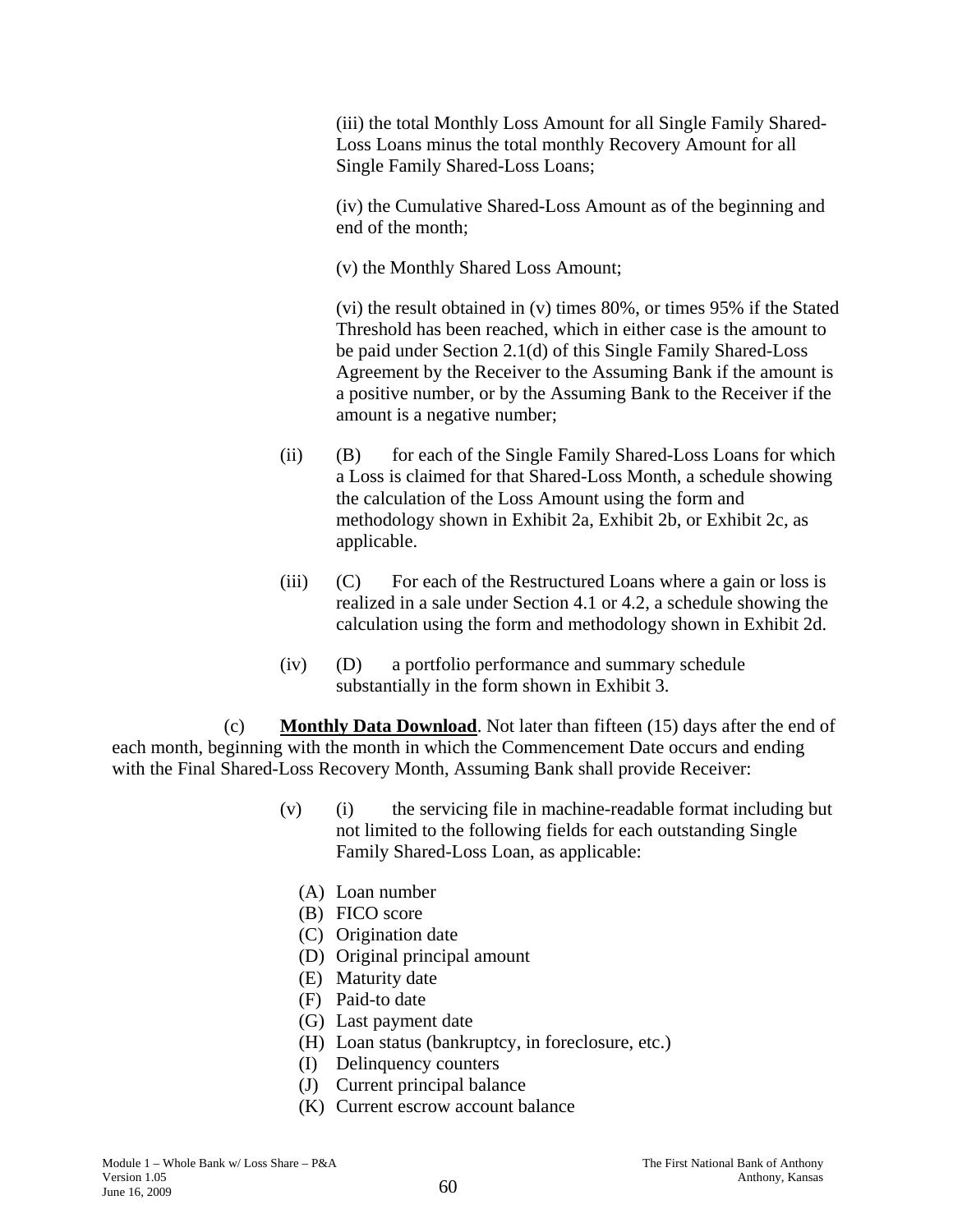- (L) Current Appraisal/BPO value
- (M) Current Appraisal/BPO date
- (N) Interest rate
- (O) Monthly principal and interest payment amount
- (P) Monthly escrow payment for taxes and insurance
- (Q) Interest rate type (fixed or adjustable)
- (R) If adjustable: index, margin, next interest rate reset date
- (S) Payment/Interest rate cap and/or floor
- (T) Underwriting type (Full doc, Alt Doc, No Doc)
- (U) Lien type  $(1<sup>st</sup>, 2<sup>nd</sup>)$
- (V) Amortization type (amortizing or I/O)
- (W) Property address, including zip code
- (X) A code indicating whether the Mortgaged Property is owner occupied
- (Y) Property type (single-family detached, condominium, duplex, etc.)
- (vi) (ii) An Excel file for ORE held as a result of foreclosure on a Single Family Shared-Loss Loan listing:
	- (A) Foreclosure date
	- (B) Unpaid loan principal balance
	- (C) Appraised value or BPO value, as applicable
	- (D) Projected liquidation date

Notwithstanding the foregoing, the Assuming Bank shall not be required to provide any of the foregoing information to the extent it is unable to do so as a result of the Failed Bank's or Receiver's failure to provide information required to produce the information set forth in this Section 2.1(c); provided, that the Assuming Bank shall, consistent with Customary Servicing Procedures seek to produce any such missing information or improve any inaccurate information previously provided to it.

### (d) **Payments With Respect to Shared-Loss Assets**.

(i) **Losses Under the Stated Threshold**. After the Shared Loss Payment Trigger is reached, not later than fifteen (15) days after the date on which the Receiver receives the Monthly Certificate, the Receiver shall pay to the Assuming Bank, in immediately available funds, an amount equal to eighty percent (80%) of the Monthly Shared-Loss Amount reported on the Monthly Certificate. If the total Monthly Shared-Loss Amount reported on the Monthly Certificate is a negative number, the Assuming Bank shall pay to the Receiver in immediately available funds eighty percent (80%) of that amount.

(ii) **Losses in Excess of the Stated Threshold**. In the event that the sum of the Cumulative Loss Amount under this Single Family Shared-Loss Agreement and the Stated Loss Amount under the Commercial Shared-Loss Agreement meets or exceeds the Stated Threshold, the loss/recovery sharing percentages set forth herein shall change from 80/20 to 95/5 and thereafter the Receiver shall pay to the Assuming Bank, in immediately available funds, an amount equal to ninety-five percent (95%) of the Monthly Shared-Loss Amount reported on the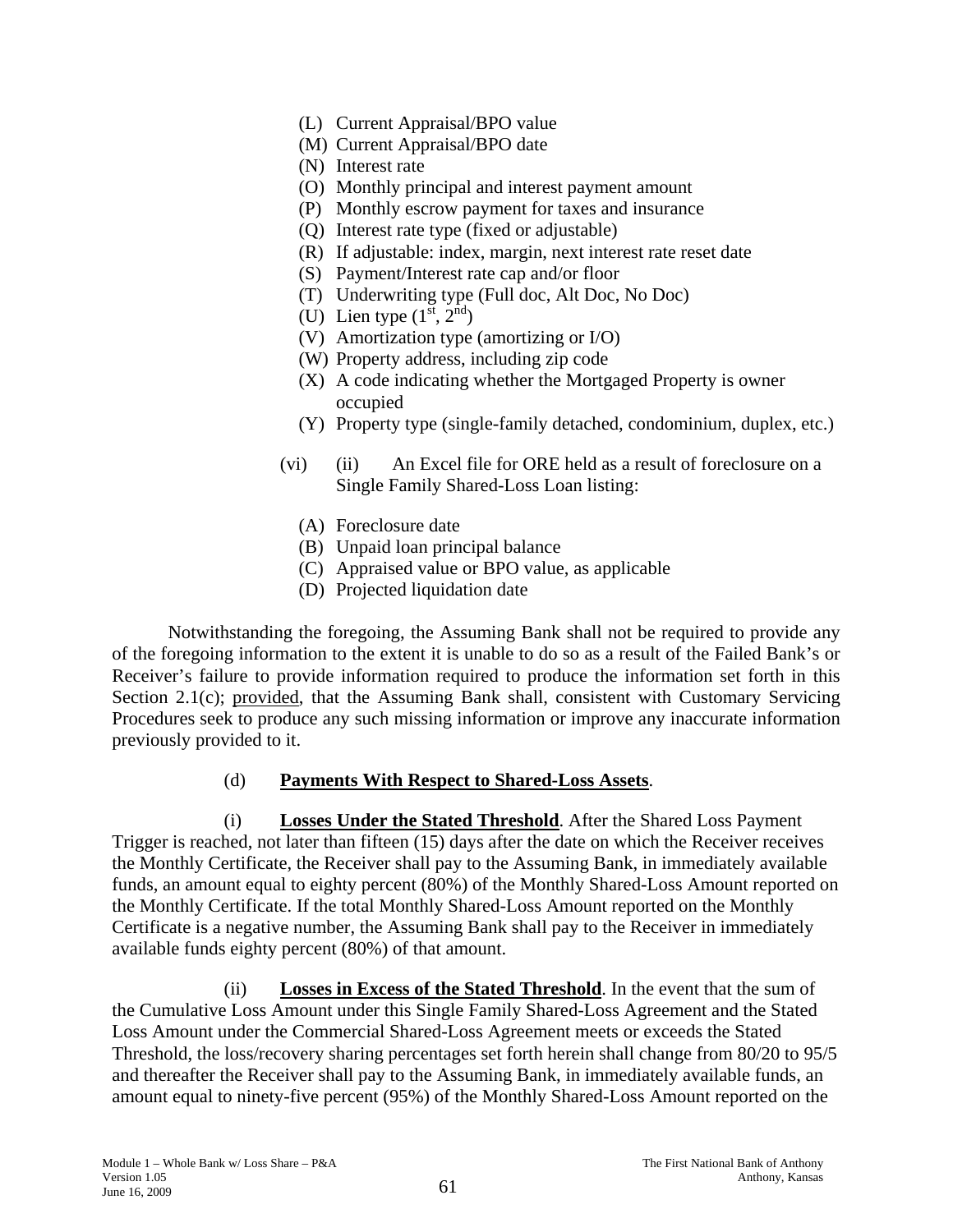Monthly Certificate. If the Monthly Shared-Loss Amount reported on the Monthly Certificate is a negative number, the Assuming Bank shall pay to the Receiver in immediately available funds ninety-five percent (95%) of that amount.

(e) **Limitations on Shared-Loss Payment**. The Receiver shall not be required to make any payments pursuant to Section 2.1(d) with respect to any Foreclosure Loss, Restructuring Loss, Short Sale Loss or Portfolio Loss that the Receiver determines, based upon the criteria set forth in this Single Family Shared-Loss Agreement (including the analysis and documentation requirements of Section 2.1(a)) or Customary Servicing Procedures, should not have been effected by the Assuming Bank; provided, however, (x) the Receiver must provide notice to the Assuming Bank detailing the grounds for not making such payment, (y) the Receiver must provide the Assuming Bank with a reasonable opportunity to cure any such deficiency and (z) (1) to the extent curable, if cured, the Receiver shall make payment with respect to the properly effected Loss, and (2) to the extent not curable, notwithstanding the foregoing, the Receiver shall make a payment as to all Losses (or portion of Losses) that were effected which would have been payable as a Loss if the Assuming Bank had properly effected such Loss. In the event that the Receiver does not make any payment with respect to Losses claimed pursuant to Section 2.1(d), the Receiver and Assuming Bank shall, upon final resolution, make the necessary adjustments to the Monthly Shared-Loss Amount for that Monthly Certificate and the payment pursuant to Section 2.1(d) above shall be adjusted accordingly.

(f) **Payments by Wire-Transfer**. All payments under this Single Family Shared-Loss Agreement shall be made by wire-transfer in accordance with the wire-transfer instructions on Exhibit 4.

# **2.2 Auditor Report; Right to Audit**

(a) Within ninety (90) days after the end of each calendar year during which the Receiver makes any payment to the Assuming Bank under this Single Family Shared-Loss Agreement, the Assuming Bank shall deliver to the Receiver a report signed by its independent public accountants stating that they have reviewed the terms of this Single Family Shared-Loss Agreement and that, in the course of their annual audit of the Assuming Bank's books and records, nothing has come to their attention suggesting that any computations required to be made by the Assuming Bank during such calendar year pursuant to this Article II were not made by the Assuming Bank in accordance herewith. In the event that the Assuming Bank cannot comply with the preceding sentence, it shall promptly submit to the Receiver corrected computations together with a report signed by its independent public accountants stating that, after giving effect to such corrected computations, nothing has come to their attention suggesting that any computations required to be made by the Assuming Bank during such year pursuant to this Article II were not made by the Assuming Bank in accordance herewith. In such event, the Assuming Bank and the Receiver shall make all such accounting adjustments and payments as may be necessary to give effect to each correction reflected in such corrected computations, retroactive to the date on which the corresponding incorrect computation was made.

(b) The Receiver or the FDIC in its corporate capacity ("Corporation") may perform an audit or audits to determine the Assuming Bank's compliance with the provisions of this Single Family Shared-Loss Agreement, including this Article II, by providing not less than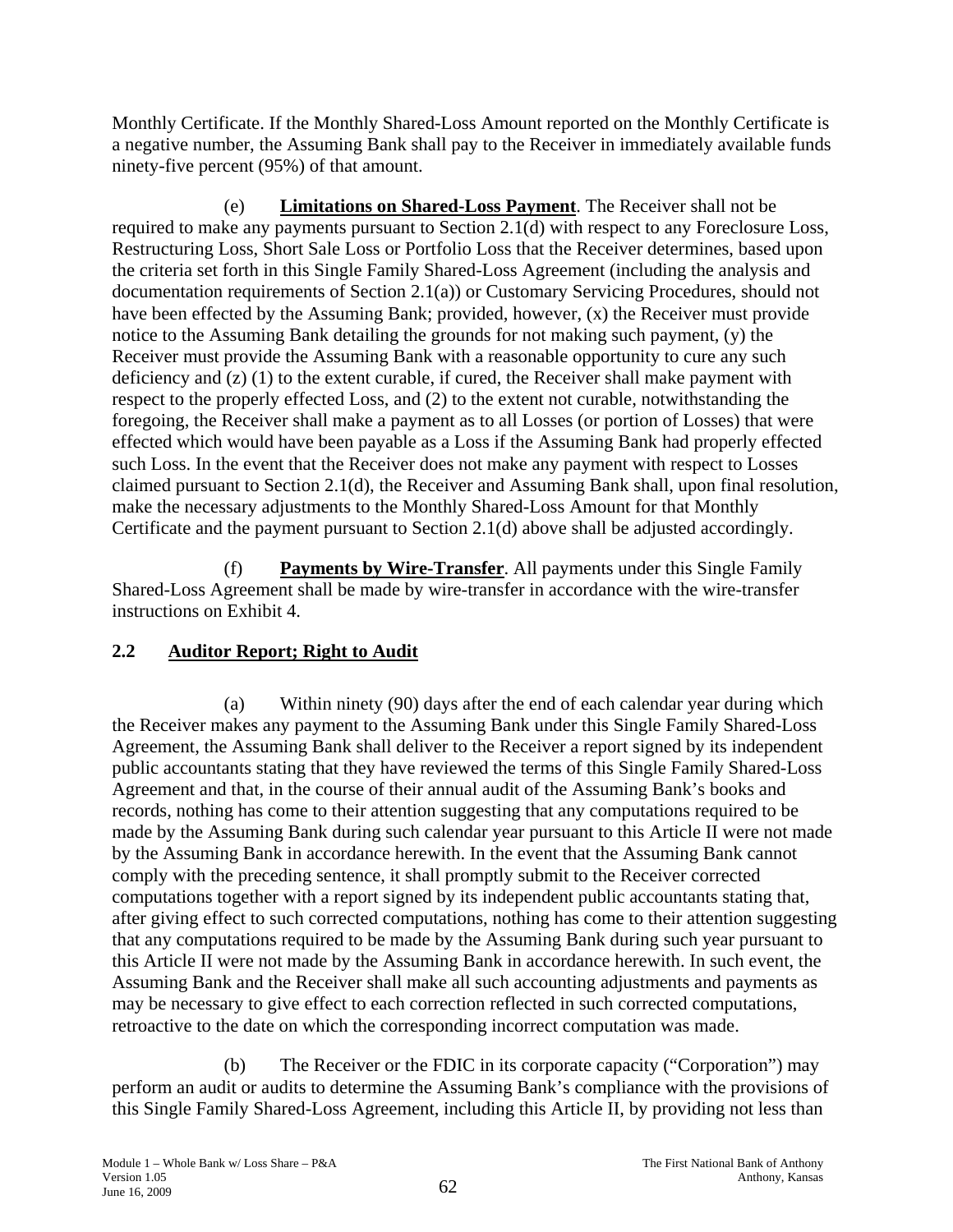ten (10) Business Days' prior written notice. Assuming Bank shall provide access to pertinent records and proximate working space in Assuming Bank's facilities. The scope and duration of any such audit shall be within the reasonable discretion of the Receiver or the Corporation, but shall in no event be administered in a manner that unreasonably interferes with the operation of the Assuming Bank's business. The Receiver or the Corporation, as the case may be, shall bear the expense of any such audit. In the event that any corrections are necessary as a result of such an audit or audits, the Assuming Bank and the Receiver shall make such accounting adjustments and payments as may be necessary to give retroactive effect to such corrections.

**2.3 Withholdings**. Notwithstanding any other provision in this Article II, the Receiver, upon the direction of the Director (or designee) of the Federal Deposit Insurance Corporation's Division of Resolutions and Receiverships, may withhold payment for any amounts included in a Monthly Certificate delivered pursuant to Section 2.1, if in its good faith and reasonable judgment there is a reasonable basis under the requirements of this Single Family Shared-Loss Agreement for denying the eligibility of an item for which reimbursement or payment is sought under such Section. In such event, the Receiver shall provide a written notice to the Assuming Bank detailing the grounds for withholding such payment. At such time as the Assuming Bank demonstrates to the satisfaction of the Receiver, in its reasonable judgment, that the grounds for such withholding of payment, or portion of payment, no longer exist or have been cured, then the Receiver shall pay the Assuming Bank the amount withheld which the Receiver determines is eligible for payment, within fifteen (15) Business Days.

**2.4 Books and Records**. The Assuming Bank shall at all times during the term of this Single Family Shared-Loss Agreement keep books and records sufficient to ensure and document compliance with the terms of this Single Family Shared-Loss Agreement, including but not limited to (a) documentation of alternatives considered with respect to defaulted loans or loans for which default is reasonably foreseeable, (b) documentation showing the calculation of loss for claims submitted to the Receiver, (c) retention of documents that support each line item on the loss claim forms, and (d) documentation with respect to the Recovery Amount on loans for which the Receiver has made a loss-share payment

**2.5 Information**. The Assuming Bank shall promptly provide to the Receiver such other information, including but not limited to, financial statements, computations, and bank policies and procedures, relating to the performance of the provisions of this Single Family Shared-Loss Agreement, as the Receiver may reasonably request from time to time.

**2.6 Tax Ruling**. The Assuming Bank shall not at any time, without the Receiver's prior written consent, seek a private letter ruling or other determination from the Internal Revenue Service or otherwise seek to qualify for any special tax treatment or benefits associated with any payments made by the Receiver pursuant to this Single Family Shared-Loss Agreement.

**2.7 Sale of Single Family Shared-Loss Loans**. The Receiver shall be relieved of its obligations with respect to a Single Family Shared-Loss Loan upon payment of a Foreclosure Loss amount or a Short Sale Loss amount with respect to such Single Family Shared-Loss Loan or upon the sale of a Single Family Shared-Loss Loan by Assuming Bank to a person or entity that is not an Affiliate; provided, however, that if the Receiver consents to the sale of any such Single Family Shared-Loss Loan, any loss on such sale shall be a Portfolio Loss. The Assuming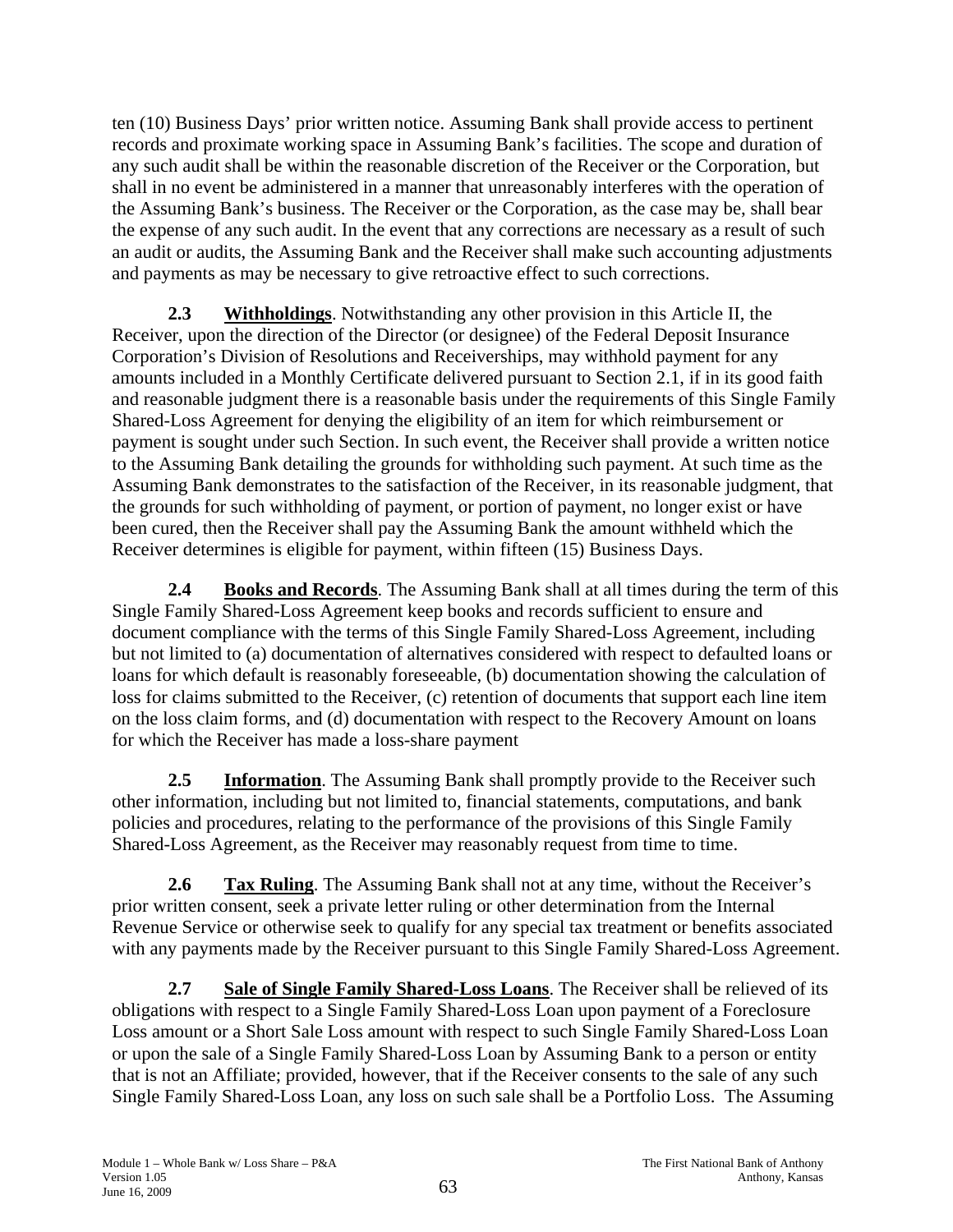Bank shall provide the Receiver with timely notice of any such sale. Notwithstanding the foregoing, a sale of the Single Family Shared-Loss Loan, for purposes of this Section 2.7, shall not be deemed to have occurred as the result of (i) any change in the ownership or control of Assuming Bank or the transfer of any or all of the Single Family Shared-Loss Loan(s) to any Affiliate of Assuming Bank, (ii) a merger by Assuming Bank with or into any other entity, (iii) a sale by Assuming Bank of all or substantially all of its assets.

## **ARTICLE III - RULES REGARDING THE ADMINISTRATION OF SINGLE FAMILY SHARED-LOSS LOANS**

**3.1 Agreement with Respect to Administration**. The Assuming Bank shall (and shall cause any of its Affiliates to which the Assuming Bank transfers any Single Family Shared-Loss Loans to) manage, administer, and collect the Single Family Shared-Loss Loans while owned by the Assuming Bank or any Affiliate thereof during the term of this Single Family Shared-Loss Agreement in accordance with the rules set forth in this Article III. The Assuming Bank shall be responsible to the Receiver in the performance of its duties hereunder and shall provide to the Receiver such reports as the Receiver reasonably deems advisable, including but not limited to the reports required by Sections 2.1, 2.2, and 3.3 hereof, and shall permit the Receiver to monitor the Assuming Bank's performance of its duties hereunder.

**3.2** Duties of the Assuming Bank. (a) In performance of its duties under this Article III, the Assuming Bank shall:

(i) manage and administer each Single Family Shared-Loss Loan in accordance with Assuming Bank's usual and prudent business and banking practices and Customary Servicing Procedures;

(ii) exercise its best business judgment in managing, administering and collecting amounts owed on the Single Family Shared-Loss Loans;

(iii) use commercially reasonable efforts to maximize Recoveries with respect to Losses on Single Family Shared-Loss Loans without regard to the effect of maximizing collections on assets held by the Assuming Bank or any of its Affiliates that are not Single Family Shared-Loss Loans;

(iv) retain sufficient staff (in Assuming Bank's discretion) to perform its duties hereunder; and

(v) other than as provided in Section 2.1(a), comply with the terms of the Modification Guidelines for any Single Family Shared-Loss Loans meeting the requirements set forth therein. For the avoidance of doubt, the Assuming Bank may propose exceptions to Exhibit 5 (the FDIC Loan Modification Program) for a group of Loans with similar characteristics, with the objectives of (1) minimizing the loss to the Assuming Bank and the FDIC and (2) maximizing the opportunity for qualified homeowners to remain in their homes with affordable mortgage payments.

(b) Any transaction with or between any Affiliate of the Assuming Bank with respect to any Single Family Shared-Loss Loan including, without limitation, the execution of any contract pursuant to which any Affiliate of the Assuming Bank will manage, administer or collect any of the Single Family Shared-Loss Loans will be provided to FDIC for informational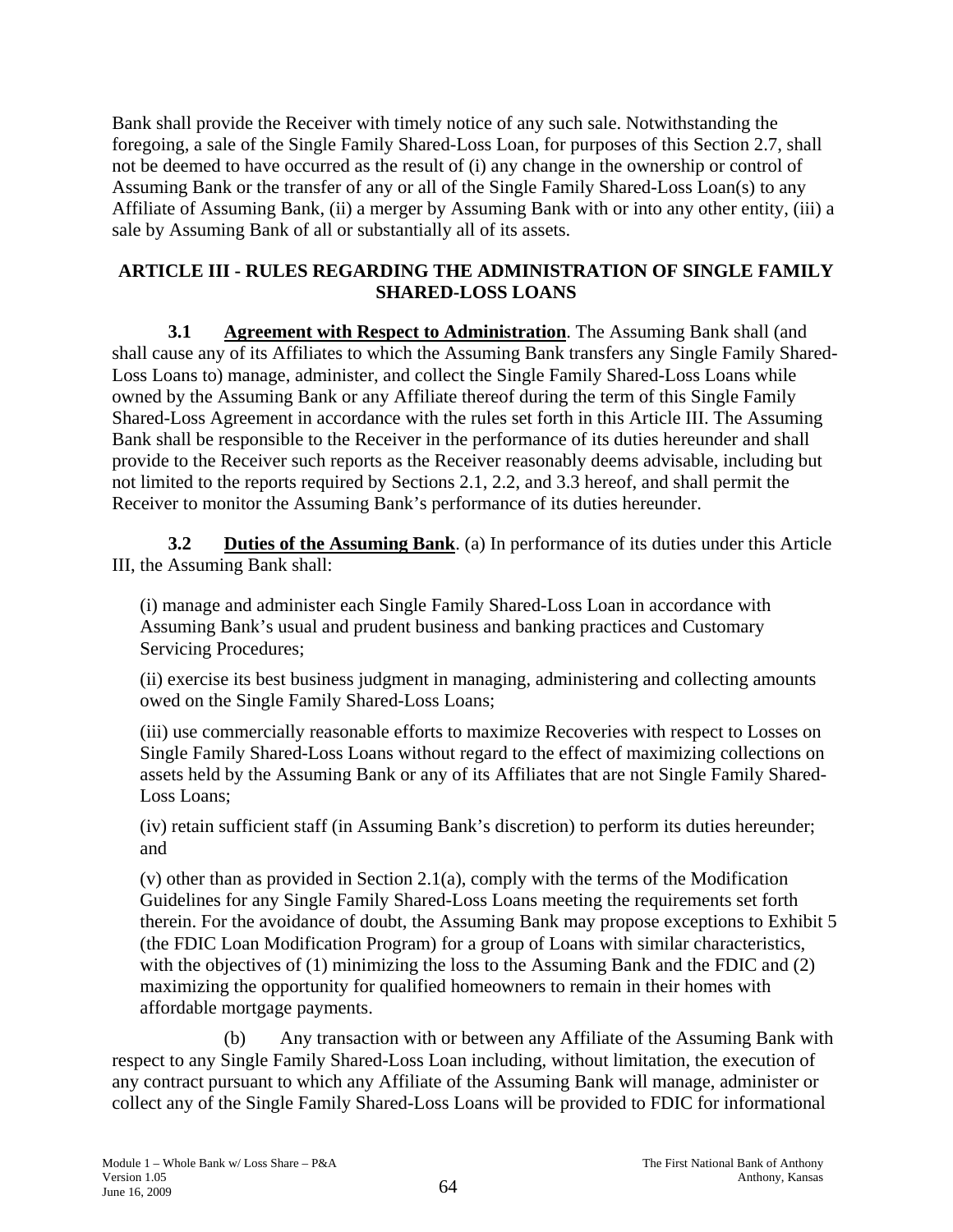purposes and if such transaction is not entered into on an arm's length basis on commercially reasonable terms such transaction shall be subject to the prior written approval of the Receiver.

**3.3 Shared-Loss Asset Records and Reports**. The Assuming Bank shall establish and maintain such records as may be appropriate to account for the Single Family Shared-Loss Loans in such form and detail as the Receiver may reasonably require, and to enable the Assuming Bank to prepare and deliver to the Receiver such reports as the Receiver may from time to time request regarding the Single Family Shared-Loss Loans and the Monthly Certificates required by Section 2.1 of this Single Family Shared-Loss Agreement.

# **3.4 Related Loans**.

(a) Assuming Bank shall use its best efforts to determine which loans are "Related Loans", as hereinafter defined. The Assuming Bank shall not manage, administer or collect any "Related Loan" in any manner that would have the effect of increasing the amount of any collections with respect to the Related Loan to the detriment of the Single Family Shared-Loss Loan to which such loan is related. A "Related Loan" means any loan or extension of credit held by the Assuming Bank at any time on or prior to the end of the Final Shared-Loss Month that is made to an Obligor of a Single Family Shared-Loss Loan.

(b) The Assuming Bank shall prepare and deliver to the Receiver with the Monthly Certificates for the calendar months ending June 30 and December 31, a schedule of all Related Loans on the Accounting Records of the Assuming Bank as of the end of each such semi-annual period.

**3.5 Legal Action; Utilization of Special Receivership Powers**. The Assuming Bank shall notify the Receiver in writing (such notice to be given in accordance with Article V below and to include all relevant details) prior to utilizing in any legal action any special legal power or right which the Assuming Bank derives as a result of having acquired an asset from the Receiver, and the Assuming Bank shall not utilize any such power unless the Receiver shall have consented in writing to the proposed usage. The Receiver shall have the right to direct such proposed usage by the Assuming Bank and the Assuming Bank shall comply in all respects with such direction. Upon request of the Receiver, the Assuming Bank will advise the Receiver as to the status of any such legal action. The Assuming Bank shall immediately notify the Receiver of any judgment in litigation involving any of the aforesaid special powers or rights.

**3.6** Third Party Servicer. The Assuming Bank may perform any of its obligations and/or exercise any of its rights under this Single Family Shared-Loss Agreement through or by one or more Third Party Servicers, who may take actions and make expenditures as if any such Third Party Servicer was the Assuming Bank hereunder (and, for the avoidance of doubt, such expenses incurred by any such Third Party Servicer on behalf of the Assuming Bank shall be included in calculating Losses to the extent such expenses would be included in such calculation if the expenses were incurred by Assuming Bank); provided, however, that the use thereof by the Assuming Bank shall not release the Assuming Bank of any obligation or liability hereunder.

# **ARTICLE IV – PORTFOLIO SALE**

# **4.1 Assuming Bank Portfolio Sales of Remaining Single Family Shared-Loss**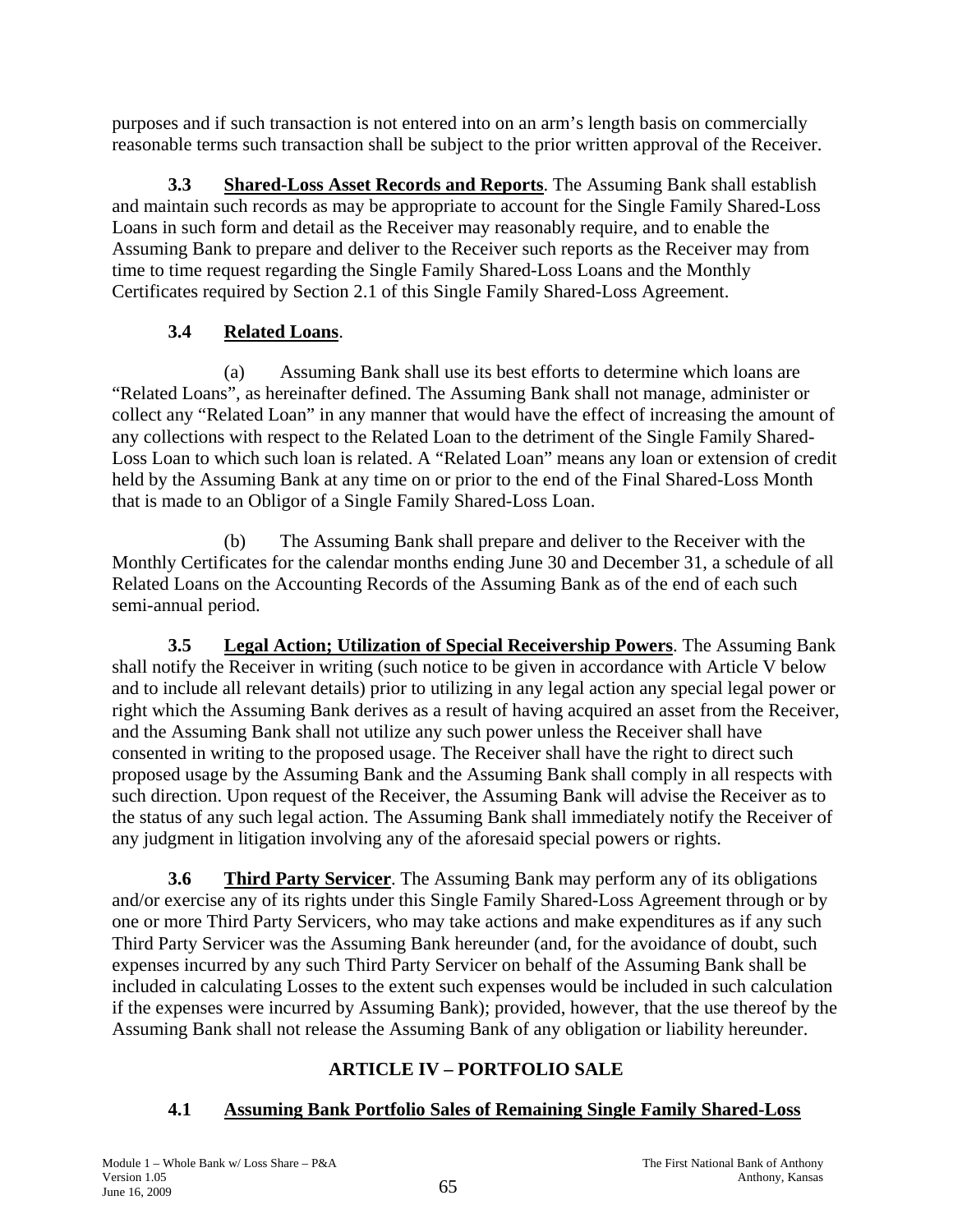**Loans**. The Assuming Bank shall have the right with the concurrence of the Receiver to liquidate for cash consideration, from time to time in one or more transactions, all or a portion of Single Family Shared-Loss Loans held by the Assuming Bank at any time prior to the Termination Date ("Portfolio Sales"). If the Assuming Bank exercises its option under this Section 4.1, it must give thirty (30) days notice in writing to the Receiver setting forth the details and schedule for the Portfolio Sale which shall be conducted by means of sealed bid sales to third parties, not including any of the Assuming Bank's affiliates, contractors, or any affiliates of the Assuming Bank's contractors. Sales of Restructured Loans shall be sold in a separate pool from Single Family Shared-Loss Loans not restructured. The Receiver's review of the Assuming Bank's proposed Portfolio Sale will be considered in a timely fashion and approval will not be unreasonably withheld, delayed or conditioned.

# **4.2 Assuming Bank's Liquidation of Remaining Single Family Shared-Loss**

**Loans**. In the event that the Assuming Bank does not conduct a Portfolio Sale pursuant to Section 4.1, the Receiver shall have the right, exercisable in its sole and absolute discretion, to require the Assuming Bank to liquidate for cash consideration, any Single Family Shared-Loss Loans held by the Assuming Bank at any time after the date that is six months prior to the Termination Date. If the Receiver exercises its option under this Section 4.2, it must give notice in writing to the Assuming Bank, setting forth the time period within which the Assuming Bank shall be required to liquidate the Single Family Shared-Loss Loans. The Assuming Bank will comply with the Receiver's notice and must liquidate the Single Family Shared-Loss Loans as soon as reasonably practicable by means of sealed bid sales to third parties, not including any of the Assuming Bank's affiliates, contractors, or any affiliates of the Assuming Bank's contractors. The selection of any financial advisor or other third party broker or sales agent retained for the liquidation of the remaining Single Family Shared-Loss Loans pursuant to this Section shall be subject to the prior approval of the Receiver, such approval not to be unreasonably withheld, delayed or conditioned.

**4.3 Calculation of Sale Gain or Loss**. For Single Family Shared-Loss Loans that are not Restructured Loans gain or loss on the sales under Section 4.1 or Section 4.2 will be calculated as the sale price received by the Assuming Bank less the unpaid principal balance of the remaining Single Family Shared-Loss Loans. For any Restructured Loan included in the sale gain or loss on sale will be calculated as (a) the sale price received by the Assuming Bank less (b) the net present value of estimated cash flows on the Restructured Loan that was used in the calculation of the related Restructuring Loss plus (c) Loan principal payments collected by the Assuming Bank from the date the Loan was restructured to the date of sale. (See Exhibit 2d for example calculation).

### **ARTICLE V -- LOSS-SHARING NOTICES GIVEN TO RECEIVER AND PURCHASER**

All notices, demands and other communications hereunder shall be in writing and shall be delivered by hand, or overnight courier, receipt requested, addressed to the parties as follows:

| If to Receiver, to: | Federal Deposit Insurance Corporation as Receiver |
|---------------------|---------------------------------------------------|
|                     | for The First National Bank of Anthony            |
|                     | Division of Resolutions and Receiverships         |
|                     | 550 17th Street, N.W.                             |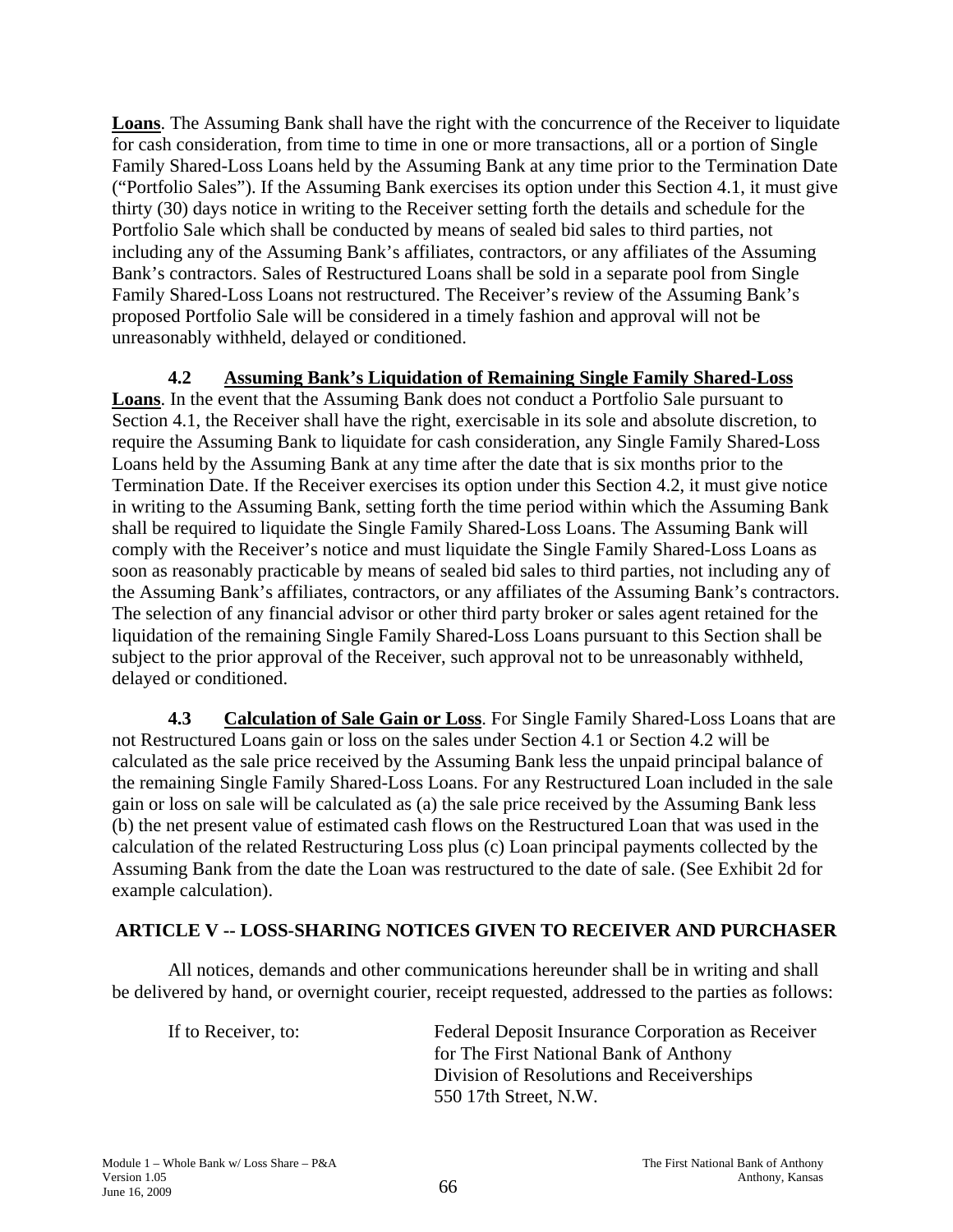|                 | Attention: Ralph Malami, Manager, Capital Markets  |
|-----------------|----------------------------------------------------|
| with a copy to: | <b>Federal Deposit Insurance Corporation</b>       |
|                 | as Receiver for The First National Bank of Anthony |
|                 | Room E7056                                         |
|                 | 3501 Fairfax Drive, Arlington, VA 2226             |
|                 | Attn: Special Issues Unit                          |

Washington, D.C. 20429

With respect to a notice under Section 3.5 of this Single Family Shared-Loss Agreement, copies of such notice shall be sent to:

> Federal Deposit Insurance Corporation Legal Division 1601 Bryan St. Dallas, Texas 75201 Attention: Regional Counsel

If to Assuming Bank, to:

Bank of Kansas c/o Southwest Bancorp, Inc.

608 S. Main Street

Stillwater, Oklahoma 74074

with a copy to:

James I. Lundy, III 1701 Pennsylvania Avenue, NW Suite 300

Washington, D.C. 20006

Such Persons and addresses may be changed from time to time by notice given pursuant to the provisions of this Article V. Any notice, demand or other communication delivered pursuant to the provisions of this Article IV shall be deemed to have been given on the date actually received.

#### **ARTICLE VI -- MISCELLANEOUS**

**6.1. Expenses**. Except as otherwise expressly provided herein, all costs and expenses incurred by or on behalf of a party hereto in connection with this Single Family Shared-Loss Agreement shall be borne by such party whether or not the transactions contemplated herein shall be consummated.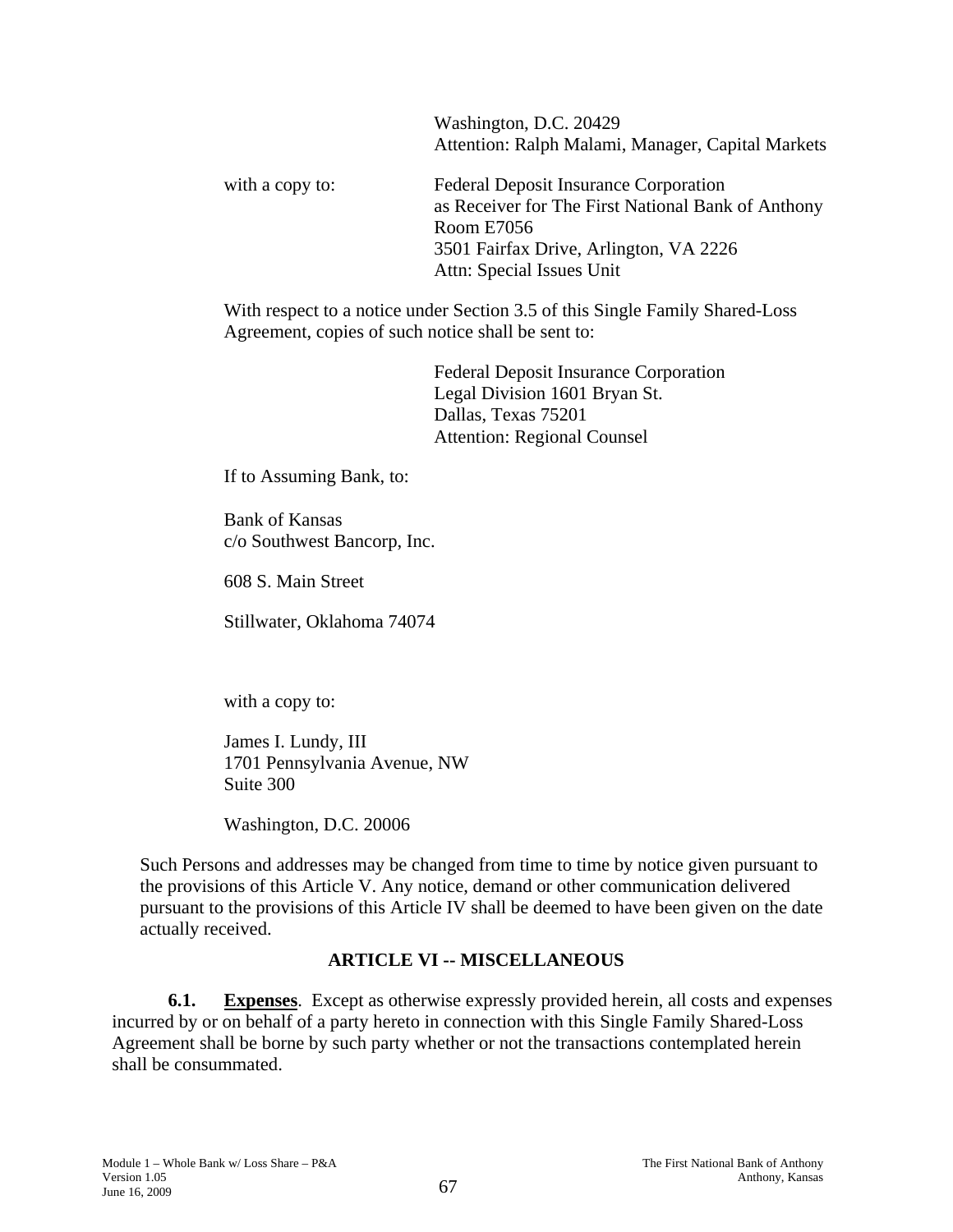**6.2 Successors and Assigns; Specific Performance.** All terms and provisions of this Single Family Shared-Loss Agreement shall be binding upon and shall inure to the benefit of the parties hereto only; provided, however, that, Receiver may assign or otherwise transfer this Single Family Shared-Loss Agreement (in whole or in part) to the Federal Deposit Insurance Corporation in its corporate capacity without the consent of Assuming Bank. Notwithstanding anything to the contrary contained in this Single Family Shared-Loss Agreement, except as is expressly permitted in this Section 6.2, Assuming Bank may not assign or otherwise transfer this Single Family Shared-Loss Agreement (in whole or in part) without the prior written consent of the Receiver, which consent may be granted or withheld by the Receiver in its sole discretion, and any attempted assignment or transfer in violation of this provision shall be void *ab initio.*  For the avoidance of doubt, a merger or consolidation of the Assuming Bank with and into another financial institution, the sale of all or substantially all of the assets of the Assuming Bank to another financial institution constitutes the transfer of this Single Family Shared-Loss Agreement which requires the consent of the Receiver. No Loss shall be recognized as a result of any accounting adjustments that are made due to any such merger, consolidation or sale consented to by the FDIC.

**6.3** Governing Law. This Single Family Shared-Loss Agreement shall be construed in accordance with federal law, or, if there is no applicable federal law, the laws of the State of New York, without regard to any rule of conflict of law that would result in the application of the substantive law of any jurisdiction other than the State of New York.

**6.4 WAIVER OF JURY TRIAL**. EACH PARTY HERETO HEREBY IRREVOCABLY AND UNCONDITIONALLY WAIVES ALL RIGHT TO TRIAL BY JURY IN OR TO HAVE A JURY PARTICIPATE IN RESOLVING ANY DISPUTE, ACTION, PROCEEDING OR COUNTERCLAIM, WHETHER SOUNDING IN CONTRACT, TORT OR OTHERWISE, ARISING OUT OF OR RELATING TO OR IN CONNECTION WITH THIS SINGLE FAMILY SHARED-LOSS AGREEMENT OR ANY OF THE TRANSACTIONS CONTEMPLATED HEREBY.

**6.5 Captions**. All captions and headings contained in this Single Family Shared-Loss Agreement are for convenience of reference only and do not form a part of, and shall not affect the meaning or interpretation of, this Single Family Shared-Loss Agreement.

**6.6 Entire Agreement; Amendments**. This Single Family Shared-Loss Agreement, along with the Commercial Shared-Loss Agreement and the Purchase and Assumption Agreement, including the Exhibits and any other documents delivered pursuant hereto or thereto, embody the entire agreement of the parties with respect to the subject matter hereof, and supersede all prior representations, warranties, offers, acceptances, agreements and understandings, written or oral, relating to the subject matter herein. This Single Family Shared-Loss Agreement may be amended or modified or any provision thereof waived only by a written instrument signed by both parties or their respective duly authorized agents.

**6.7 Severability**. Whenever possible, each provision of this Single Family Shared-Loss Agreement shall be interpreted in such manner as to be effective and valid under applicable law, but if any provision of this Single Family Shared-Loss Agreement is held to be prohibited by or invalid, illegal or unenforceable under applicable law, such provision shall be construed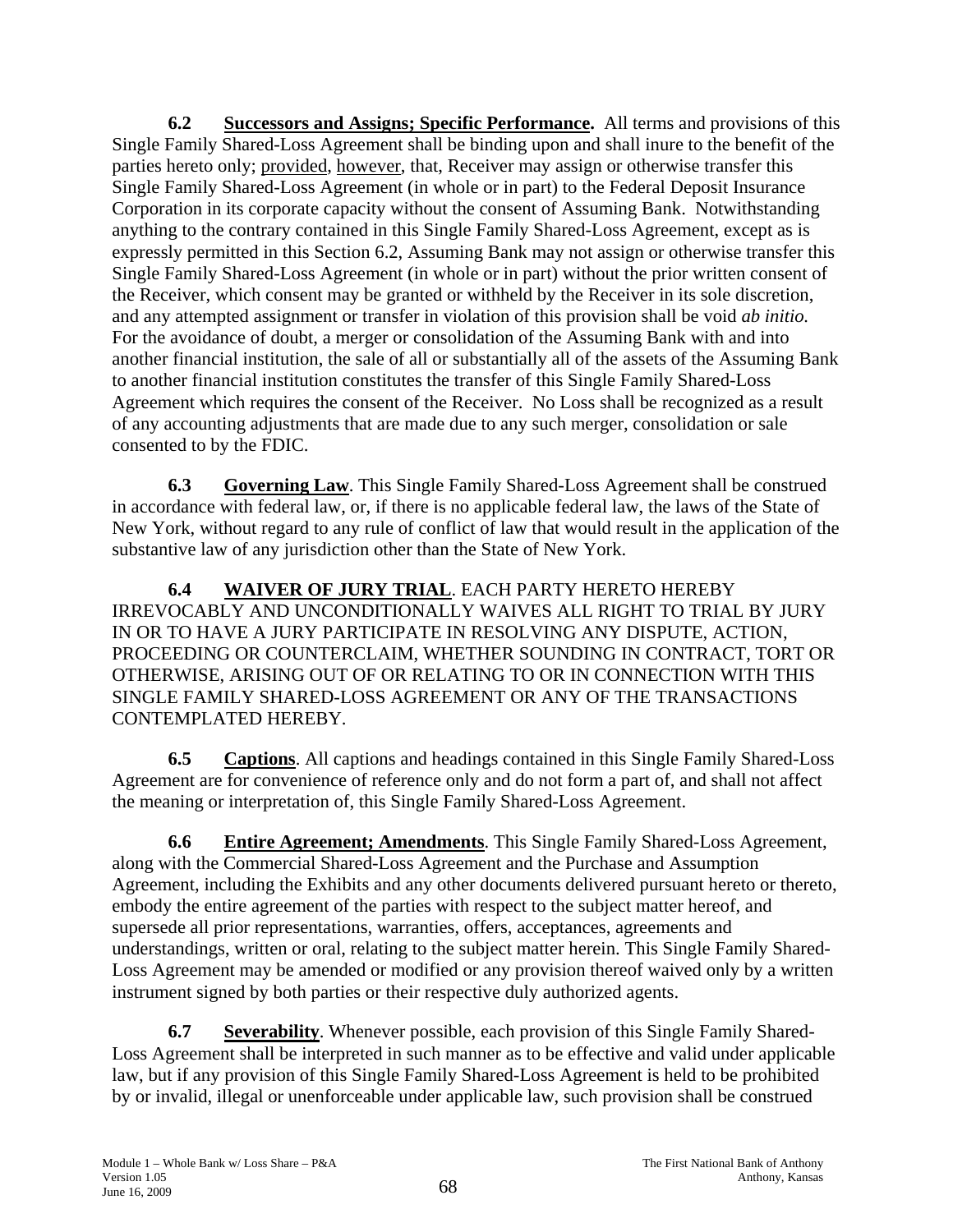and enforced as if it had been more narrowly drawn so as not to be prohibited, invalid, illegal or unenforceable, and the validity, legality and enforceability of the remainder of such provision and the remaining provisions of this Single Family Shared-Loss Agreement shall not in any way be affected or impaired thereby.

**6.8 No Third Party Beneficiary**. This Single Family Shared-Loss Agreement and the Exhibits hereto are for the sole and exclusive benefit of the parties hereto and their respective permitted successors and permitted assigns and there shall be no other third party beneficiaries, and nothing in this Single Family Shared-Loss Agreement or the Exhibits shall be construed to grant to any other Person any right, remedy or Claim under or in respect of this Single Family Shared-Loss Agreement or any provision hereof.

**6.9 Counterparts**. This Single Family Shared-Loss Agreement may be executed separately by Receiver and Assuming Bank in any number of counterparts, each of which when executed and delivered shall be an original, but such counterparts shall together constitute one and the same instrument.

**6.10 Consent**. Except as otherwise provided herein, when the consent of a party is required herein, such consent shall not be unreasonably withheld or delayed.

**6.11 Rights Cumulative.** Except as otherwise expressly provided herein, the rights of each of the parties under this Single Family Shared-Loss Agreement are cumulative, may be exercised as often as any party considers appropriate and are in addition to each such party's rights under the Purchase and Sale Agreement and any of the related agreements or under law. Except as otherwise expressly provided herein, any failure to exercise or any delay in exercising any of such rights, or any partial or defective exercise of such rights, shall not operate as a waiver or variation of that or any other such right.

## **ARTICLE VII DISPUTE RESOLUTION**

# **Section 7.1 Dispute Resolution Procedures.**

(a) In the event a dispute arises about the interpretation, application, calculation of Loss, or calculation of payments or otherwise with respect to this Single Family Shared-Loss Agreement ("SF Shared-Loss Dispute Item"), then the Receiver and the Assuming Bank shall make every attempt in good faith to resolve such items within sixty (60) days following the receipt of a written description of the SF Shared-Loss Dispute Item, with notification of the possibility of taking the matter to arbitration (the date on which such 60-day period expires, or any extension of such period as the parties hereto may mutually agree to in writing, herein called the "Resolution Deadline Date"). If the Receiver and the Assuming Bank resolve all such items to their mutual satisfaction by the Resolution Deadline Date, then within thirty (30) days following such resolution, any payment arising out such resolution shall be made arising from the settlement of the SF Shared-Loss Dispute.

(b) If the Receiver and the Assuming Bank fail to resolve any outstanding SF Shared-Loss Dispute Items by the Resolution Deadline Date, then either party may notify the other of its intent to submit the SF Shared-Loss Dispute Item to arbitration pursuant to the provisions of this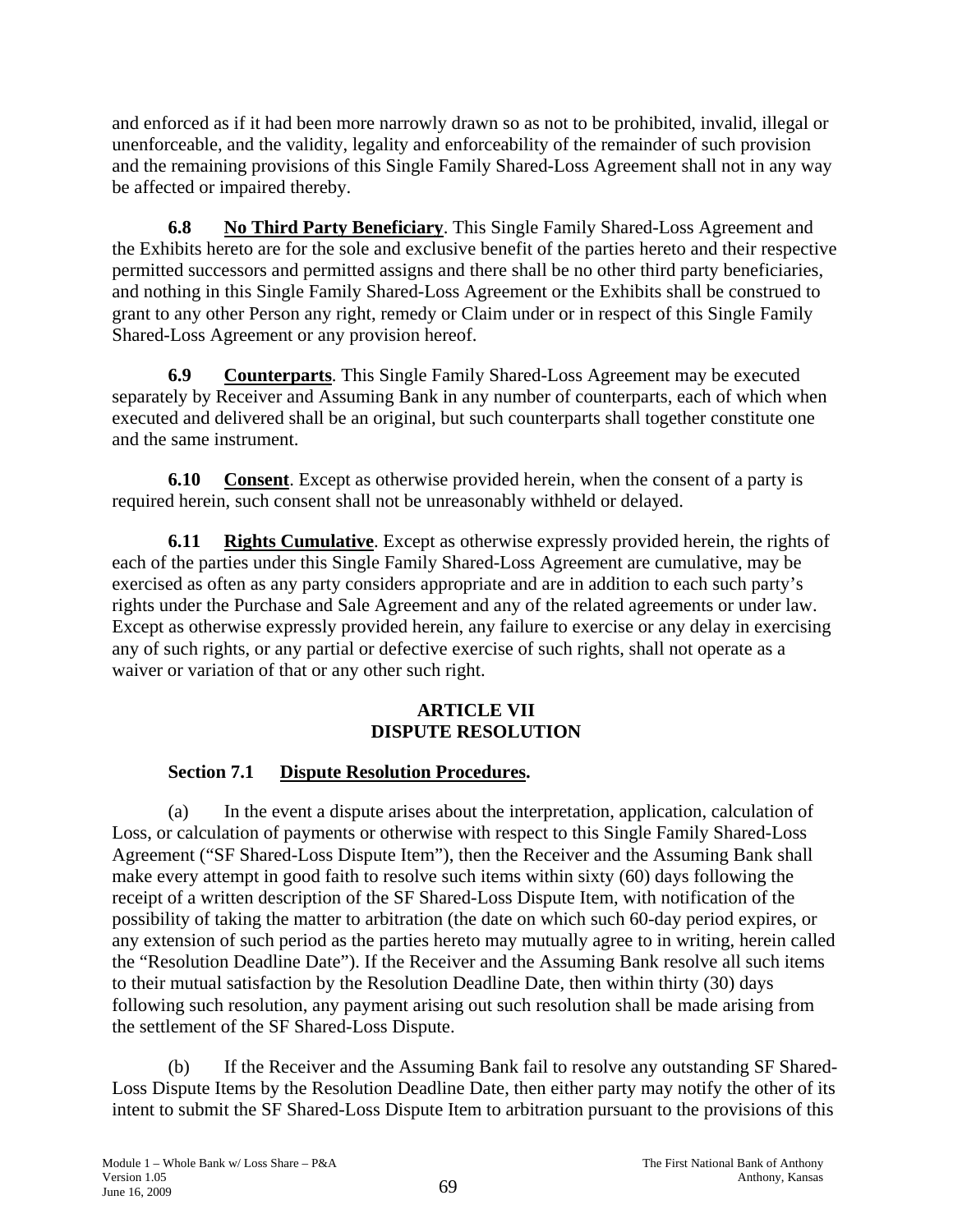Article VII. Failure of either party to notify the other of its intent to submit any unresolved SF Shared-Loss Dispute Item to arbitration within thirty (30) days following the Resolution Deadline Date (the date on which such thirty (30) day period expires is herein called the "Arbitration Deadline Date") shall be deemed an acceptance of such SF Shared-Loss Dispute not submitted to arbitration, as well as a waiver of the submitting party's right to dispute such nonsubmitted SF Shared-Loss Dispute Item but not a waiver of any similar claim which may arise in the future.

(c) If a SF Shared-Loss Dispute Item is submitted to arbitration, it shall be governed by the rules of the American Arbitration Association (the "AAA"), except as otherwise provided herein. Either party may submit a matter for arbitration by delivering a notice, prior to the Arbitration Deadline Date, to the other party in writing setting forth:

> (i) A brief description of each SF Shared-Loss Dispute Item submitted for arbitration;

(ii) A statement of the moving party's position with respect to each SF Shared-Loss Dispute Item submitted for arbitration;

(iii) The value sought by the moving party, or other relief requested regarding each SF Shared-Loss Dispute Item submitted for arbitration, to the extent reasonably calculable; and

(iv) The name and address of the arbiter selected by the moving party (the "Moving Arbiter"), who shall be a neutral, as determined by the AAA.

Failure to adequately include any information above shall not be deemed to be a waiver of the parties right to arbitrate so long as after notification of such failure the moving party cures such failure as promptly as reasonably practicable.

(d) The non-moving party shall, within thirty (30) days following receipt of a notice of arbitration pursuant to this Section 6.1, deliver a notice to the moving party setting forth:

> (i) The name and address of the arbiter selected by the non-moving party (the "Respondent Arbiter"), who shall be a neutral, as determined by the AAA;

> (ii) A statement of the position of the respondent with respect to each Dispute Item; and

> (iii) The ultimate resolution sought by the respondent or other relief, if any, the respondent deems is due the moving party with respect to each SF Shared-Loss Dispute Item.

Failure to adequately include any information above shall not be deemed to be a waiver of the non-moving party's right to defend such arbitration so long as after notification of such failure the non-moving party cures such failure as promptly as reasonably practicable

(e) The Moving Arbiter and Respondent Arbiter shall select a third arbiter from a list furnished by the American Arbitration Association (the "AAA"). In accordance with the rules of the AAA, the three (3) arbiters shall constitute the arbitration panel for resolution of each SF Loss-Share Dispute Item. The concurrence of any two (2) arbiters shall be deemed to be the decision of the arbiters for all purposes hereunder. The arbitration shall proceed on such time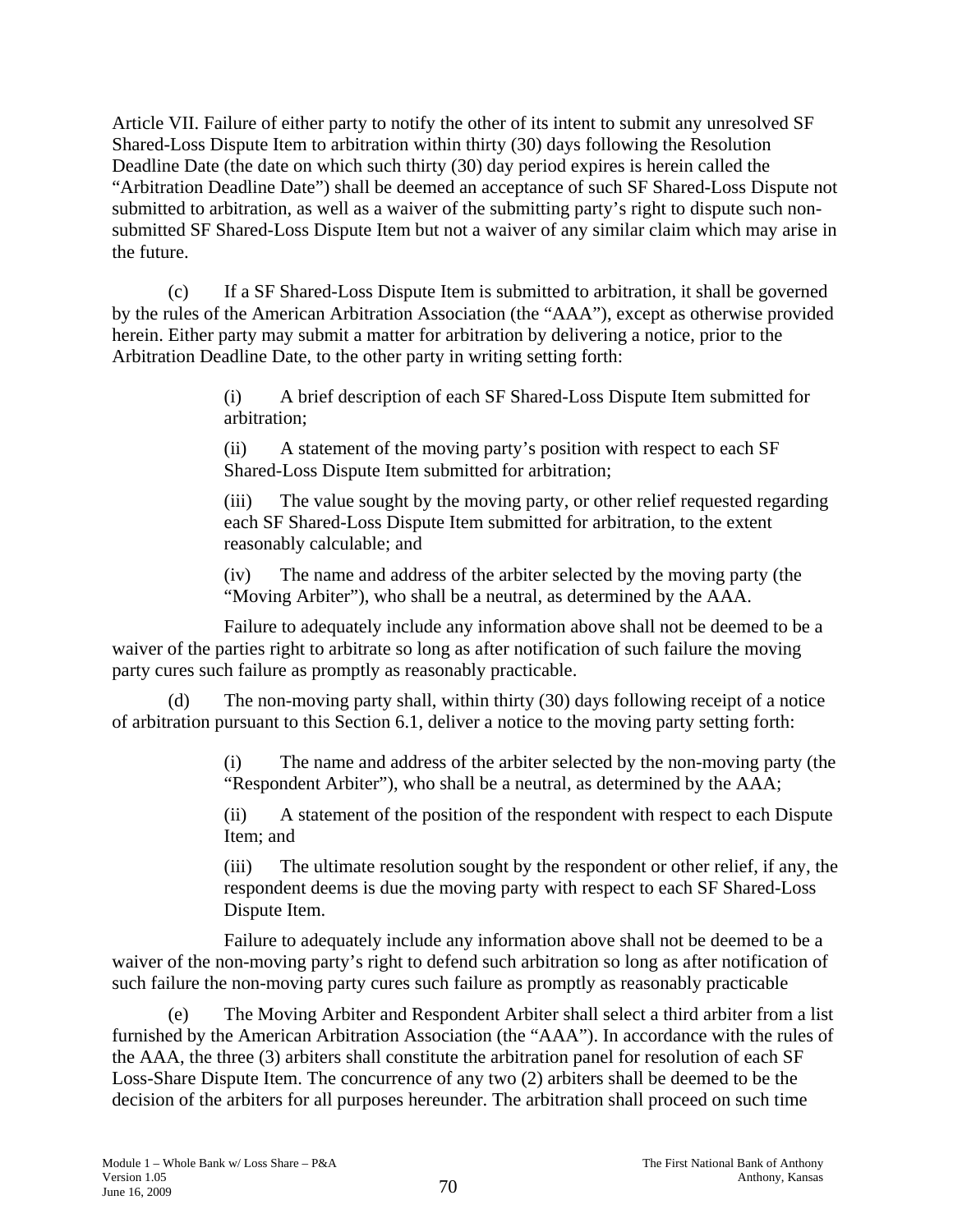schedule and in accordance with the Rules of Commercial Arbitration of the AAA then in effect, as modified by this Section 7.1. The arbitration proceedings shall take place at such location as the parties thereto may mutually agree, but if they cannot agree, then they will take place at the offices of the Corporation in Washington, DC, or Arlington, Virginia.

(f) The Receiver and Assuming Bank shall facilitate the resolution of each outstanding SF Shared-Loss Dispute Item by making available in a prompt and timely manner to one another and to the arbiters for examination and copying, as appropriate, all documents, books, and records under their respective control and that would be discoverable under the Federal Rules of Civil Procedure.

(g) The arbiters designated pursuant to subsections (c), (d) and (e) hereof shall select, with respect to each Dispute Item submitted to arbitration pursuant to this Section 7.1, either (i) the position and relief submitted by the Assuming Bank with respect to each SF Shared-Loss Dispute Item, or (ii) the position and relief submitted by the Receiver with respect to each SF Shared-Loss Dispute Item, in either case as set forth in its respective notice of arbitration. The arbiters shall have no authority to select a value for each Dispute Item other than the determination set forth in Section 7.1(c) and Section 7.1(d). The arbitration shall be final, binding and conclusive on the parties.

(h) Any amounts ultimately determined to be payable pursuant to such award shall bear interest at the Settlement Interest Rate from and including the date specified for the arbiters decisions specified in this Section 7.1, without regard to any extension of the finality of such award, to but not including the date paid. All payments required to be made under this Section 7.1 shall be made by wire transfer.

(i) For the avoidance of doubt, to the extent any notice of a SF Shared-Loss Dispute Item(s) is provided prior to the Termination Date, the terms of this Single Family Shared-Loss Agreement shall remain in effect with respect to the Single Family Shared-Loss Loans that are the subject of such SF Shared-Loss Dispute Item(s) until such time as any such dispute is finally resolved.

**Section 7.2 Fees and Expenses of Arbiters.** The aggregate fees and expenses of the arbiters shall be shall be borne equally by the parties. The parties shall the aggregate fees and expenses within thirty (30) days after receipt of the written decision of the arbiters (unless the arbiters agree in writing on some other payment schedule).

Exhibit 1

# **Monthly Certificate**

# **SEE FOLLOWING PAGE**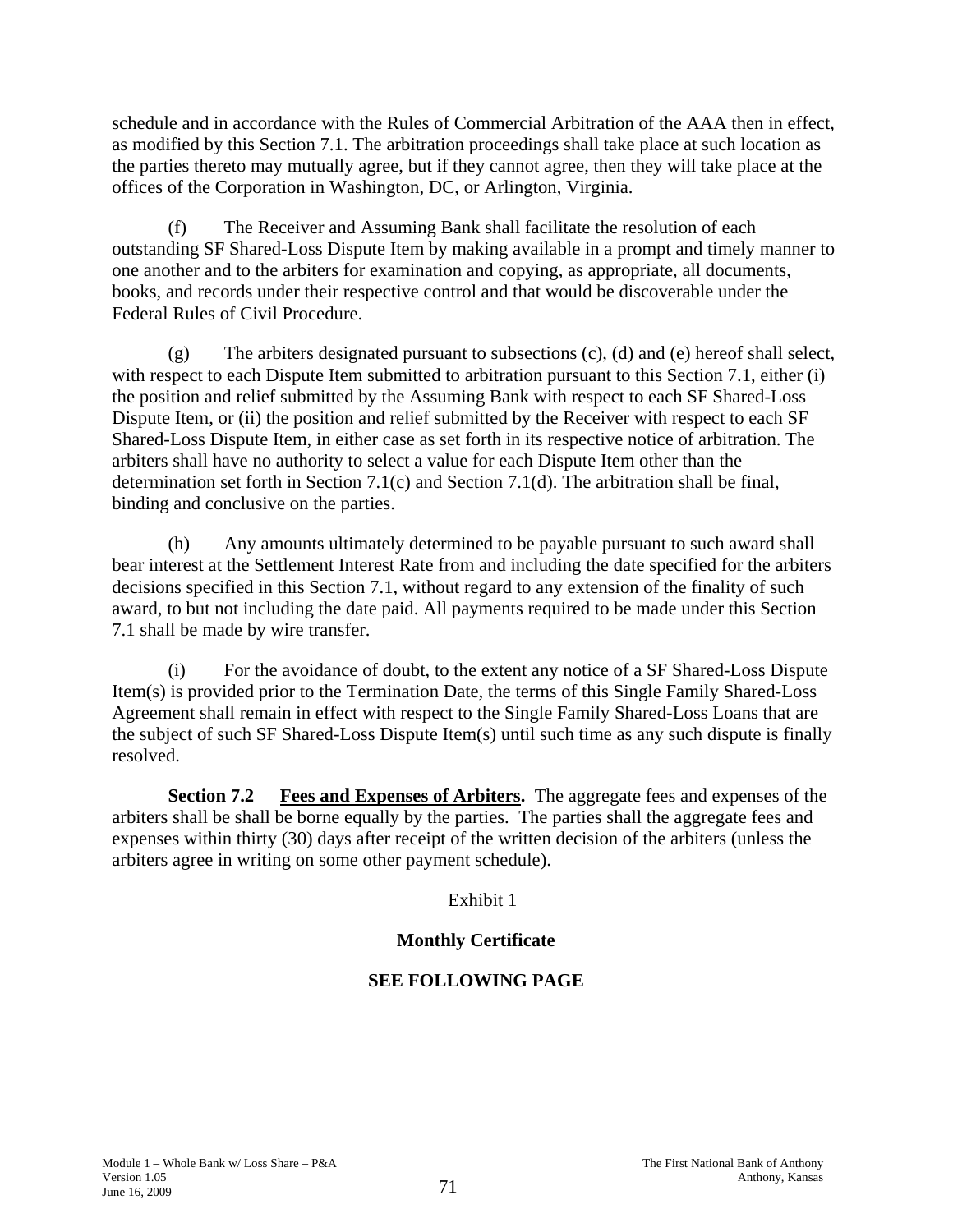| <b>PART 1 - CURRENT MONTH NET LOSS</b> |                      |                |                                   |                         |                             |
|----------------------------------------|----------------------|----------------|-----------------------------------|-------------------------|-----------------------------|
|                                        |                      |                |                                   |                         |                             |
|                                        |                      |                | <b>Specify loss type</b>          |                         |                             |
| <b>MONTH ENDED:</b>                    | [input report month] |                | as Foreclosure,<br>or Short-Sale. |                         |                             |
| <b>Losses</b>                          |                      |                |                                   |                         |                             |
|                                        |                      | Loss           |                                   |                         |                             |
| Loan No.                               | Loss Type            | Amount         |                                   |                         |                             |
|                                        |                      |                |                                   |                         |                             |
|                                        |                      |                |                                   |                         |                             |
|                                        |                      |                |                                   |                         |                             |
|                                        |                      |                |                                   | <b>Loss Amount</b>      | <b>Loss Month is</b>        |
|                                        |                      |                |                                   | is the amount           | the reporting               |
| <b>TOTAL</b>                           |                      | XX             | A                                 | of Loss<br>incurred and | month in<br>which the       |
|                                        |                      |                |                                   | reported on             | Loss was                    |
|                                        |                      |                |                                   | the loan in a           | reported.                   |
| <b>Recoveries</b>                      |                      |                |                                   | z                       |                             |
|                                        |                      | Recovery       | $Loss \nightharpoonup$            | Loss                    |                             |
| Loan No.                               |                      | Amount         | Amount                            | Month                   |                             |
|                                        |                      |                |                                   |                         |                             |
|                                        |                      |                |                                   |                         |                             |
|                                        |                      |                |                                   |                         |                             |
|                                        |                      |                |                                   |                         |                             |
|                                        |                      |                |                                   |                         |                             |
|                                        |                      |                |                                   |                         |                             |
| <b>TOTAL</b>                           |                      | XX             | B                                 |                         |                             |
|                                        |                      |                |                                   |                         |                             |
| <b>Net Losses</b>                      |                      | XX             | $C = A - B$                       |                         |                             |
| (Recoveries)                           |                      |                |                                   |                         |                             |
|                                        |                      |                |                                   |                         |                             |
|                                        |                      |                |                                   |                         | If Col. D minus Col. E is   |
|                                        |                      |                |                                   |                         | less than zero, enter zero. |
| <b>PART 2 - FIRST LOSS TEST</b>        |                      |                |                                   |                         |                             |
|                                        |                      |                |                                   | Col. D - Col.           |                             |
|                                        |                      | Col. D         | Col. E                            | E                       |                             |
|                                        |                      | Cumulative     | <b>First Loss</b>                 | Cumulative              |                             |
|                                        |                      | Loss<br>Amount | Tranche                           | Shared-Loss<br>Amount   |                             |
|                                        |                      |                |                                   |                         |                             |
| Balance, beginning of month            |                      | XX             | XX                                | XX                      | $\mathsf{F}$                |
| Current month Net Losses (from Part 1) |                      | XX             |                                   |                         |                             |
|                                        |                      |                |                                   |                         |                             |
| Balance, end of month                  |                      | XX             | XX                                | XX                      | G                           |
|                                        |                      |                |                                   |                         |                             |
|                                        |                      |                |                                   |                         |                             |
| <b>Shared Loss Amount</b>              |                      |                |                                   | XX                      | $G - F$                     |
| Times Loss Share percentage            |                      |                |                                   | 80%                     |                             |
|                                        |                      |                |                                   |                         |                             |
| Amount due from (to) FDIC as Receiver  |                      |                |                                   | <u>XX</u>               |                             |
|                                        |                      |                |                                   |                         |                             |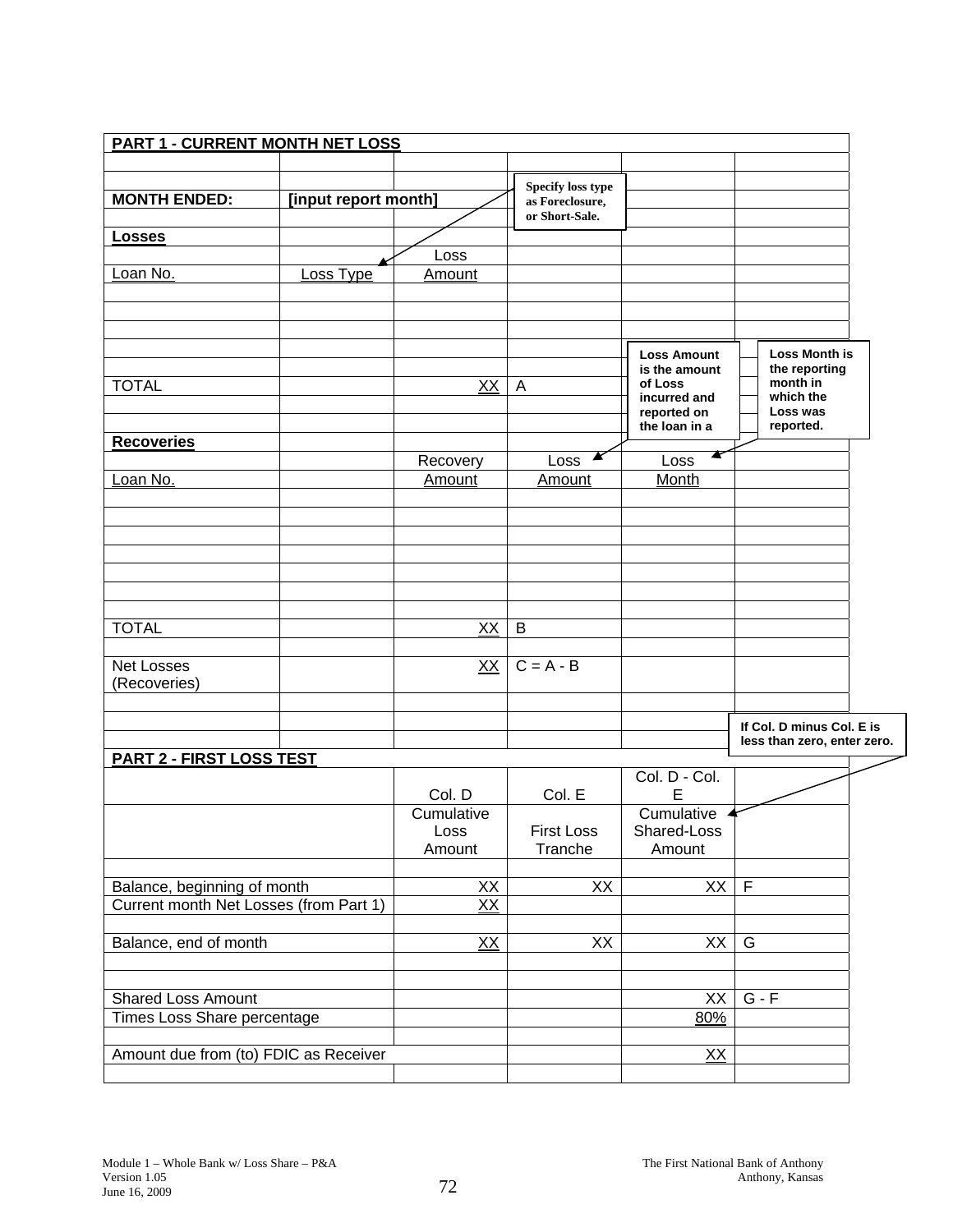| Pursuant to Section 2.1 of the Single Family Shared-Loss Agreement, the undersigned hereby certifies |  |  |  |  |
|------------------------------------------------------------------------------------------------------|--|--|--|--|
| the information on this Certificate is true, complete and correct.                                   |  |  |  |  |
| <b>OFFICER SIGNATURE</b>                                                                             |  |  |  |  |
| <b>TITLE</b><br><b>OFFICER NAME:</b>                                                                 |  |  |  |  |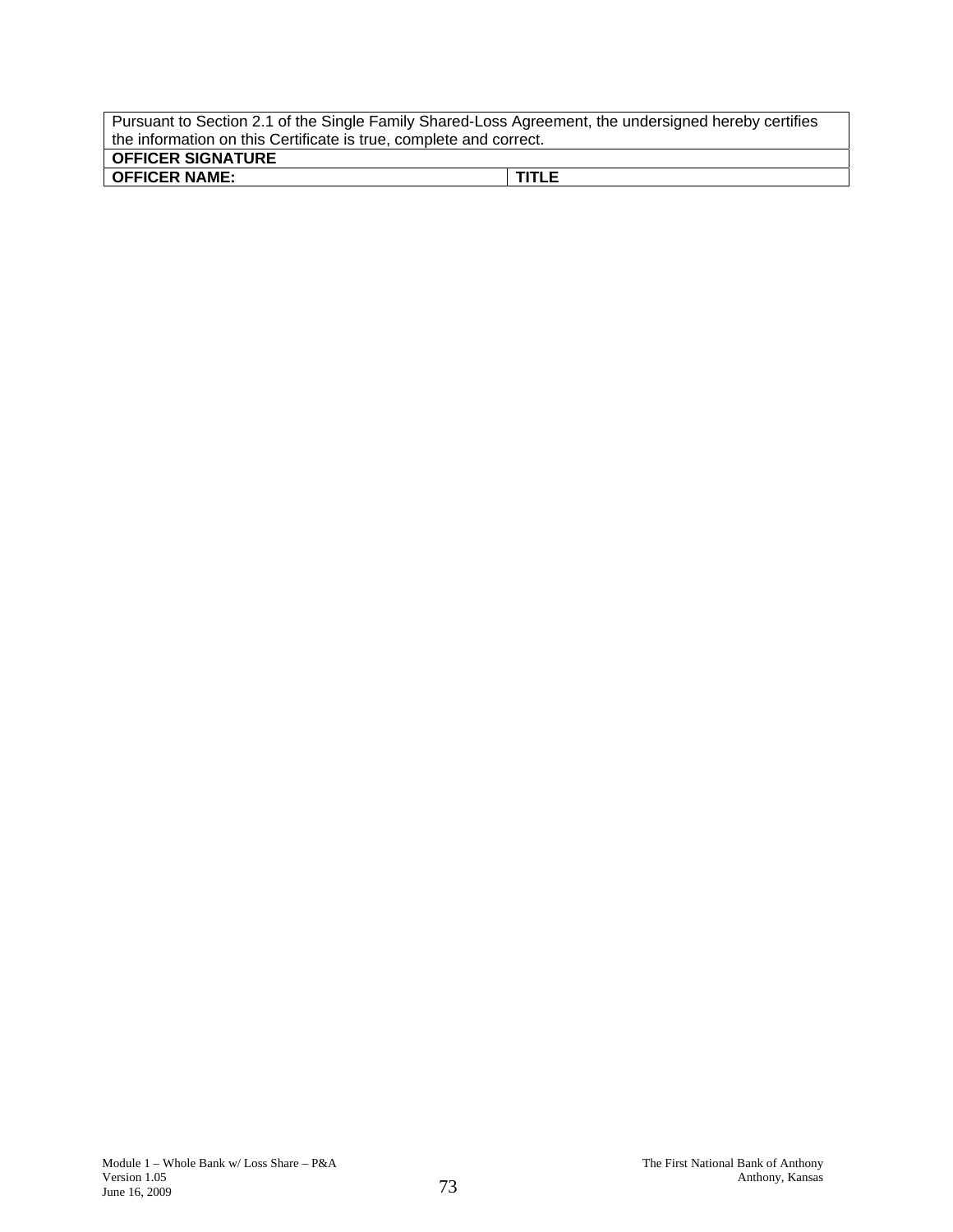### **Exhibit 2a**

This exhibit contains three versions of the loss share calculation for foreclosure, plus explanatory notes.

#### **Exhibit 2a(1) CALCULATION OF FORECLOSURE LOSS Foreclosure Occurred Prior to Loss Share Agreement**

|    | 1 Shared-Loss Month<br>2 Loan no:<br>3 REO #              | May-09<br>364574<br>621 |
|----|-----------------------------------------------------------|-------------------------|
|    | 4 Foreclosure date                                        | 12/18/08                |
|    | 5 Liquidation date                                        | 4/12/09                 |
|    | 6 Note Interest rate                                      | 8.100%                  |
|    | 7 Most recent BPO                                         | 228,000                 |
|    | 8 Most recent BPO date                                    | 1/21/09                 |
|    | <b>Foreclosure Loss calculation</b>                       |                         |
|    | 9 Book value at date of Loss Share agreement              | 244,900                 |
|    | Accrued interest, limited to 90 days or days from failure |                         |
|    | 10 to sale, whichever is less                             | 3,306                   |
|    | 11 Costs incurred after Loss Share agreement in place:    |                         |
| 12 | Attorney's fees                                           | 0                       |
|    | Foreclosure costs, including title search, filing fees,   |                         |
|    | 13 advertising, etc.                                      | 0                       |
| 14 | Property protection costs, maint. and repairs             | 6,500                   |
| 15 | Tax and insurance advances                                | 0                       |
|    | <b>Other Advances</b>                                     |                         |
| 16 | Appraisal/Broker's Price Opinion fees                     | 0                       |
| 17 | Inspections                                               | 0                       |
| 18 | Other                                                     | 0                       |
|    | 19 Gross balance recoverable by Purchaser                 | 254,706                 |
|    | <b>Cash Recoveries:</b>                                   |                         |
|    | 20 Net liquidation proceeds (from HUD-1 settl stmt)       | 219,400                 |
|    | 21 Hazard Insurance proceeds                              | 0                       |
|    | 22 Mortgage Insurance proceeds                            | 0                       |
|    | 23 T & I escrow account balances, if positive             | 0                       |
|    | 24 Other credits, if any (itemize)                        | 0                       |
| 25 | <b>Total Cash Recovery</b>                                | 219,400                 |
|    | 26 Loss Amount                                            | 35,306                  |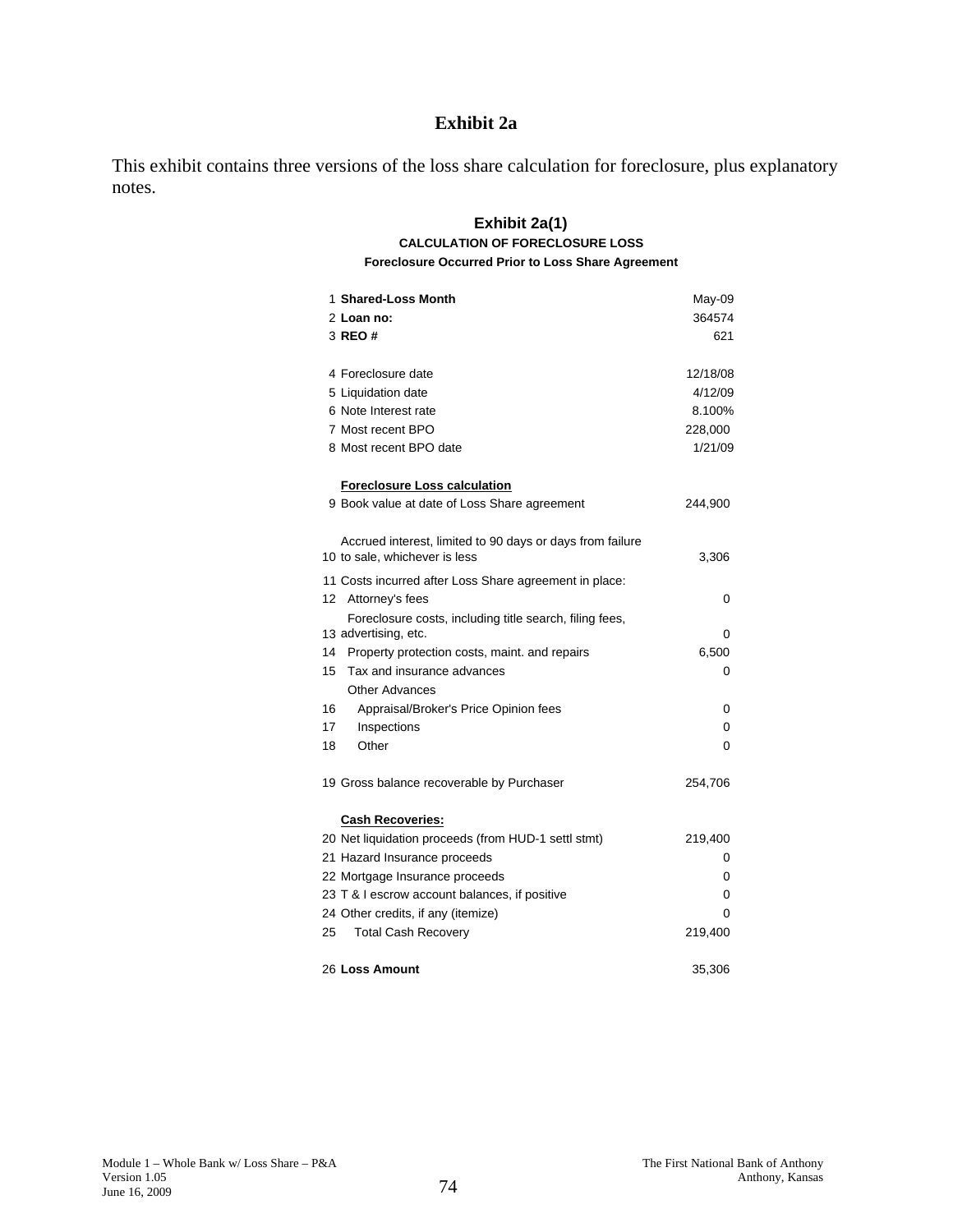#### **Exhibit 2a(2)**

#### **CALCULATION OF FORECLOSURE LOSS**

#### **No Preceeding Loan Mod under Loss Share**

| 1 Shared-Loss Month                                                             | May-09  |
|---------------------------------------------------------------------------------|---------|
| 2 Loan no:                                                                      | 292334  |
| 3 REO #                                                                         | 477     |
| 4 Interest paid-to-date                                                         | 4/30/08 |
| 5 Foreclosure date                                                              | 1/15/09 |
| 6 Liquidation date                                                              | 4/12/09 |
| 7 Note Interest rate                                                            | 8.000%  |
| 8 Owner occupied?                                                               | Yes     |
| 9 If owner-occupied:                                                            |         |
| 10<br>Borrower current gross annual income                                      | 42,000  |
| Estimated NPV of loan mod<br>11                                                 | 195,000 |
| 12 Most recent BPO                                                              | 235,000 |
| 13 Most recent BPO date                                                         | 1/21/09 |
| <b>Foreclosure Loss calculation</b>                                             |         |
| 16 Loan Principal balance after last paid installment                           | 300,000 |
| 17 Accrued interest, limited to 90 days                                         | 6,000   |
| 18 Attorney's fees                                                              | 0       |
| Foreclosure costs, including title search, filing fees,<br>19 advertising, etc. | 4,000   |
| 20 Property protection costs, maint. and repairs                                | 5,500   |
| 21 Tax and insurance advances                                                   | 1,500   |
| <b>Other Advances</b>                                                           |         |
| 22<br>Appraisal/Broker's Price Opinion fees                                     | 0       |
| 23<br>Inspections                                                               | 50      |
| 24<br>Other                                                                     | 0       |
| 25 Gross balance recoverable by Purchaser                                       | 317,050 |
| <b>Cash Recoveries:</b>                                                         |         |
| 26 Net liquidation proceeds (from HUD-1 settl stmt)                             | 205,000 |
| 27 Hazard Insurance proceeds                                                    | 0       |
| 28 Mortgage Insurance proceeds                                                  | 0       |
| 29 T & I escrow account balances, if positive                                   | 0       |
| 30 Other credits, if any (itemize)                                              | 0       |
| 31<br><b>Total Cash Recovery</b>                                                | 205,000 |
| 32 Loss Amount                                                                  | 112,050 |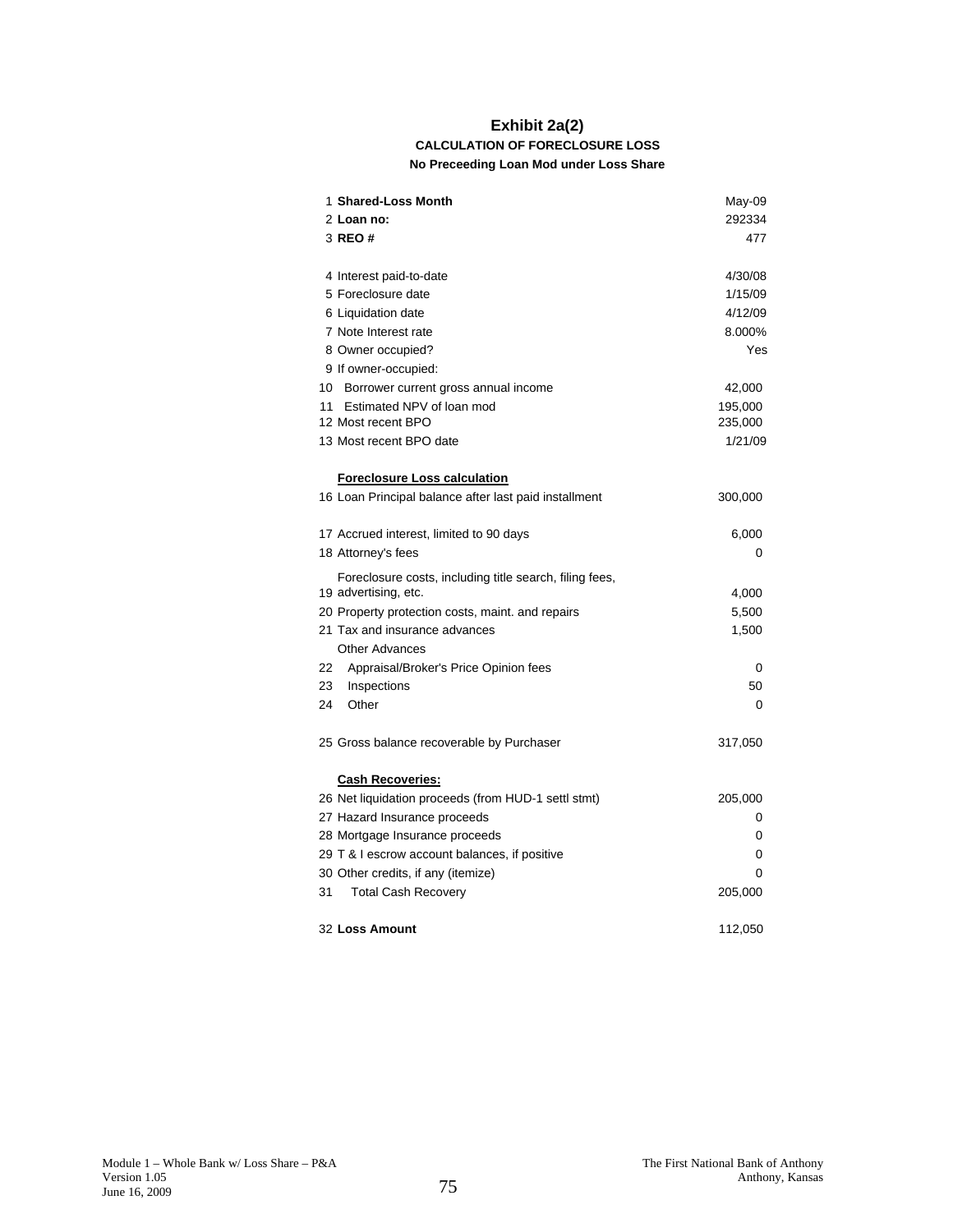## **Exhibit 2a(3)**

#### **CALCULATION OF FORECLOSURE LOSS Foreclosure after a Covered Loan Mod**

|    | 1 Shared-Loss Month                                                  | May-09  |
|----|----------------------------------------------------------------------|---------|
|    | 2 Loan no:                                                           | 138554  |
|    | 3 REO #                                                              | 843     |
|    |                                                                      |         |
|    | 4 Loan mod date                                                      | 1/17/08 |
|    | 5 Interest paid-to-date                                              | 4/30/08 |
|    | 6 Foreclosure date                                                   | 1/15/09 |
|    | 7 Liquidation date                                                   | 4/12/09 |
|    | 8 Note Interest rate                                                 | 4.000%  |
|    | 9 Most recent BPO                                                    | 210,000 |
|    | 10 Most recent BPO date                                              | 1/20/09 |
|    |                                                                      |         |
|    | <b>Foreclosure Loss calculation</b>                                  |         |
|    | 11 NPV of projected cash flows at loan mod                           | 285,000 |
|    | 12 Less: Principal payments between loan mod and deliquency          | 2,500   |
|    | 13 Plus:                                                             |         |
| 14 | Attorney's fees                                                      | 0       |
|    | Foreclosure costs, including title search, filing fees, advertising, |         |
|    | 15 etc.                                                              | 4,000   |
| 16 | Property protection costs, maint. and repairs                        | 7,000   |
| 17 | Tax and insurance advances                                           | 2,000   |
| 18 | <b>Other Advances</b>                                                |         |
| 19 | Appraisal/Broker's Price Opinion fees                                | 0       |
| 20 | Inspections                                                          | 0       |
| 21 | Other                                                                | 0       |
|    |                                                                      |         |
|    | 22 Gross balance recoverable by Purchaser                            | 295,500 |
|    |                                                                      |         |
|    | <b>Cash Recoveries:</b>                                              |         |
|    | 23 Net liquidation proceeds (from HUD-1 settl stmt)                  | 201,000 |
|    | 24 Hazard Insurance proceeds                                         | 0       |
|    | 25 Mortgage Insurance proceeds                                       | 0       |
|    | 26 T & I escrow account balances, if positive                        | 0       |
|    | 27 Other credits, if any (itemize)                                   | 0       |
| 28 | <b>Total Cash Recovery</b>                                           | 201,000 |
|    |                                                                      |         |
|    | 29 Loss Amount                                                       | 94,500  |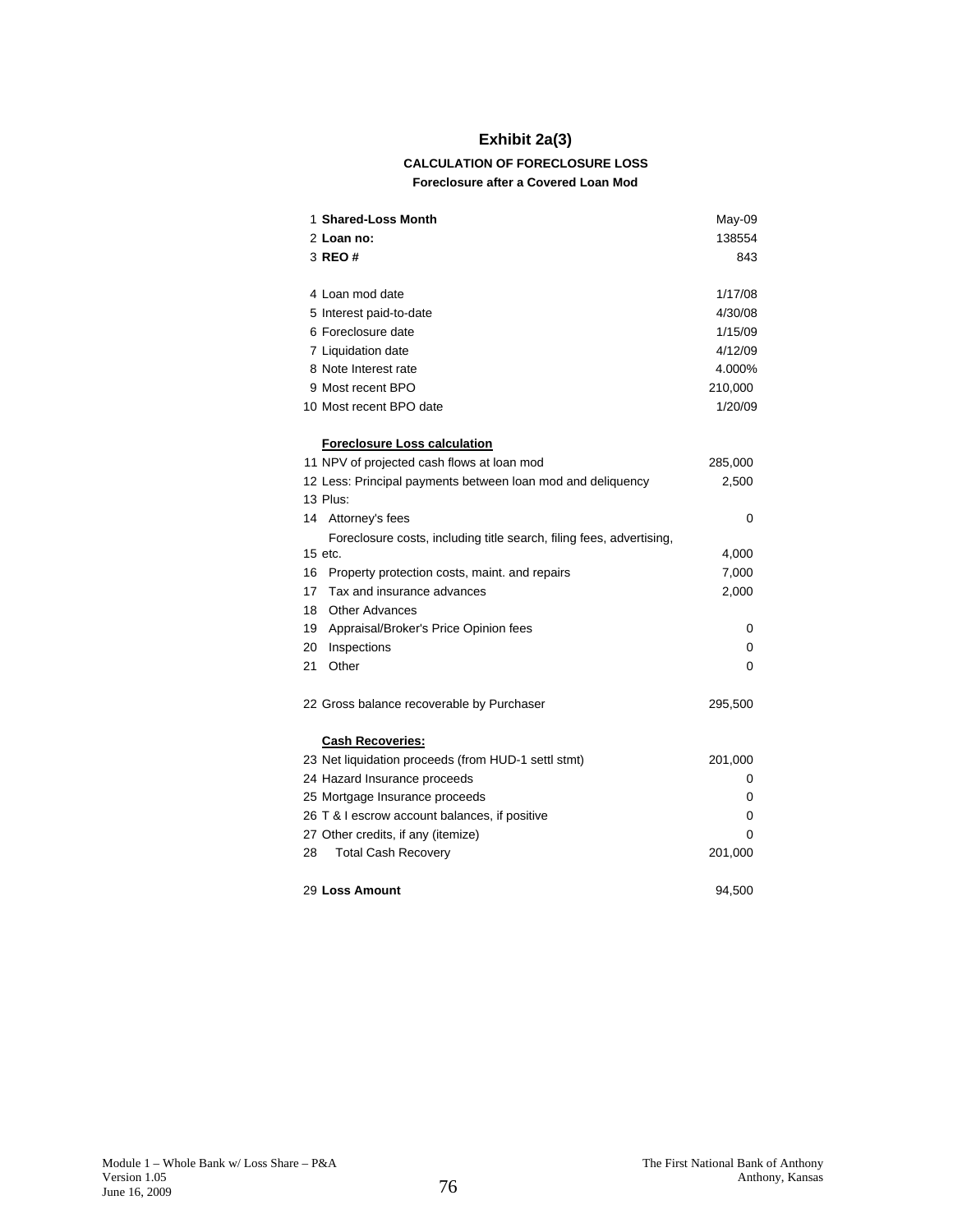## **Notes to Exhibit 2a (foreclosure)**

- 1. The data shown are for illustrative purpose. The figures will vary for actual restructurings.
- 2. The covered loss is the difference between the gross balance recoverable by Purchaser and the total cash recovery. There are three methods of calculation for covered losses from foreclosures, depending upon the circumstances. They are shown below:
	- a. If foreclosure occurred prior to the beginning of the Loss Share agreement, use Exhibit 2a(1). This version uses the book value of the REO as the starting point for the covered loss.
	- b. If foreclosure occurred after the Loss Share agreement was in place, and if the loan was not restructured when the Loss Share agreement was in place, use Exhibit 2a(2). This version uses the unpaid balance of the loan as of the last payment as the starting point for the covered loss.
	- c. If the loan was restructured when the Loss Share agreement was in place, and then foreclosure occurred, use Exhibit 2a(3). This version uses the Net Present Value (NPV) of the modified loan as the starting point for the covered loss.
- 3. For Exhibit  $2a(1)$ , the gross balance recoverable by the purchaser is calculated as the sum of lines  $9 - 18$ ; it is shown in line 19. For Exhibit 2a(2), the gross balance recoverable by the purchaser is calculated as the sum of lines  $16 - 24$ ; it is shown in line 25. For Exhibit 2a(3), the gross balance recoverable by the purchaser is calculated as line 11 minus line 12 plus lines  $13 - 21$ ; it is shown in line 22.
- 4. For Exhibit 2a(1), the total cash recovery is calculated as the sum of lines  $20 24$ ; it is shown in line 25. For Exhibit 2a(2), the total cash recovery is calculated as the sum of lines  $26 - 30$ ; it is shown in line 31. For Exhibit 2a(3), the total cash recovery is calculated as the sum of lines  $23 - 27$ ; it is shown in line 28.
- 5. Reasonable and customary third party attorney's fees and expenses incurred by or on behalf of Assuming Bank in connection with any enforcement procedures, or otherwise with respect to such loan, are reported under Attorney's fees.
- 6. Assuming Bank's (or Third Party Servicer's) reasonable and customary out-of-pocket costs paid to either a third party or an affiliate (if affiliate is pre-approved by the FDIC) for foreclosure, property protection and maintenance costs, repairs, assessments, taxes, insurance and similar items are treated as part of the gross recoverable balance, to the extent they are not paid from funds in the borrower's escrow account. Allowable costs are limited to amounts per Freddie Mac and Fannie Mae guidelines (as in effect from time to time), where applicable, provided that this limitation shall not apply to costs or expenses relating to environmental conditions.
- 7. Do not include late fees, prepayment penalties, or any similar lender fees or charges by the Failed Bank or Assuming Bank to the loan account, any allocation of Assuming Bank's servicing costs, or any allocations of Assuming Bank's general and administrative (G&A) or other operating costs.
- 8. If Exhibit  $2a(3)$  is used, then no accrued interest may be included as a covered loss. Otherwise, the amount of accrued interest that may be included as a covered loss is limited to the minimum of:
	- a. 90 days
	- b. The number of days that the loan is delinguent when the property was sold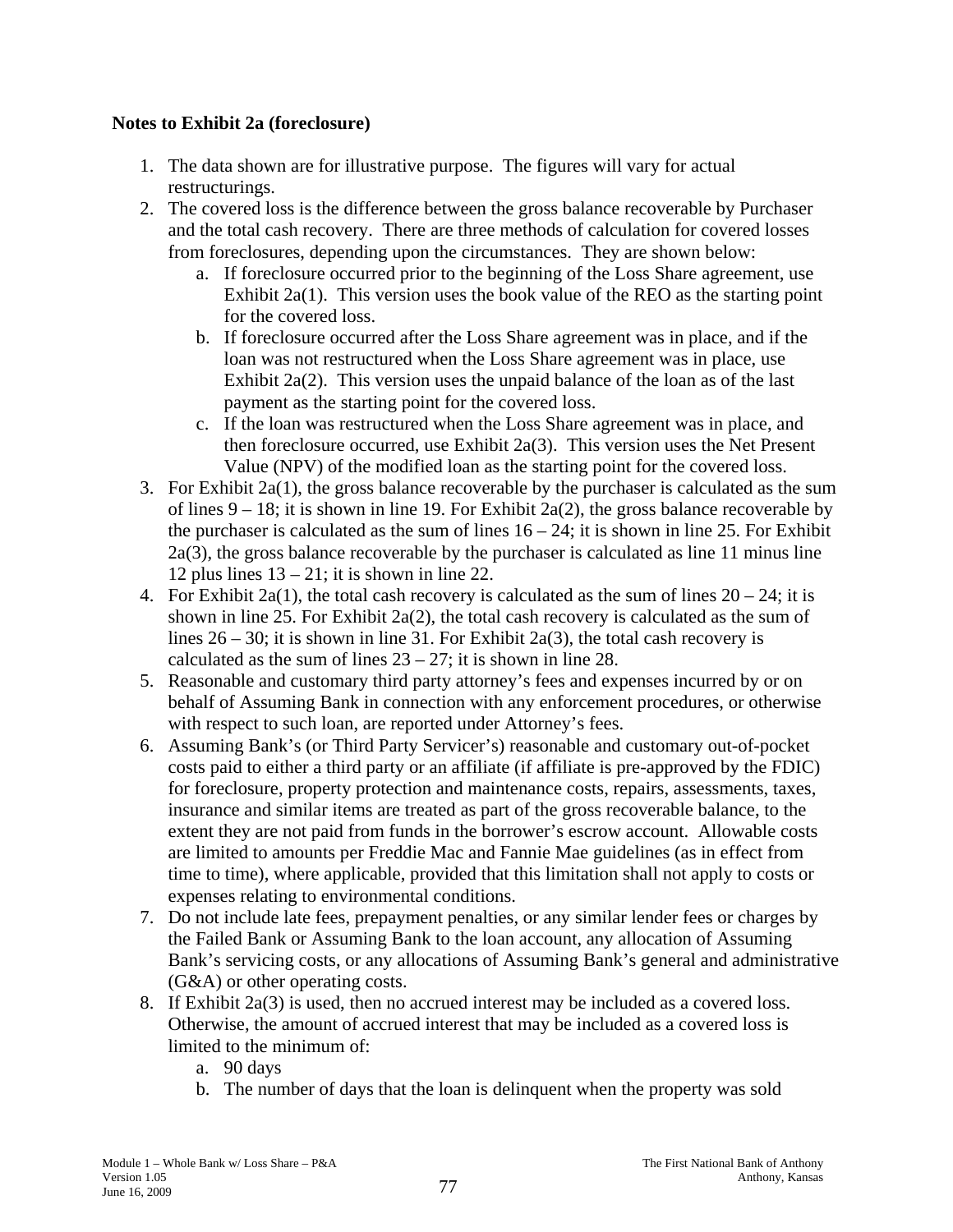c. The number of days between the resolution date and the date when the property was sold

To calculate accrued interest, apply the note interest rate that would have been in effect if the loan were performing to the principal balance after application of the last payment made by the borrower.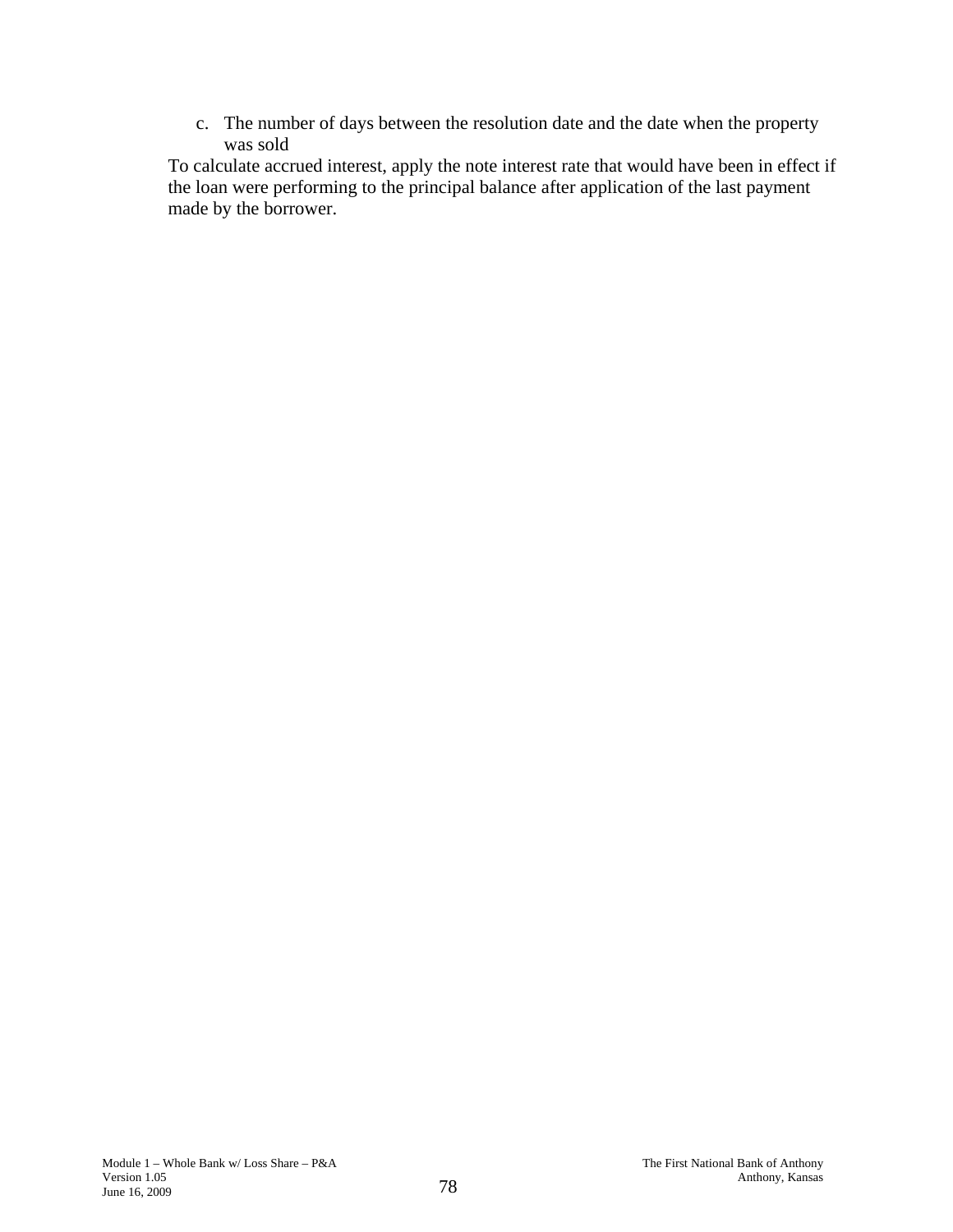# **Exhibit 2b**

This exhibit contains the loss share calculation for restructuring (loan mod), plus explanatory notes.

#### **Exhibit 2b CALCULATION OF RESTRUCTURING LOSS**

|                                           | 1 Shared-Loss Month                                   | May-09                                       |
|-------------------------------------------|-------------------------------------------------------|----------------------------------------------|
|                                           | 2 Loan no:                                            | 123456                                       |
|                                           | <b>Loan before Restructuring</b>                      |                                              |
|                                           | 3 Original loan amount                                | 500,000                                      |
|                                           | 4 Current unpaid principal balance                    | 450,000                                      |
|                                           | 5 Remaining term                                      | 298                                          |
|                                           | 6 Interest rate                                       | 7.500%                                       |
|                                           | 7 Interest Paid-To-Date                               | 2/29/08                                      |
|                                           | 8 Monthly payment - P&I                               | 3,333                                        |
|                                           | 9 Monthly payment - T&I                               | 1,000                                        |
|                                           | 10 Total monthly payment                              | 4,333                                        |
|                                           | 11 Loan type (fixed-rate, ARM, I/O, Option ARM, etc.) | <b>Option ARM</b>                            |
|                                           | 12 Borrower current annual income                     | 82,000                                       |
|                                           | <b>Terms of Modified/Restructured Loan</b>            |                                              |
|                                           | 13 Closing date on modified/restructured loan         | 4/19/09                                      |
|                                           | 14 New Principal balance                              | 461,438                                      |
|                                           | 15 Remaining term                                     | 313                                          |
|                                           | 16 Interest rate                                      | 3.500%                                       |
|                                           | 17 Monthly payment - P&I                              | 1,346                                        |
|                                           | 18 Monthly payment - T&I                              | 800                                          |
|                                           | 19 Total monthly payment                              | 2,146                                        |
|                                           | 20 Loan type (fixed-rate, ARM, I/O, Option ARM, etc.) | IO Hybrid                                    |
|                                           | 21 Lien type (1st, 2nd)                               | 1st                                          |
|                                           | If adjustable:                                        |                                              |
| 22                                        | Initial interest rate                                 | 3.500%                                       |
| 23                                        | Term - initial interest rate                          | 60 Months                                    |
|                                           | 24 Initial payment amount                             | 2,146                                        |
|                                           | 25 Term-initial payment amount                        | 60 Months                                    |
|                                           | 26 Negative amortization?                             | No                                           |
|                                           | 27 Rate reset frequency after first adjustment        | 6 Months                                     |
|                                           | 28 Next reset date                                    | 5/1/14                                       |
|                                           | 29 Index                                              | <b>LIBOR</b>                                 |
|                                           | 30 Margin                                             | 2.750%                                       |
|                                           | 31 Cap per adjustment                                 | 2.000%                                       |
|                                           | 32 Lifetime Cap                                       | 9.500%                                       |
|                                           | 33 Floor                                              | 2.750%                                       |
|                                           | 34 Front end DTI                                      | 31%                                          |
|                                           | 35 Back end DTI                                       | 45%                                          |
|                                           | <b>Restructuring Loss Calculation</b>                 |                                              |
|                                           | 36 Loan Principal balance before restructuring        | 450,000                                      |
|                                           | 37 Accrued interest, limited to 90 days               | 8,438                                        |
|                                           | 38 Tax and insurance advances                         | 3,000                                        |
|                                           | 39 3rd party fees due                                 |                                              |
|                                           | 40 Total loan balance due before restructuring        | 461,438                                      |
|                                           | Assumptions for NPV Calculation, Restructured Loan:   |                                              |
|                                           | 41 Discount rate for projected cash flows             | 5.530%                                       |
|                                           | 42 Loan prepayment in full                            | 120 Months                                   |
|                                           | 43 NPV of projected cash flows                        | 403,000                                      |
| Module 1 – Whole Bank w/ Loss Share – P&A | 44 Loss Amount                                        | 58,438<br>The First National Bank of Anthony |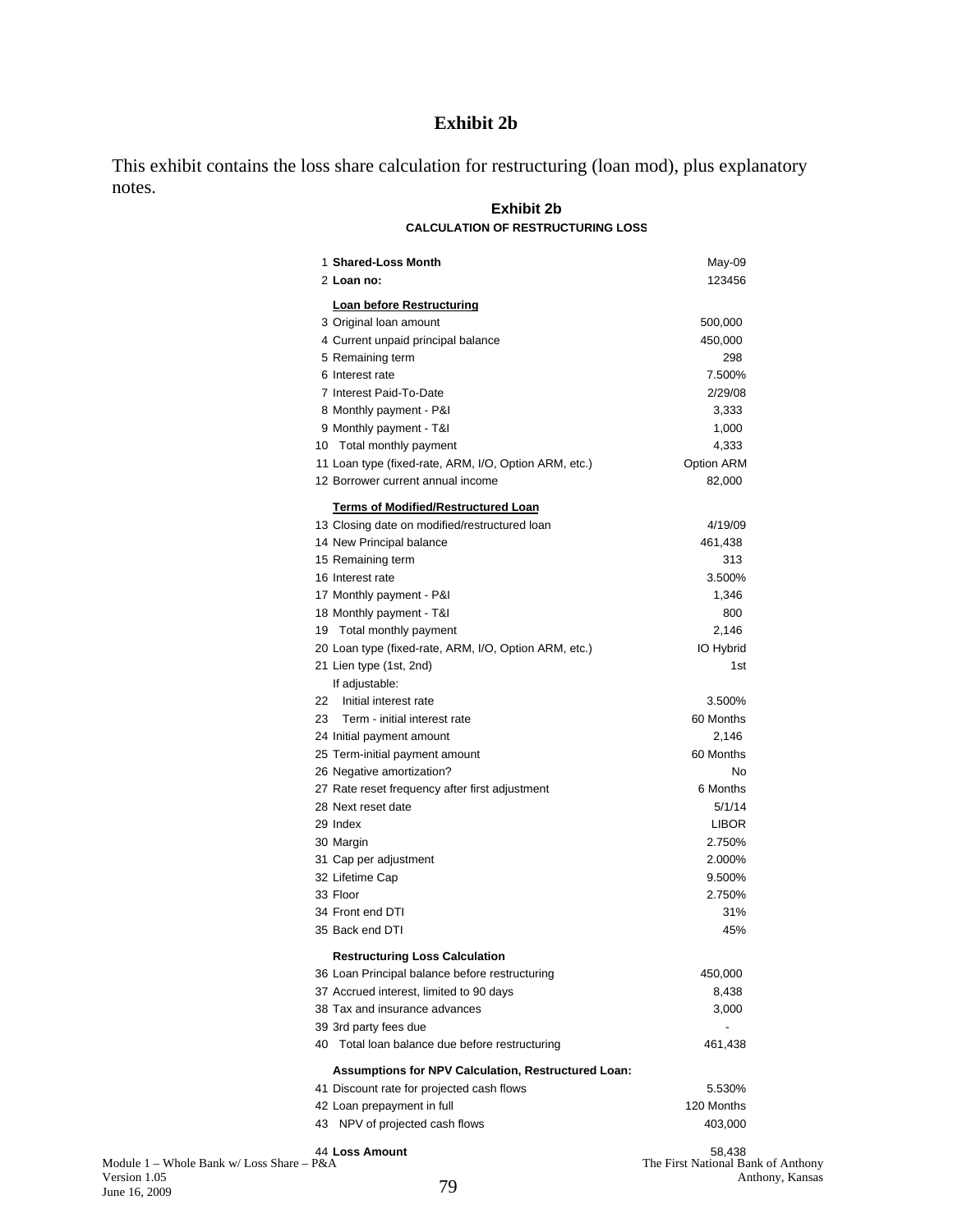### **Notes to Exhibit 2b (restructuring)**

- 1. The data shown are for illustrative purpose. The figures will vary for actual restructurings.
- 2. For purposes of loss sharing, losses on restructured loans are calculated as the difference between:
	- a. The principal, accrued interest, advances due on the loan, and allowable  $3<sup>rd</sup>$  party fees prior to restructuring (lines 36-39), and
	- b. The Net Present Value (NPV) of the estimated cash flows (line 43). The cash flows should assume no default or prepayment for 10 years, followed by prepayment in full at the end of 10 years (120 months).
- 3. For owner-occupied residential loans, the NPV is calculated using the most recently published Freddie Mac survey rate on 30-year fixed rate loans as of the restructure date.
- 4. For investor owned or non-owner occupied residential loans, the NPV is calculated using commercially reasonable rate on 30-year fixed rate loans as of the restructure date.
- 5. If the new loan is an adjustable-rate loan, interest rate resets and related cash flows should be projected based on the index rate in effect at the date of the loan restructuring. If the restructured loan otherwise provides for specific charges in monthly P&I payments over the term of the loan, those changes should be reflected in the projected cash flows. Assuming Bank must retain supporting schedule of projected cash flows as required by Section 2.1 of the Single Family Shared-Loss Agreement and provide it to the FDIC if requested for a sample audit.
- 6. Do not include late fees, prepayment penalties, or any similar lender fees or charges by the Failed Bank or Assuming Bank to the loan account, any allocation of Assuming Bank's servicing costs, or any allocations of Assuming Bank's general and administrative (G&A) or other operating costs.
- 7. The amount of accrued interest that may be added to the balance of the loan is limited to the minimum of:
	- a. 90 days
	- b. The number of days that the loan is delinquent at the time of restructuring

c. The number of days between the resolution date and the restructuring To calculate accrued interest, apply the note interest rate that would have been in effect if the loan were performing to the principal balance after application of the last payment made by the borrower.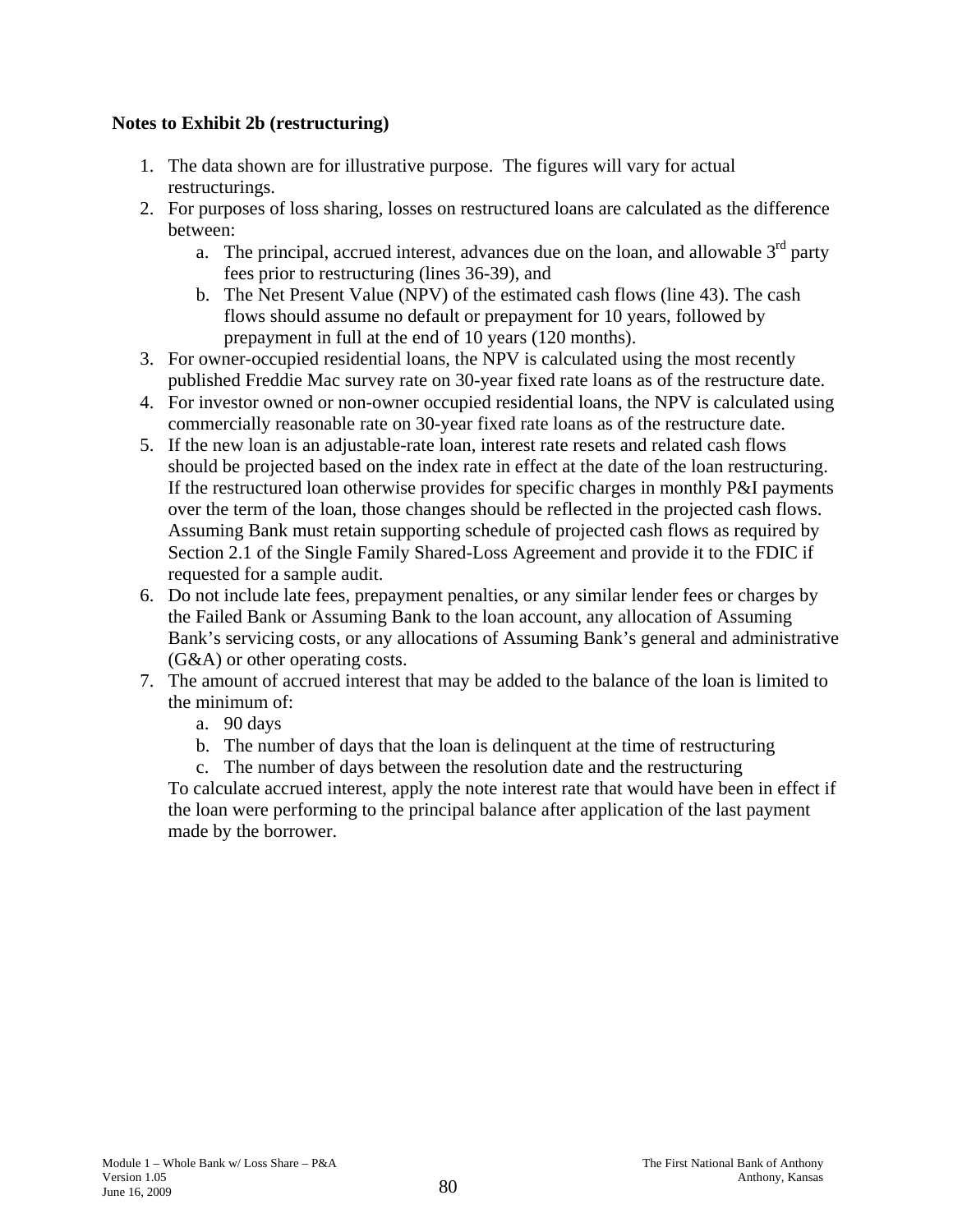### **Exhibit 2c**

This exhibit contains two versions of the loss share calculation for short sales, plus explanatory notes.

#### **Exhibit 2c(1) CALCULATION OF LOSS FOR SHORT SALE LOANS No Preceeding Loan Mod under Loss Share**

| 1 Shared-Loss Month:<br>2 Loan #<br>3 RO #                                                                                                                                                       | May-09<br>58776<br>542                       |
|--------------------------------------------------------------------------------------------------------------------------------------------------------------------------------------------------|----------------------------------------------|
| 4 Interest paid-to-date<br>5 Short Payoff Date                                                                                                                                                   | 7/31/08<br>4/17/09                           |
| 6 Note Interest rate<br>7 Owner occupied?<br>If so:                                                                                                                                              | 7.750%<br>Yes                                |
| Borrower current gross annual income<br>8<br>Estimated NPV of loan mod<br>9<br>10 Most recent BPO<br>11 Most recent BPO date                                                                     | 38,500<br>200,000<br>380,000<br>1/31/06      |
| <b>Short-Sale Loss calculation</b><br>12 Loan Principal balance                                                                                                                                  | 375,000                                      |
| 13 Accrued interest, limited to 90 days<br>14 Attorney's fees<br>15 Tax and insurance advances<br>16 3rd party fees due<br>17 Incentive to borrower<br>18 Gross balance recoverable by Purchaser | 7,266<br>0<br>0<br>2,800<br>2,000<br>387,066 |
| 19 Amount accepted in Short-Sale<br>20 Hazard Insurance<br>21 Mortgage Insurance                                                                                                                 | 255,000<br>0<br>0                            |
| 22 Total Cash Recovery                                                                                                                                                                           | 255,000                                      |
| 23 Loss Amount                                                                                                                                                                                   | 132,066                                      |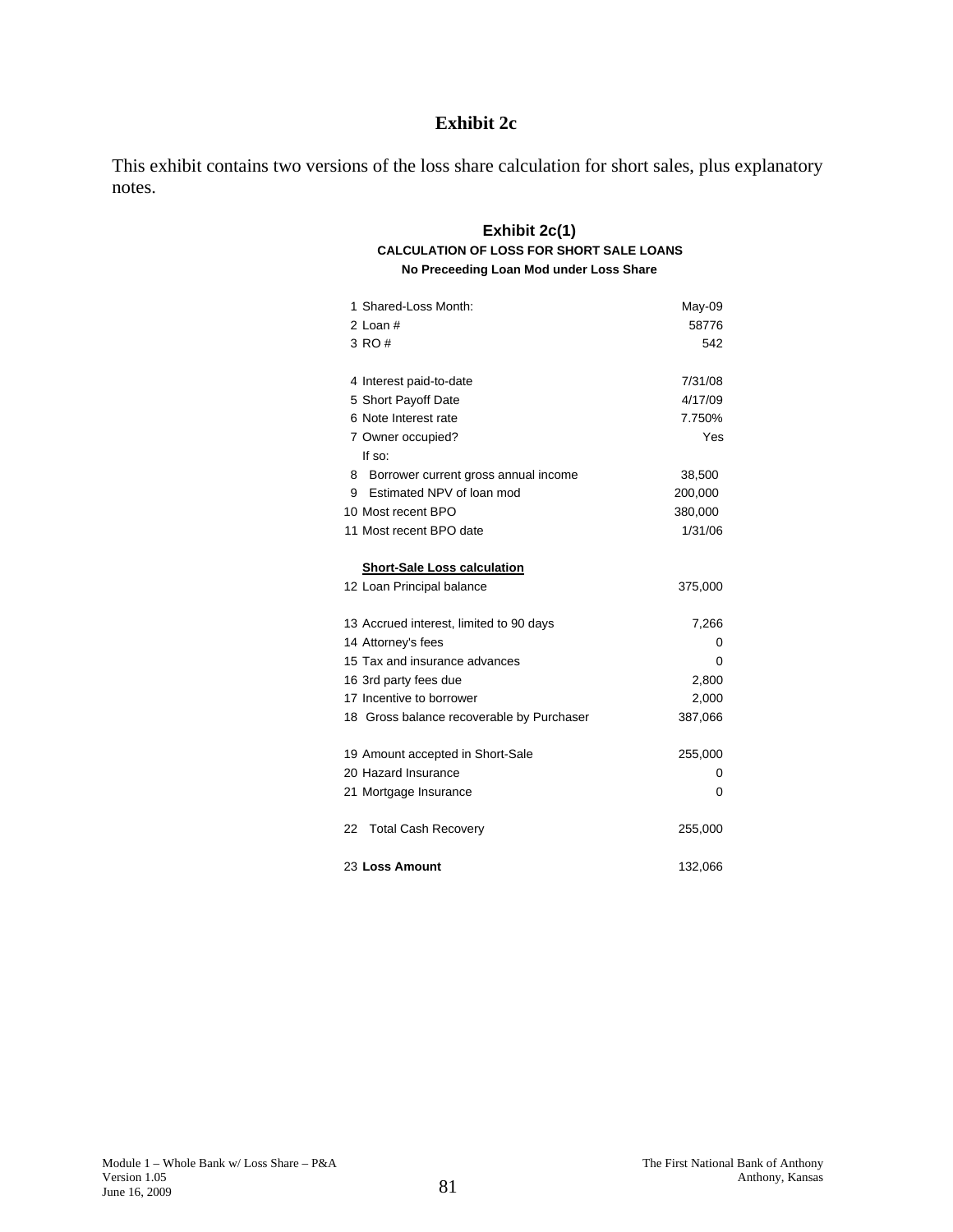#### **Exhibit 2c(2) CALCULATION OF LOSS FOR SHORT SALE LOANS Short Sale after a Covered Loan Mod**

| 1 Shared-Loss Month:                                        | May-09  |
|-------------------------------------------------------------|---------|
| 2 Loan $#$                                                  | 20076   |
| 3 REO #                                                     | 345     |
|                                                             |         |
| 4 Loan mod date                                             | 5/12/08 |
| 5 Interest paid-to-date                                     | 9/30/08 |
| 6 Short Payoff Date                                         | 4/2/09  |
| 7 Note Interest rate                                        | 7.500%  |
| 8 Most recent BPO                                           | 230,000 |
| 9 Most recent BPO date                                      | 1/21/09 |
|                                                             |         |
| <b>Short-Sale Loss calculation</b>                          |         |
| 11 NPV of projected cash flows at loan mod                  | 311,000 |
| 12 Less: Principal payments between loan mod and deliquency | 1,000   |
| Plus:                                                       |         |
| 13<br>Attorney's fees                                       | 0       |
| Tax and insurance advances<br>14                            | 1,500   |
| 15<br>3rd party fees due                                    | 2,600   |
| Incentive to borrower<br>16                                 | 3,500   |
| 17 Gross balance recoverable by Purchaser                   | 317,600 |
|                                                             |         |
| 18 Amount accepted in Short-Sale                            | 234,000 |
| 19 Hazard Insurance                                         | 0       |
| 20 Mortgage Insurance                                       | 0       |
|                                                             |         |
| <b>Total Cash Recovery</b><br>21                            | 234,000 |
|                                                             |         |
| 22 Loss Amount                                              | 83,600  |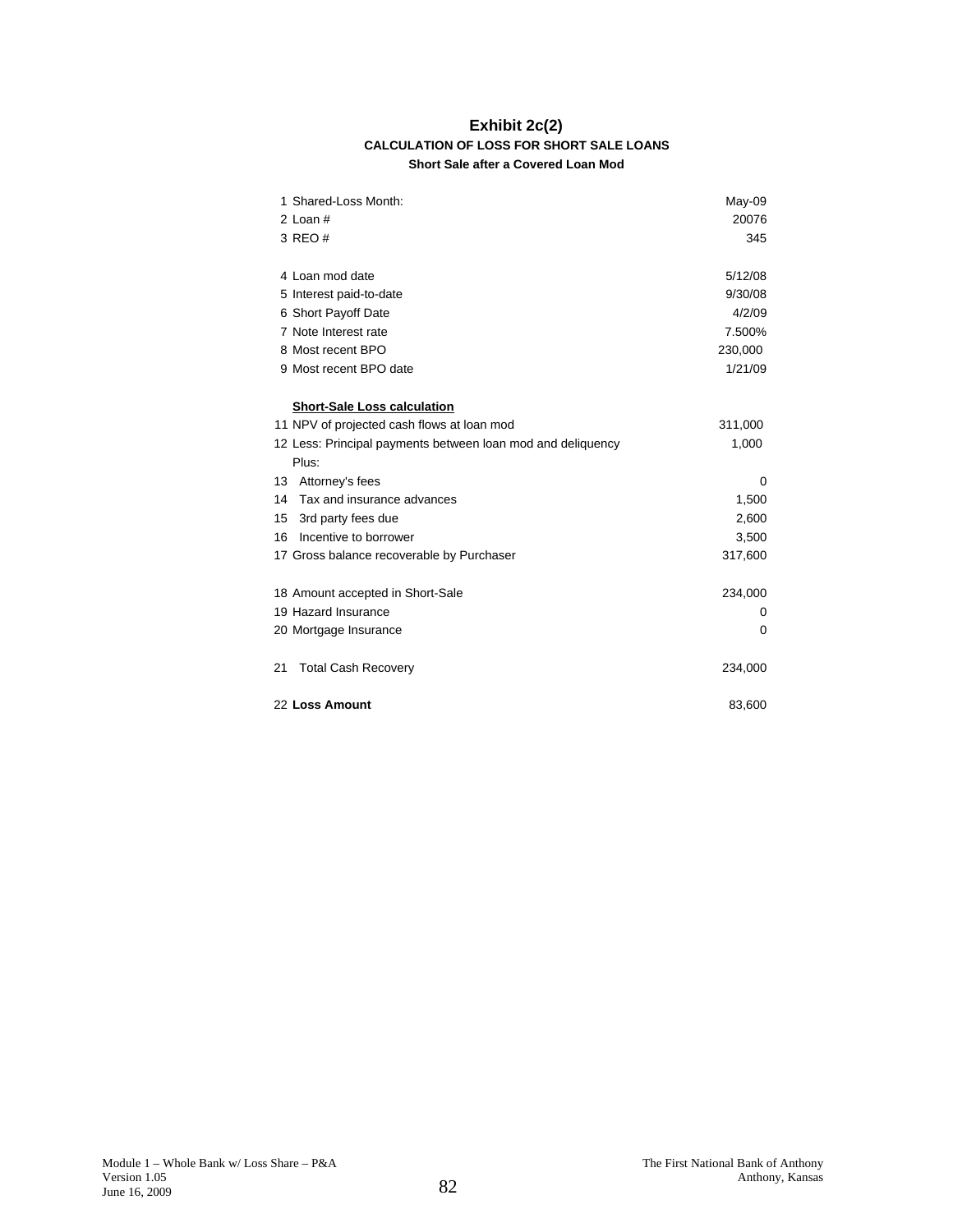## **Notes to Exhibit 2c (short sale)**

- 1. The data shown are for illustrative purpose. The figures will vary for actual short sales.
- 2. The covered loss is the difference between the gross balance recoverable by Purchaser and the total cash recovery. There are two methods of calculation for covered losses from short sales, depending upon the circumstances. They are shown below:
	- a. If the loan was restructured when the Loss Share agreement was in place, and then the short sale occurred, use Exhibit  $2c(2)$ . This version uses the Net Present Value (NPV) of the modified loan as the starting point for the covered loss.
	- b. Otherwise, use Exhibit  $2c(1)$ . This version uses the unpaid balance of the loan as of the last payment as the starting point for the covered loss.
- 3. For Exhibit  $2c(1)$ , the gross balance recoverable by the purchaser is calculated as the sum of lines  $12 - 17$ ; it is shown in line 18. For Exhibit 2a(2), the gross balance recoverable by the purchaser is calculated as line 11 minus line 12 plus lines 13 – 16; it is shown in line 17.
- 4. For Exhibit 2c(1), the total cash recovery is calculated as the sum of lines  $19 21$ ; it is shown in line 22. For Exhibit  $2c(2)$ , the total cash recovery is calculated as the sum of lines  $18 - 20$ ; it is shown in line 21.
- 5. Reasonable and customary third party attorney's fees and expenses incurred by or on behalf of Assuming Bank in connection with any enforcement procedures, or otherwise with respect to such loan, are reported under Attorney's fees.
- 6. Do not include late fees, prepayment penalties, or any similar lender fees or charges by the Failed Bank or Assuming Bank to the loan account, any allocation of Assuming Bank's servicing costs, or any allocations of Assuming Bank's general and administrative (G&A) or other operating costs.
- 7. If Exhibit  $2c(2)$  is used, then no accrued interest may be included as a covered loss. Otherwise, the amount of accrued interest that may be included as a covered loss is limited to the minimum of:
	- d. 90 days
	- e. The number of days that the loan is delinquent when the property was sold
	- f. The number of days between the resolution date and the date when the property was sold

To calculate accrued interest, apply the note interest rate that would have been in effect if the loan were performing to the principal balance after application of the last payment made by the borrower.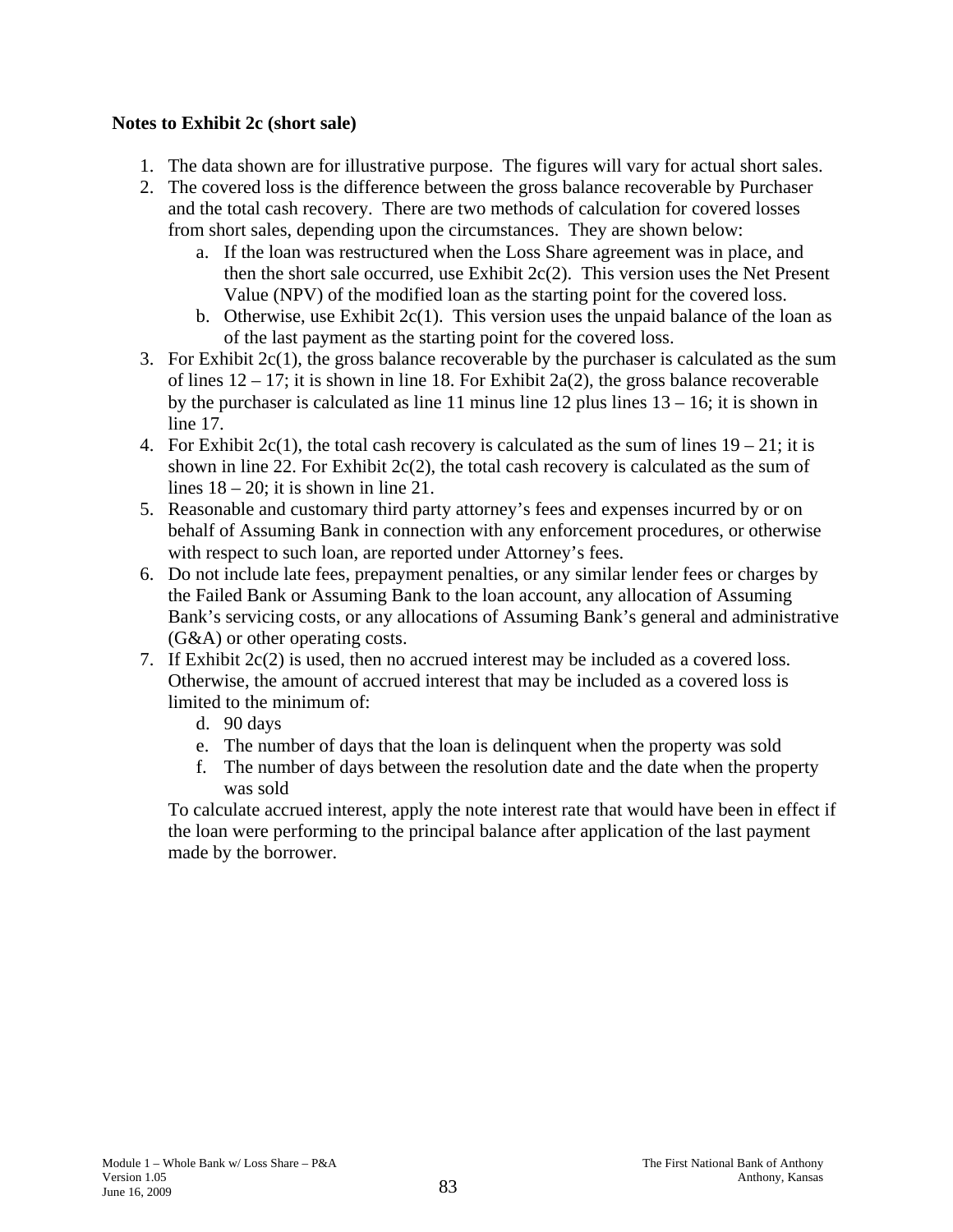# **Exhibit 2d**

| <b>Shared-Loss Month:</b>                                                                                 | [input month] |                  |         |
|-----------------------------------------------------------------------------------------------------------|---------------|------------------|---------|
| Loan no.:                                                                                                 |               | [input loan no.) |         |
|                                                                                                           |               |                  |         |
|                                                                                                           |               |                  |         |
| <b>NOTE</b>                                                                                               |               |                  |         |
| The calculation of recovery on a loan for which a Restructuring Loss has been paid will only apply if the |               |                  |         |
| loan is sold.                                                                                             |               |                  |         |
|                                                                                                           |               |                  |         |
| <b>EXAMPLE CALCULATION</b>                                                                                |               |                  |         |
|                                                                                                           |               |                  |         |
| <b>Restructuring Loss Information</b>                                                                     |               |                  |         |
| Loan principal balance before restructuring                                                               |               | \$200,000        | A       |
| NPV, restructured loan                                                                                    |               | 165,000          | в       |
| Loss on restructured loan                                                                                 |               | \$<br>35,000     | $A - B$ |
| Times FDIC applicable loss share % (80% or 95%)                                                           |               | 80%              |         |
| Loss share payment to purchaser                                                                           |               | \$28,000         | C       |
|                                                                                                           |               |                  |         |
| Calculation - Recovery amount due to Receiver                                                             |               |                  |         |
| Loan sales price                                                                                          |               | \$190,000        |         |
| NPV of restructured loan at mod date                                                                      |               | 165,000          |         |
| Gain - step 1                                                                                             |               | 25,000           | D       |
| <b>PLUS</b>                                                                                               |               |                  |         |
| Loan UPB after restructuring                                                                              | (1)           | 200,000          |         |
| Loan UPB at liquidation date                                                                              |               | 192,000          |         |
| Gain - step 2 (principal collections after restructuring)                                                 |               | 8,000            | Е       |
| Recovery amount                                                                                           |               | 33,000           | $D + E$ |
| Times FDIC loss share %                                                                                   |               | 80%              |         |
| <b>Recovery due to FDIC</b>                                                                               |               | 26,400<br>\$     | F       |
| Net loss share paid to purchaser $(C - F)$                                                                |               | 1,600<br>\$      |         |
|                                                                                                           |               |                  |         |
| <b>Proof Calculation</b>                                                                                  | (2)           |                  |         |
| Loan principal balance                                                                                    |               | \$200,000        | G       |
|                                                                                                           |               |                  |         |
| Principal collections on loan                                                                             |               | 8,000            |         |
| Sales price for loan                                                                                      |               | 190,000          |         |
| Total collections on loan                                                                                 |               | 198,000          | H       |
| Net loss on loan                                                                                          |               | \$<br>2,000      | $G - H$ |
| Times FDIC applicable loss share % (80% or 95%)                                                           |               | 80%              |         |
| Loss share payment to purchaser                                                                           |               | 1,600<br>\$      |         |
|                                                                                                           |               |                  |         |
|                                                                                                           |               |                  |         |
| (1) This example assumes that the FDIC loan modification program as shown in Exhibit 5 is applied and     |               |                  |         |
| the loan restructuring does not result in a reduction in the loan principal balance due from the          |               |                  |         |
| borrower.                                                                                                 |               |                  |         |
| (2) This proof calculation is provided to illustrate the concept and the Assuming Bank is not required to |               |                  |         |
| provide this with its Recovery calculations.                                                              |               |                  |         |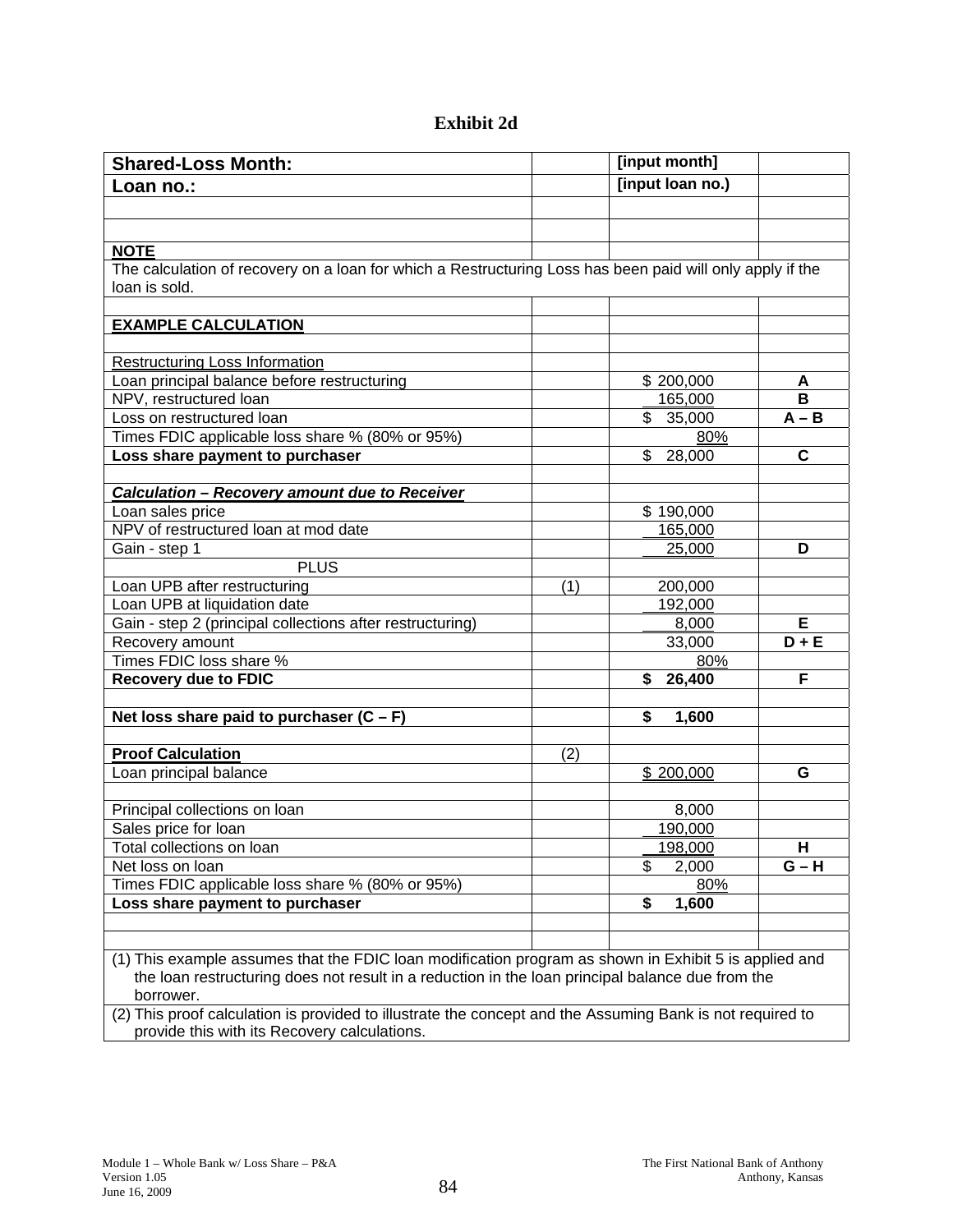| <b>SHARED-LOSS LOANS</b><br>PORTFOLIO PERFORMANCE AND SUMMARY SCHEDULE |      |                      |                  |  |  |
|------------------------------------------------------------------------|------|----------------------|------------------|--|--|
| <b>MONTH ENDED:</b>                                                    |      | [input report month] |                  |  |  |
|                                                                        |      |                      |                  |  |  |
|                                                                        |      |                      |                  |  |  |
| <b>POOL SUMMARY</b>                                                    |      |                      |                  |  |  |
|                                                                        | $\#$ | \$                   |                  |  |  |
| Loans at Sale Date                                                     | XX   | XX                   |                  |  |  |
|                                                                        |      |                      |                  |  |  |
| Loans as of this month-end                                             | XX   | XX                   |                  |  |  |
|                                                                        |      |                      |                  |  |  |
| <b>STATED THRESHOLD TRACKING</b>                                       | $\#$ | \$                   |                  |  |  |
| <b>Stated Threshold amount</b>                                         |      |                      | A                |  |  |
|                                                                        |      |                      |                  |  |  |
| Cumulative loss payments, prior month                                  |      |                      |                  |  |  |
| Loss payment for current month                                         |      |                      |                  |  |  |
| Cumulative loss payment, this month                                    |      |                      |                  |  |  |
| Cumulative Commercial & Other Loans Net Charge-Offs                    |      |                      |                  |  |  |
|                                                                        |      |                      | B                |  |  |
| Remaining to Stated Threshold                                          |      |                      | $A - B$          |  |  |
|                                                                        |      |                      |                  |  |  |
|                                                                        |      |                      | Percent of Total |  |  |
| <b>PORTFOLIO PERFORMANCE STATUS</b>                                    | $\#$ | \$                   | $\#$             |  |  |
| Current                                                                |      |                      |                  |  |  |
| $30 - 59$ days past due                                                |      |                      |                  |  |  |
| $60 - 89$ days past due                                                |      |                      |                  |  |  |
| $90 - 119$ days past due                                               |      |                      |                  |  |  |
| 120 and over days past due                                             |      |                      |                  |  |  |
| In foreclosure                                                         |      |                      |                  |  |  |
| <b>ORE</b>                                                             |      |                      |                  |  |  |
| Total                                                                  |      |                      |                  |  |  |
|                                                                        |      |                      |                  |  |  |
| Memo Item:                                                             |      |                      |                  |  |  |
| Loans in process of restructuring - total                              |      |                      |                  |  |  |
| Loans in bankruptcy                                                    |      |                      |                  |  |  |
|                                                                        |      |                      |                  |  |  |
| Loans in process of restructuring by delinquency status                |      |                      |                  |  |  |
| Current                                                                |      |                      |                  |  |  |
| 30 - 59 days past due                                                  |      |                      |                  |  |  |
| 60 - 89 days past due                                                  |      |                      |                  |  |  |
| 90 - 119 days past due                                                 |      |                      |                  |  |  |
| 120 and over days past due In foreclosure                              |      |                      |                  |  |  |
| Total                                                                  |      |                      |                  |  |  |

## **Exhibit 3 Portfolio Performance and Summary Schedule**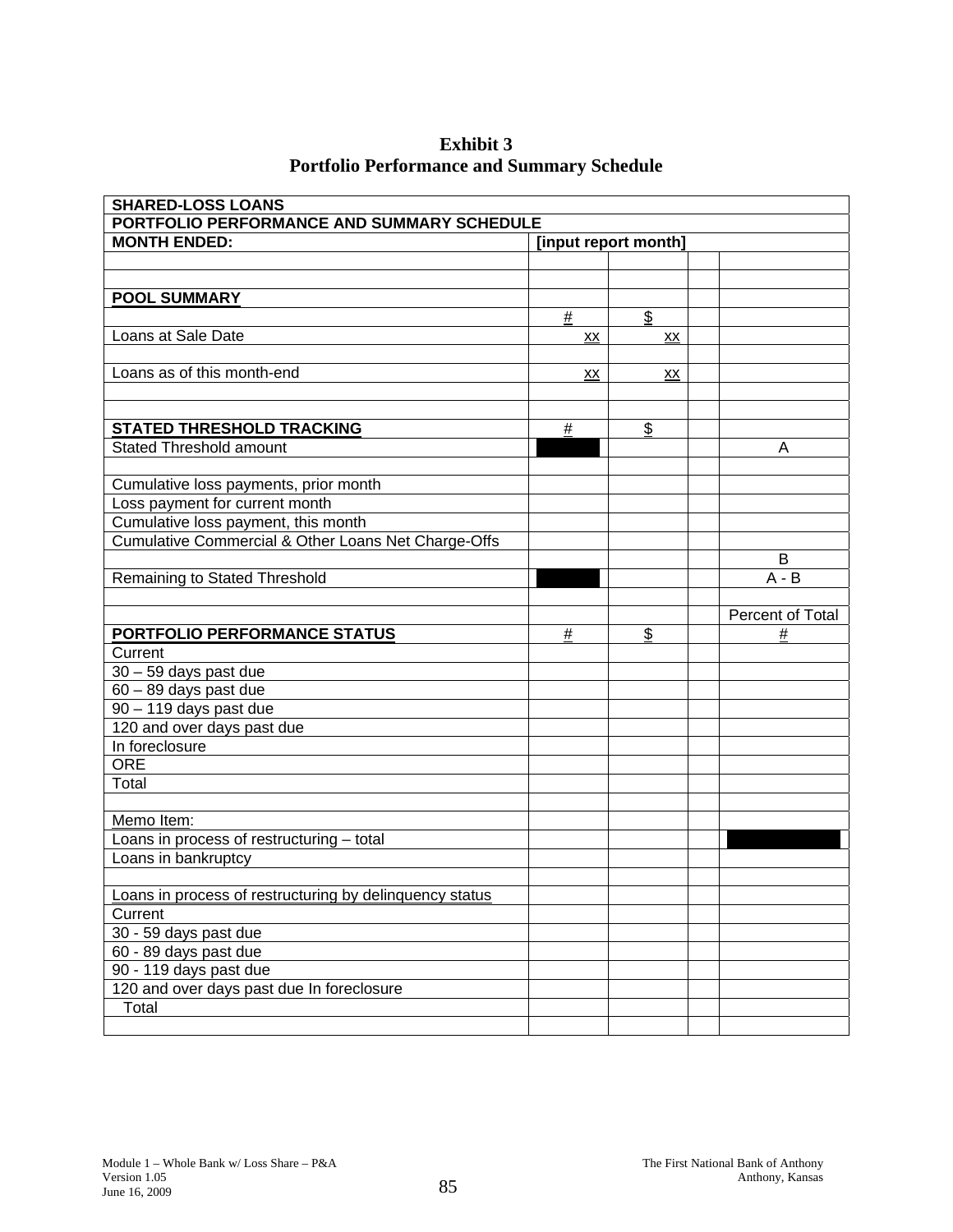| List of Loans Paid Off During Month    |                      |  |  |
|----------------------------------------|----------------------|--|--|
|                                        | Principal            |  |  |
| Loan #                                 | Balance              |  |  |
|                                        |                      |  |  |
| <b>List of Loans Sold During Month</b> |                      |  |  |
|                                        |                      |  |  |
|                                        | Principal<br>Balance |  |  |
| Loan #                                 |                      |  |  |
|                                        |                      |  |  |
|                                        |                      |  |  |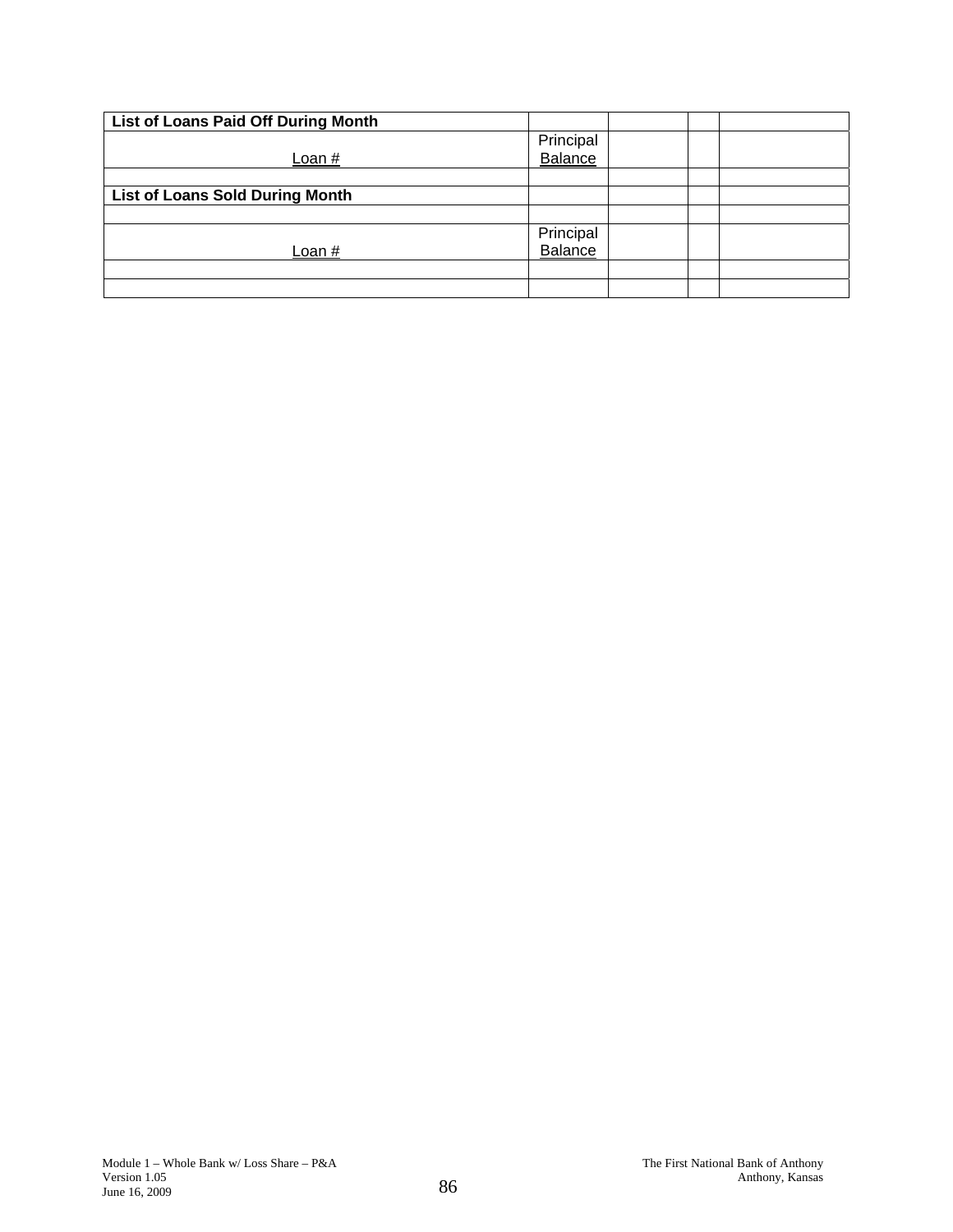## **Exhibit 4 Wire Transfer Instructions**

# **PURCHASER WIRING INSTRUCTIONS**

| <b>BANK RECEIVING WIRE</b>               |  |
|------------------------------------------|--|
|                                          |  |
| <b>9 DIGIT ABA ROUTING NUMBER</b>        |  |
|                                          |  |
| <b>ACCOUNT NUMBER</b>                    |  |
|                                          |  |
| <b>NAME OF ACCOUNT</b>                   |  |
|                                          |  |
| <b>ATTENTION TO WHOM</b>                 |  |
|                                          |  |
| <b>PURPOSE OF WIRE</b>                   |  |
| <b>FDIC RECEIVER WIRING INSTRUCTIONS</b> |  |
|                                          |  |
| <b>BANK RECEIVING WIRE</b>               |  |
|                                          |  |
| <b>SHORT NAME</b>                        |  |
|                                          |  |
| <b>ADDRESS OF BANK RECEIVING WIRE</b>    |  |
|                                          |  |
| <b>9 DIGIT ABA ROUTING NUMBER</b>        |  |
|                                          |  |
| <b>ACCOUNT NUMBER</b>                    |  |
|                                          |  |
| <b>NAME OF ACCOUNT</b>                   |  |
|                                          |  |
| <b>ATTENTION TO WHOM</b>                 |  |
|                                          |  |
| <b>PURPOSE OF WIRE</b>                   |  |
|                                          |  |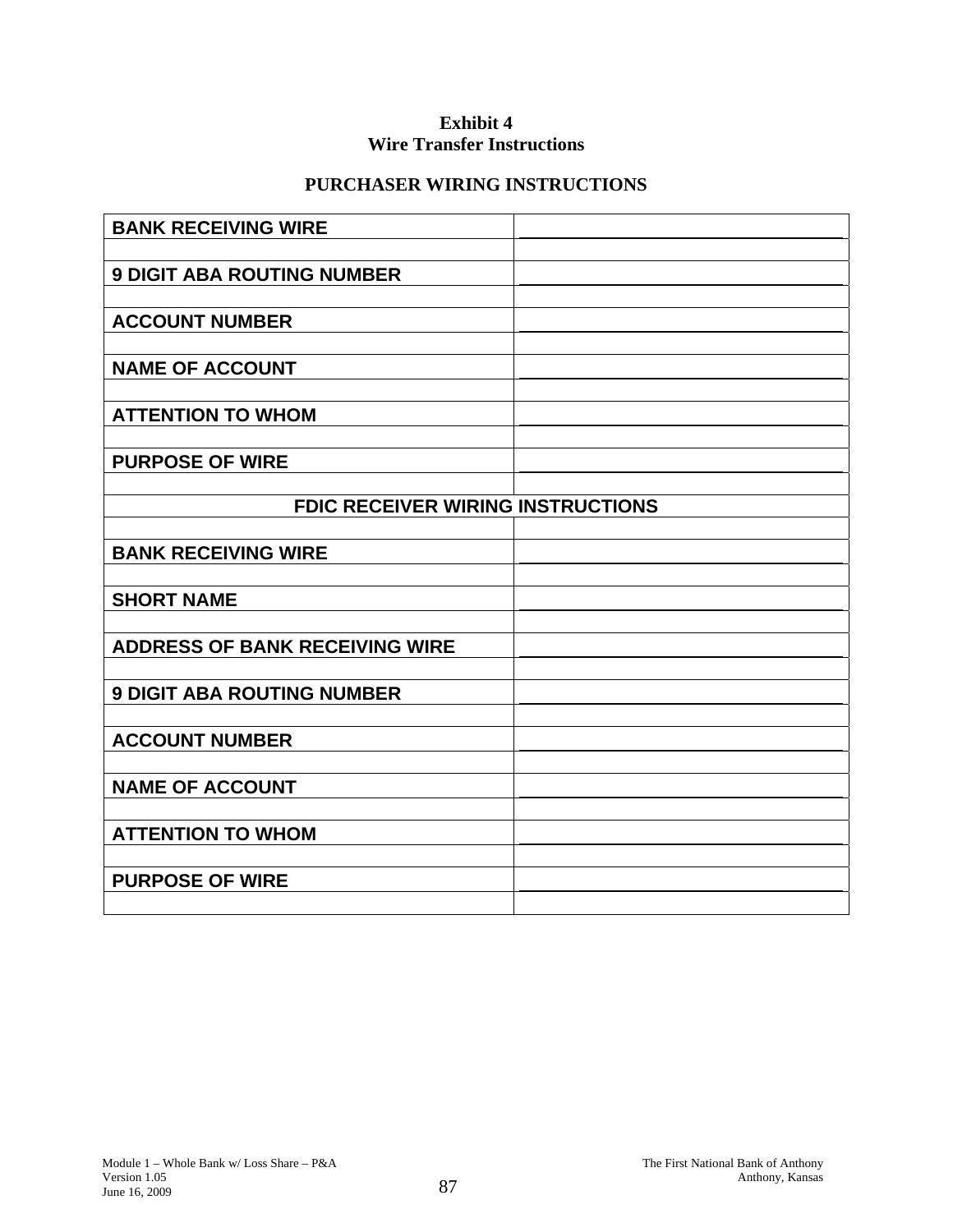# **EXHIBIT 5**

## **FDIC MORTGAGE LOAN MODIFICATION PROGRAM**

### **Objective**

The objective of this FDIC Mortgage Loan Modification Program ("Program") is to modify the terms of certain residential mortgage loans so as to improve affordability, increase the probability of performance, allow borrowers to remain in their homes and increase the value of the loans to the FDIC and assignees. The Program provides for the modification of Qualifying Loans (as defined below) by reducing the borrower's monthly housing debt to income ratio ("DTI Ratio") to no more than 31% at the time of the modification and eliminating adjustable interest rate and negative amortization features.

### Qualifying Mortgage Loans

In order for a mortgage loan to be a Qualifying Loan it must meet all of the following criteria, which must be confirmed by the lender:

- The collateral securing the mortgage loan is owner-occupied and the owner's primary residence; and
- The mortgagor has a first priority lien on the collateral; and
- Either the borrower is at least 60 days delinquent or a default is reasonably foreseeable.

### Modification Process

The lender shall undertake a review of its mortgage loan portfolio to identify Qualifying Loans. For each Qualifying Loan, the lender shall determine the net present value of the modified loan and, if it will exceed the net present value of the foreclosed collateral upon disposition, then the Qualifying Loan shall be modified so as to reduce the borrower's monthly DTI Ratio to no more than 31% at the time of the modification. To achieve this, the lender shall use a combination of interest rate reduction, term extension and principal forbearance, as necessary.

The borrower's monthly DTI Ratio shall be a percentage calculated by dividing the borrower's monthly income by the borrower's monthly housing payment (including principal, interest, taxes and insurance). For these purposes, (1) the borrower's monthly income shall be the amount of the borrower's (along with any co-borrowers') documented and verified gross monthly income, and (2) the borrower's monthly housing payment shall be the amount required to pay monthly principal and interest plus one-twelfth of the then current annual amount required to pay real property taxes and homeowner's insurance with respect to the collateral.

In order to calculate the monthly principal payment, the lender shall capitalize to the outstanding principal balance of the Qualifying Loan the amount of all delinquent interest, delinquent taxes, past due insurance premiums, third party fees and (without duplication) escrow advances (such amount, the "Capitalized Balance").

In order to achieve the goal of reducing the DTI Ratio to 31%, the lender shall take the following steps in the following order of priority with respect to each Qualifying Loan: Module 1 – Whole Bank w/ Loss Share – P&A Serversion 1.05 Anthony, Kansas Mersion 1.05 Anthony, Kansas Anthony, Kansas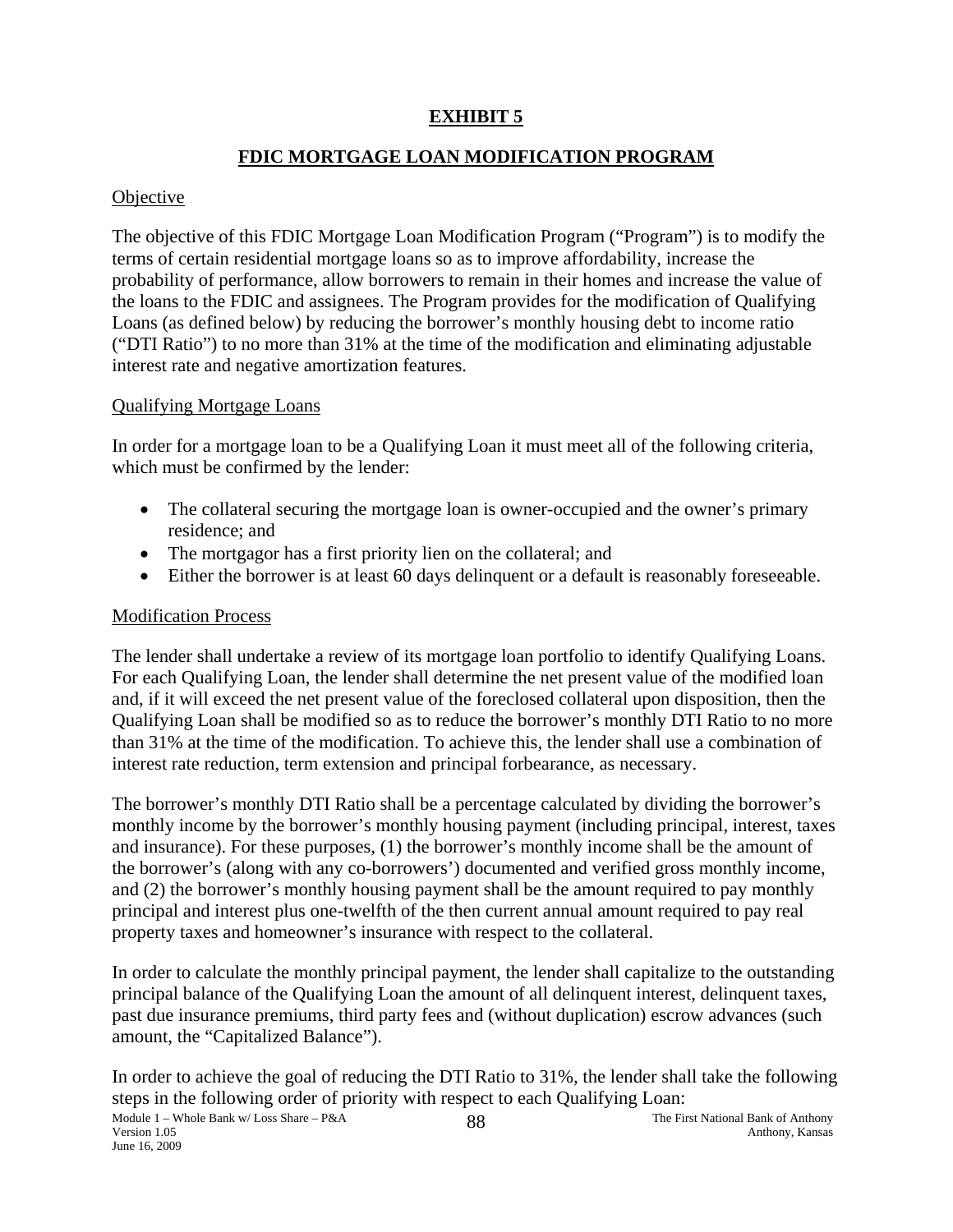- 1. Reduce the interest rate to the then current Freddie Mac Survey Rate for 30-year fixed rate mortgage loans, and adjust the term to 30 years.
- 2. If the DTI Ratio is still in excess of  $31\%$ , reduce the interest rate further, but no lower than 3%, until the DTI ratio of 31% is achieved.
- 3. If the DTI Ratio is still in excess of 31% after adjusting the interest rate to 3%, extend the remaining term of the loan by 10 years.
- 4. If the DTI Ratio is still in excess of 31%, calculate a new monthly payment (the "Adjusted Payment Amount") that will result in the borrower's monthly DTI Ratio not exceeding 31%. After calculating the Adjusted Payment Amount, the lender shall bifurcate the Capitalized Balance into two portions – the amortizing portion and the non-amortizing portion. The amortizing portion of the Capitalized Balance shall be the mortgage amount that will fully amortize over a 40-year term at an annual interest rate of 3% and monthly payments equal to the Adjusted Payment Amount. The nonamortizing portion of the Capitalized Balance shall be the difference between the Capitalized Balance and the amortizing portion of the Capitalized Balance. If the amortizing portion of the Capitalized Balance is less than 75% of the current estimated value of the collateral, then the lender may choose not to restructure the loan. If the lender chooses to restructure the loan, then the lender shall forbear on collecting the non-amortizing portion of the Capitalized Balance, and such amount shall be due and payable only upon the earlier of (i) maturity of the modified loan, (ii) a sale of the property or (iii) a pay-off or refinancing of the loan. No interest shall be charged on the non-amortizing portion of the Capitalized Balance, but repayment shall be secured by a first lien on the collateral.

## Special Note:

The net present value calculation used to determine whether a loan should be modified based on the modification process above is distinct and different from the net present value calculation used to determine the covered loss if the loan is modified. Please refer only to the net present value calculation described in this exhibit for the modification process, with its separate assumptions, when determining whether to provide a modification to a borrower. Separate assumptions may include, without limitation, Assuming Bank's determination of a probability of default without modification, a probability of default with modification, home price forecasts, prepayment speeds, and event timing. These assumptions are applied to different projected cash flows over the term of the loan, such as the projected cash flow of the loan performing or defaulting without modification and the projected cash flow of the loan performing or defaulting with modification.

change, the net present value calculation for determining the covered loss remains constant.<br>Module 1 – Whole Bank w/ Loss Share – P&A The First National Bank of Anthony, Kansas<br>Anthony, Kansas By contrast, the net present value for determining the covered loss is based on a 10 year period. While the assumptions in the net present value calculation used in the modification process may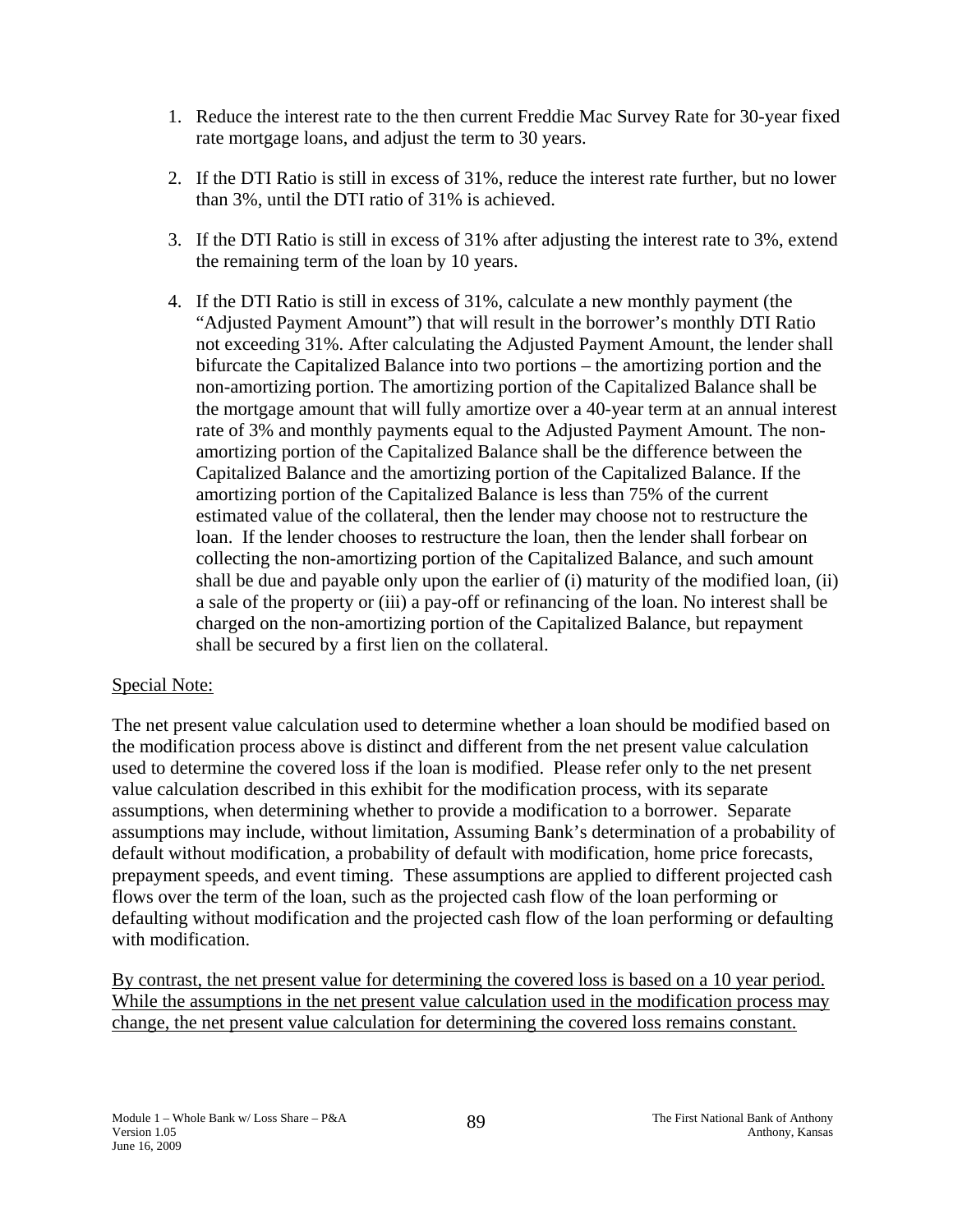### **EXHIBIT 4.15B**

#### **COMMERCIAL AND OTHER ASSETS SHARED-LOSS AGREEMENT**

This agreement for reimbursement of loss sharing expenses on certain loans and other assets (the "Commercial Shared-Loss Agreement") shall apply when the Assuming Bank purchases Shared-Loss Assets as that term is defined herein. The terms hereof shall modify and supplement, as necessary, the terms of the Purchase and Assumption Agreement to which this Commercial Shared-Loss Agreement is attached as Exhibit 4.15B and incorporated therein. To the extent any inconsistencies may arise between the terms of the Purchase and Assumption Agreement and this Commercial Shared-Loss Agreement with respect to the subject matter of this Commercial Shared-Loss Agreement, the terms of this Commercial Shared-Loss Agreement shall control. References in this Commercial Shared-Loss Agreement to a particular Section shall be deemed to refer to a Section in this Commercial Shared-Loss Agreement unless the context indicates that a Section of the Purchase and Assumption Agreement is intended.

### **ARTICLE I -- DEFINITIONS**

Capitalized terms used in this Commercial Shared-Loss Agreement that are not defined in this Commercial Shared-Loss Agreement are defined in the Purchase and Assumption Agreement In addition to the terms defined above, defined below are certain additional terms relating to loss-sharing, as used in this Commercial Shared-Loss Agreement.

**"AAA"** means the American Arbitration Association as provided in Section 2.1(f)(iii) of this Commercial Shared-Loss Agreement.

**"Accrued Interest"** means, with respect to any Shared-Loss Loan, Permitted Advance or Shared-Loss Loan Commitment Advance at any time, the amount of earned and unpaid interest, taxes, credit life and/or disability insurance premiums (if any) payable by the Obligor accrued on or with respect to such Shared-Loss Loan, Permitted Advance or Shared-Loss Loan Commitment Advance, all as reflected on the Accounting Records of the Failed Bank or the Assuming Bank (as applicable); provided, that Accrued Interest shall not include any amount that accrues on or with respect to any Shared-Loss Loan, Permitted Advance or Shared-Loss Loan Commitment Advance after that Asset has been placed on non-accrual or nonperforming status by either the Failed Bank or the Assuming Bank (as applicable).

**"Additional ORE"** means Shared-Loss Loans that become Other Real Estate after Bank Closing Date.

**"Affiliate"** shall have the meaning set forth in the Purchase and Assumption Agreement; provided, that, for purposes of this Commercial Shared-Loss Agreement, no Third Party Servicer shall be deemed to be an Affiliate of the Assuming Bank.

**Examplicable Anniversary of the Commencement Date"** means the fifth (5th) anniversary of the Commencement Date.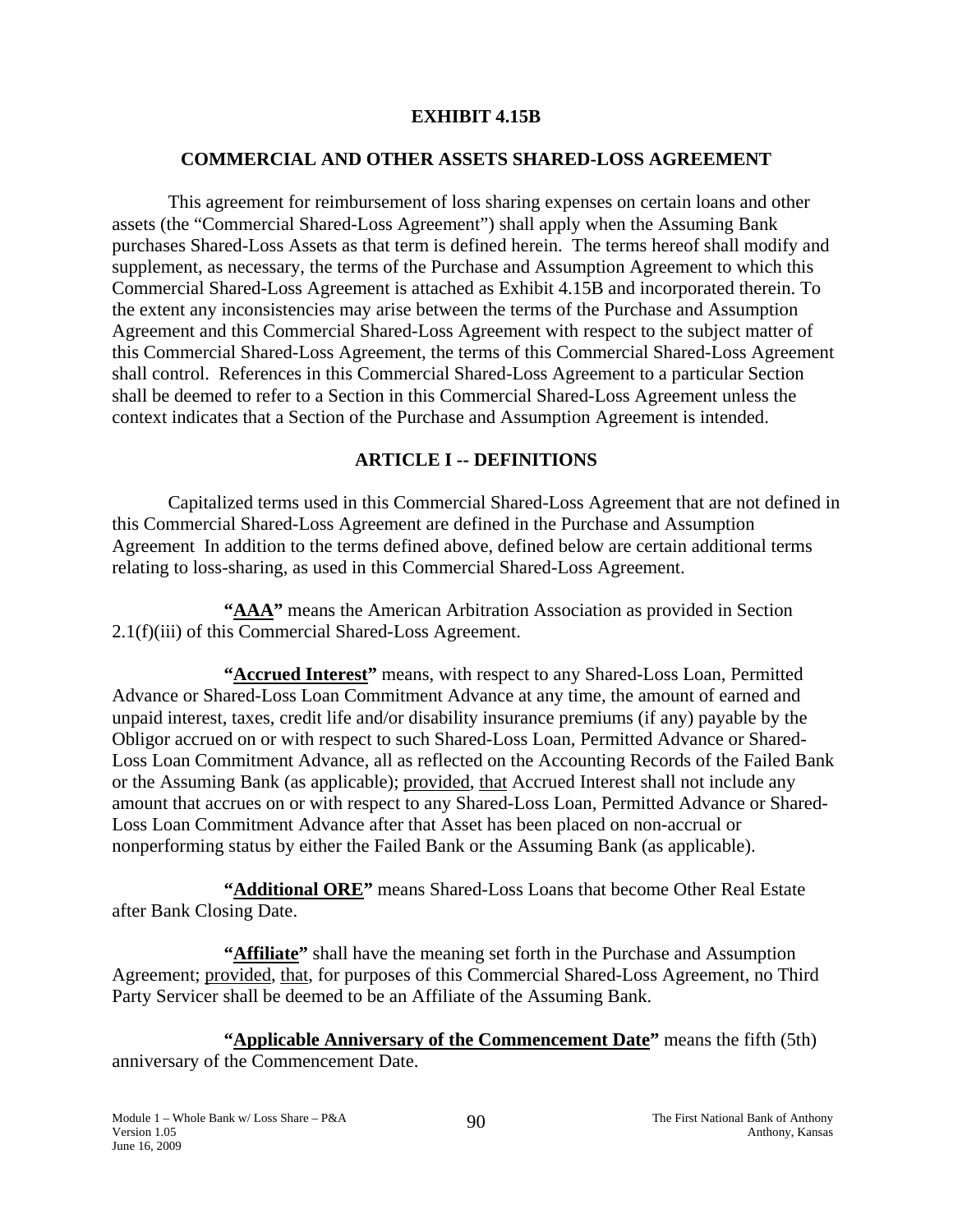**"Calendar Quarter"** means a quarterly period (a) for the first such period, beginning on the Commencement Date and ending on the last calendar day of either March, June, September or December, whichever is the first to occur after the Commencement Date, and (b) for quarterly periods thereafter, beginning on the first calendar day of the calendar month immediately after the month that ended the prior period and ending on the last calendar day of each successive three-calendar-month period thereafter (i.e., each March, June, September and December, starting in the applicable order depending on the ending date of first such period) of any year.

**"Capitalized Expenditures"** means those expenditures that (i) would be capitalized under generally accepted accounting principles, and (ii) are incurred with respect to Shared-Loss Loans, Other Real Estate, Additional ORE or Subsidiary ORE. Capitalized Expenditures shall not include expenses related to environmental conditions including, but not limited to, remediation, storage or disposal of any hazardous or toxic substances or any pollutant or contaminant.

**"Charge-Offs"** means, with respect to any Shared-Loss Assets for any period, an amount equal to the aggregate amount of loans or portions of loans classified as "Loss" under the Examination Criteria, including (a) charge-offs of (i) the principal amount of such assets net of unearned interest (including write-downs associated with Other Real Estate, Additional ORE, Subsidiary ORE or loan modification(s)) (ii) Accrued Interest, and (iii) Capitalized Expenditures plus (b) Pre-Charge-Off Expenses incurred on the respective Shared-Loss Loans, all as effected by the Assuming Bank during such period and reflected on the Accounting Records of the Assuming Bank; provided, that: (i) the aggregate amount of Accrued Interest (including any reversals thereof) for the period after Bank Closing that shall be included in determining the amount of Charge-Offs for any Shared-Loss Loan shall not exceed ninety (90) days' Accrued Interest; (ii) no Charge-Off shall be taken with respect to any anticipated expenditure by the Assuming Bank until such expenditure is actually incurred; (iii) any financial statement adjustments made in connection with the purchase of any Assets pursuant to this Purchase and Assumption Agreement or any future purchase, merger, consolidation or other acquisition of the Assuming Bank shall not constitute "Charge-Offs"; and (iv) except for Portfolio Sales or any other sales or dispositions consented to by the Receiver, losses incurred on the sale or other disposition of Shared-Loss Assets to any Person (other than the sale or other disposition of Other Real Estate, Additional ORE or Subsidiary ORE to a Person other than an Affiliate of the Assuming Bank which is conducted in a commercially reasonable and prudent manner) shall not constitute Charge-Offs.

**"Commencement Date"** means the first calendar day following Bank Closing.

**"Consumer Loans"** means Loans to individuals for household, family and other personal expenditures (including United States and/or State-guaranteed student loans and extensions of credit pursuant to a credit card plan or debit card plan).

**"Environmental Assessment"** means an assessment of the presence, storage or release of any hazardous or toxic substance, pollutant or contaminant with respect to the collateral securing a Shared-Loss Loan that has been fully or partially charged off.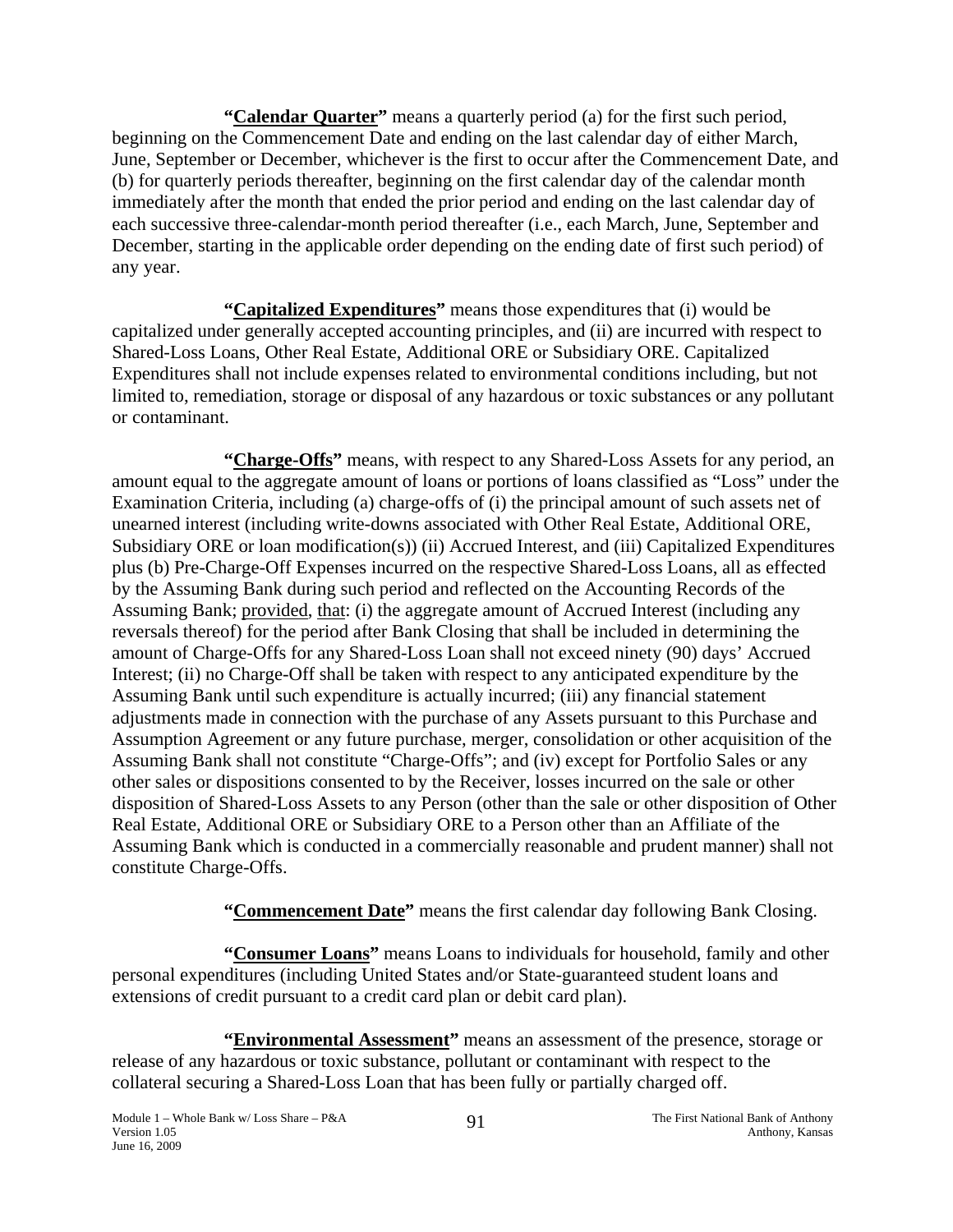**"Examination Criteria"** means the loan classification criteria employed by, or any applicable regulations of, the Assuming Bank's Chartering Authority at the time such action is taken, as such criteria may be amended from time to time.

**"Failed Bank Charge-Offs/Write-Downs"** means, with respect to any Shared-Loss Asset, an amount equal to the aggregate amount of reversals or charge-offs of Accrued Interest and charge-offs and write-downs of principal effected by the Failed Bank with respect to that Shared-Loss Asset as reflected on the Accounting Records of the Failed Bank.

**"Fair Value"** means the fair value of a Shared Loss MTM Asset as determined in accordance with FAS 157 as in effect on Bank Closing.

**"FDIC Party"** has the meaning provided in Section 2.1(f)(ii) of this Commercial Shared-Loss Agreement.

**"Net Charge-Offs"** means, with respect to any period, an amount equal to the aggregate amount of Charge-Offs for such period less the amount of Recoveries for such period.

 Commercial Shared-Loss Agreement. **"Neutral Member"** has the meaning provided in Section 2.1(f)(ii) of this

"New Shared-Loss Loans" means loans that would otherwise be subject to loss sharing under this Commercial Shared-Loss Agreement that were originated after the Information Package Date and before Bank Closing.

**"Notice of Dispute"** has the meaning provided in Section 2.1(f)(iii) of this Commercial Shared-Loss Agreement.

**"ORE Subsidiary"** means any Subsidiary of the Assuming Bank that engages solely in holding, servicing, managing or liquidating interests of a type described in clause (A) of the definition of "Other Real Estate," which interests have arisen from the collection or settlement of a Shared-Loss Loan.

**"Other Real Estate"** means all of the following (including any of the following fully or partially charged off the books and records of the Failed Bank or the Assuming Bank) that (i) are owned by the Failed Bank as of Bank Closing and are purchased pursuant to the Purchase and Assumption Agreement or (ii) have arisen subsequent to Bank Closing from the collection or settlement by the Assuming Bank of a Shared-Loss Loan:

(A) all interests in real estate (other than Bank Premises and Fixtures), including but not limited to mineral rights, leasehold rights, condominium and cooperative interests, air rights and development rights; and

(B) all other assets (whether real or personal property) acquired by foreclosure or in full or partial satisfaction of judgments or indebtedness.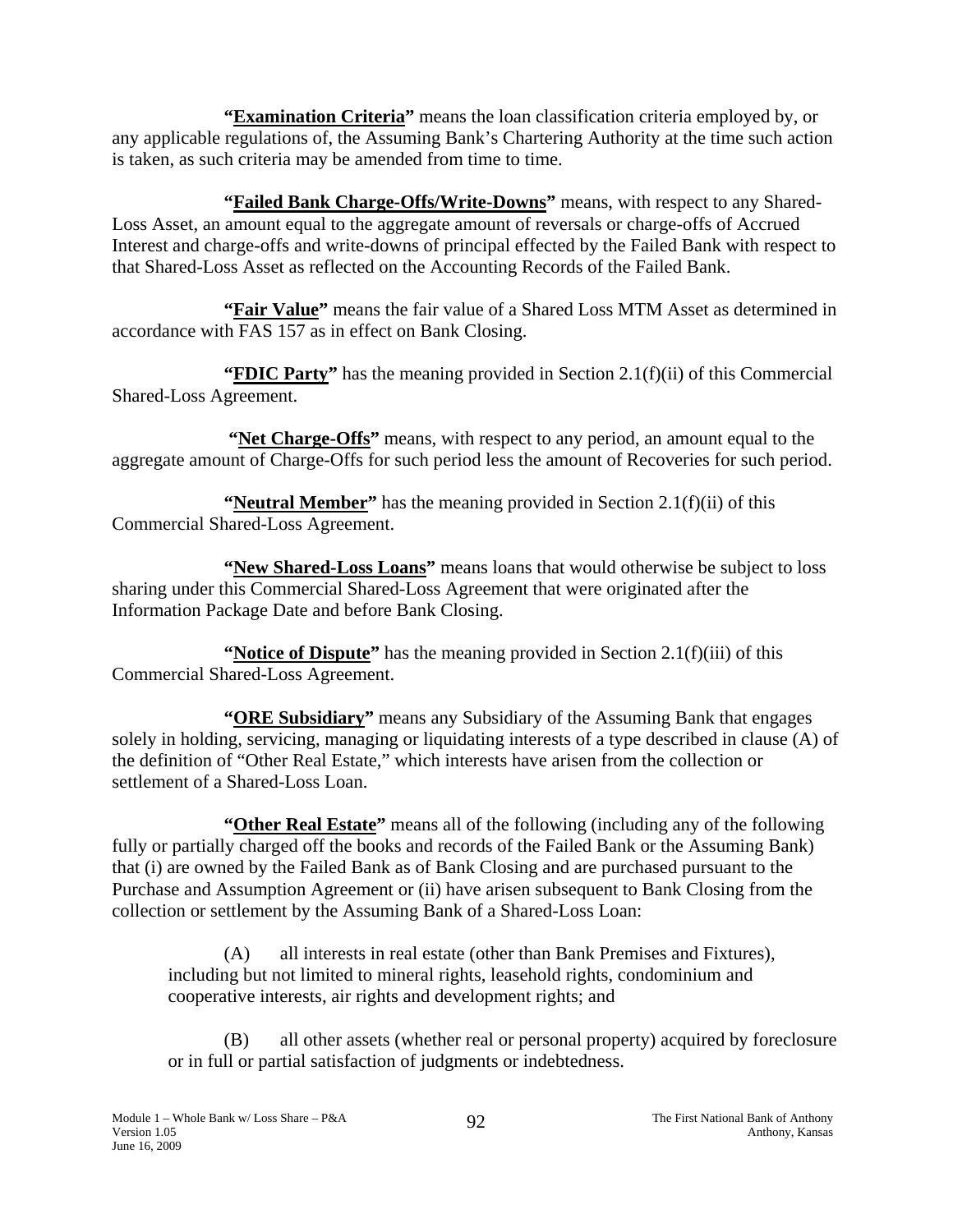**"Permitted Advance"** means an advance of funds by the Assuming Bank with respect to a Shared-Loss Loan, or the making of a legally binding commitment by the Assuming Bank to advance funds with respect to a Shared-Loss Loan, that (i) in the case of such an advance, is actually made, and, in the case of such a commitment, is made and all of the proceeds thereof actually advanced, within one (1) year after the Commencement Date, (ii) does not cause the sum of (A) the book value of such Shared-Loss Loan as reflected on the Accounting Records of the Assuming Bank after any such advance has been made by the Assuming Bank plus (B) the unfunded amount of any such commitment made by the Assuming Bank related thereto, to exceed 110% of the Book Value of such Shared-Loss Loan, (iii) is not made with respect to a Shared-Loss Loan with respect to which (A) there exists a related Shared-Loss Loan Commitment or (B) the Assuming Bank has taken a Charge-Off and (iv) is made in good faith, is supported at the time it is made by documentation in the Credit Files and conforms to and is in accordance with the applicable requirements set forth in Article III of this Commercial Shared-Loss Agreement and with the then effective written internal credit policy guidelines of the Assuming Bank; provided, that the limitations in subparagraphs (i), (ii) and (iii) of this definition shall not apply to any such action (other than to an advance or commitment related to the remediation, storage or final disposal of any hazardous or toxic substance, pollutant or contaminant) that is taken by Assuming Bank in its reasonable discretion to preserve or secure the value of the collateral for such Shared-Loss Loan.

**"Permitted Amendment"** means, with respect to any Shared-Loss Loan Commitment or Shared-Loss Loan, any amendment, modification, renewal or extension thereof, or any waiver of any term, right, or remedy thereunder, made by the Assuming Bank in good faith and otherwise in accordance with the applicable requirements set forth in Article III of this Commercial Shared-Loss Agreement and the then effective written internal credit policy guidelines of the Assuming Bank; provided, that:

(i) with respect to a Shared-Loss Loan Commitment or a Shared-Loss Loan that is not a revolving line of credit, no such amendment, modification, renewal, extension, or waiver, except as allowed under the definition of Permitted Advance, shall operate to increase the amount of principal (A) then remaining available to be advanced by the Assuming Bank under the Shared-Loss Loan Commitment or (B) then outstanding under the Shared-Loss Loan;

(ii) with respect to a Shared-Loss Loan Commitment or a Shared-Loss Loan that is a revolving line of credit, no such amendment, modification, renewal, extension, or waiver, except as allowed under the definition of Permitted Advance, shall operate to increase the maximum amount of principal authorized as of Bank Closing to be outstanding at any one time under the underlying revolving line of credit relationship with the debtor (regardless of the extent to which such revolving line of credit may have been funded as of Bank Closing or may subsequently have been funded and/or repaid); and

(iii) no such amendment, modification, renewal, extension or waiver shall extend the term of such Shared-Loss Loan Commitment or Shared-Loss Loan beyond the end of the final Shared-Loss Quarter unless the term of such Shared-Loss Loan Commitment or Shared-Loss Loan as existed on Bank Closing was beyond the end of the final Shared-Loss Quarter, in which event no such amendment, modification, renewal, extension or waiver shall extend such term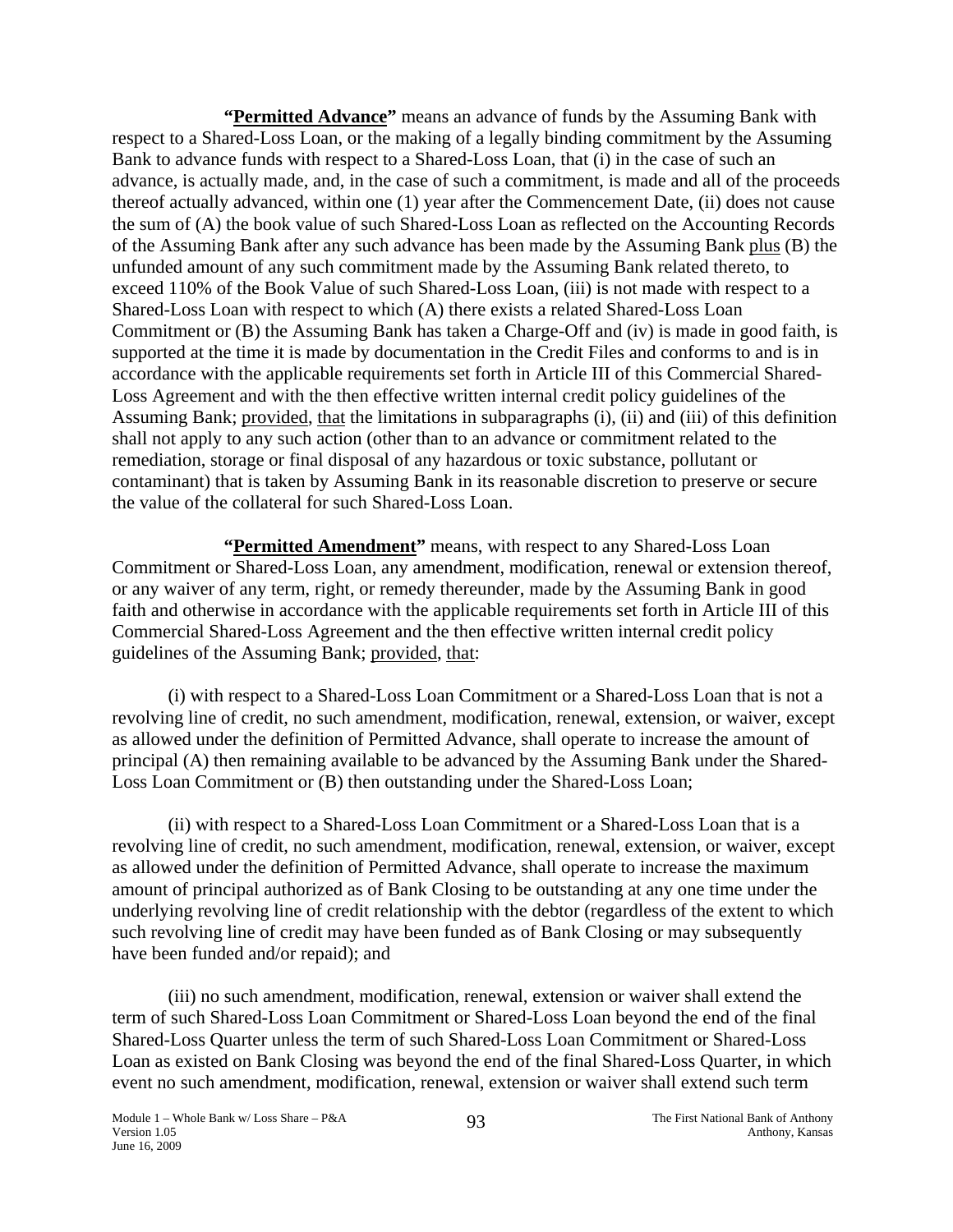beyond the term as existed as of Bank Closing.

"**Pre-Charge-Off Expenses"** means those expenses incurred in the usual and prudent management of a Shared-Loss Loan that would qualify as a Reimbursable Expense or Recovery Expense if incurred after a Charge-Off of the related Shared-Loss Asset had occurred.

**"Quarterly Certificate"** has the meaning provided in Section 2.1(a)(i) of this Commercial Shared-Loss Agreement.

**"Recoveries"** (I)(A) In addition to any sums to be applied as Recoveries pursuant to subparagraph (II) below, "Recoveries" means, with respect to any period, the sum of (without duplication):

**Shared-Loss Quarter; plus** (i) the amount of collections during such period by the Assuming Bank on Charge-Offs of Shared-Loss Assets effected by the Assuming Bank prior to the end of the final

(ii) the amount of collections during such period by the Assuming Bank on Failed Bank Charge-Offs/Write-Downs; plus

(iii) the amount of gain on any sale or other disposition during such period by the Assuming Bank of Shared Loss Loans, Other Real Estate, Additional ORE or Subsidiary ORE (provided, that the amount of any such gain included in Recoveries shall not exceed the aggregate amount of the related Failed Bank Charge-Offs/Write-Downs and Charge-Offs taken and any related Reimbursable Expenses and Recovery Expenses); plus

(iv) the amount of collections during such period by the Assuming Bank of any Reimbursable Expenses or Recovery Expenses; plus

(v) the amount of any fee or other consideration received by the Assuming Bank during or prior to such period in connection with any amendment, modification, renewal, extension, refinance, restructure, commitment or other similar action taken by the Assuming Bank with respect to a Shared-Loss Asset with respect to which there exists a Failed Bank Charge-Off/Write-Down or a Shared-Loss Loan as to which a Charge-Off has been effected by the Assuming Bank during or prior to such period (provided, that the amount of any such fee or other consideration included in Recoveries shall not exceed the aggregate amount of the related Failed Bank Charge-Offs/Write-Downs and Charge-Offs taken and any related Reimbursable Expenses and Recovery Expenses).

(I)(B) For the purpose of determining the amounts to be applied as Recoveries pursuant to subparagraph (I)(A) above, the Assuming Bank shall apply amounts received on the Assets that are not otherwise applied to reduce the book value of principal of a Shared-Loss Loan (or, in the case of Other Real Estate, Additional ORE, Subsidiary ORE and Capitalized Expenditures, that are not otherwise applied to reduce the book value thereof) in the following order: first to Charge-Offs and Failed Bank Charge-Offs/Write Downs; then to Reimbursable Expenses and Recovery Expenses; then to interest income; and then to other expenses incurred by the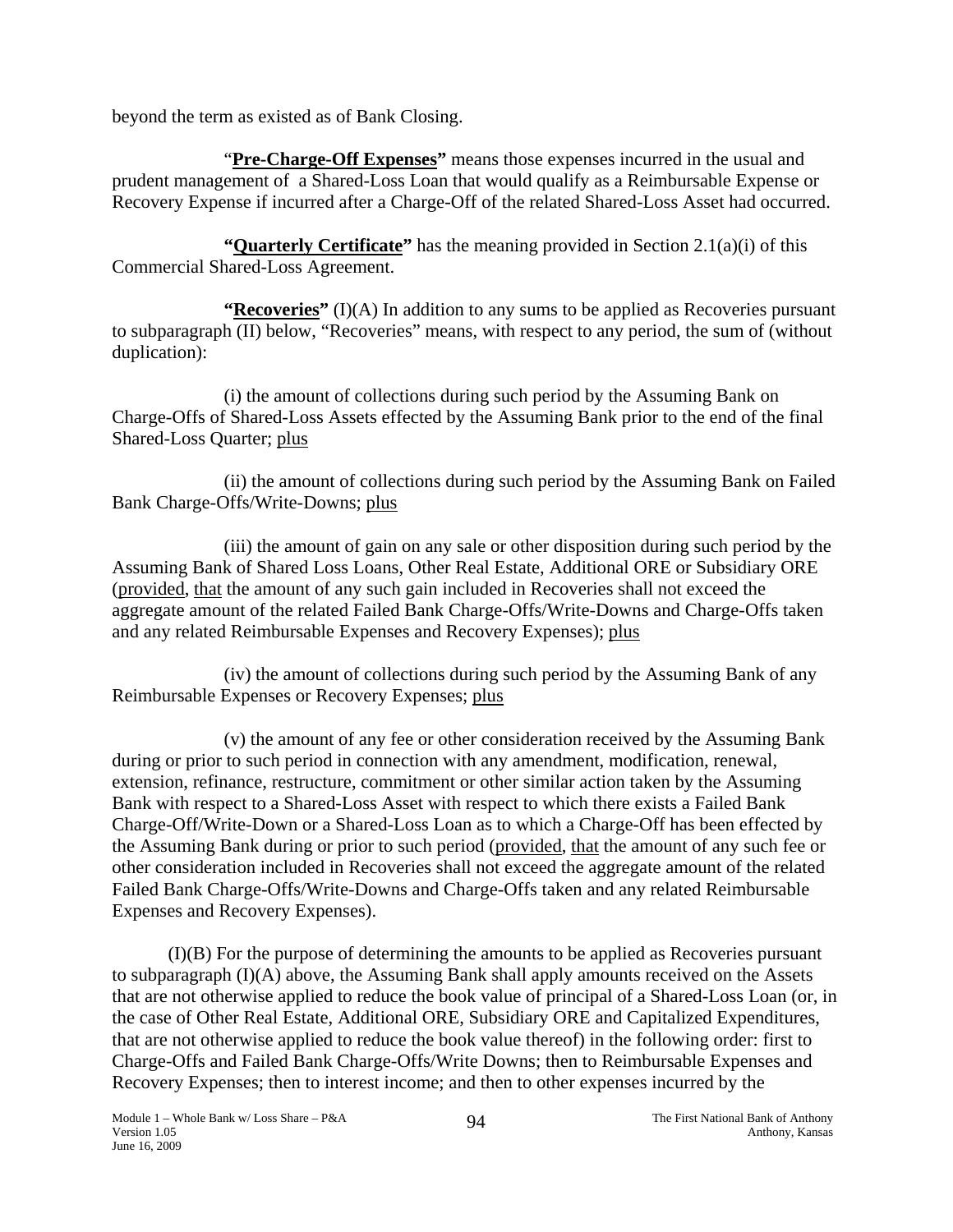Assuming Bank.

(II) If there occurs an amendment, modification, renewal, extension, refinance, restructure, commitment, sale or other similar action with respect to a Shared-Loss Loan as to which there exists a Failed Bank Charge-Off/Write Down or as to which a Charge-Off has been effected by the Assuming Bank during or prior to such period, and if, as a result of such occurrence, the Assuming Bank recognizes any interest income for financial accounting purposes on that Shared-Loss Loan, then "Recoveries" shall also include the portion of the total amount of any such interest income recognized by the Assuming Bank which is derived by multiplying:

(A) the total amount of any such interest income recognized by the Assuming Bank during such period with respect to that Shared-Loss Loan as described above, by

(B) a fraction, the numerator of which is the aggregate principal amount (excluding reversals or charge-offs of Accrued Interest) of all such Failed Bank Charge-Offs/Write-Downs and Charge-Offs effected by the Assuming Bank with respect to that Shared-Loss Loan plus the principal amount of that Shared-Loss Loan that has not yet been chargedoff but has been placed on nonaccrual status, all of which occurred at any time prior to or during the period in which the interest income referred to in subparagraph (II)(A) immediately above was recognized, and the denominator of which is the total amount of principal indebtedness (including all such prior Failed Bank Charge-Offs/Write-Downs and Charge-Offs as described above) due from the Obligor on that Shared-Loss Loan as of the end of such period;

provided, however, that the amount of any interest income included as Recoveries for a particular Shared-Loss Loan shall not exceed the aggregate amount of (a) Failed Bank Charge-Offs/Write-Downs, (b) Charge-Offs effected by the Assuming Bank during or prior to the period in which the amount of Recoveries is being determined, plus (c) any Reimbursable Expenses and Recovery Expenses paid to the Assuming Bank pursuant to this Commercial Shared-Loss Agreement during or prior to the period in which the amount of Recoveries is being determined, all with respect to that particular Shared-Loss Loan; and, provided, further, that any collections on any such Shared-Loss Loan that are not applied to reduce book value of principal or recognized as interest income shall be applied pursuant to subparagraph (I) above.

(III) Notwithstanding subparagraphs (I) and (II) above, the term "Recoveries" shall not include: (a) any amounts paid to the Assuming Bank by the Receiver pursuant to Section 2.1 of this Commercial Shared-Loss Agreement, (b) amounts received with respect to Charge-Offs effected by the Assuming Bank after the final Shared-Loss Quarter, (c) after the final Shared-Loss Quarter, income received by the Assuming Bank from the operation of, and any gains recognized by the Assuming Bank on the disposition of, Other Real Estate, Additional ORE or Subsidiary ORE (such income and gains being hereinafter together referred to as "ORE Income"), except to the extent that aggregate ORE Income exceeds the aggregate expenses paid to third parties by or on behalf of the Assuming Bank after the final Shared-Loss Quarter to manage, operate and maintain Other Real Estate, Additional ORE or Subsidiary ORE (such expenses being hereinafter referred to as "ORE Expenses"). In determining the extent aggregate ORE Income exceeds aggregate ORE Expenses for any Recovery Quarter as set forth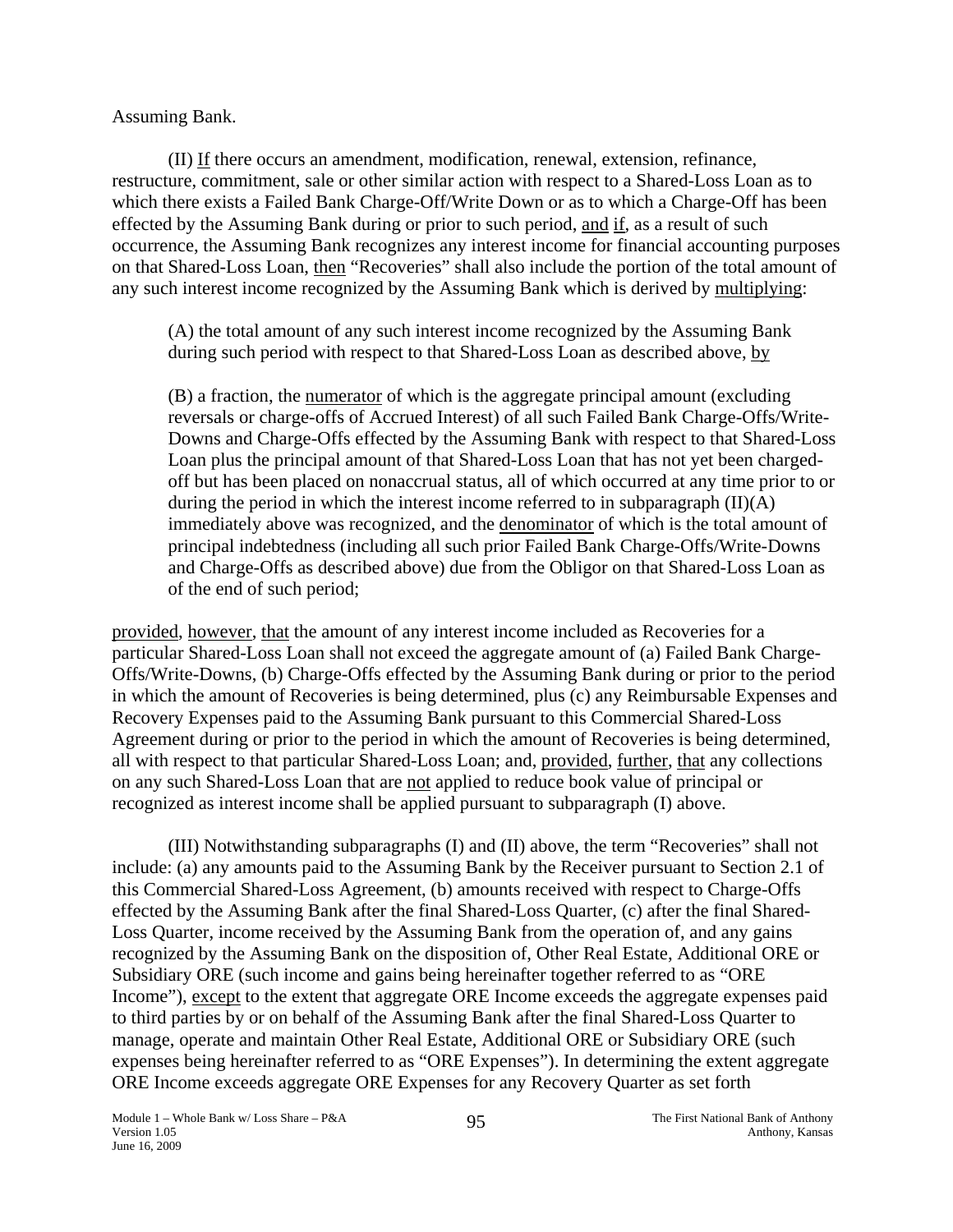immediately above in subparagraph (c), the Assuming Bank will subtract (i) ORE Expenses paid to third parties during such Recovery Quarter (provided, that, in the case of the final Recovery Quarter only, the Assuming Bank will subtract ORE Expenses paid to third parties from the beginning of the final Recovery Quarter up to the date the Assuming Bank is required to deliver the final Quarterly Certificate pursuant to this Commercial Shared-Loss Agreement) from (ii) ORE Income received during such Recovery Quarter, to calculate net ORE income ("Net ORE Income") for that Recovery Quarter. If the amount of Net ORE Income so calculated for a Recovery Quarter is positive, such amount shall be reported as Recoveries on the Quarterly Certificate for such Recovery Quarter. If the amount of Net ORE Income so calculated for a Recovery Quarter is negative ("Net ORE Loss Carryforward"), such amount shall be added to any ORE Expenses paid to third parties in the next succeeding Recovery Quarter, which sum shall then be subtracted from ORE Income for that next succeeding Recovery Quarter, for the purpose of determining the amount of Net ORE Income (or, if applicable, Net ORE Loss Carryforward) for that next succeeding Recovery Quarter. If, as of the end of the final Recovery Quarter, a Net ORE Loss Carryforward exists, then the amount of the Net ORE Loss Carryforward that does not exceed the aggregate amount of Net ORE Income reported as Recoveries on Quarterly Certificates for all Recovery Quarters may be included as a Recovery Expense on the Quarterly Certificate for the final Recovery Quarter.

**"Recovery Amount"** has the meaning provided in Section 2.1(b)(ii) of this Commercial Shared-Loss Agreement.

**"Recovery Expenses"** means, for any Recovery Quarter, the amount of actual, reasonable and necessary out-of-pocket expenses (other than Capitalized Expenditures) paid to third parties (other than Affiliates of the Assuming Bank) by or on behalf of the Assuming Bank, as limited by Sections 3.2(c) and (d) of Article III to this Commercial Shared-Loss Agreement, to recover amounts owed with respect to (i) any Shared-Loss Asset as to which a Charge-Off was effected prior to the end of the final Shared-Loss Quarter (provided that such amounts were incurred no earlier than the date the first Charge-Off on such Shared-Loss Asset could have been reflected on the Accounting Records of the Assuming Bank), and (ii) Failed Bank Charge-Offs/Write-Downs (including, in each case, all costs and expenses related to an Environmental Assessment and any other costs or expenses related to any environmental conditions with respect to the Shared-Loss Assets (it being understood that any remediation expenses for any such pollutant or contaminant are not recoverable if in excess of \$200,000 per Shared-Loss Asset, without the Assuming Bank having obtained the prior consent of the Receiver for such expenses); provided, that, so long as income with respect to a Shared-Loss Loan is being prorated pursuant to the arithmetical formula in subsection (II) of the definition of "Recoveries", the term "Recovery Expenses" shall not include that portion of any such expenses paid during such Recovery Quarter to recover any amounts owed on that Shared-Loss Loan that is derived by:

subtracting (1) the product derived by multiplying:

(A) the total amount of any such expenses paid by or on behalf of the Assuming Bank during such Recovery Quarter with respect to that Shared-Loss Loan, by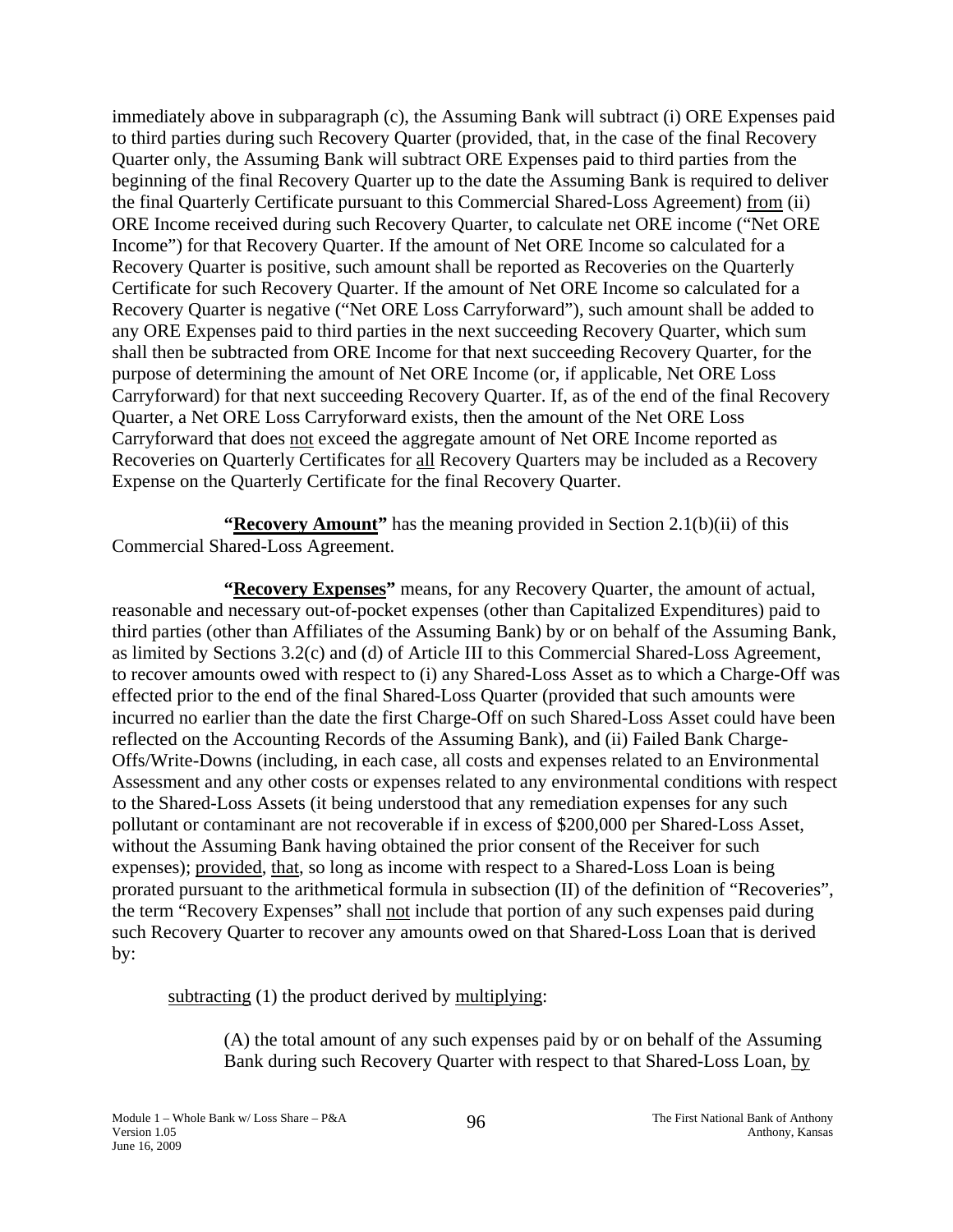(B) a fraction, the numerator of which is the aggregate principal amount (excluding reversals or charge-offs of Accrued Interest) of all such Failed Bank Charge-Offs/Write-Downs and Charge-Offs effected by the Assuming Bank with respect to that Shared-Loss Loan plus the principal amount of that Shared-Loss Loan that has not yet been charged-off but has been placed on nonaccrual status, all of which occurred at any time prior to or during the period in which the interest income referred to in subparagraph  $(II)(A)$  of the definition of "Recoveries" was recognized, and the denominator of which is the total amount of principal indebtedness (including all such prior Failed Bank Charge-Offs/Write-Downs and Charge-Offs as described above) due from the Obligor on that Shared-Loss Loan as of the end of such period;

from (2) the total amount of any such expenses paid during that Recovery Quarter with respect to that Shared-Loss Loan.

**"Recovery Quarter"** has the meaning provided in Section 2.1(a)(ii) of this Commercial Shared-Loss Agreement.

**"Reimbursable Expenses"** means, for any Shared-Loss Quarter, the amount of actual, reasonable and necessary out-of-pocket expenses (other than Capitalized Expenditures), paid to third parties (other than Affiliates of the Assuming Bank) by or on behalf of the Assuming Bank, as limited by Sections 3.2(c) and (d) of Article III of this Commercial Shared-Loss Agreement, to:

(i) recover amounts owed with respect to any Shared-Loss Asset as to which a Charge-Off has been effected prior to the end of the final Shared-Loss Quarter (provided that such amounts were incurred no earlier than the date the first Charge-Off on such Shared-Loss Asset could have been reflected on the Accounting Records of the Assuming Bank) and recover amounts owed with respect to Failed Bank Charge-Offs/Write-Downs (including, in each case, all costs and expenses related to an Environmental Assessment and any other costs or expenses related to any environmental conditions with respect to the Shared-Loss Assets (it being understood that any such remediation expenses for any such pollutant or contaminant are not recoverable if in excess of \$200,000 per Shared-Loss Asset, without the Assuming Bank having obtained the prior consent of the Receiver for such expenses); provided, that, so long as income with respect to a Shared-Loss Loan is being pro-rated pursuant to the arithmetical formula in subsection (II) of the definition of "Recoveries", the term "Reimbursable Expenses" shall not include that portion of any such expenses paid during such Shared-Loss Quarter to recover any amounts owed on that Shared-Loss Loan that is derived by:

subtracting (1) the product derived by multiplying:

(A) the total amount of any such expenses paid by or on behalf of the Assuming Bank during such Shared-Loss Quarter with respect to that Shared-Loss Loan, by

(B) a fraction, the numerator of which is the aggregate principal amount (excluding reversals or charge-offs of Accrued Interest) of all such Failed Bank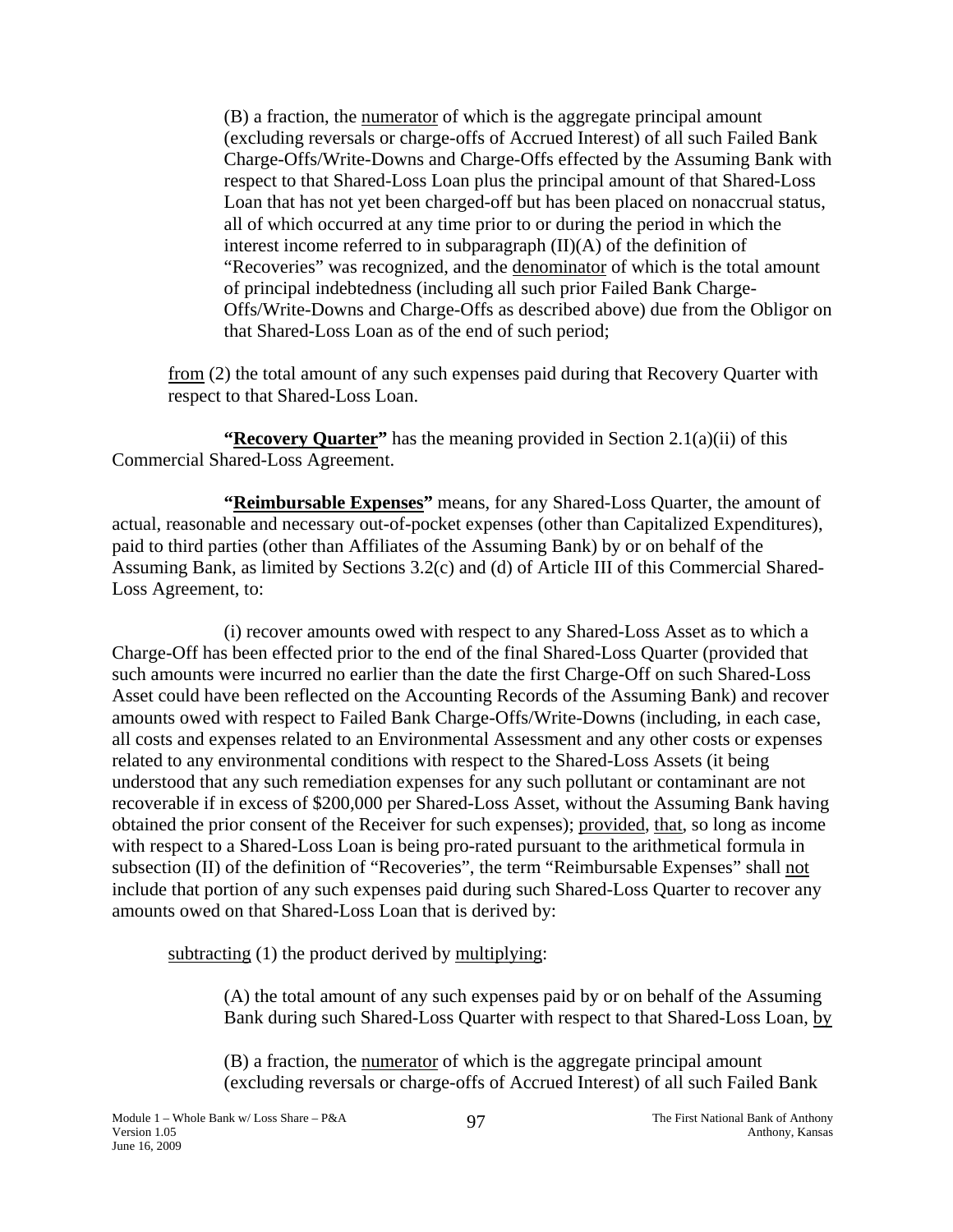Charge-Offs/Write-Downs and Charge-Offs effected by the Assuming Bank with respect to that Shared-Loss Loan plus the principal amount of that Shared-Loss Loan that has not yet been charged-off but has been placed on nonaccrual status, all of which occurred at any time prior to or during the period in which the interest income referred to in subparagraph  $(II)(A)$  of the definition of "Recoveries" was recognized, and the denominator of which is the total amount of principal indebtedness (including all such prior Failed Bank Charge-Offs/Write-Downs and Charge-Offs as described above) due from the Obligor on that Shared-Loss Loan as of the end of such period;

from (2) the total amount of any such expenses paid during that Shared-Loss Quarter with respect to that Shared-Loss Loan; and

(ii) manage, operate or maintain Other Real Estate, Additional ORE or Subsidiary ORE less the amount of any income received by the Assuming Bank during such Shared-Loss Quarter with respect to such Other Real Estate, Additional ORE or Subsidiary ORE (which resulting amount under this clause (ii) may be negative).

**"Review Board"** has the meaning provided in Section 2.1(f)(i) of this Commercial Shared-Loss Agreement.

**"Shared-Loss Amount"** has the meaning provided in Section 2.1(b)(i) of this Commercial Shared-Loss Agreement.

**"Shared-Loss Asset Repurchase Price"** means, with respect to any Shared-Loss Asset, the principal amount thereof plus any other fees or penalties due from an Obligor (including, subject to the limitations discussed below, the amount of any Accrued Interest) stated on the Accounting Records of the Assuming Bank, as of the date as of which the Shared-Loss Asset Repurchase Price is being determined (regardless, in the case of a Shared-Loss Loan, of the Legal Balance thereof) plus all Reimbursable Expenses and Recovery Expenses incurred up to and through the date of consummation of purchase of such Shared-Loss Asset; provided, that (i) in the case of a Shared-Loss Loan there shall be excluded from such amount the amount of any Accrued Interest accrued on or with respect to such Shared-Loss Loan prior to the ninety (90)-day period ending on the day prior to the purchase date determined pursuant to Sections 2.1(e)(i) or 2.1(e)(iii) of this Commercial Shared-Loss Agreement, except to the extent such Accrued Interest was included in the Book Value of such Shared-Loss Loan, and (ii) any collections on a Shared-Loss Loan received by the Assuming Bank after the purchase date applicable to such Shared-Loss Loan shall be applied (without duplication) to reduce the Shared-Loss Asset Repurchase Price of such Shared-Loss Loan on a dollar-for-dollar basis. For purposes of determining the amount of unpaid interest which accrued during a given period with respect to a variable-rate Shared-Loss Loan, all collections of interest shall be deemed to be applied to unpaid interest in the chronological order in which such interest accrued.

**"Shared-Loss Assets"** means Shared-Loss Loans, Other Real Estate purchased by the Assuming Bank, Additional ORE, Subsidiary ORE and Capitalized Expenditures, but does not include Shared Loss MTM Assets.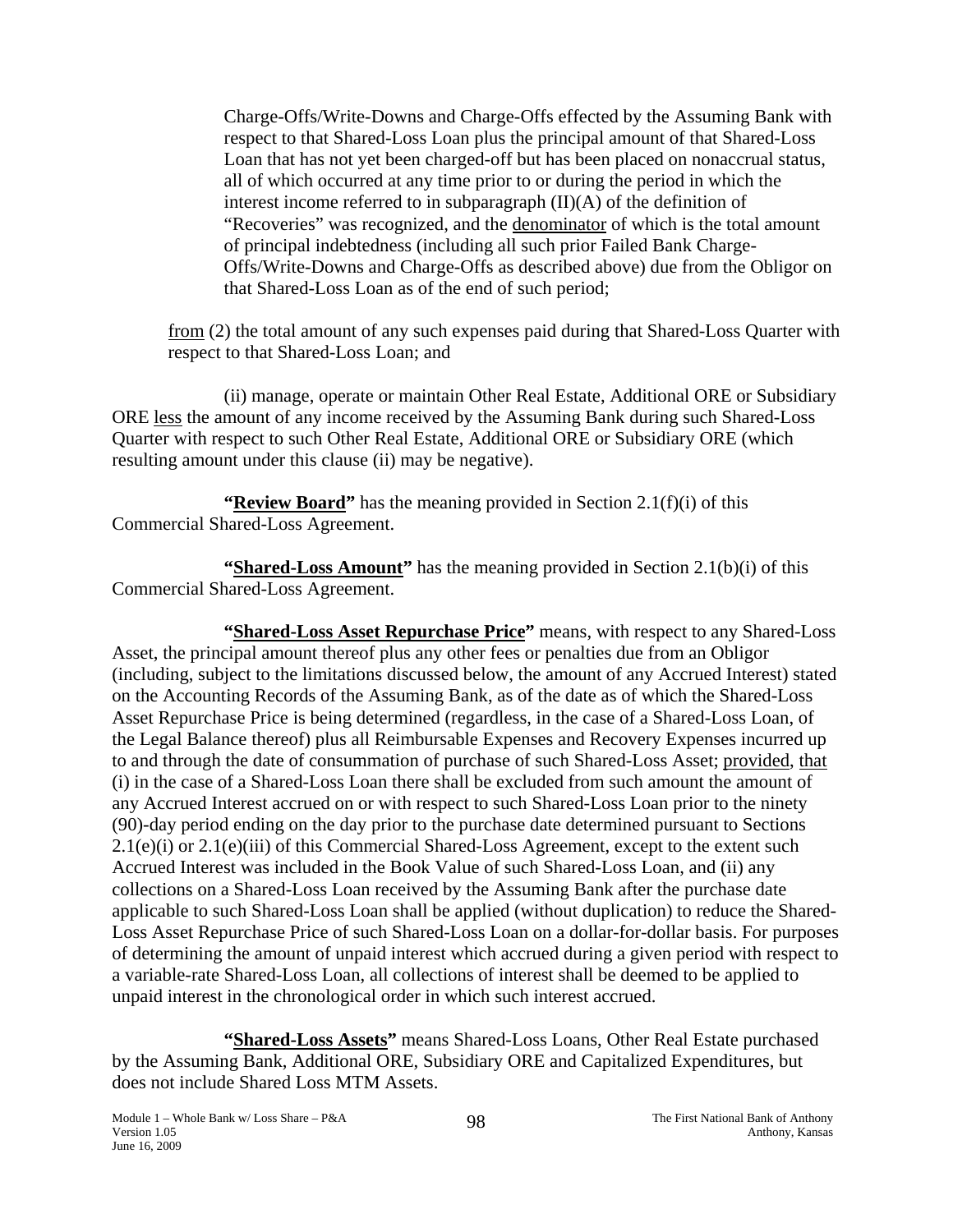## **"Shared-Loss Loan Commitment"** means:

(i) any Commitment to make a further extension of credit or to make a further advance with respect to an existing Shared-Loss Loan; and

(ii) any Shared-Loss Loan Commitment (described in subparagraph (i) immediately preceding) with respect to which the Assuming Bank has made a Permitted Amendment.

**"Shared-Loss Loan Commitment Advance"** means an advance pursuant to a Shared-Loss Loan Commitment with respect to which the Assuming Bank has not made a Permitted Advance.

## **"Shared-Loss Loans"** means:

(i)(A) Loans purchased by the Assuming Bank pursuant to the Purchase and Assumption Agreement set forth on Exhibit 4.15(b) to the Purchase and Assumption Agreement, (B) New Shared-Loss Loans purchased by the Assuming Bank pursuant to the Purchase and Assumption Agreement, (C) Permitted Advances and (D) Shared-Loss Loan Commitment Advances, if any; provided, that Shared-Loss Loans shall not include Loans, New Shared-Loss Loans, Permitted Advances and Shared-Loss Loan Commitment Advances with respect to which an Acquired Subsidiary, or a constituent Subsidiary thereof, is an Obligor; (E) Loans owned by any Subsidiary which are not Shared-Loss Loans under the Single Family Shared-Loss Agreement; and (F) Consumer Loans; and

(ii) any Shared-Loss Loans (described in subparagraph (i) immediately preceding) with respect to which the Assuming Bank has made a Permitted Amendment.

"**Shared-Loss MTM Assets"** means those securities and other assets listed on Exhibit  $4.15(C)$ .

**"Shared-Loss Payment Trigger"** means when the sum of the Cumulative Loss Amount under the Single Family Shared-Loss Agreement and the cumulative Net Charge-Offs under this Commercial Shared-Loss Agreement, exceeds the First Loss Tranche. If the First Loss Tranche is zero or a negative number, the Shared-Loss Payment Trigger shall be deemed to have been reached upon Bank Closing.

**"Shared-Loss Quarter"** has the meaning provided in Section 2.1(a)(i) of this Commercial Shared-Loss Agreement.

**"Stated Threshold"** means total losses under the shared loss agreements in the amount of Thirty Five Million Dollars (\$35,000,000.00).

"Subsidiary ORE" means all assets owned by ORE Subsidiaries that would constitute Additional ORE if such assets were on the books of the Assuming Bank.

**"Termination Date"** means the eighth (8th) anniversary of the Commencement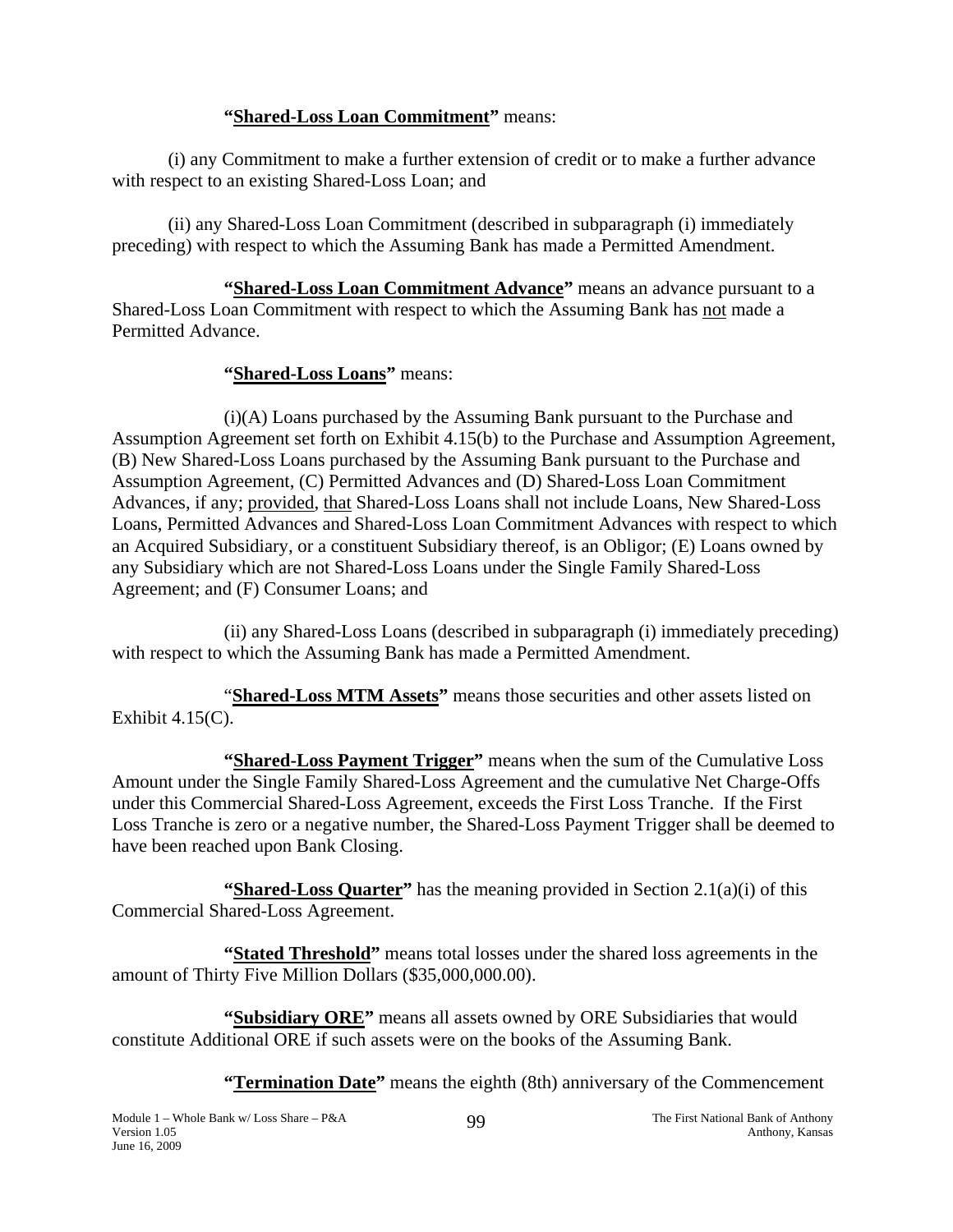Date.

**"Third Party Servicer"** means any servicer appointed from time to time by the Assuming Bank or any Affiliate of the Assuming Bank to service the Shared-Loss Assets on behalf of the Assuming bank, the identity of which shall be given to the Receiver prior to or concurrent with the appointment thereof.

# **ARTICLE II** -- **SHARED-LOSS ARRANGEMENT**

# **2.1 Shared-Loss Arrangement.**

**(a) Quarterly Certificates.** (i) Not later than thirty (30) days after the end of each Calendar Quarter from and including the initial Calendar Quarter to and including the Calendar Quarter in which the Applicable Anniversary of the Commencement Date falls (each of such Calendar Quarters being referred to herein as a "Shared-Loss Quarter"), the Assuming Bank shall deliver to the Receiver a certificate, signed by the Assuming Bank's chief executive officer and its chief financial officer, setting forth in such form and detail as the Receiver may specify (a "Quarterly Certificate"):

> (A) the amount of Charge-Offs, the amount of Recoveries and the amount of Net Charge-Offs (which amount may be negative) during such Shared-Loss Quarter with respect to the Shared-Loss Assets (and for Recoveries, with respect to the Assets for which a charge-off was effected by the Failed Bank prior to Bank Closing); and

(B) the aggregate amount of Reimbursable Expenses (which amount may be negative) during such Shared-Loss Quarter; and

(C) net realized loss on the Shared Loss MTM Assets determined pursuant to FAS 115, expressed as a positive number (MTM Net Realized Loss), or net realized gain on the Shared Loss MTM assets, expressed as a negative number (MTM Net Realized Gain); and

(D) any other than temporary impairment of the Shared Loss MTM Assets, determined pursuant to FAS 115, expressed as a positive number ("OTTI Loss") or reversals of OTTI Loss, expressed as a negative number (for the avoidance of doubt, normal and customary unrealized mark-to-market changes by reason of the application of fair value accounting do not qualify for loss sharing payments).

(ii) Not later than thirty (30) days after the end of each Calendar Quarter from and including the first Calendar Quarter following the final Shared-Loss Quarter to and including the Calendar Quarter in which the Termination Date falls (each of such Calendar Quarters being referred to herein as a "Recovery Quarter"), the Assuming Bank shall deliver to the Receiver a Quarterly Certificate setting forth, in such form and detail as the Receiver may specify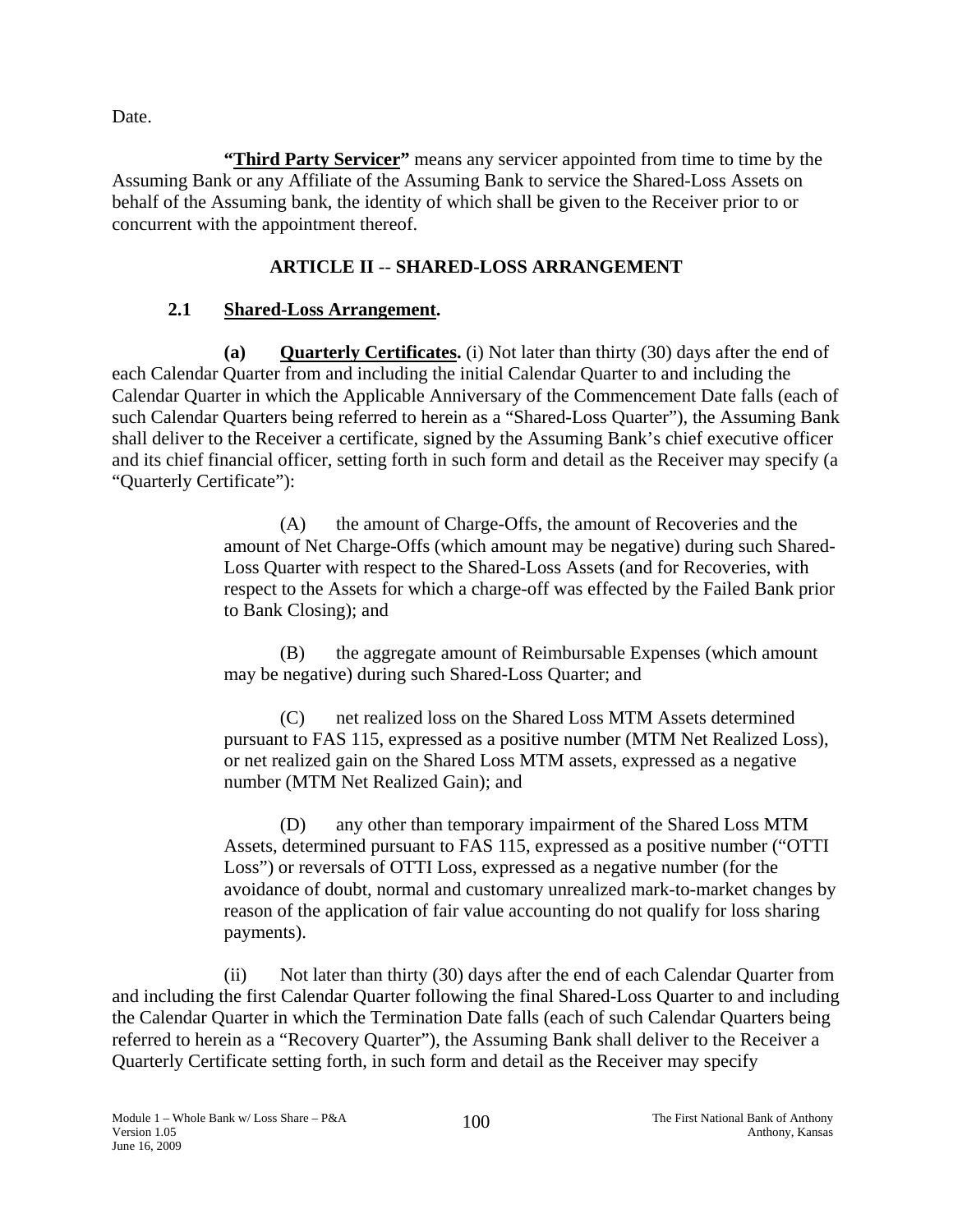(A) the amount of Recoveries and Recovery Expenses during such Recovery Quarter. On the Quarterly Certificate for the first Recovery Quarter only, the Assuming Bank may report as a separate item, in such form and detail as the Receiver may specify, the aggregate amount of any Reimbursable Expenses that: (a) were incurred prior to or during the final Shared-Loss Quarter, and (b) had not been included in any Quarterly Certificate for any Shared-Loss Quarter because they had not been actually paid by or on behalf of the Assuming Bank (in accordance with the terms of this Commercial Shared-Loss Agreement) during any Shared-Loss Quarter and (c) were actually paid by or on behalf of the Assuming Bank (in accordance with the terms of this Commercial Shared-Loss Agreement) during the first Recovery Quarter; and

(B) net realized gain on the Shared Loss MTM Assets.

## **(b) Payments With Respect to Shared-Loss Assets.**

(i) For purposes of this Section 2.1(b), the Assuming Bank shall initially record the Shared-Loss Assets on its Accounting Records at Book Value, and initially record the Shared Loss MTM Assets on its Accounting Records at Fair Value, and adjust such amounts as such values may change after the Bank Closing. If the amount of all Net Charge-Offs during any Shared-Loss Quarter plus Reimbursable Expenses, plus MTM Net Realized Gain or MTM Net Realized Loss, plus OTTI Loss during such Shared-Loss Quarter (the "Shared-Loss Amount") is positive, then, except as provided in Sections 2.1(c) and (e) below, and subject to the provisions of Section 2.1(b)(vi) below, not later than fifteen (15) days after the date on which the Receiver receives the Quarterly Certificate with respect to such Shared-Loss Quarter, the Receiver shall pay to the Assuming Bank an amount equal to eighty percent (80%) of the Shared-Loss Amount for such Shared-Loss Quarter. If the Shared-Loss Amount during any Shared-Loss Quarter is negative, the Assuming Bank shall pay to the Receiver an amount equal to eighty percent (80%) of the Shared-Loss Amount for such Shared-Loss Quarter, which payment shall be delivered to the Receiver together with the Quarterly Certificate for such Shared-Loss Quarter. When the cumulative Shared-Loss Amounts for all Shared-Loss Quarters plus the Cumulative Loss Amount under the Single Family Shared-Loss Agreement equals or exceeds the Stated Threshold, the Receiver shall pay to the Assuming Bank an amount equal to ninety-five percent ((95%) of the Shared-Loss Amount for each Shared-Loss Quarter, until such time as the cumulative Shared-Loss Amount for all Shared-Loss Quarters is less than the Stated Threshold, when the percentage shall revert back to eighty percent (80%).

(ii) If the amount of gross Recoveries during any Recovery Quarter less Recovery Expenses during such Recovery Quarter plus net realized gains or reversals of OTTI Loss on Shared Loss MTM Assets (the "Recovery Amount") is positive, then, simultaneously with its delivery of the Quarterly Certificate with respect to such Recovery Quarter, the Assuming Bank shall pay to the Receiver an amount equal to eighty percent (80%) of the Recovery Amount for such Recovery Quarter. If the Recovery Amount is negative, then such negative amount shall be subtracted from the amount of gross Recoveries during the next succeeding Recovery Quarter in determining the Recovery Amount in such next succeeding Recovery Quarter; provided, that this Section 2.1(b)(ii) shall operate successively in the event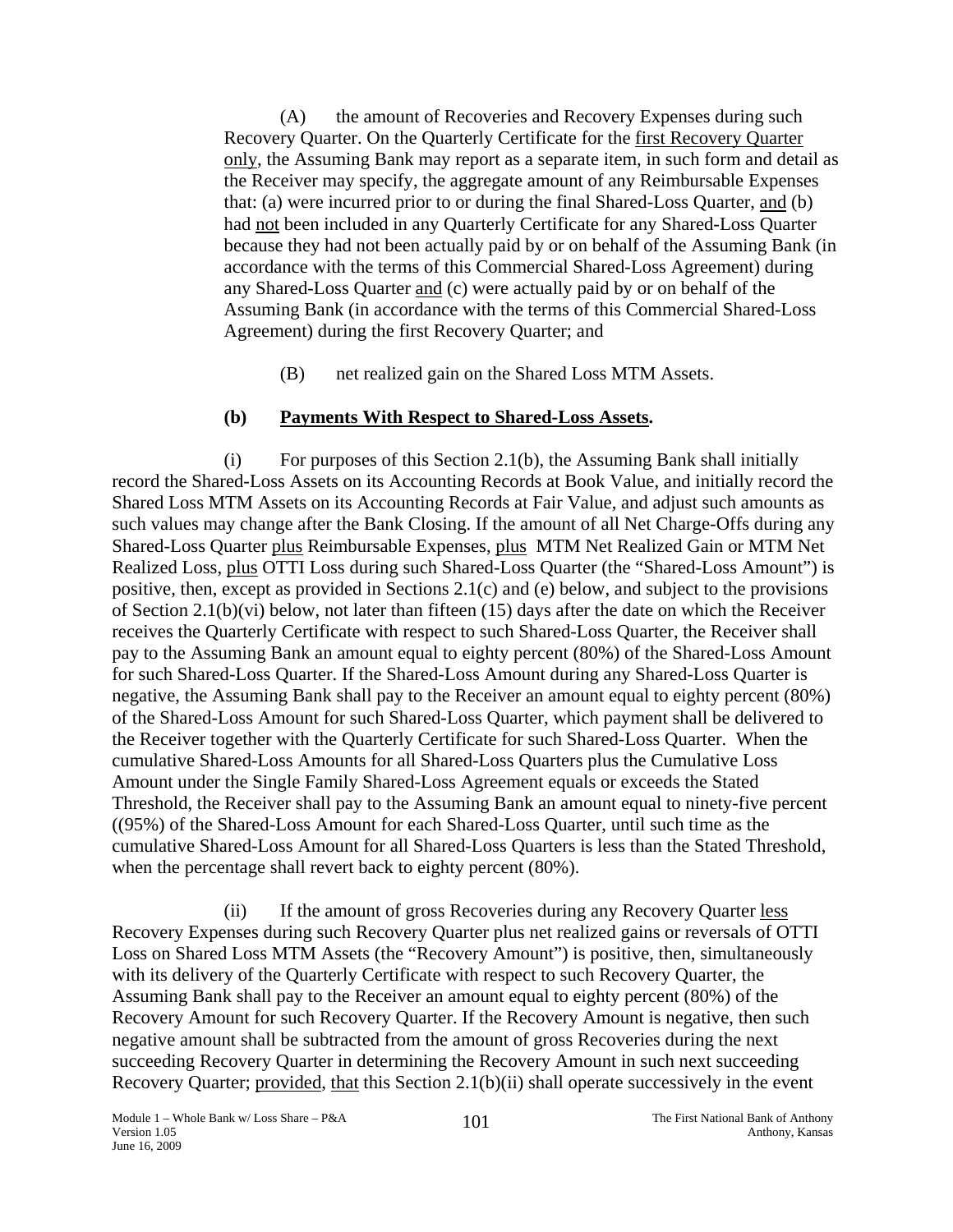that the Recovery Amount (after giving effect to this Section 2.1(b)(ii)) in such next succeeding Recovery Quarter is negative. The Assuming Bank shall specify, in the Quarterly Certificate for the final Recovery Quarter, the aggregate amount for all Recovery Quarters only, as of the end of, and including, the final Recovery Quarter of (A) Recoveries plus net realized gains or reversals of OTTI Loss on Shared Loss MTM Assets ("Aggregate Recovery Period Recoveries"), (B) Recovery Expenses ("Aggregate Recovery Expenses"), and (C) only those Recovery Expenses that have been actually "offset" against Aggregate Recovery Period Recoveries (including those so "offset" in that final Recovery Quarter) ("Aggregate Offset Recovery Expenses"); as used in this sentence, the term "offset" means the amount that has been applied to reduce gross Recoveries in any Recovery Quarter pursuant to the methodology set forth in this Section 2.1(b)(ii). If, at the end of the final Recovery Quarter the amount of Aggregate Recovery Expenses exceeds the amount of Aggregate Recovery Period Recoveries, the Receiver shall have no obligation to pay to the Assuming Bank all or any portion of such excess. Subsequent to the Assuming Bank's calculation of the Recovery Amount (if any) for the final Recovery Quarter, the Assuming Bank shall also show on the Quarterly Certificate for the final Recovery Quarter the results of the following three mathematical calculations: (i) Aggregate Recovery Period Recoveries minus Aggregate Offset Recovery Expenses; (ii) Aggregate Recovery Expenses minus Aggregate Offset Recovery Expenses; and (iii) the lesser of the two amounts calculated in (i) and (ii) immediately above ("Additional Recovery Expenses") multiplied by 80% (the amount so calculated in (iii) being defined as the "Additional Recovery Expense Amount"). If the Additional Recovery Expense Amount is greater than zero, then the Assuming Bank may request in the Quarterly Certificate for the final Recovery Quarter that the Receiver reimburse the Assuming Bank the amount of the Additional Recovery Expense Amount and the Receiver shall pay to the Assuming Bank the Additional Recovery Expense Amount within fifteen (15) days after the date on which the Receiver receives that Quarterly Certificate. On the Quarterly Certificate for the final Recovery Quarter only, the Assuming Bank may include, in addition to any Recovery Expenses for that Recovery Quarter that were paid by or on behalf of the Assuming Bank in that Recovery Quarter, those Recovery Expenses that: (a) were incurred prior to or during the final Recovery Quarter, and (b) had not been included in any Quarterly Certificate for any Recovery Quarter because they had not been actually paid by or on behalf of the Assuming Bank (in accordance with the terms of this Commercial Shared-Loss Agreement) during any Recovery Quarter, and (c) were actually paid by or on behalf of the Assuming Bank (in accordance with the terms of this Commercial Shared-Loss Agreement) prior to the date the Assuming Bank is required to deliver that final Quarterly Certificate to the Receiver under the terms of Section 2.1(a)(ii).

(iii) With respect to each Shared-Loss Quarter and Recovery Quarter, collections by or on behalf of the Assuming Bank on any charge-off effected by the Failed Bank prior to Bank Closing on an Asset other than a Shared-Loss Asset or Shared-Loss MTM Assets shall be reported as Recoveries under this Section 2.1 only to the extent such collections exceed the Book Value of such Asset, if any. For any Shared-Loss Quarter or Recovery Quarter in which collections by or on behalf of the Assuming Bank on such Asset are applied to both Book Value and to a charge-off effected by the Failed Bank prior to Bank Closing, the amount of expenditures incurred by or on behalf of the Assuming Bank attributable to the collection of any such Asset, that shall be considered a Reimbursable Expense or a Recovery Expense under this Section 2.1 will be limited to a proportion of such expenditures which is equal to the proportion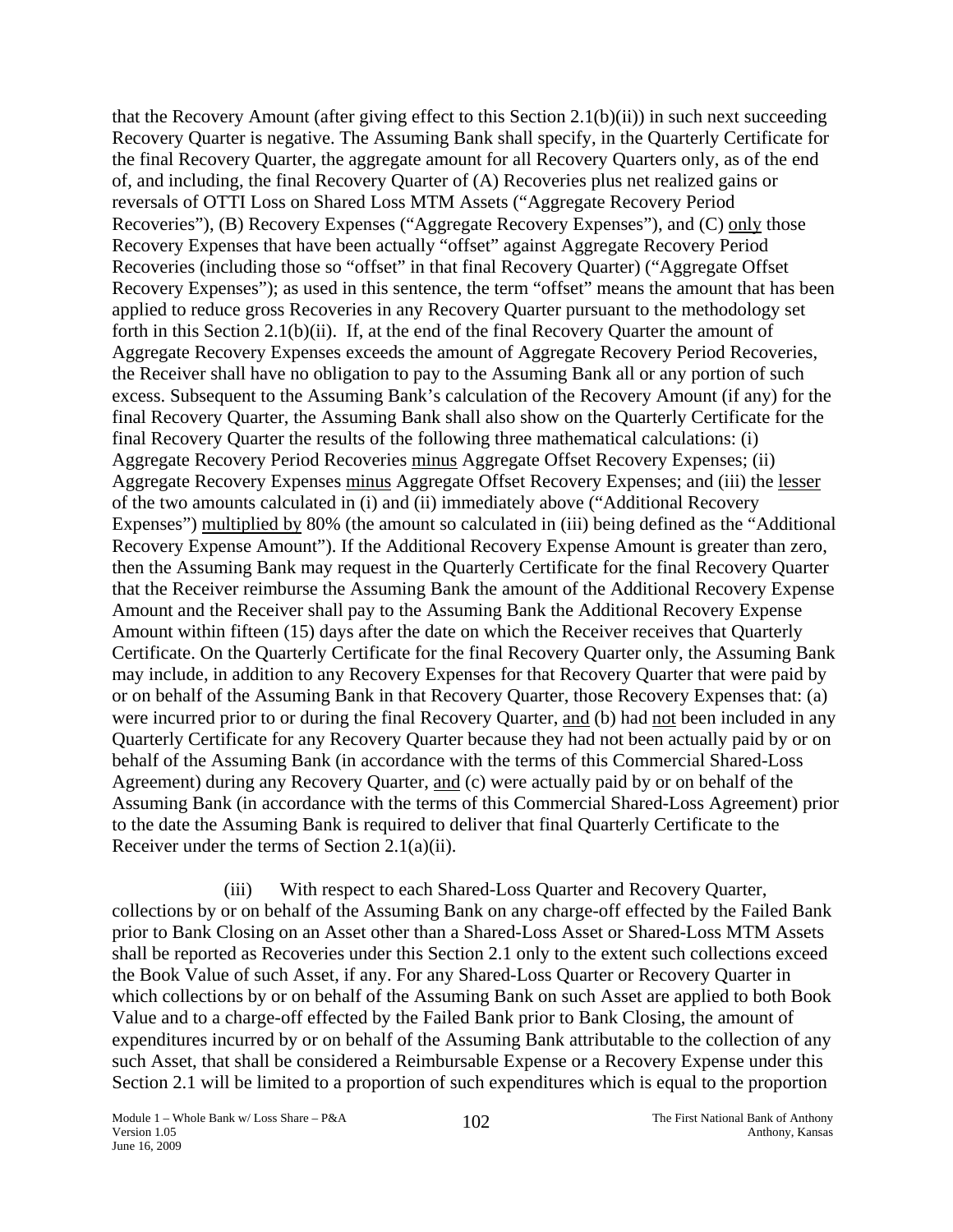derived by dividing (A) the amount of collections on such Asset applied to a charge-off effected by the Failed Bank prior to Bank Closing, by (B) the total collections on such Assets.

(iv) If the Assuming Bank has duly specified an amount of Reimbursable Expenses on the Quarterly Certificate for the first Recovery Quarter as described above in the last sentence of Section 2.1(a)(ii), then, not later than fifteen (15) days after the date on which the Receiver receives that Quarterly Certificate, the Receiver shall pay to the Assuming Bank an amount equal to eighty percent (80%) (or, if the Cumulative Loss Amount under the Single Family Shared-Loss Agreement plus the cumulative Shared-Loss Amount for all Shared-Loss Quarters equals or exceeds the Stated Threshold, ninety-five percent (95%)) of the amount of such Reimbursable Expenses.

(v) If the First Loss Tranche as determined under the Purchase and Assumption Agreement is a positive number, Receiver has no obligation to make payment for any Shared Loss Quarters until the Shared-Loss Payment Trigger is satisfied.

**(c) Limitation on Shared-Loss Payment.** The Receiver shall not be required to make any payments pursuant to this Section 2.1 with respect to any Charge-Off of a Shared-Loss Asset that the Receiver or the Corporation determines, based upon the Examination Criteria, should not have been effected by the Assuming Bank; provided, (x) the Receiver must provide notice to the Assuming Bank detailing the grounds for not making such payment, (y) the Receiver must provide the Assuming Bank with a reasonable opportunity to cure any such deficiency and (z) (1) to the extent curable, if cured, the Receiver shall make payment with respect to any properly effected Charge-Off and (2) to the extent not curable, the Receiver shall make a payment as to all Charge-Offs (or portion of Charge-Offs) that were effected which would have been payable as a Charge-Off if the Assuming Bank had properly effected such Charge-Off. In the event that the Receiver does not make any payments with respect to any Charge-Off of a Shared-Loss Asset pursuant to this Section 2.1 or determines that a payment was improperly made, the Assuming Bank and the Receiver shall, upon final resolution, make such accounting adjustments and payments as may be necessary to give retroactive effect to such corrections.

Loan to the detriment of such Shared-Loss Asset to which such loan is related; provided, that **(d) Sale of, or Additional Advances or Amendments with Respect to, Shared-Loss Loans and Administration of Related Loans.** No Shared-Loss Loan shall be treated as a Shared-Loss Asset pursuant to this Section 2.1 (i) if the Assuming Bank sells or otherwise transfers such Shared-Loss Loan or any interest therein (whether with or without recourse) to any Person, (ii) after the Assuming Bank makes any additional advance, commitment or increase in the amount of a commitment with respect to such Shared-Loss Loan that does not constitute a Permitted Advance or a Shared-Loss Loan Commitment Advance, (iii) after the Assuming Bank makes any amendment, modification, renewal or extension to such Shared-Loss Loan that does not constitute a Permitted Amendment, or (iv) after the Assuming Bank has managed, administered or collected any "Related Loan" (as such term is defined in Section 3.4 of Article III of this Commercial Shared-Loss Agreement) in any manner which would have the effect of increasing the amount of any collections with respect to the Related any such Shared-Loss Loan that has been the subject of Charge-Offs prior to the taking of any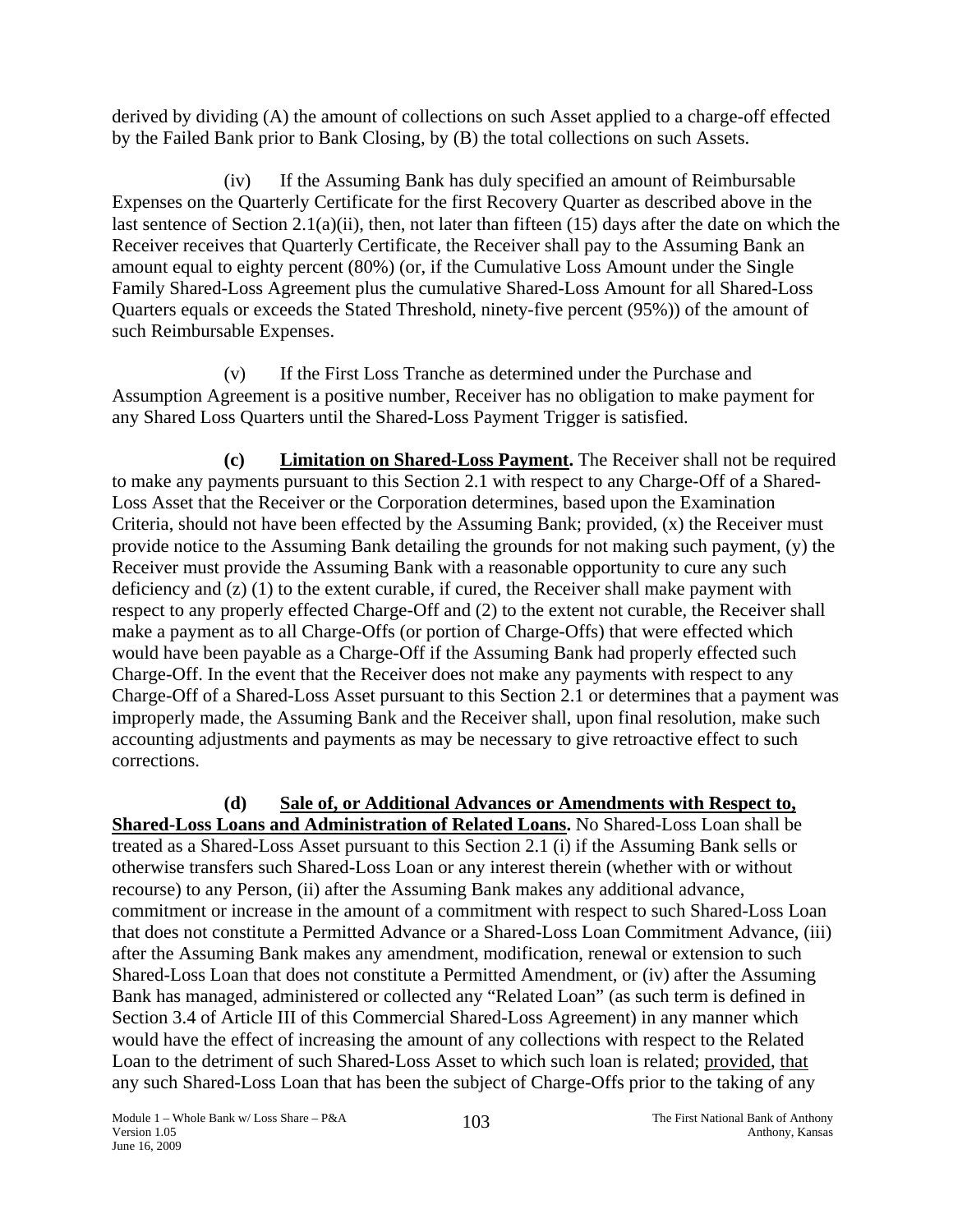action described in clause (i), (ii), or (iii) or (iv) of this Section 2.1(d) by the Assuming Bank shall be treated as a Shared-Loss Asset pursuant to this Section 2.1 solely for the purpose of treatment of Recoveries on such Charge-Offs until such time as the amount of Recoveries with respect to such Shared-Loss Asset equals such Charge-Offs.

## **(e) Option to Purchase.**

(i) In the event that the Assuming Bank determines that there is a substantial likelihood that continued efforts to collect a Shared-Loss Asset or an Asset for which a chargeoff was effected by the Failed Bank with, in either case, a Legal Balance of \$500,000 or more on the Accounting Records of the Assuming Bank will result in an expenditure, after Bank Closing, of funds by on behalf of the Assuming Bank to a third party for a specified purpose (the expenditure of which, in its best judgment, will maximize collections), which do not constitute Reimbursable Expenses or Recovery Expenses, and such expenses will exceed ten percent (10%) of the then book value thereof as reflected on the Accounting Records of the Assuming Bank, the Assuming Bank shall (i) promptly so notify the Receiver and (ii) request that such expenditure be treated as a Reimbursable Expense or Recovery Expense for purposes of this Section 2.1. (Where the Assuming Bank determines that there is a substantial likelihood that the previously mentioned situation exists with respect to continued efforts to collect a Shared-Loss Asset or an Asset for which a charge-off was effected by the Failed Bank with, in either case, a Legal Balance of less than \$1,000,000 on the Accounting Records of the Assuming Bank, the Assuming Bank may so notify the Receiver and request that such expenditure be treated as a Reimbursable Expense or Recovery Expense.) Within thirty (30) days after its receipt of such a notice, the Receiver will advise the Assuming Bank of its consent or denial, that such expenditures shall be treated as a Reimbursable Expense or Recovery Expense, as the case may be. Notwithstanding the failure of the Receiver to give its consent with respect to such expenditures, the Assuming Bank shall continue to administer such Shared-Loss Asset in accordance with Section 2.2, except that the Assuming Bank shall not be required to make such expenditures. At any time after its receipt of such a notice and on or prior to the Termination Date the Receiver shall have the right to purchase such Shared-Loss Asset or Asset as provided in Section 2.1(e)(iii), notwithstanding any consent by the Receiver with respect to such expenditure.

(ii) During the period prior to the Termination Date, the Assuming Bank shall notify the Receiver within fifteen (15) days after any of the following becomes fully or partially charged-off:

> (A) a Shared-Loss Loan having a Legal Balance (or, in the case of more than one (1) Shared-Loss Loan made to the same Obligor, a combined Legal Balance) of \$500,000 or more in circumstances in which the legal claim against the relevant Obligor survives; or

(B) a Shared-Loss Loan to a director, an "executive officer" as defined in 12 C.F.R. 215.2(d), a "principal shareholder" as defined in 12 C.F.R. 215.2(l), or an Affiliate of the Assuming Bank.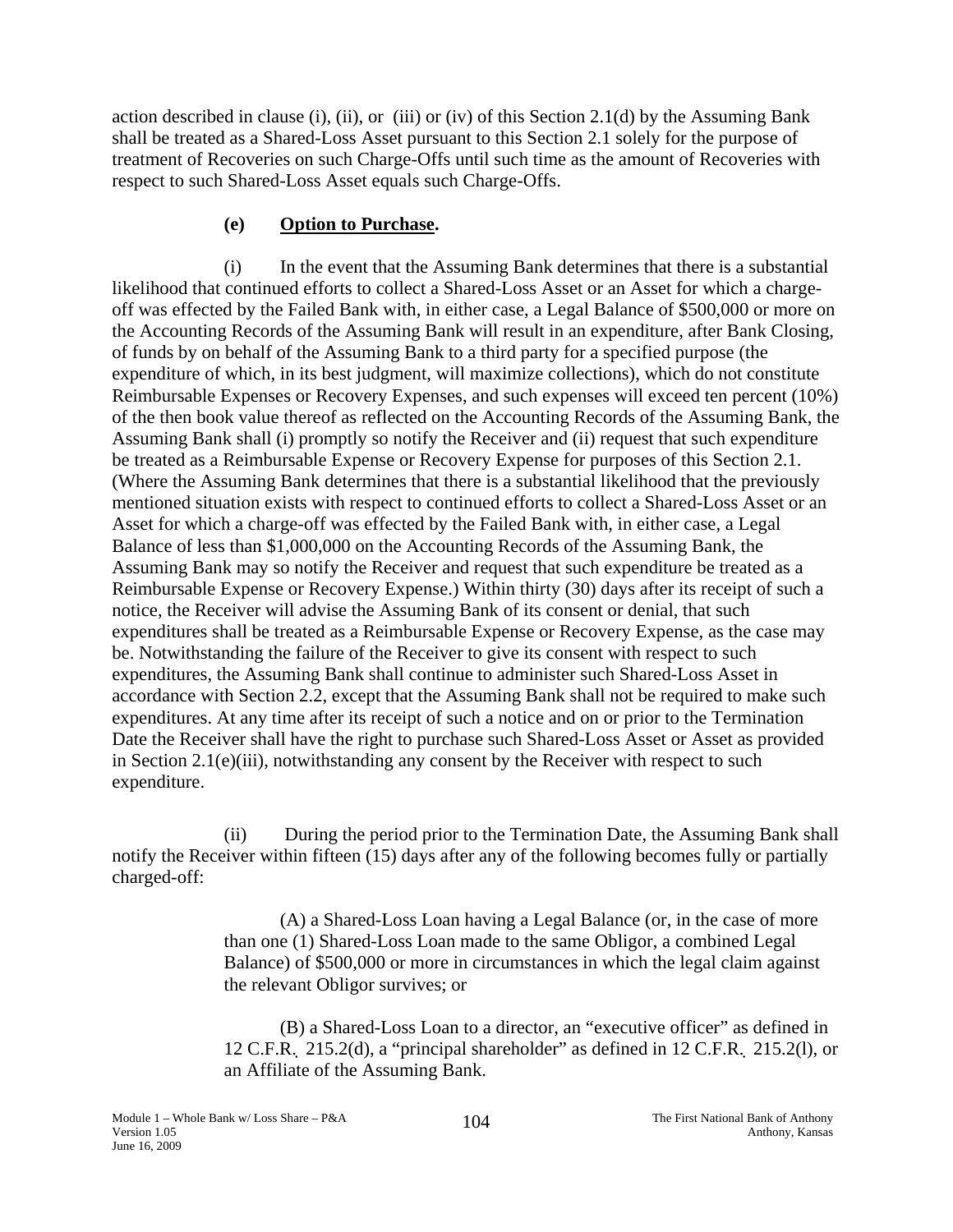(iii) If the Receiver determines in its discretion that the Assuming Bank is not diligently pursuing collection efforts with respect to any Shared-Loss Asset which has been fully or partially charged-off or written-down (including any Shared-Loss Asset which is identified or required to be identified in a notice pursuant to Section 2.1(e)(ii)) or any Asset for which there exists a Failed Bank Charge-Off/Write-Down, the Receiver may at its option, exercisable at any time on or prior to the Termination Date, require the Assuming Bank to assign, transfer and convey such Shared-Loss Asset or Asset to and for the sole benefit of the Receiver for a price equal to the Shared-Loss Asset Repurchase Price thereof less the Related Liability Amount with respect to any Related Liabilities related to such Shared-Loss Asset or Asset.

(iv) Not later than ten (10) days after the date upon which the Assuming Bank receives notice of the Receiver's intention to purchase or require the assignment of any Shared-Loss Asset or Asset pursuant to Section 2.1(e)(i) or (iii), the Assuming Bank shall transfer to the Receiver such Shared-Loss Asset or Asset and any Credit Files relating thereto and shall take all such other actions as may be necessary and appropriate to adequately effect the transfer of such Shared-Loss Asset or Asset from the Assuming Bank to the Receiver. Not later than fifteen (15) days after the date upon which the Receiver receives such Shared-Loss Asset or Asset and any Credit Files relating thereto, the Receiver shall pay to the Assuming Bank an amount equal to the Shared-Loss Asset Repurchase Price of such Shared-Loss Asset or Asset less the Related Liability Amount.

(v) The Receiver shall assume all Related Liabilities with respect to any Shared-Loss Asset or Asset set forth in the notice described in Section 2.1(e)(iv).

#### **(f) Dispute Resolution.**

(i) (A) Any dispute as to whether a Charge-Off of a Shared-Loss Asset was made in accordance with Examination Criteria shall be resolved by the Assuming Bank's Chartering Authority. (B) With respect to any other dispute arising under the terms of this Commercial Shared-Loss Agreement which the parties hereto cannot resolve after having negotiated such matter, in good faith, for a thirty (30) day period, other than a dispute the Corporation is not permitted to submit to arbitration under the Administrative Dispute Resolution Act of 1996 ("ADRA"), as amended, such other dispute shall be resolved by determination of a review board (a "Review Board") established pursuant to Section 2.1(f). Any Review Board under this Section 2.1(f) shall follow the provisions of the Federal Arbitration Act and shall follow the provisions of the ADRA. (C) Any determination by the Assuming Bank's Chartering Authority or by a Review Board shall be conclusive and binding on the parties hereto and not subject to further dispute, and judgment may be entered on said determination in accordance with applicable arbitration law in any court having jurisdiction thereof.

(ii) A Review Board shall consist of three (3) members, each of whom shall have such expertise as the Corporation and the Assuming Bank agree is relevant. As appropriate, the Receiver or the Corporation (the "FDIC Party") will select one member, one member will be selected by the Assuming Bank and the third member (the "Neutral Member") will be selected by the other two members. The member of the Review Board selected by a party may be removed at any time by such party upon two (2) days' written notice to the other party of the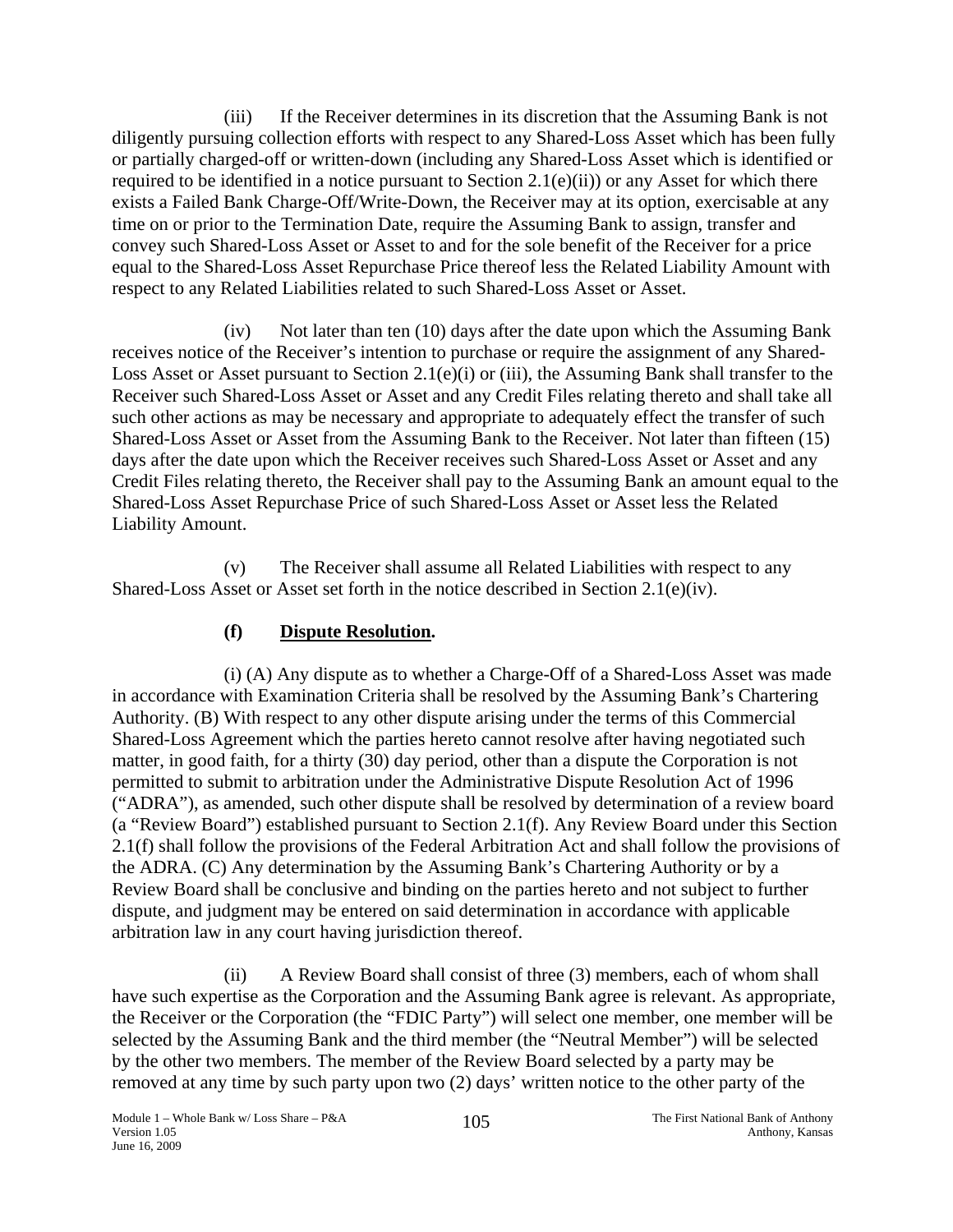selection of a replacement member. The Neutral Member may be removed by unanimous action of the members appointed by the FDIC Party and the Assuming Bank after two (2) days' prior written notice to the FDIC Party and the Assuming Bank of the selection of a replacement Neutral Member. In addition, if a Neutral Member fails for any reason to serve or continue to serve on the Review Board, the other remaining members shall so notify the parties to the dispute and the Neutral Member in writing that such Neutral Member will be replaced, and the Neutral Member shall thereafter be replaced by the unanimous action of the other remaining members within twenty (20) business days of that notification.

(iii) No dispute may be submitted to a Review Board by any of the parties to this Commercial Shared-Loss Agreement unless such party has provided to the other party a written notice of dispute ("Notice of Dispute"). During the forty-five (45)-day period following the providing of a Notice of Dispute, the parties to the dispute will make every effort in good faith to resolve the dispute by mutual agreement. As part of these good faith efforts, the parties should consider the use of less formal dispute resolution techniques, as judged appropriate by each party in its sole discretion. Such techniques may include, but are not limited to, mediation, settlement conference, and early neutral evaluation. If the parties have not agreed to a resolution of the dispute by the end of such forty-five (45)-day period, then, subject to the discretion of the Corporation and the written consent of the Assuming Bank as set forth in Section  $2.1(f)(i)(B)$ above, on the first day following the end of such period, the FDIC Party and the Assuming Bank shall notify each other of its selection of its member of the Review Board and such members shall be instructed to promptly select the Neutral Member of the Review Board. If the members appointed by the FDIC Party and the Assuming Bank are unable to promptly agree upon the initial selection of the Neutral Member, or a timely replacement Neutral Member as set forth in Section 2.1(f)(ii) above, the two appointed members shall apply to the American Arbitration Association ("AAA"), and such Neutral Member shall be appointed in accordance with the Commercial Arbitration Rules of the AAA.

(iv) The resolution of a dispute pursuant to this Section 2.1(f) shall be governed by the Commercial Arbitration Rules of the AAA to the extent that such rules are not inconsistent with this Section 2.1(f). The Review Board may modify the procedures set forth in such rules from time to time with the prior approval of the FDIC Party and the Assuming Bank.

(v) Within fifteen (15) days after the last to occur of the final written submissions of both parties, the presentation of witnesses, if any, and oral presentations, if any, the Review Board shall adopt the position of one of the parties and shall present to the parties a written award regarding the dispute. The determination of any two (2) members of a Review Board will constitute the determination of such Review Board.

(vi) The FDIC Party and the Assuming Bank will each pay the fees and expenses of the member of the Review Board selected by it. The FDIC Party and Assuming Bank will share equally the fees and expenses of the Neutral Member. No such fees or expenses incurred by or on behalf of the Assuming Bank shall be subject to reimbursement by the FDIC Party under this Commercial Shared-Loss Agreement or otherwise.

(vii) Each party will bear all costs and expenses incurred by it in connection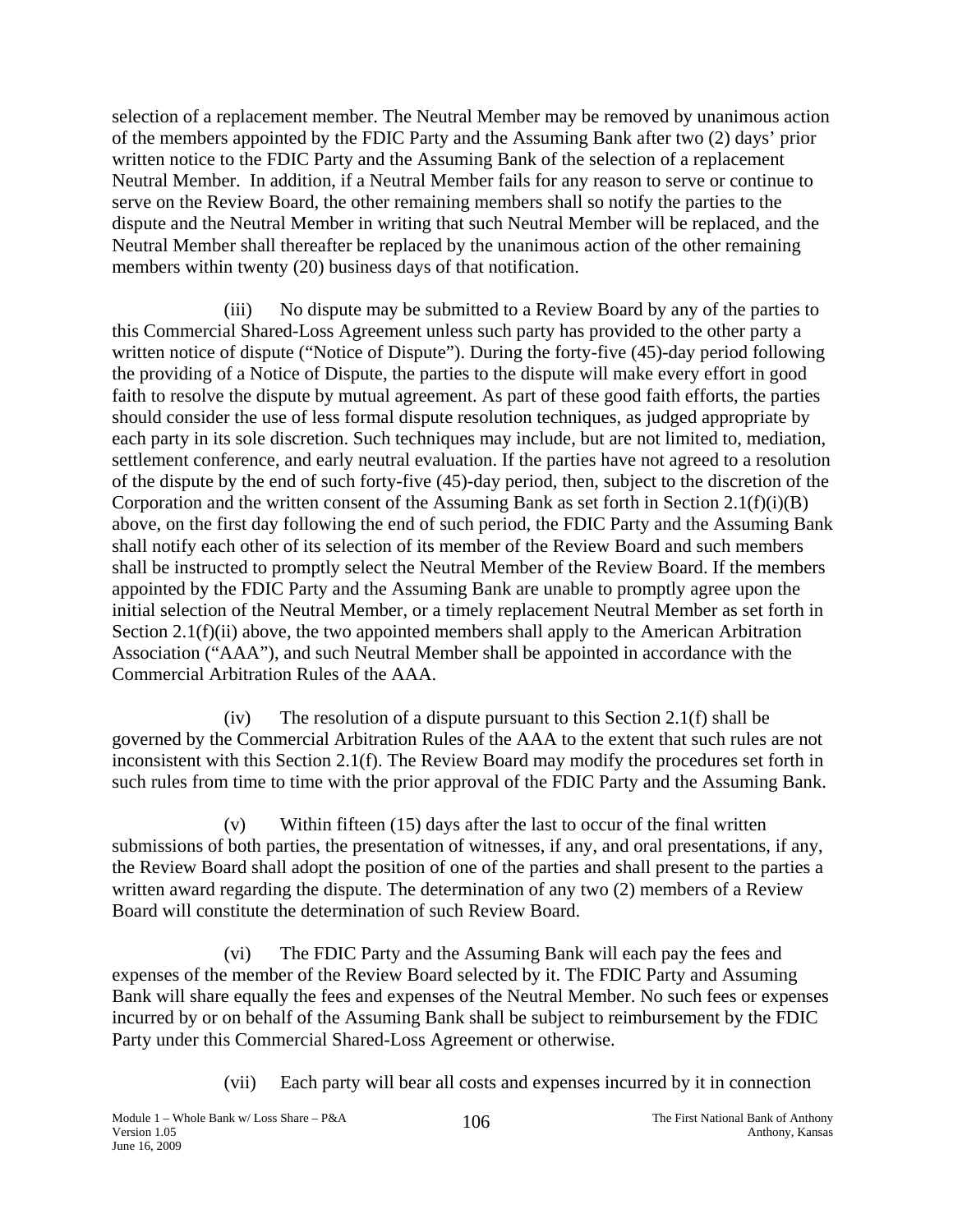with the submission of any dispute to a Review Board. No such costs or expenses incurred by or on behalf of the Assuming Bank shall be subject to reimbursement by the FDIC Party under this Commercial Shared-Loss Agreement or otherwise. The Review Board shall have no authority to award costs or expenses incurred by either party to these proceedings.

(viii) Any dispute resolution proceeding held pursuant to this Section 2.1(f) shall not be public. In addition, each party and each member of any Review Board shall strictly maintain the confidentiality of all issues, disputes, arguments, positions and interpretations of any such proceeding, as well as all information, attachments, enclosures, exhibits, summaries, compilations, studies, analyses, notes, documents, statements, schedules and other similar items associated therewith, except as the parties agree in writing or such disclosure is required pursuant to law, rule or regulation. Pursuant to ADRA, dispute resolution communications may not be disclosed either by the parties or by any member of the Review board unless:

(1) all parties to the dispute resolution proceeding agree in writing;

(2) the communication has already been made public;

(3) the communication is required by statute, rule or regulation to be made public;

(4) a court determines that such testimony or disclosure is necessary to prevent a manifest injustice, help establish a violation of the law or prevent harm to the public health or safety, or of sufficient magnitude in the particular case to outweigh the integrity of dispute resolution proceedings in general by reducing the confidence of parties in future cases that their communications will remain confidential.

 $(ix)$  Any dispute resolution proceeding pursuant to this Section 2.1(f) (whether as a matter of good faith negotiations, by resort to a Review Board, or otherwise) is a compromise negotiation for purposes of the Federal Rules of Evidence and state rules of evidence. The parties agree that all proceedings, including any statement made or document prepared by any party, attorney or other participants are privileged and shall not be disclosed in any subsequent proceeding or document or construed for any purpose as an admission against interest. Any document submitted and any statements made during any dispute resolution proceeding are for settlement purposes only. The parties further agree not to subpoena any of the members of the Review Board or any documents submitted to the Review Board. In no event will the Neutral Member voluntarily testify on behalf of any party.

(x) No decision, interpretation, determination, analysis, statement, award or other pronouncement of any Review Board shall constitute precedent as regards any subsequent proceeding (whether or not such proceeding involves dispute resolution under this Commercial Shared-Loss Agreement) nor shall any Review Board be bound to follow any decision, interpretation, determination, analysis, statement, award or other pronouncement rendered by any previous Review Board or any other previous dispute resolution panel which may have convened in connection with a transaction involving other failed financial institutions or Federal assistance transactions.

(xi) The parties may extend any period of time in this Section 2.1(f) by mutual

or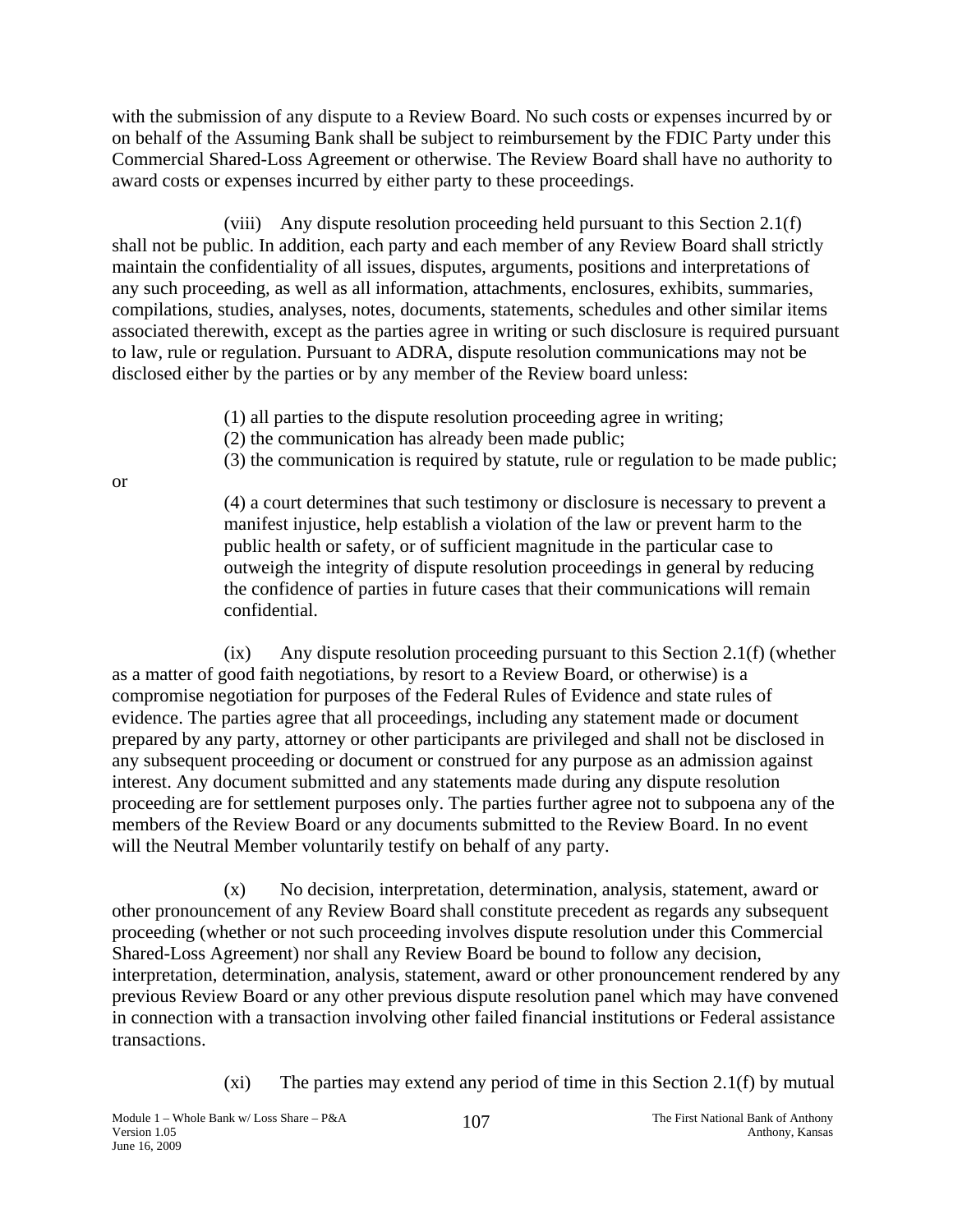agreement. Notwithstanding anything above to the contrary, no dispute shall be submitted to a Review Board until each member of the Review Board, and any substitute member, if applicable, agrees to be bound by the provisions of this Section 2.1(f) as applicable to members of a Review Board. Prior to the commencement of the Review Board proceedings, or, in the case of a substitute Neutral Member, prior to the re-commencement of such proceedings subsequent to that substitution, the Neutral Member shall provide a written oath of impartiality.

(xii) For the avoidance of doubt, and notwithstanding anything herein to the contrary, in the event any notice of dispute is provided to a party under this Section 2.1(g) prior to the Termination Date, the terms of this Commercial Shared-Loss Agreement shall remain in effect with respect to any such items set forth in such notice until such time as any such dispute with respect to such item is finally resolved.

**2.2 Administration of Shared-Loss Assets.** The Assuming Bank shall at all times prior to the Termination Date comply with the Rules Regarding the Administration of Shared-Loss Assets as set forth in Article III of this Commercial Shared-Loss Agreement.

# **2.3 Auditor Report; Right to Audit.**

(a) Within ninety (90) days after the end of each fiscal year from and including the fiscal year during which Bank Closing falls to and including the calendar year during which the Termination Date falls, the Assuming Bank shall deliver to the Corporation and to the Receiver a report signed by its independent public accountants stating that they have reviewed the terms of this Commercial Shared-Loss Agreement and that, in the course of their annual audit of the Assuming Bank's books and records, nothing has come to their attention suggesting that any computations required to be made by the Assuming Bank during such calendar year by this Article II were not made by the Assuming Bank in accordance herewith. In the event that the Assuming Bank cannot comply with the preceding sentence, it shall promptly submit to the Receiver corrected computations together with a report signed by its independent public accountants stating that, after giving effect to such corrected computations, nothing has come to their attention suggesting that any computations required to be made by the Assuming Bank during such year by this Article II were not made by the Assuming Bank in accordance herewith. In such event, the Assuming Bank and the Receiver shall make all such accounting adjustments and payments as may be necessary to give effect to each correction reflected in such corrected computations, retroactive to the date on which the corresponding incorrect computation was made.

(b) The Assuming Bank shall perform on an annual basis an internal audit of its compliance with the provisions of this Article II and shall provide the Receiver and the Corporation with copies of the internal audit reports and access to internal audit workpapers related to such internal audit.

(c) The Receiver or the Corporation may perform an audit to determine the Assuming Bank's compliance with the provisions of this Commercial Shared-Loss Agreement, including this Article II, at any time by providing not less than ten (10) Business Days prior written notice. The scope and duration of any such audit shall be within the discretion of the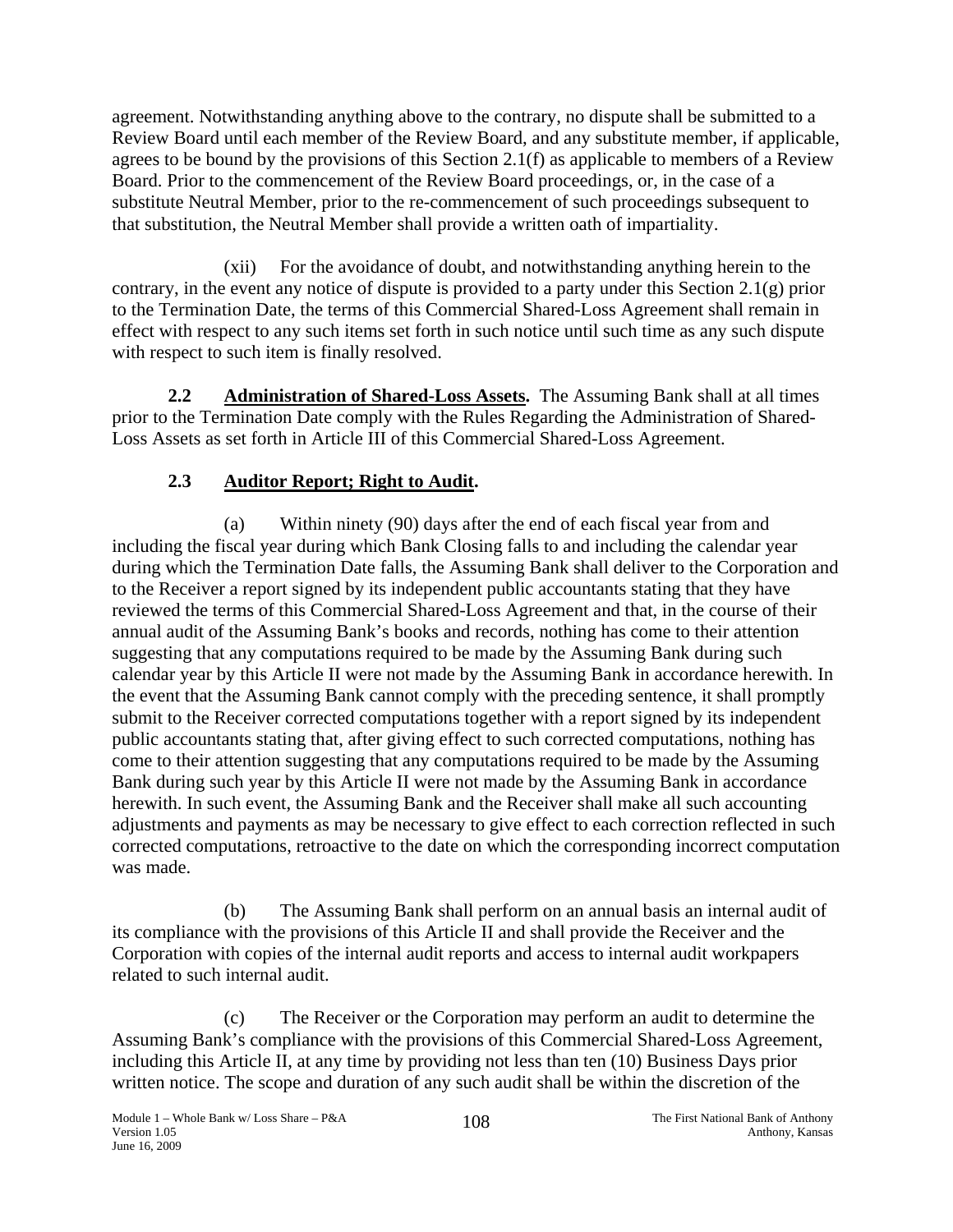Receiver or the Corporation, as the case may be, but shall in no event be administered in a manner that unreasonably interferes with the operation of the Assuming Bank's business. The Receiver or the Corporation, as the case may be, shall bear the expense of any such audit. In the event that any corrections are necessary as a result of such an audit, the Assuming Bank and the Receiver shall make such accounting adjustments and payments as may be necessary to give retroactive effect to such corrections.

**2.4 Withholdings.** Notwithstanding any other provision in this Article II, the Receiver, upon the direction of the Director (or designee) of the Corporation's Division of Resolutions and Receiverships, may withhold payment for any amounts included in a Quarterly Certificate delivered pursuant to Section 2.1, if, in its judgment, there is a reasonable basis under the terms of this Commercial Shared-Loss Agreement for denying the eligibility of an item for which reimbursement or payment is sought under such Section. In such event, the Receiver shall provide a written notice to the Assuming Bank detailing the grounds for withholding such payment. At such time as the Assuming Bank demonstrates to the satisfaction of the Receiver that the grounds for such withholding of payment, or portion of payment, no longer exist or have been cured, then the Receiver shall pay the Assuming Bank the amount withheld which the Receiver determines is eligible for payment, within fifteen (15) Business Days. In the event the Receiver or the Assuming Bank elects to submit the issue of the eligibility of the item for reimbursement or payment for determination under the dispute resolution procedures of Section 2.1(f), then (i) if the dispute is settled by the mutual agreement of the parties in accordance with Section 2.1(f)(iii), the Receiver shall pay the amount withheld (to the extent so agreed) within fifteen (15) Business Days from the date upon which the dispute is determined by the parties to be resolved by mutual agreement, and (ii) if the dispute is resolved by the determination of a Review Board, the Receiver shall pay the amount withheld (to the extent so determined) within fifteen (15) Business Days from the date upon which the Receiver is notified of the determination by the Review Board of its obligation to make such payment. Any payment by the Receiver pursuant to this Section 2.4 shall be made together with interest on the amount thereof from the date the payment was agreed or determined otherwise to be due, at the interest rate per annum determined by the Receiver to be equal to the coupon equivalent of the three (3)-month U.S. Treasury Bill Rate in effect as of the first Business Day of each Calendar Quarter during which such interest accrues as reported in the Federal Reserve Board's Statistical Release for Selected Interest Rates H.15 opposite the caption "Auction Average - 3-Month" or, if not so reported for such day, for the next preceding Business Day for which such rate was so reported.

**2.5 Books and Records**. The Assuming Bank shall at all times during the term of this Commercial Shared-Loss Agreement keep books and records which fairly present all dealings and transactions carried out in connection with its business and affairs. Except as otherwise provided for in the Purchase and Assumption Agreement or this Commercial Shared-Loss Agreement, all financial books and records shall be kept in accordance with generally accepted accounting principles, consistently applied for the periods involved and in a manner such that information necessary to determine compliance with any requirement of the Purchase and Assumption Agreement or this Commercial Shared-Loss Agreement will be readily obtainable, and in a manner such that the purposes of the Purchase and Assumption Agreement or this Commercial Shared-Loss Agreement may be effectively accomplished. Without the prior written approval of the Corporation, the Assuming Bank shall not make any change in its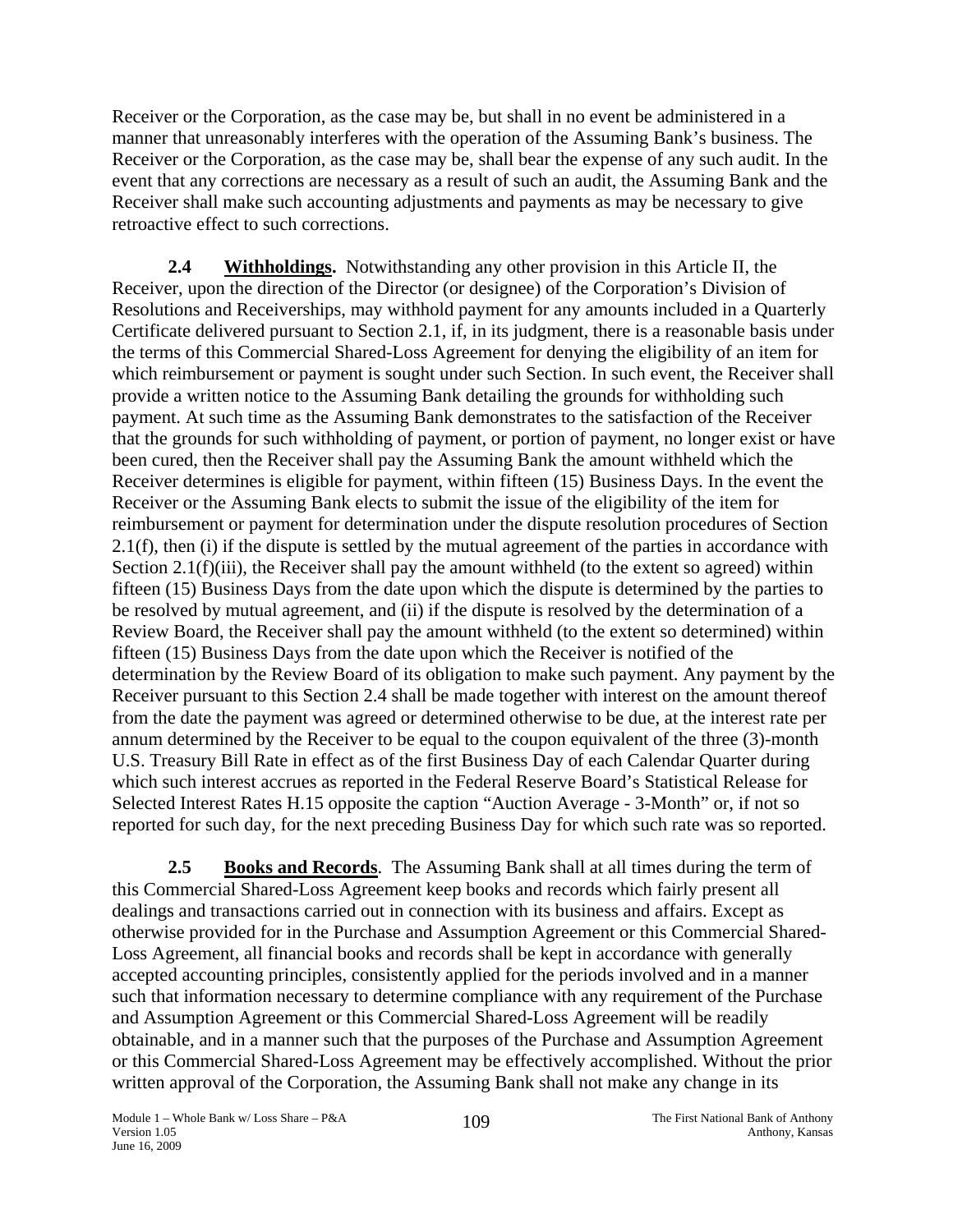accounting principles adversely affecting the value of the Shared-Loss Assets except as required by a change in generally accepted accounting principles. The Assuming Bank shall notify the Corporation of any change in its accounting principles affecting the Shared-Loss Assets which it believes are required by a change in generally accepted accounting principles.

**2.6 Information**. The Assuming Bank shall promptly provide to the Corporation such other information, including financial statements and computations, relating to the performance of the provisions of the Purchase and Assumption Agreement or otherwise relating to its business and affairs or this Commercial Shared-Loss Agreement, as the Corporation or the Receiver may request from time to time.

**2.7 Tax Ruling.** The Assuming Bank shall not at any time, without the Corporation's prior written consent, seek a private letter ruling or other determination from the Internal Revenue Service or otherwise seek to qualify for any special tax treatment or benefits associated with any payments made by the Corporation pursuant to the Purchase and Assumption Agreement or this Commercial Shared-Loss Agreement.

### **ARTICLE III - RULES REGARDING THE ADMINISTRATION OF SHARED-LOSS ASSETS AND SHARED-LOSS MTM ASSETS**

**3.1** Agreement with Respect to Administration. The Assuming Bank shall (and shall cause any of its Affiliates to which the Assuming Bank transfers any Shared-Loss Assets or Shared-Loss MTM Assets) to, or a Third Party Servicer to, manage, administer, and collect the Shared-Loss Assets and Shared-Loss MTM Assets while owned by the Assuming Bank or any Affiliate thereof during the term of this Commercial Shared-Loss Agreement in accordance with the rules set forth in this Article III ("Rules"). The Assuming Bank shall be responsible to the Receiver and the Corporation in the performance of its duties hereunder and shall provide to the Receiver and the Corporation such reports as the Receiver or the Corporation reasonably deems advisable, including but not limited to the reports required by Section 3.3 hereof, and shall permit the Receiver and the Corporation at all times to monitor the Assuming Bank's performance of its duties hereunder.

## **3.2 Duties of the Assuming Bank with Respect to Shared-Loss Assets.**

(a) In performance of its duties under these Rules, the Assuming Bank shall:

(i) manage, administer, collect and effect Charge-Offs and Recoveries with respect to each Shared-Loss Asset in a manner consistent with (A) usual and prudent business and banking practices; (B) the Assuming Bank's (or, in the case a Third Party Servicer is engaged, the Third Party Servicer's) practices and procedures including, without limitation, the then-effective written internal credit policy guidelines of the Assuming Bank, with respect to the management, administration and collection of and taking of charge-offs and write-downs with respect to loans, other real estate and repossessed collateral that do not constitute Shared Loss Assets;

(ii) exercise its best business judgment in managing, administering,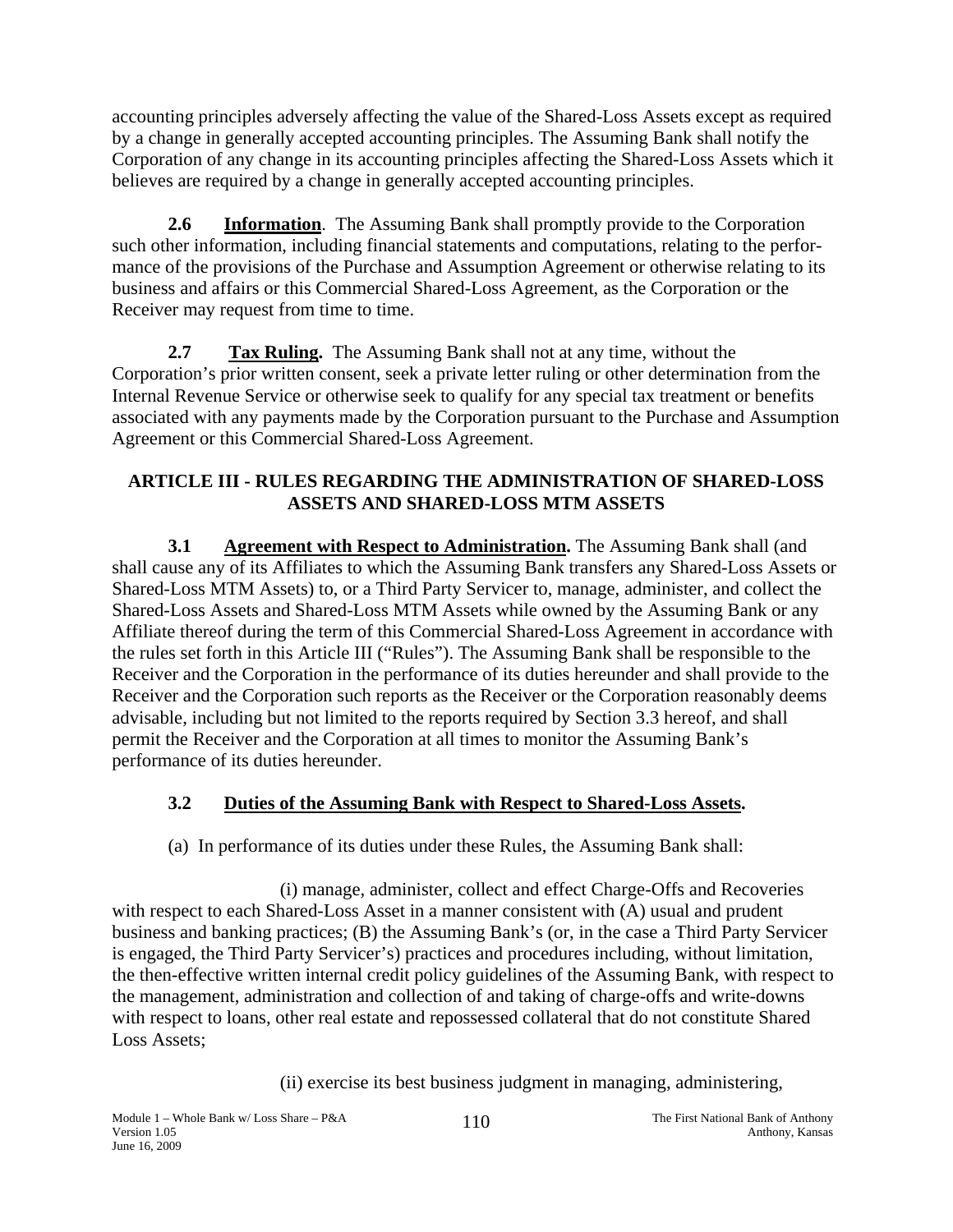collecting and effecting Charge-Offs with respect to Shared-Loss Assets;

(iii) use its best efforts to maximize collections with respect to Shared-Loss Assets and, if applicable for a particular Shared-Loss Asset, without regard to the effect of maximizing collections on assets held by the Assuming Bank or any of its Affiliates that are not Shared-Loss Assets;

(iv) adopt and implement accounting, reporting, record-keeping and similar systems with respect to the Shared-Loss Assets, as provided in Section 3.4 hereof;

(v) retain sufficient staff to perform its duties hereunder;

(vi) provide written notification in accordance with Article IV of this Commercial Shared-Loss Agreement immediately after the execution of any contract pursuant to which any third party (other than an Affiliate of the Assuming Bank) will manage, administer or collect any of the Shared-Loss Assets, together with a copy of that contract.

(b) Any transaction with or between any Affiliate of the Assuming Bank with respect to any Shared-Loss Asset including, without limitation, the execution of any contract pursuant to which any Affiliate of the Assuming Bank will manage, administer or collect any of the Shared-Loss Assets, or any other action involving self-dealing, shall be subject to the prior written approval of the Receiver or the Corporation.

(c) The following categories of expenses shall not be deemed to be Reimbursable Expenses or Recovery Expenses:

(i) Federal, State, or local income taxes and expenses related thereto;

(ii) salaries or other compensation and related benefits of Assuming Bank employees and the employees of its Affiliates including, without limitation, any bonus, commission or severance arrangements, training, payroll taxes, dues, or travel- or relocationrelated expenses,;

(iii) the cost of space occupied by the Assuming Bank, any Affiliate thereof and their staff, the rental of and maintenance of furniture and equipment, and expenses for data processing including the purchase or enhancement of data processing systems;

(iv) except as otherwise provided herein, fees for accounting and other independent professional consultants (other than consultants retained to assess the presence, storage or release of any hazardous or toxic substance, or any pollutant or contaminant with respect to the collateral securing a Shared-Loss Loan that has been fully or partially charged-off); provided, that for purposes of this Section 3.2(c)(iv), fees of attorneys and appraisers engaged as necessary to assist in collections with respect to Shared-Loss Assets shall not be deemed to be fees of other independent consultants;

(v) allocated portions of any other overhead or general and administrative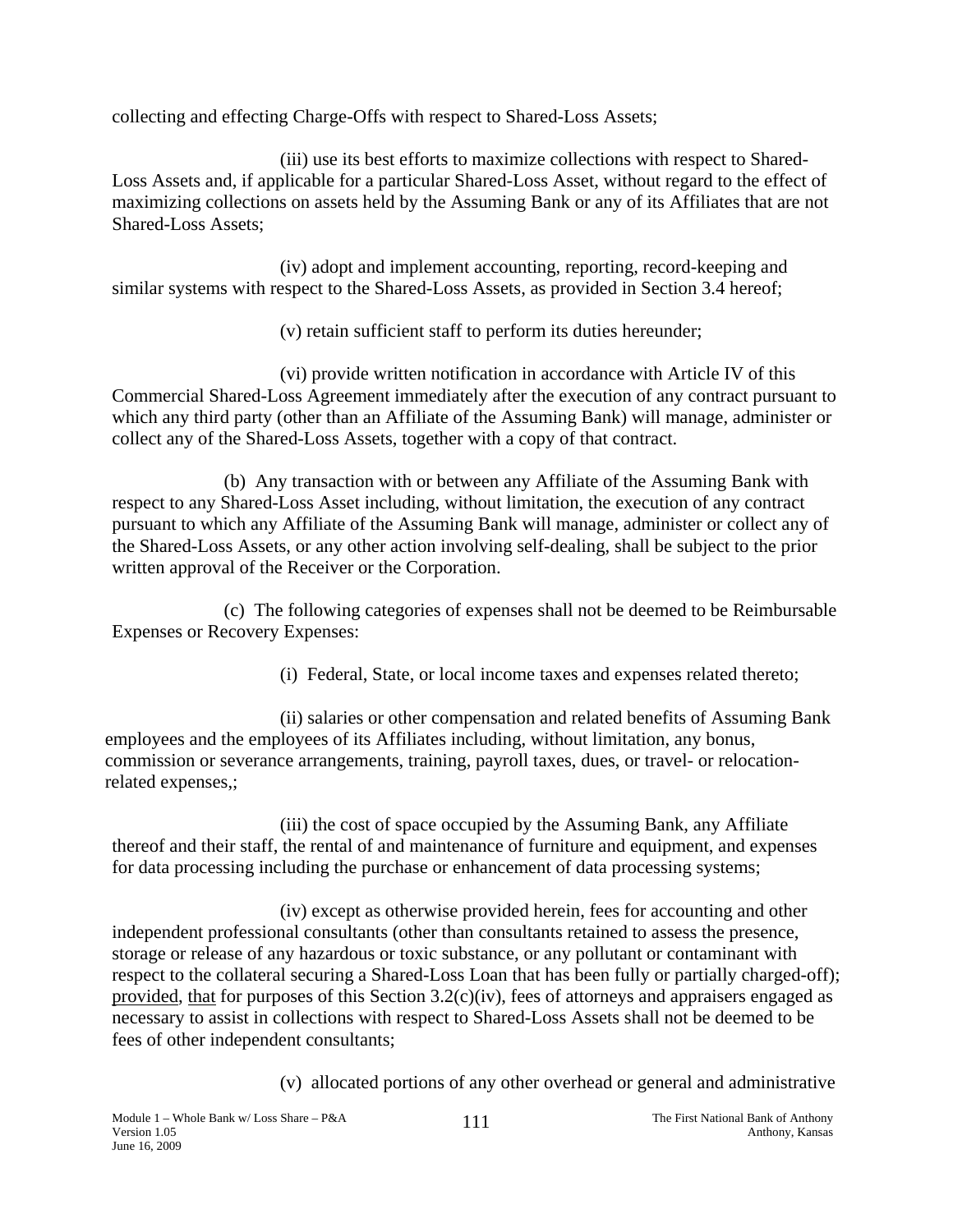expense other than any fees relating to specific assets, such as appraisal fees or environmental audit fees, for services of a type the Assuming Bank does not normally perform internally;

(vi) any expense not incurred in good faith and with the same degree of care that the Assuming Bank normally would exercise in the collection of troubled assets in which it alone had an interest; and

(vii) any expense incurred for a product, service or activity that is of an extravagant nature or design.

(d) Subject to Section 3.7, the Assuming Bank shall not contract with third parties to provide services the cost of which would be a Reimbursable Expense or Recovery Expense if the Assuming Bank would have provided such services itself if the relevant Shared-Loss Assets were not subject to the loss-sharing provisions of Section 2.1 of this Commercial Shared-Loss Agreement.

## **3.3 Duties of the Assuming Bank with Respect to Shared-Loss MTM Assets.**

(a) In performance of its duties under these Rules, the Assuming Bank shall:

(i) manage, administer, collect and each Shared-Loss MTM Asset in a manner consistent with (A) usual and prudent business and banking practices; (B) the Assuming Bank's practices and procedures including, without limitation, the then-effective written internal credit policy guidelines of the Assuming Bank, with respect to the management, administration and collection of similar assets that are not Shared-Loss MTM Assets;

(ii) exercise its best business judgment in managing, administering, collecting and effecting Charge-Offs with respect to Shared-Loss MTM Assets;

(iii) use its best efforts to maximize collections with respect to Shared-Loss MTM Assets and, if applicable for a particular Shared-Loss MTM Asset, without regard to the effect of maximizing collections on assets held by the Assuming Bank or any of its Affiliates that are not Shared-Loss MTM Assets, provided that, any sale of a Shared-Loss MTM Asset shall only be made with the prior approval of the Receiver or the Corporation;

(iv) adopt and implement accounting, reporting, record-keeping and similar systems with respect to the Shared-Loss MTM Assets, as provided in Section 3.4 hereof;

(v) retain sufficient staff to perform its duties hereunder;

(vi) provide written notification in accordance with Article IV of this Commercial Shared-Loss Agreement immediately after the execution of any contract pursuant to which any third party (other than an Affiliate of the Assuming Bank) will manage, administer or collect any of the Shared-Loss MTM Assets, together with a copy of that contract.

(b) Any transaction with or between any Affiliate of the Assuming Bank with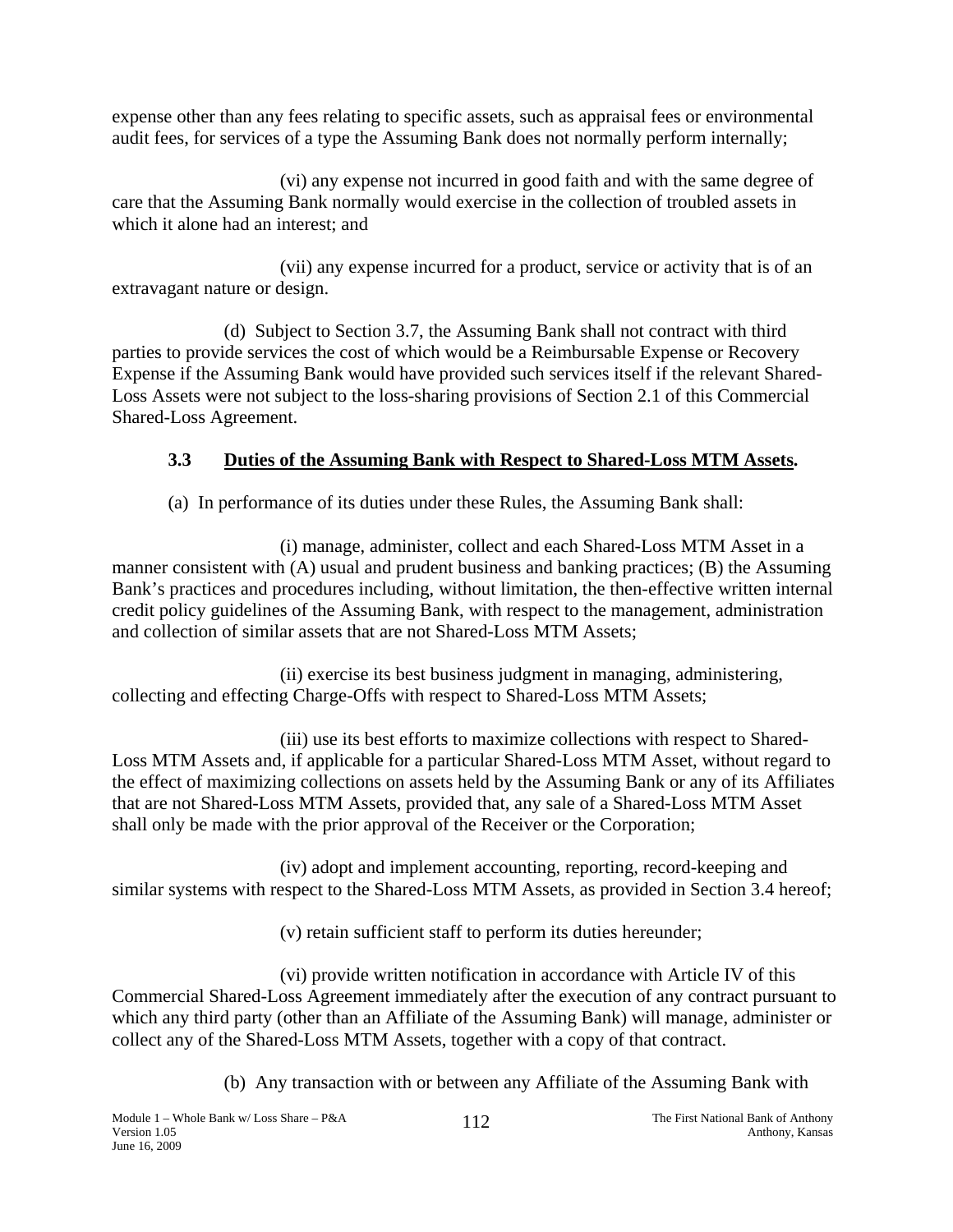respect to any Shared-Loss MTM Asset including, without limitation, the execution of any contract pursuant to which any Affiliate of the Assuming Bank will manage, administer or collect any of the Shared-Loss Assets, or any other action involving self-dealing, shall be subject to the prior written approval of the Receiver or the Corporation.

(c) The Assuming Bank shall not contract with third parties to provide services the cost of which would be a Reimbursable Expense or Recovery Expense if the Assuming Bank would have provided such services itself if the relevant Shared-Loss Assets were not subject to the loss-sharing provisions of Section 2.1 of this Commercial Shared-Loss Agreement.

**3.4 Records and Reports**. The Assuming Bank shall establish and maintain records on a separate general ledger, and on such subsidiary ledgers as may be appropriate to account for the Shared-Loss Assets and the Shared-Loss MTM Assets, in such form and detail as the Receiver or the Corporation may require, to enable the Assuming Bank to prepare and deliver to the Receiver or the Corporation such reports as the Receiver or the Corporation may from time to time request regarding the Shared-Loss Assets, the Shared-Loss MTM Assets and the Quarterly Certificates required by Section 2.1 of this Commercial Shared-Loss Agreement.

# **3.5 Related Loans**.

(a) The Assuming Bank shall not manage, administer or collect any "Related Loan" in any manner which would have the effect of increasing the amount of any collections with respect to the Related Loan to the detriment of the Shared-Loss Asset to which such loan is related. A "Related Loan" means any loan or extension of credit held by the Assuming Bank at any time on or prior to the end of the final Recovery Quarter that is: (i) made to the same Obligor with respect to a Loan that is a Shared-Loss Asset or with respect to a Loan from which Other Real Estate, Additional ORE or Subsidiary ORE derived, or (ii) attributable to the same primary Obligor with respect to any Loan described in clause (i) under the rules of the Assuming Bank's Chartering Authority concerning the legal lending limits of financial institutions organized under its jurisdiction as in effect on the Commencement Date, as applied to the Assuming Bank.

(b) The Assuming Bank shall prepare and deliver to the Receiver with the Quarterly Certificates for the Calendar Quarters ending June 30 and December 31 for all Shared-Loss Quarters and Recovery Quarters, a schedule of all Related Loans which are commercial loans or commercial real estate loans with Legal Balances of \$500,000 or more on the Accounting Records of the Assuming Bank as of the end of each such semi-annual period, and all other commercial loans or commercial real estate loans attributable to the same Obligor on such loans of \$500,000 or more.

**3.6 Legal Action; Utilization of Special Receivership Powers**. The Assuming Bank shall notify the Receiver in writing (such notice to be given in accordance with Article IV below and to include all relevant details) prior to utilizing in any legal action any special legal power or right which the Assuming Bank derives as a result of having acquired a Shared-Loss Asset from the Receiver, and the Assuming Bank shall not utilize any such power unless the Receiver shall have consented in writing to the proposed usage. The Receiver shall have the right to direct such proposed usage by the Assuming Bank and the Assuming Bank shall comply in all respects with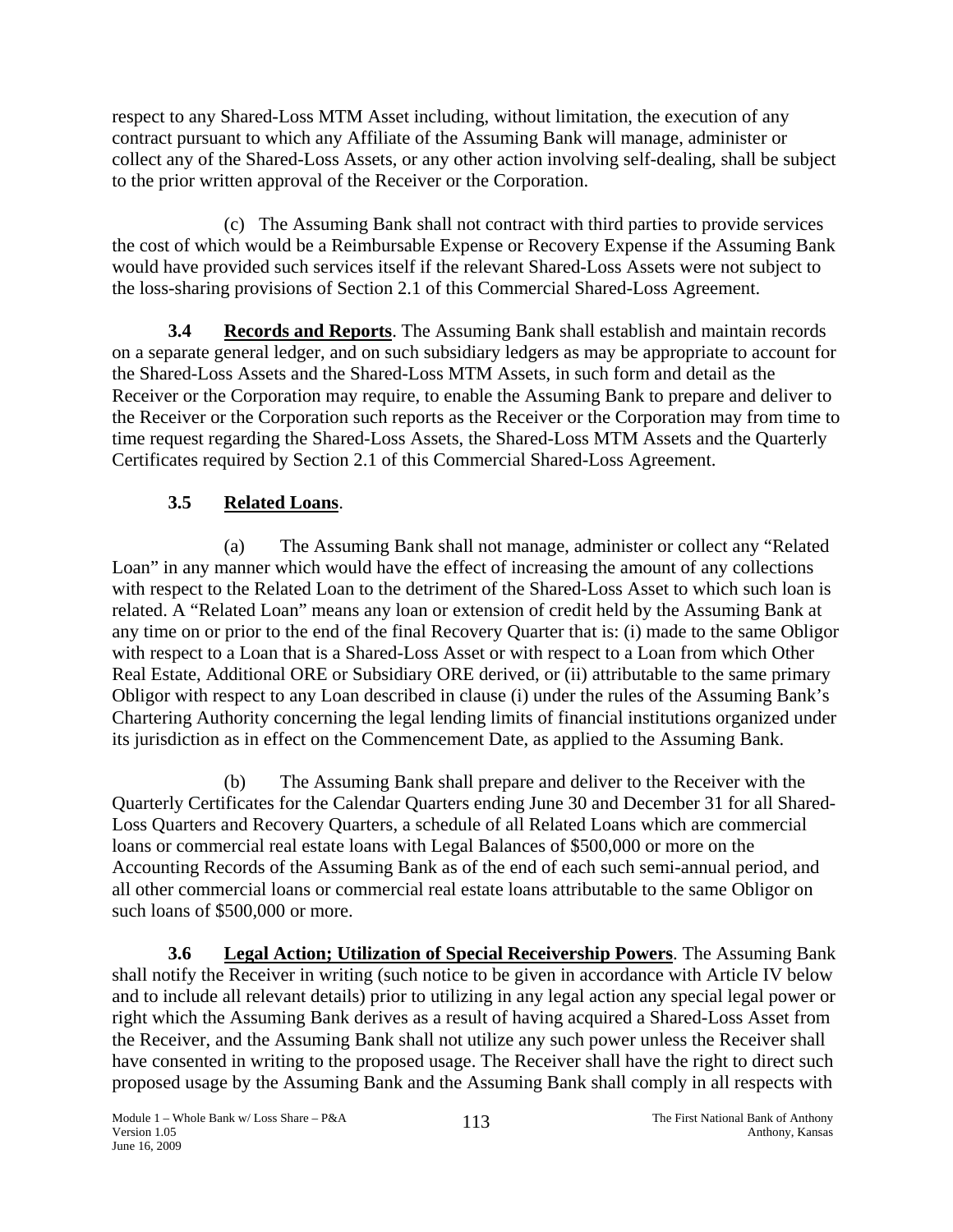such direction. Upon request of the Receiver, the Assuming Bank will advise the Receiver as to the status of any such legal action. The Assuming Bank shall immediately notify the Receiver of any judgment in litigation involving any of the aforesaid special powers or rights.

**3.7** Third Party Servicer. The Assuming Bank may perform any of its obligations and/or exercise any of its rights under this Commercial Shared-Loss Agreement through or by one or more Third Party Servicers, who may take actions and make expenditures as if any such Third Party Servicer was the Assuming Bank hereunder (and, for the avoidance of doubt, such expenses incurred by any such Third Party Servicer on behalf of the Assuming Bank shall be Reimbursable Expenses or Recovery Expenses, as the case may be, to the same extent such expenses would so qualify if incurred by the Assuming Bank); provided, however, that the use thereof by the Assuming Bank shall not release the Assuming Bank of any obligation or liability hereunder.

#### **ARTICLE IV -- PORTFOLIO SALE**

**4.1 Assuming Bank Portfolio Sales of Remaining Shared-Loss Assets**. The Assuming Bank shall have the right with the concurrence of the Receiver, commencing as of the first day of the third to last Shared-Loss Quarter, to liquidate for cash consideration, in one or more transactions, all or a portion of Shared-Loss Assets held by the Assuming Bank ("Portfolio Sales"). If the Assuming Bank exercises its option under this Section 4.1, it must give thirty (30) days notice in writing to the Receiver setting forth the details and schedule for the Portfolio Sale which shall be conducted by means of sealed bid sales to third parties, not including any of the Assuming Bank's affiliates, contractors, or any affiliates of the Assuming Bank's contractors.

**4.2 Calculation of Sale Gain or Loss**. For Shared-Loss Assets gain or loss on the sales under Section 4.1 will be calculated as the sale price received by the Assuming Bank less the book value of the remaining Shared-Loss Assets.

#### **ARTICLE V -- LOSS-SHARING NOTICES GIVEN TO CORPORATION AND/OR RECEIVER**

As a supplement to the notice provisions contained in Section 13.7 of the Purchase and Assumption Agreement, any notice, request, demand, consent, approval, or other communication (a "Notice") given to the Corporation and/or the Receiver in the loss-sharing context shall be given as follows:

**5.1** With respect to a Notice under Section 2 and Sections 3.1-3.5 of this Commercial Shared-Loss Agreement:

> Federal Deposit Insurance Corporation Division of Resolutions and Receiverships 550 17th Street, N.W. Washington, D.C. 20429

Attention: Assistant Director, Franchise and Asset Marketing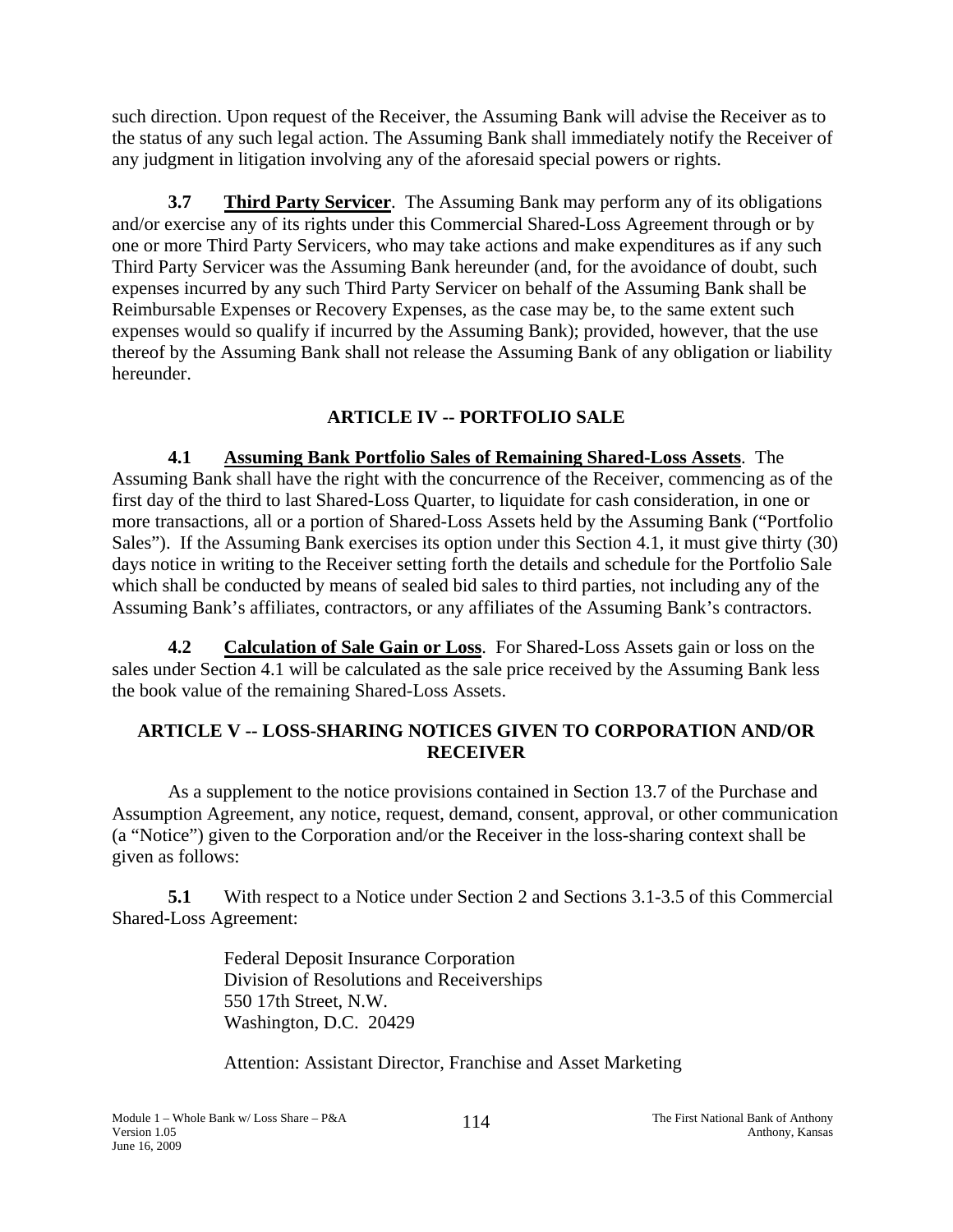**5.2** With respect to a Notice under Section 3.6 of this Commercial Shared-Loss Agreement:

> Federal Deposit Insurance Corporation Legal Division 1601 Bryan Street Dallas, Texas 75201 Attention: Regional Counsel

with a copy to:

Federal Deposit Insurance Corporation Legal Division 550 17th Street, N.W. Washington, D.C. 20429 Attention: Senior Counsel (Special Issues Group)

# **ARTICLE VI – MISCELLANEOUS**

**6.1 Expenses.** Except as otherwise expressly provided herein, all costs and expenses incurred by a party hereto in connection with this Commercial Shared-Loss Agreement shall be borne by such party whether or not the transactions contemplated herein shall be consummated.

**6.2** Successors and Assigns; Specific Performance. All terms and provisions of this Commercial Shared-Loss Agreement shall be binding upon and shall inure to the benefit of the parties hereto only; provided, however, that, Receiver may assign or otherwise transfer this Commercial Shared-Loss Agreement (in whole or in part) to the Federal Deposit Insurance Corporation in its corporate capacity without the consent of Assuming Bank. Notwithstanding anything to the contrary contained in this Commercial Shared-Loss Agreement, except as is expressly permitted in this Section 6.2, Assuming Bank may not assign or otherwise transfer this Commercial Shared-Loss Agreement (in whole or in part) without the prior written consent of the Receiver, which consent may be granted or withheld by the Receiver in its sole discretion, and any attempted assignment or transfer in violation of this provision shall be void *ab initio.*  For the avoidance of doubt, a merger or consolidation of the Assuming Bank with and into another financial institution, the sale of all or substantially all of the assets of the Assuming Bank to another financial institution constitutes the transfer of this Commercial Shared-Loss Agreement which requires the consent of the Receiver.

**6.3** Governing Law. This Commercial Shared-Loss Agreement shall be construed in accordance with federal law, or, if there is no applicable federal law, the laws of the State of New York, without regard to any rule of conflict of law that would result in the application of the substantive law of any jurisdiction other than the State of New York.

**6.4 WAIVER OF JURY TRIAL**. EACH PARTY HERETO HEREBY IRREVOCABLY AND UNCONDITIONALLY WAIVES ALL RIGHT TO TRIAL BY JURY IN OR TO HAVE A JURY PARTICIPATE IN RESOLVING ANY DISPUTE, ACTION, PROCEEDING OR COUNTERCLAIM, WHETHER SOUNDING IN CONTRACT, TORT OR OTHERWISE, ARISING OUT OF OR RELATING TO OR IN CONNECTION WITH THIS COMMERCIAL SHARED-LOSS AGREEMENT OR ANY OF THE TRANSACTIONS